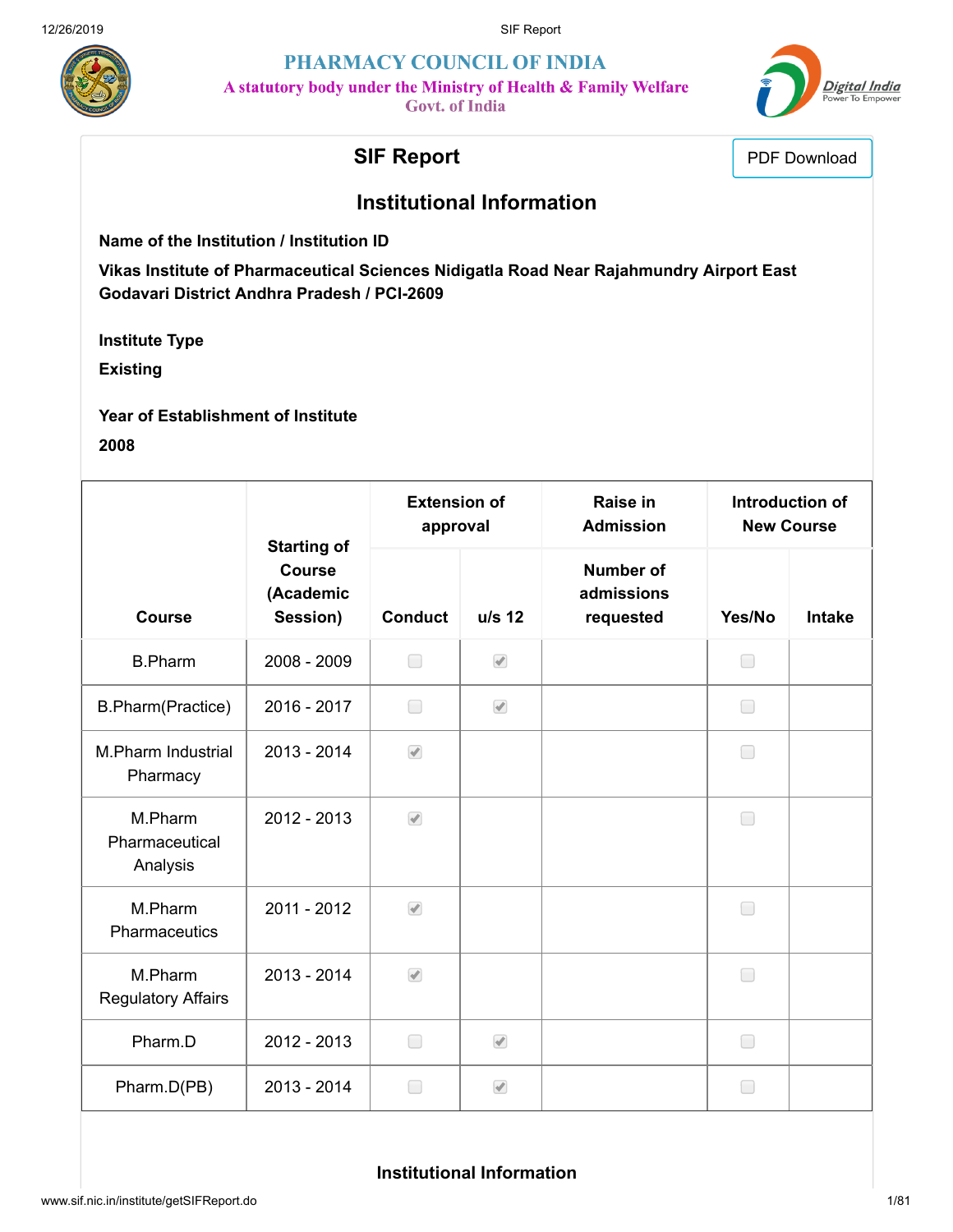#### **Enclose copy of PCI Approval under section 12**

[View \(getmongoPdfFile.do?renreceiptid=1c8e7a23-5ba5-438d-a3e1-](http://www.sif.nic.in/institute/getmongoPdfFile.do?renreceiptid=1c8e7a23-5ba5-438d-a3e1-3fa8dd97a120&tablename=statusofconductingbody) 3fa8dd97a120&tablename=statusofconductingbody)

**House no./ Bld. No./ Apt. No Nidigatla road**

**Street/ Road/ Lane**

**Nidigatla road**

**Area/locality/sector**

**NEAR AIRPORT, NIDIGATLA ROAD, RAJAHMUNDRY**

**Landmark**

**DELHI**

**State/UT**

**ANDHRA PRADESH**

**District**

**EAST GODAVARI**

**Block**

**Gram Panchayat**

**NIDIGATLA**

**Village NIDIGATLA**

**Police Station**

**KORUKONDA**

**Pin Code**

**533102**

**Post Office**

**KONTHAMURU**

**Telephone No**

**2007843**

**STD code**

**2487441**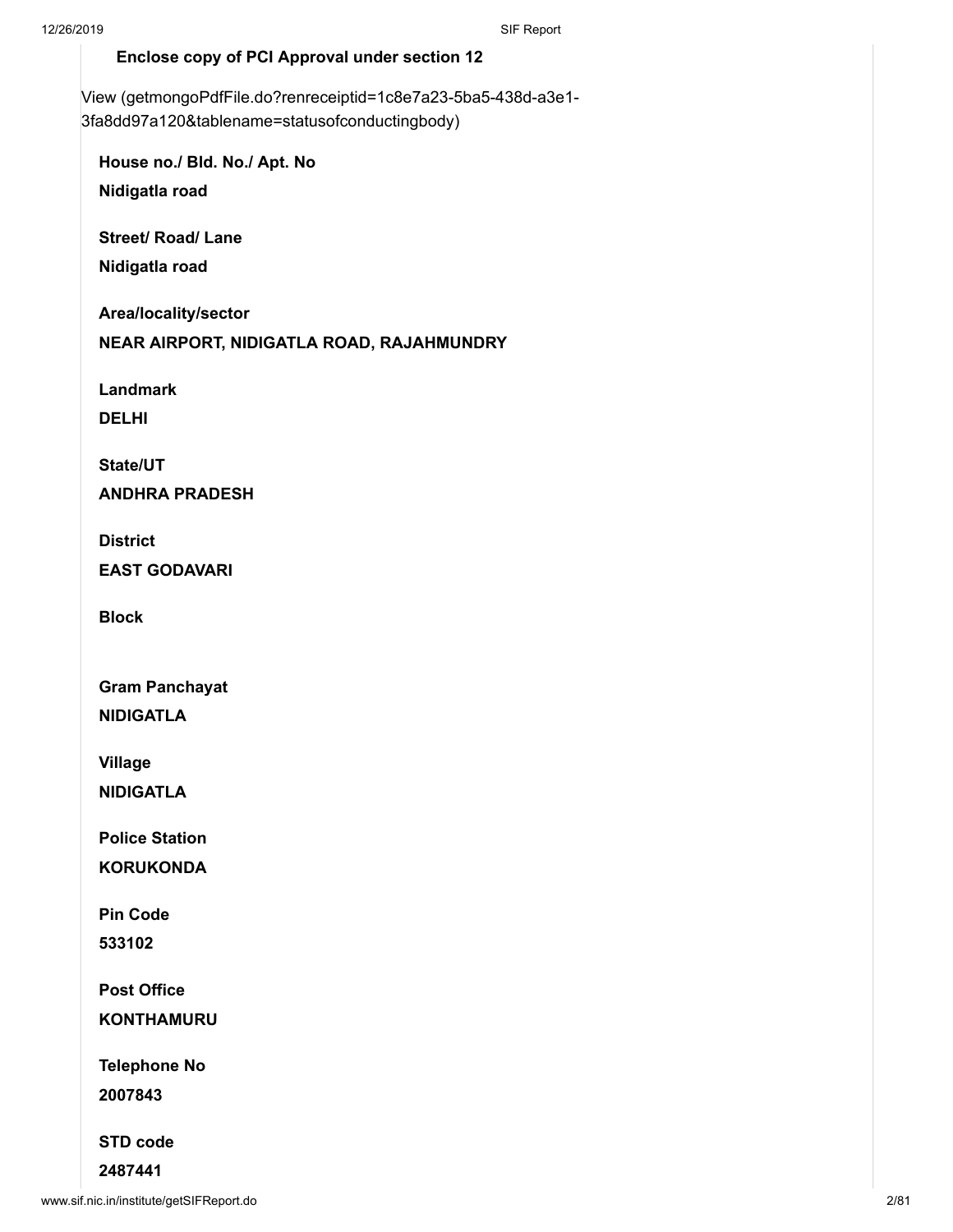12/26/2019 SIF Report

**Fax No**

**2487441**

**Email ID principalvips@gmail.com**

**Web site of institution**

**www.vipsrjy.org**

**Nearest Railway Station**

**Rajahmundry**

**Airport Rajahmundry**

**Details of the Society/Trust/ Management**

**Status of the course conducting body Private**

**Name, address of the Society/Trust/ Management PROFESSIONAL ACADEMY OF EDUCATION AND RESEARCH**

**House no./ Bld. No./ Apt. No 36-21-14**

**Street/ Road/ Lane Innespeta**

**Area/locality/sector**

**RAJAHMUNDRY**

**Landmark**

**Near Yadavas Temple**

**State/UT ANDHRA PRADESH**

**District EAST GODAVARI**

**Block**

**Gram Panchayat**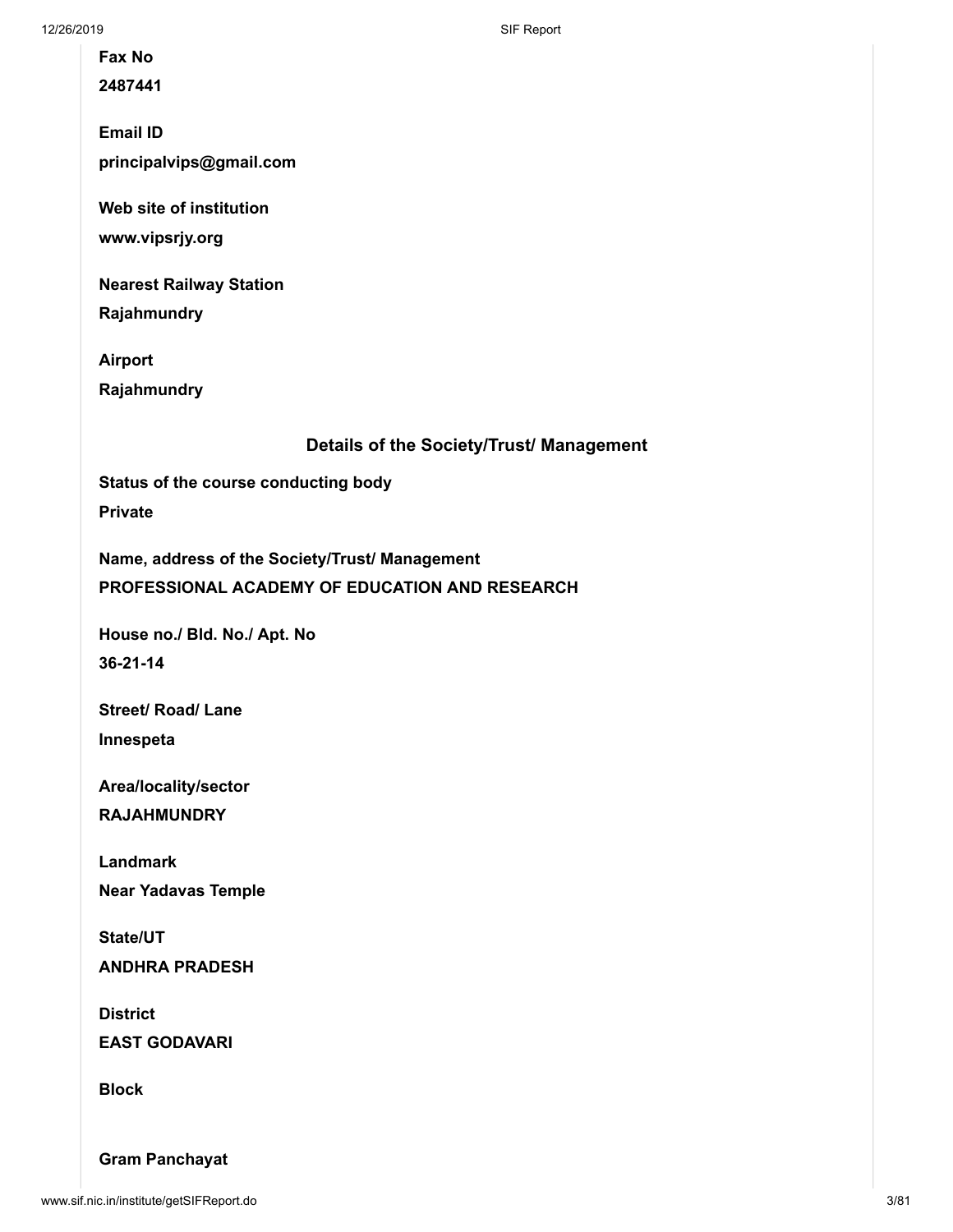**Rajahmundry**

**Village**

**Rajahmundry**

**Police Station**

**Rajahmundry Two Town**

**Pin Code**

**533101**

**Post Office**

**Rajahmundry**

**Telephone No**

**85098047**

**STD code**

**2487441**

**Mobile No 9885098047**

**Fax No**

**2487441**

**Email ID principalvips@gmail.com**

**Web site of trust/society**

**www.vipsrjy.org**

**Nearest Railway Station**

**Rajahmundry**

**Airport Rajahmundry**

## **Details of Head of Institution**

## **Appointment letter**

[View \(getmongoPdfFile.do?renreceiptid=2e9246eb-f56f-45b6-a5f4-288380517172&tablename=headofinst\)](http://www.sif.nic.in/institute/getmongoPdfFile.do?renreceiptid=2e9246eb-f56f-45b6-a5f4-288380517172&tablename=headofinst)

#### **Name of the Head of the Institution**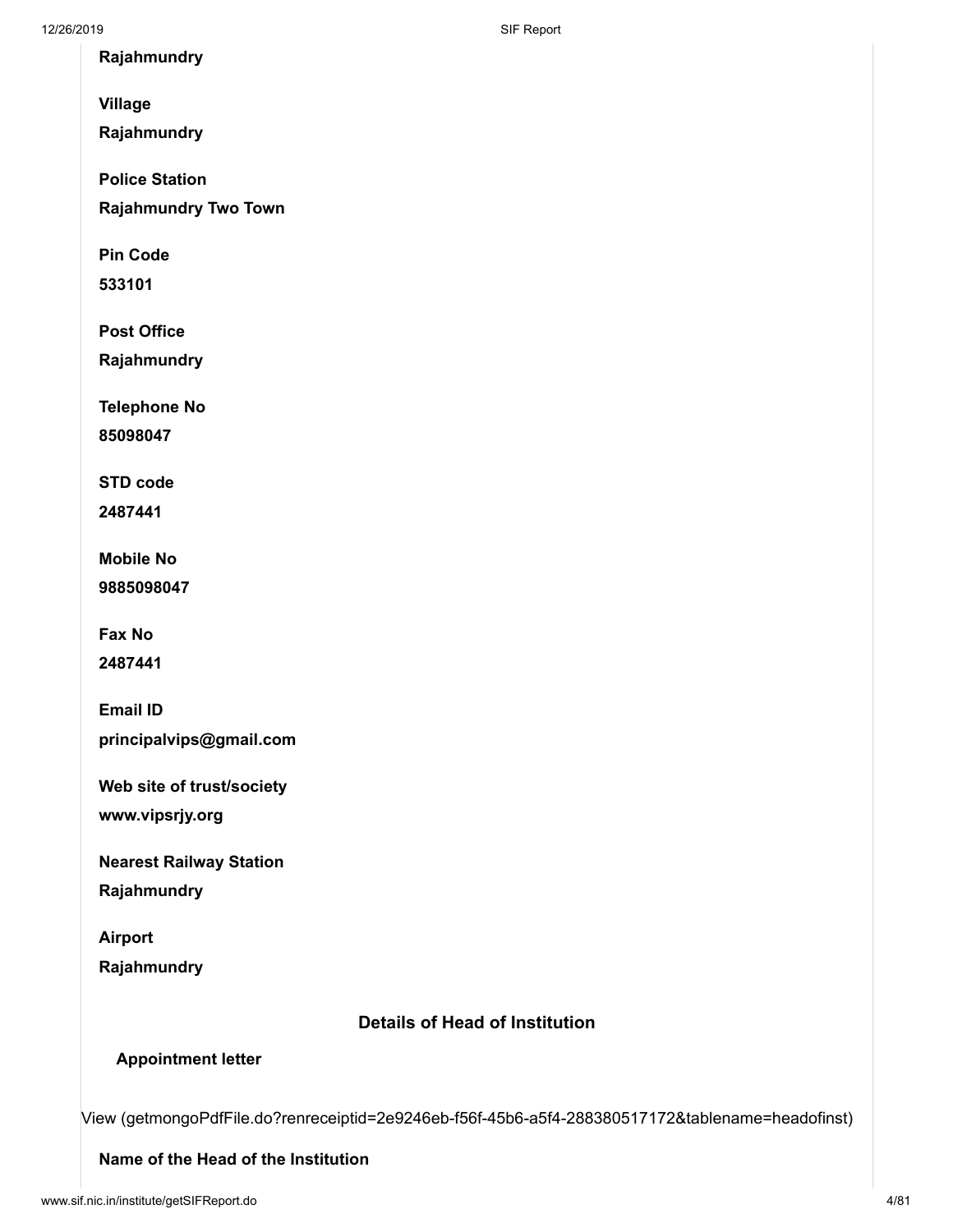## **T V NARAYANA**

**House no./ Bld. No./ Apt. No 36-21-14**

**Street/ Road/ Lane**

**Innespeta**

**Area/locality/sector**

**Rajahmundry**

**Landmark**

**Near Yadavas Temple**

**State/UT**

**ANDHRA PRADESH**

**District**

**EAST GODAVARI**

**Block**

**Gram Panchayat**

**Rajahmundry**

**Village**

**Rajahmundry**

**Police Station**

**Rajahmundry**

**Pin Code**

**533101**

**Post Office**

**Rajahmundry**

**Telephone No**

**2007843**

**STD code**

**2007843**

**Mobile No**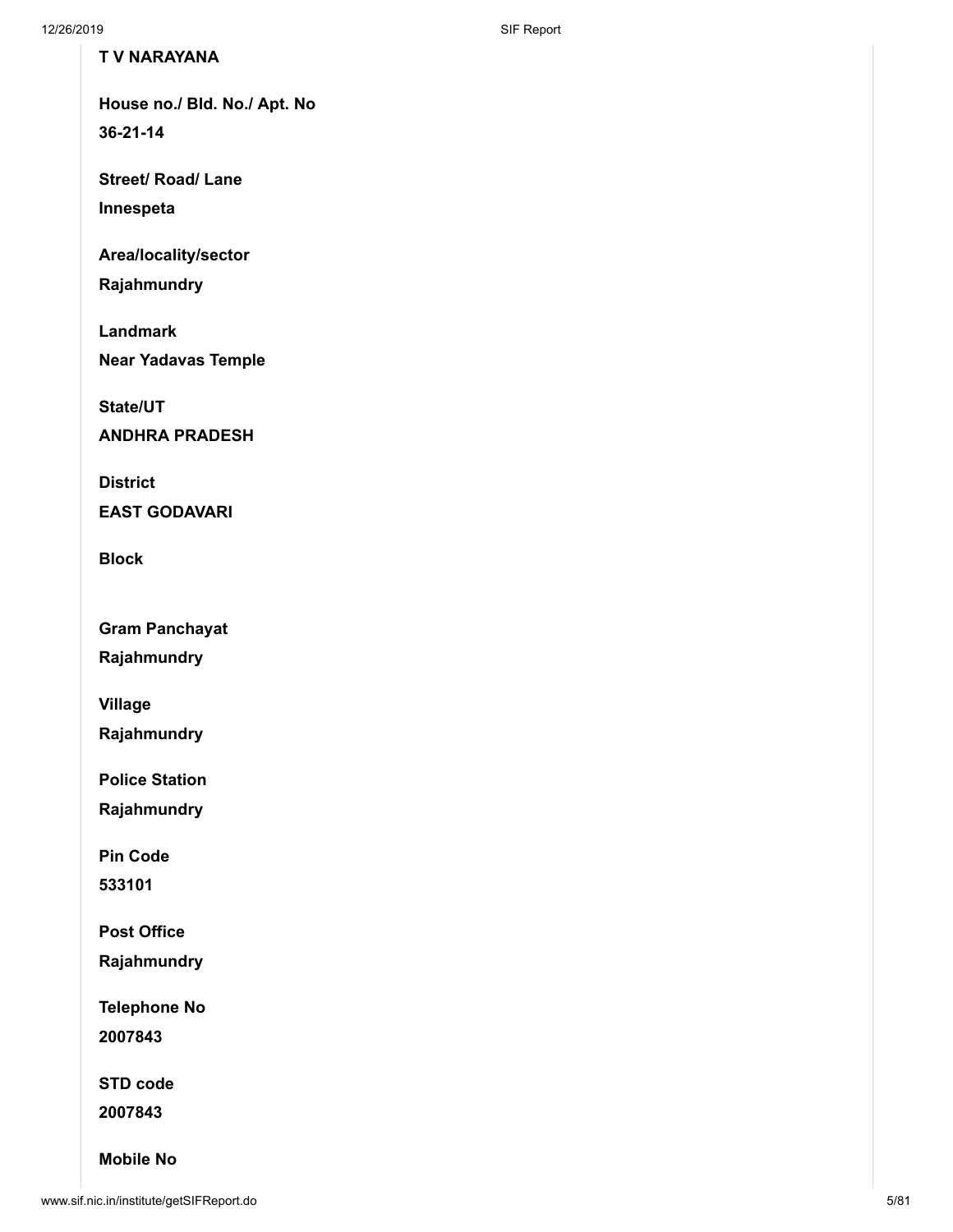**9845020474**

**Fax No**

**2487441**

**Email ID**

**tvnarayana2000@yahoo.com**

**Nearest Railway Station**

**Rajahmundry**

**Airport**

**Rajahmundry**

# **Current Approval Status**

|                   |                     | <b>Course conduct</b> |                         |               |                                    | A            |
|-------------------|---------------------|-----------------------|-------------------------|---------------|------------------------------------|--------------|
| <b>Course</b>     | <b>Approval For</b> | Year                  | <b>Academic Session</b> | <b>Intake</b> | <b>Actually</b><br><b>Admitted</b> | Fı<br>(Acade |
| <b>B.Pharm</b>    | Extension           |                       |                         |               |                                    |              |
| Pharm.D           | Extension           |                       |                         |               |                                    |              |
| Pharm.D(PB)       | Extension           |                       |                         |               |                                    |              |
| B.Pharm(Practice) | Extension           |                       |                         |               |                                    |              |
|                   |                     |                       |                         |               |                                    |              |

| <b>M Pharm (Specializations)</b>  | <b>Approved Intake</b> |
|-----------------------------------|------------------------|
| <b>M.Pharm Pharmaceutics</b>      | 15                     |
| M. Pharm Industrial Pharmacy      | 15                     |
| M. Pharm Pharmaceutical Analysis  | 15                     |
| <b>M.Pharm Regulatory Affairs</b> | 15                     |

# **Details of Affiliation Fee Paid**

| Name of The Course | <b>Affiliation Fee Paid up to</b> |
|--------------------|-----------------------------------|
| B.Pharm            | 2019                              |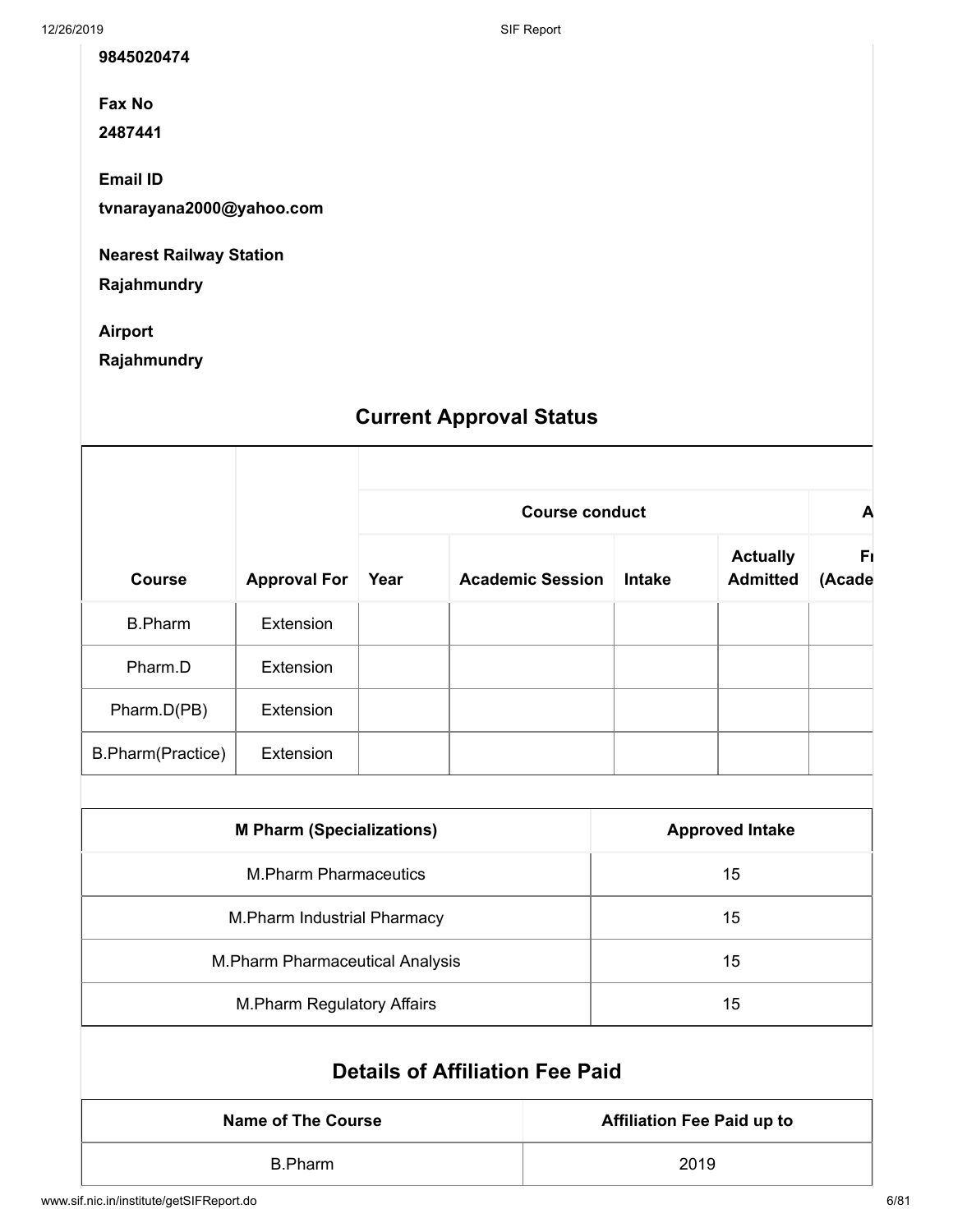| <b>Name of The Course</b>         | <b>Affiliation Fee Paid up to</b> |
|-----------------------------------|-----------------------------------|
| B.Pharm(Practice)                 | 2019                              |
| Pharm.D                           | 2019                              |
| Pharm.D(PB)                       | 2019                              |
| <b>M.Pharm Pharmaceutics</b>      | 2019                              |
| M. Pharm Industrial Pharmacy      | 2019                              |
| M. Pharm Pharmaceutical Analysis  | 2019                              |
| <b>M.Pharm Regulatory Affairs</b> | 2019                              |

## **Uploaded Proof of Affiliation fee paid**

[View \(getmongoPdfFile.do?renreceiptid=4837f9cf-0b07-4b7c-8978-da1a9d03f2d8&tablename=afficiationfee\)](http://www.sif.nic.in/institute/getmongoPdfFile.do?renreceiptid=4837f9cf-0b07-4b7c-8978-da1a9d03f2d8&tablename=afficiationfee)

## **Admission details for the Past Three Years for the courses conducted by the institution**

| <b>Name of The Course</b>             | <b>Sanctioned intake</b> |              |              | <b>Actual No. of</b><br><b>Admissions</b> |                |                | <b>Remarks</b> |  |
|---------------------------------------|--------------------------|--------------|--------------|-------------------------------------------|----------------|----------------|----------------|--|
|                                       | 2019<br>2020             | 2018<br>2019 | 2017<br>2018 | 2019<br>2020                              | 2018<br>2019   | 2017<br>2018   |                |  |
| <b>B.Pharm</b>                        | 100                      | 100          | 100          | 56                                        | 40             | 72             |                |  |
| B.Pharm(Practice)                     | 40                       | 40           | 40           | 3                                         | $\mathbf 0$    | $\mathbf 0$    |                |  |
| Pharm.D                               | 30                       | 30           | 30           | 17                                        | 30             | 30             |                |  |
| Pharm.D(PB)                           | 10                       | 10           | 10           | 5                                         | $\overline{4}$ | 3              |                |  |
| M.Pharm<br>Pharmaceutics              | 15                       | 15           | 15           | 6                                         | $\overline{2}$ | $\overline{2}$ |                |  |
| <b>M.Pharm Industrial</b><br>Pharmacy | 15                       | 15           | 15           | $\mathbf 0$                               | $\mathbf 0$    | $\overline{0}$ |                |  |
| M.Pharm<br>Pharmaceutical<br>Analysis | 15                       | 15           | 15           | 9                                         | $\overline{4}$ | $\overline{4}$ |                |  |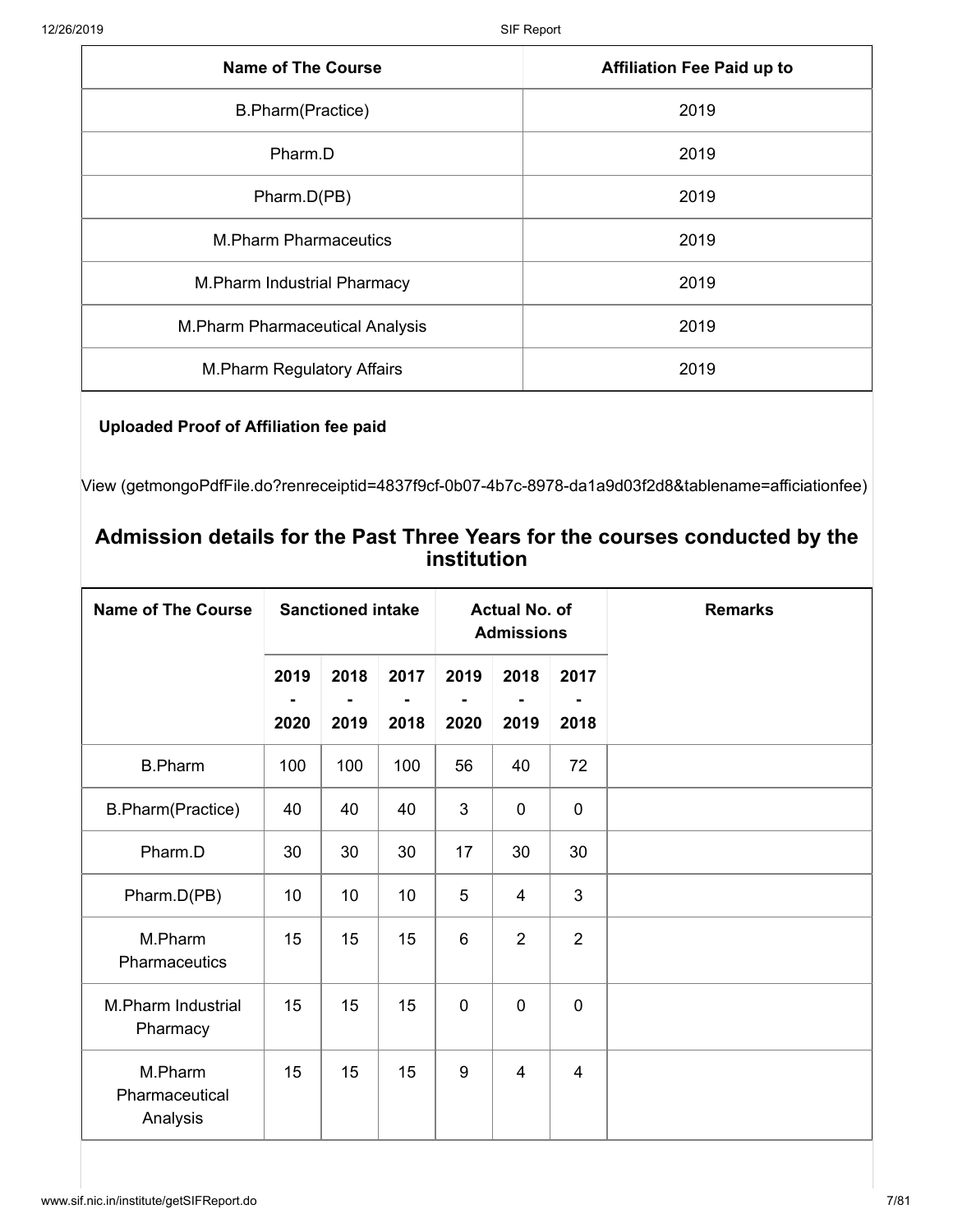| Name of The Course                   | <b>Sanctioned intake</b> |                   | <b>Actual No. of</b><br><b>Admissions</b> |                   |              | <b>Remarks</b>    |  |
|--------------------------------------|--------------------------|-------------------|-------------------------------------------|-------------------|--------------|-------------------|--|
|                                      | 2019<br>۰<br>2020        | 2018<br>٠<br>2019 | 2017<br>$\overline{\phantom{a}}$<br>2018  | 2019<br>۰<br>2020 | 2018<br>2019 | 2017<br>۰<br>2018 |  |
| <b>M.Pharm Regulatory</b><br>Affairs | 15                       | 15                | 15                                        | 9                 | $\mathbf 0$  | 0                 |  |

# **Details of Examining Authority for the course**

| <b>Name of The Course</b>                   | <b>Examine Authority</b>                             | <b>Email</b>                | <b>Phone</b><br><b>Number</b> |
|---------------------------------------------|------------------------------------------------------|-----------------------------|-------------------------------|
| <b>B.Pharm</b>                              | The Registrar Andhra<br>University Visakhapatnam A P | coe@andhrauniversity.edu.in | 08912484177                   |
| Pharm.D                                     | The Registrar Andhra<br>University Visakhapatnam A P | coe@andhrauniversity.edu.in | 08912484177                   |
| Pharm.D(PB)                                 | The Registrar Andhra<br>University Visakhapatnam A P | coe@andhrauniversity.edu.in | 08912484177                   |
| M.Pharm<br><b>Pharmaceutics</b>             | The Registrar Andhra<br>University Visakhapatnam A P | coe@andhrauniversity.edu.in | 08912484177                   |
| M.Pharm<br>Pharmaceutical<br>Analysis       | The Registrar Andhra<br>University Visakhapatnam A P | coe@andhrauniversity.edu.in | 08912484177                   |
| <b>M.Pharm Regulatory</b><br><b>Affairs</b> | The Registrar Andhra<br>University Visakhapatnam A P | coe@andhrauniversity.edu.in | 08912484177                   |
| <b>M.Pharm Industrial</b><br>Pharmacy       | The Registrar Andhra<br>University Visakhapatnam A P | coe@andhrauniversity.edu.in | 08912484177                   |
| B.Pharm(Practice)                           | The Registrar Andhra<br>University Visakhapatnam A P | coe@andhrauniversity.edu.in | 08912484177                   |

# **Accreditation Information**

## **Accredited by NBA**

O Yes <sup>O</sup> No

## **Accredited by NAAC**

◯ Yes ◉ No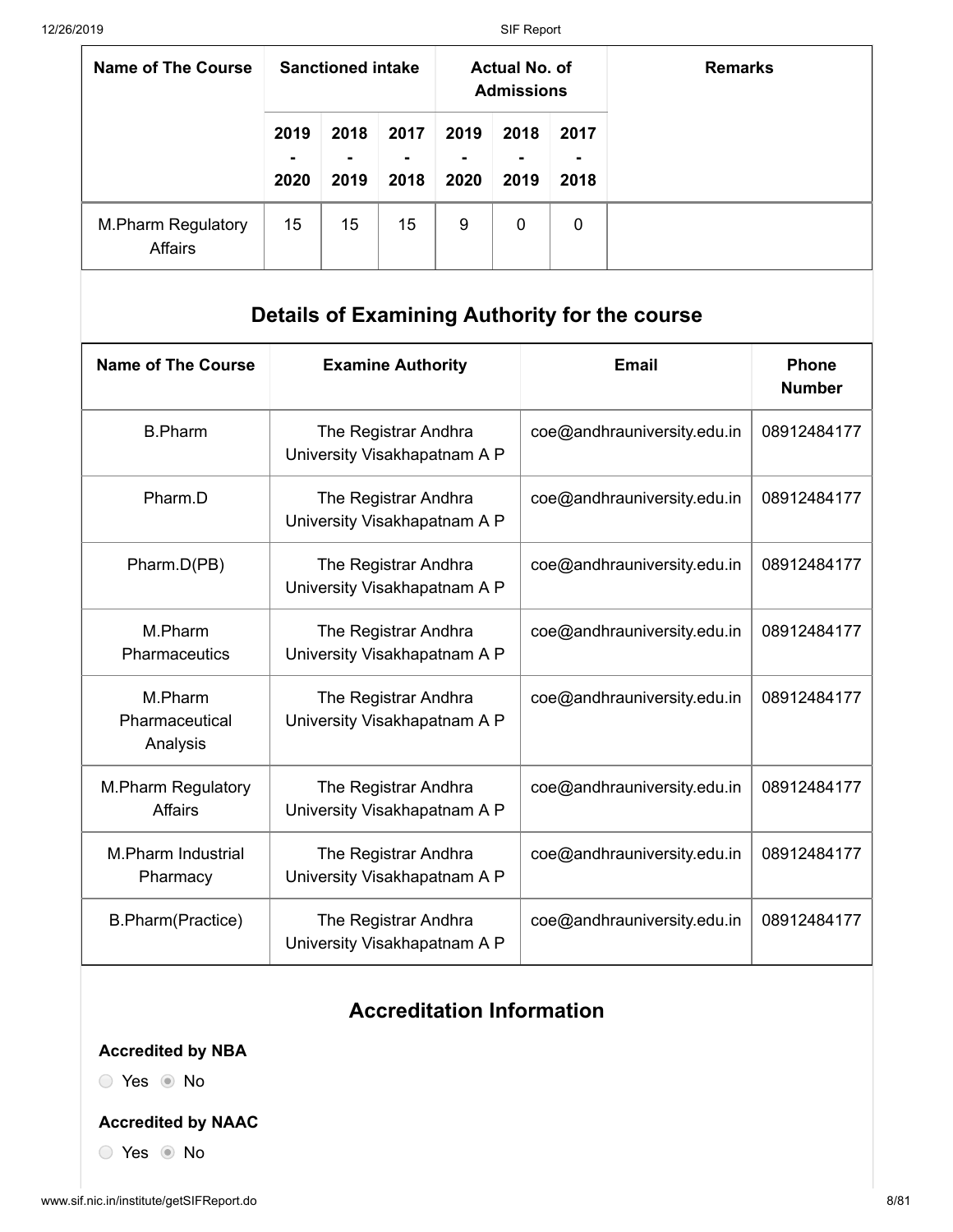| <b>Infrastructure Details</b>                                                                                                               |  |
|---------------------------------------------------------------------------------------------------------------------------------------------|--|
| <b>Independent Building Status</b><br><b>YES</b>                                                                                            |  |
| <b>Remarks</b><br><b>AVAILABLE</b>                                                                                                          |  |
| <b>Separate Campus Status</b><br><b>YES</b>                                                                                                 |  |
| <b>Remarks</b><br><b>AVAILABLE</b>                                                                                                          |  |
| Wing of another college Status<br><b>NO</b>                                                                                                 |  |
| <b>Remarks</b><br><b>NO</b>                                                                                                                 |  |
| <b>Multi Institutional Campus Status</b><br><b>NO</b>                                                                                       |  |
| <b>Remarks</b><br><b>NO</b>                                                                                                                 |  |
| Whether other Educational Institutions/Courses are also being run by the Trust / Institution in the<br>same Building / campus?<br><b>NO</b> |  |
| <b>Remarks</b><br><b>ONLY PHARMACY</b>                                                                                                      |  |
| <b>Availability of Land</b>                                                                                                                 |  |
| 2.5 acres District HQ/Corporation/Municipality limit                                                                                        |  |
| <b>Status</b><br><b>YES</b>                                                                                                                 |  |
| <b>Remarks</b><br><b>LAND AVAILABLE</b>                                                                                                     |  |
| Land Details to be in name of Trust and Society (Records to be enclosed)                                                                    |  |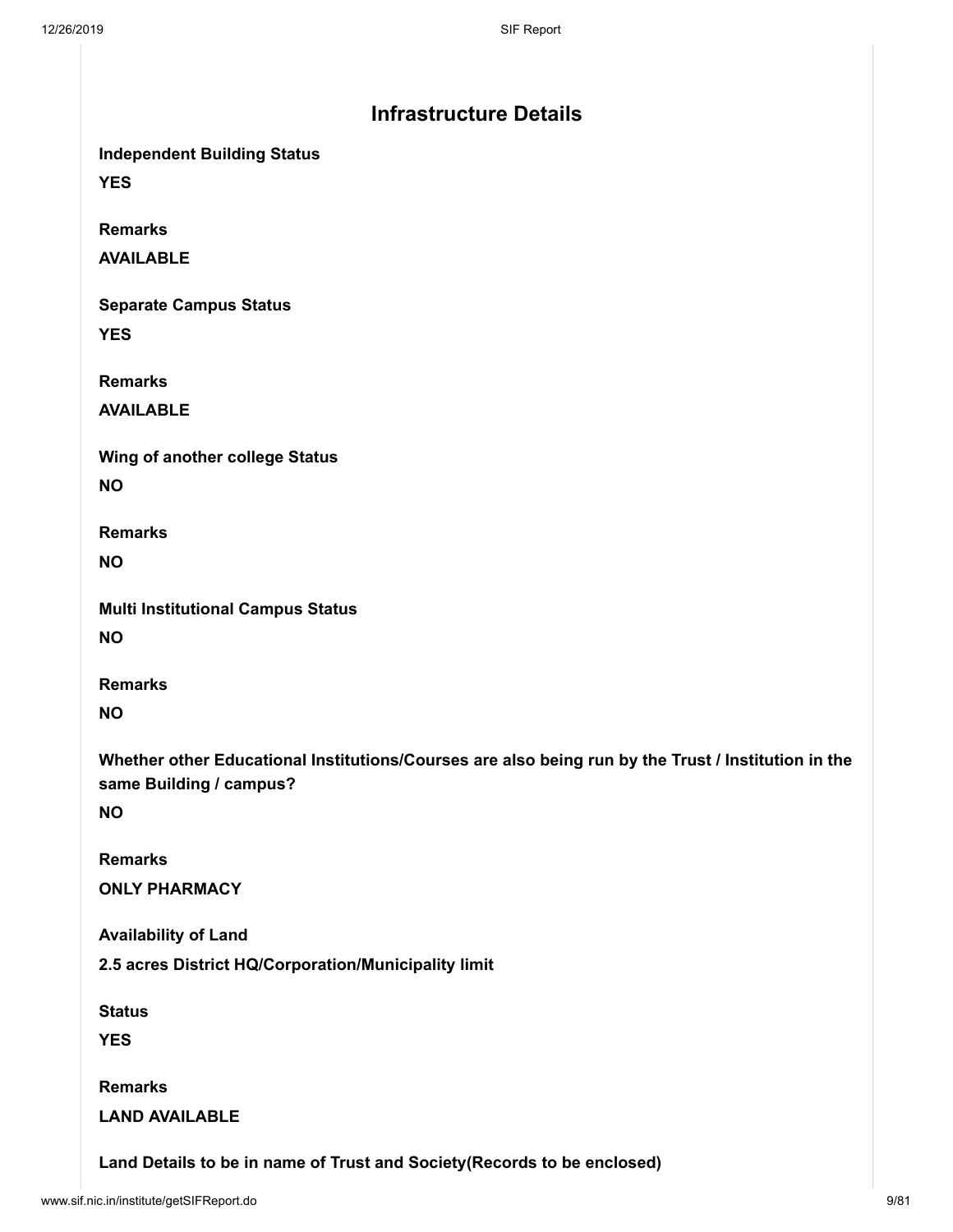**Own**

#### **Trust and Society Document**

[View \(getmongoPdfFile.do?renreceiptid=ee0befe3-04eb-4269-8eb4-82e149331bd3&tablename=landdetails\)](http://www.sif.nic.in/institute/getmongoPdfFile.do?renreceiptid=ee0befe3-04eb-4269-8eb4-82e149331bd3&tablename=landdetails)

#### **Sale Deed Document**

[View \(getmongoPdfFile.do?renreceiptid=79d893fc-63fb-4226-a68e](http://www.sif.nic.in/institute/getmongoPdfFile.do?renreceiptid=79d893fc-63fb-4226-a68e-edc80c307d7a&tablename=saledeed)edc80c307d7a&tablename=saledeed)

#### **Remarks**

**AVAILABLE**

#### **Approved Building Plan Document**

[View \(getmongoPdfFile.do?renreceiptid=225e5d2b-f867-45d6-ac56](http://www.sif.nic.in/institute/getmongoPdfFile.do?renreceiptid=225e5d2b-f867-45d6-ac56-d450842c5c84&tablename=approvedbuildingplan) d450842c5c84&tablename=approvedbuildingplan)

**Remarks**

**AVAILABLE**

**Total Builtup area of the institution**

**6780**

**Instructional area**

**3281**

**Instructional area Document**

[View \(getmongoPdfFile.do?renreceiptid=9d0d8a29-8538-439d-953c-](http://www.sif.nic.in/institute/getmongoPdfFile.do?renreceiptid=9d0d8a29-8538-439d-953c-0d8535c577e4&tablename=instructionalarea)0d8535c577e4&tablename=instructionalarea)

**Administrative area**

**930**

#### **Administrative area Document**

[View \(getmongoPdfFile.do?renreceiptid=0c0efe29-c634-452f-a2fa-](http://www.sif.nic.in/institute/getmongoPdfFile.do?renreceiptid=0c0efe29-c634-452f-a2fa-5806d6a445cf&tablename=administrativearea)5806d6a445cf&tablename=administrativearea)

**Amenities area**

**1078**

#### **Amenities area Document**

[View \(getmongoPdfFile.do?renreceiptid=f53fde6a-1121-456f-95c3-4c911206fcd5&tablename=amenitiesarea\)](http://www.sif.nic.in/institute/getmongoPdfFile.do?renreceiptid=f53fde6a-1121-456f-95c3-4c911206fcd5&tablename=amenitiesarea)

#### **Circulation area**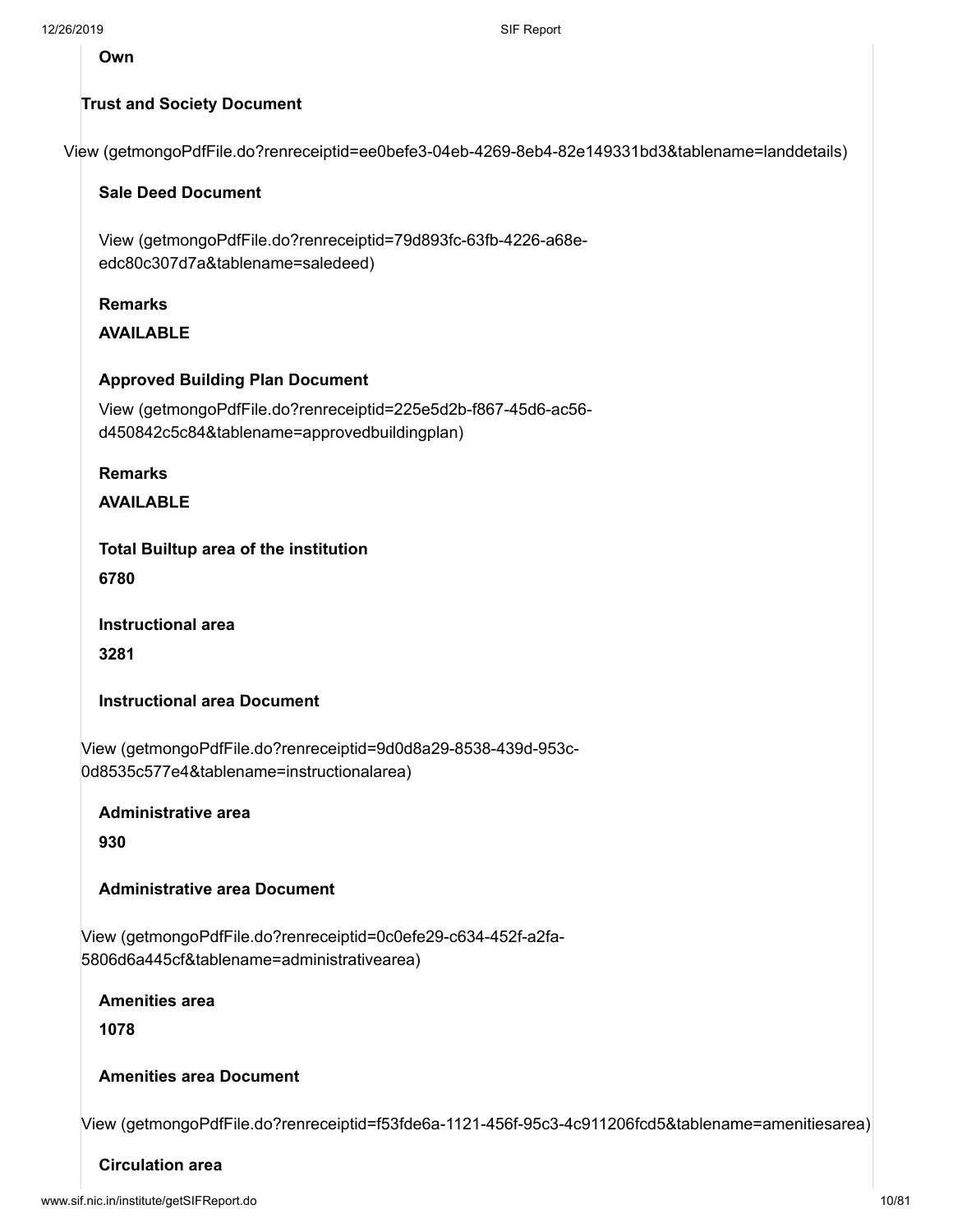## **Circulation area Document**

[View \(getmongoPdfFile.do?renreceiptid=4275fdbd-1841-4ba9-a65b-](http://www.sif.nic.in/institute/getmongoPdfFile.do?renreceiptid=4275fdbd-1841-4ba9-a65b-0d1df3288f71&tablename=circulationarea)0d1df3288f71&tablename=circulationarea)

| <b>Number of Class Rooms</b>       |                         |                         |                          |                                      |  |  |  |  |
|------------------------------------|-------------------------|-------------------------|--------------------------|--------------------------------------|--|--|--|--|
| <b>Name of The Course</b>          | <b>Required</b><br>Area | <b>Required</b><br>No's | <b>Available</b><br>No's | <b>Available Area in</b><br>(Sq.mts) |  |  |  |  |
| <b>B.Pharm</b>                     | 75 Sqmts                | $\overline{2}$          | 4                        |                                      |  |  |  |  |
| Pharm.D                            |                         |                         | $\mathbf 0$              |                                      |  |  |  |  |
| Pharm.D(PB)                        | 75 Sqmts                | 3                       | 3                        |                                      |  |  |  |  |
| <b>M.Pharm Pharmaceutics</b>       | 75 Sq.mts               | 1                       | 1                        |                                      |  |  |  |  |
| M.Pharm Pharmaceutical<br>Analysis | 75 Sq.mts               | 1                       | 1                        |                                      |  |  |  |  |
| <b>M.Pharm Regulatory Affairs</b>  | 75 Sq.mts               | 1                       | 1                        |                                      |  |  |  |  |
| M. Pharm Industrial Pharmacy       | 75 Sq.mts               | 1                       | 1                        |                                      |  |  |  |  |
| B.Pharm(Practice)                  |                         |                         | 0                        |                                      |  |  |  |  |

# **Laboratory Requirement Details**

| S.No | <b>Total courses run</b><br>by the Institution      | No. of<br><b>Intake</b> | Dept of<br><b>Pharmaceutics</b> |                        |                       | Dept of<br><b>Pharmaceutical</b><br><b>Chemistry</b> | Dept of<br>Pharmacology |                        |
|------|-----------------------------------------------------|-------------------------|---------------------------------|------------------------|-----------------------|------------------------------------------------------|-------------------------|------------------------|
|      |                                                     |                         | <b>No.Labs</b><br>Req           | <b>No.Labs</b><br>Avbl | <b>No.Labs</b><br>Req | <b>No.Labs</b><br>Avbl                               | <b>No.Labs</b><br>Req   | <b>No.Labs</b><br>Avbl |
| 1    | <b>B.Pharm</b>                                      | 100                     | $\overline{4}$                  | 3                      | 3                     | 3                                                    | 3                       | $\overline{2}$         |
|      | Pharm.D                                             | 30                      |                                 |                        |                       |                                                      |                         |                        |
|      | Pharm.D(PB)                                         | 10                      |                                 |                        |                       |                                                      |                         |                        |
| 2    | <b>M.Pharm</b><br><b>Regulatory Affairs</b>         | 15                      | $\overline{2}$                  | $\overline{2}$         | $\overline{0}$        | $\overline{0}$                                       | $\mathbf 0$             | $\mathbf 0$            |
| 3    | <b>M.Pharm</b><br><b>Pharmaceutical</b><br>Analysis | 15                      | $\mathbf 0$                     | $\mathbf 0$            | $\overline{2}$        | $\overline{2}$                                       | $\mathbf 0$             | $\mathbf 0$            |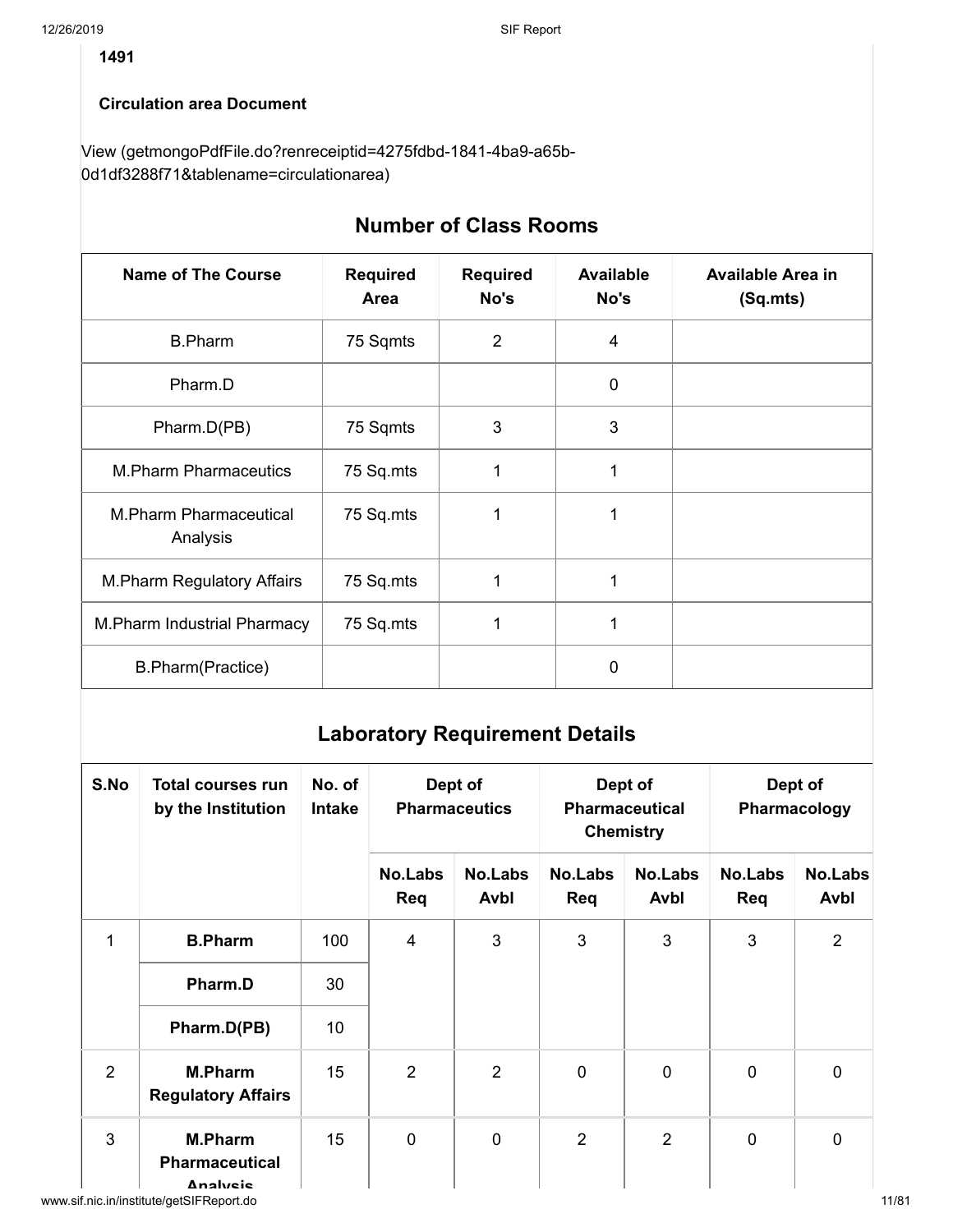| S.No<br>4 | <b>Total courses run</b><br>by the Press motion<br><b>Industrial</b><br><b>Pharmacy</b> | No. of<br><b>Intake</b> | <b>Pharmaceuties</b> | Dept of                  |                       | Dept of<br>PRarmaceutieal<br><b>Chemistry</b> |                       | Dept of<br>Pharmacology |
|-----------|-----------------------------------------------------------------------------------------|-------------------------|----------------------|--------------------------|-----------------------|-----------------------------------------------|-----------------------|-------------------------|
| 5         | <b>M.Pharm</b><br><b>Pharmaceutics</b>                                                  | 15                      | No.Labs<br>Rêq       | No.Labs<br>$A\hat{V}$ bl | No.Labs<br><b>Req</b> | No.Labs<br>AObl                               | No.Labs<br><b>Req</b> | No.Labs<br>AObl         |
| 6         | <b>B.Pharm(Practice)</b>                                                                | 40                      | 2                    |                          | 3                     |                                               |                       |                         |

# **Common Facilities**

| <b>InfraStructure</b><br><b>Details</b>                                                                                | <b>Requirement As per</b><br><b>Norms</b> | <b>Available No's</b> | <b>Available Area Sqmt's</b> |
|------------------------------------------------------------------------------------------------------------------------|-------------------------------------------|-----------------------|------------------------------|
| <b>Preparation Room</b><br>for each lab (One<br>room can be<br>shared by two labs,<br>if it is in between<br>two labs) | 10 sq mts (minimum)                       | $\overline{4}$        | 40                           |
| Area of the<br>Machine Room                                                                                            | 80-100 Sq.mts                             | $\mathbf{1}$          | 100                          |
| Central<br>Instrumentation<br>Room                                                                                     | 80 Sq.mts with A/C                        | 1                     | 80                           |
| Store Room - I                                                                                                         | 1 (Area 100 Sq mts)                       | 1                     | 100                          |
| Store Room - II<br>(For Inflammable<br>chemicals)                                                                      | 1 (Area 20 Sq mts)                        | $\overline{1}$        | 30                           |
| First aid room                                                                                                         | 10 Sq.mts                                 | 1                     | 10                           |
| Museum                                                                                                                 | 50 Sq.mts                                 | $\mathbf 1$           | 50                           |
| Animal house                                                                                                           | 80 Sq.mts                                 | $\mathbf 1$           | 80                           |
| Auditorium                                                                                                             | 250 to 300 Seating<br>capacities          | 1                     | 500                          |
| Seminar hall                                                                                                           | 100 Seating capacity with<br>AC facility  | 1                     | 100                          |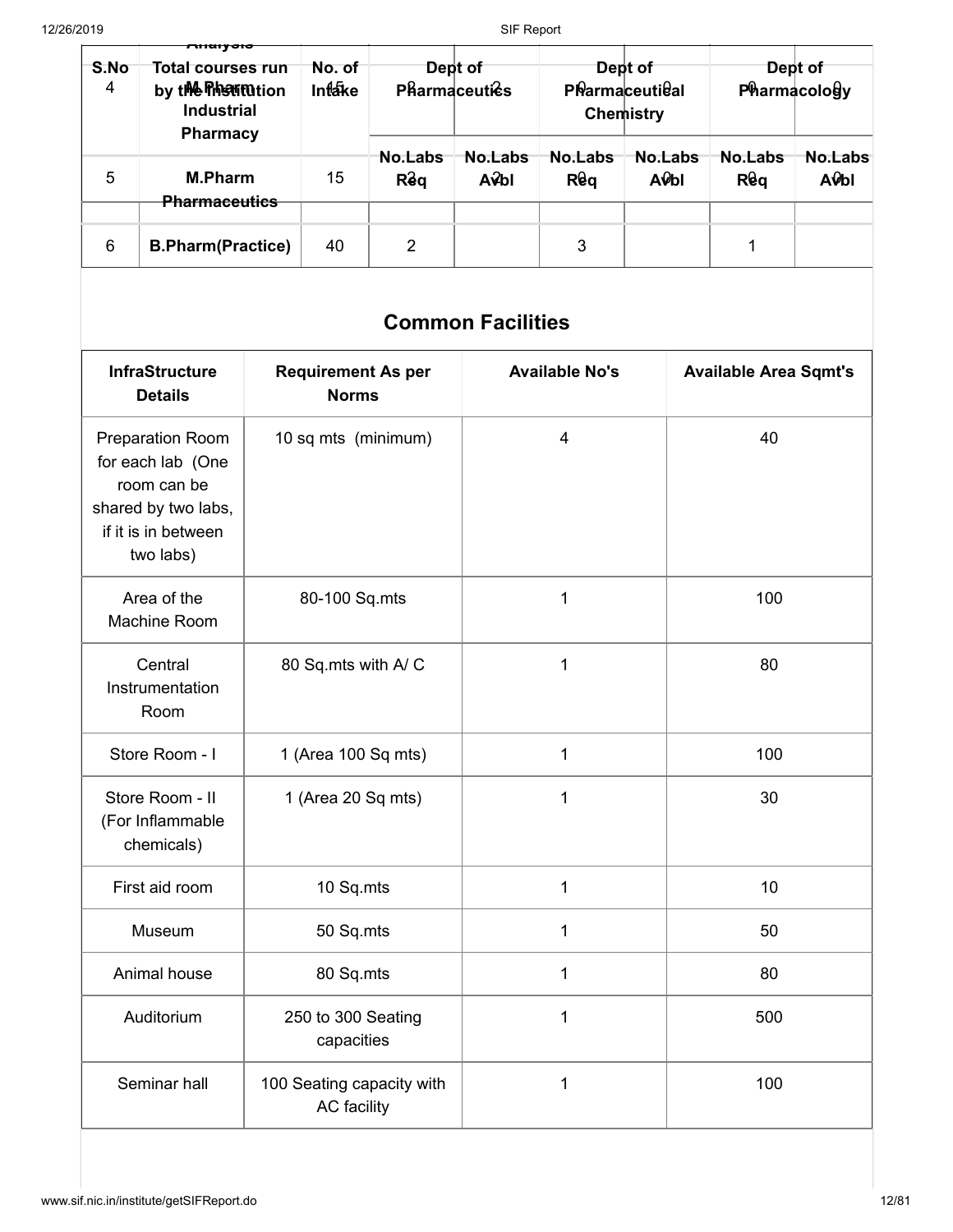| <b>InfraStructure</b><br><b>Details</b>                          | <b>Requirement As per</b><br><b>Norms</b>                                     | <b>Available No's</b> | <b>Available Area Sqmt's</b> |
|------------------------------------------------------------------|-------------------------------------------------------------------------------|-----------------------|------------------------------|
| <b>Herbal Garden</b><br>(Desirable)                              | Adequate Number of<br><b>Medicinal Plants</b>                                 | $\mathbf{1}$          | 100                          |
| Girl's Common<br>Room (Essential)                                | 60 Sq.mts                                                                     | 1                     | 70                           |
| Boy's Common<br>Room (Essential)                                 | 60 Sq.mts                                                                     | 1                     | 100                          |
| <b>Toilet Blocks for</b><br><b>Boys</b>                          | 0.8 Sq.mt/student                                                             | 1                     | 50                           |
| <b>Toilet Blocks for</b><br>Girls                                | 0.8 Sq.mt/student                                                             | 1                     | 50                           |
| <b>Drinking Water</b><br>facility - Water<br>Cooler (Essential). |                                                                               | 3                     | 15                           |
| Boy's Hostel<br>(Desirable)                                      | 9 Sq .mts / Room Single<br>occupancy                                          | $\mathbf 0$           | $\mathbf 0$                  |
| Gir's Hostel<br>(Desirable)                                      | 9 Sq .mts / Room (single<br>occupancy) 20 Sq mts /<br>Room (triple occupancy) | $\mathbf 0$           | $\mathbf 0$                  |
| Power Backup<br>Provision<br>(Desirable)                         |                                                                               | 1                     | 10                           |

# **Computer And Other Facilities**

| <b>Item Name</b>                           | <b>Required</b>                     | Available No. | <b>Available Area (in Sq mts)</b> |
|--------------------------------------------|-------------------------------------|---------------|-----------------------------------|
| Computer Room for<br><b>B.Pharm Course</b> | 01 (Area 75 Sq<br>mts)              |               | 100                               |
| Computer (Latest<br>Configuration)         | 1 system for every<br>10 students   | 40            | 0                                 |
| <b>Printers</b>                            | 1 printer for every<br>10 computers | 5             | 0                                 |
| Multi Media<br>Projector                   | 01                                  | 10            | 0                                 |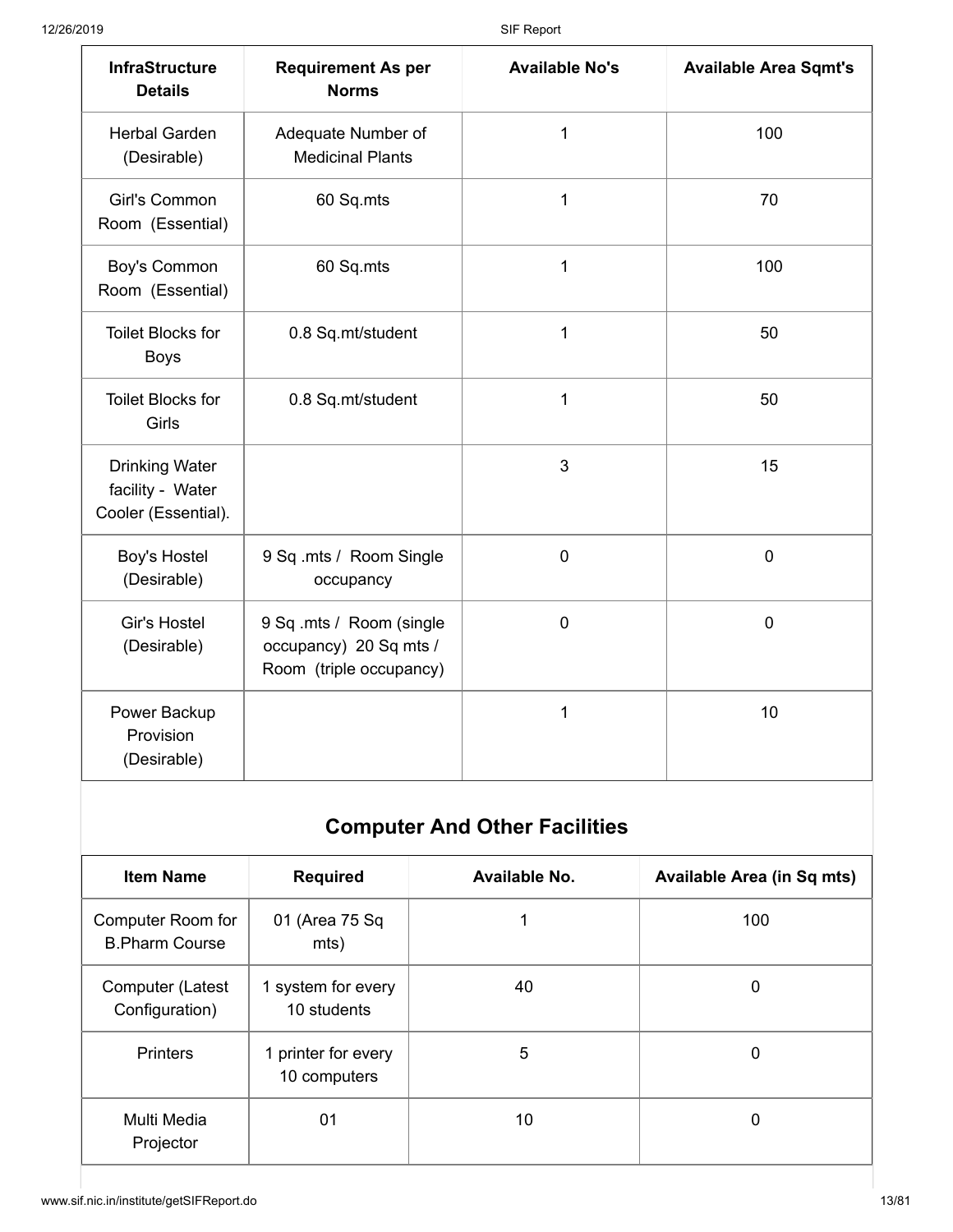| <b>Item Name</b> | <b>Required</b> | Available No. | <b>Available Area (in Sq mts)</b> |
|------------------|-----------------|---------------|-----------------------------------|
| Generator (5KVA) |                 |               |                                   |

| <b>Amenities Details</b> |  |  |  |  |
|--------------------------|--|--|--|--|
|                          |  |  |  |  |

| <b>Amenities</b><br>(Desirable) Name                | <b>Requirement as</b><br>per Norms (in<br>area) | Available No. | <b>Available Area (in Sq mts)</b> |
|-----------------------------------------------------|-------------------------------------------------|---------------|-----------------------------------|
| Principal quarters                                  | 80 Sq. mts                                      | 1             | 200                               |
| Staff quarters                                      | 16 x 80 Sq. mts                                 | 0             | 0                                 |
| Canteen                                             | 100 Sq. mts                                     | 1             | 100                               |
| Parking Area for<br>staff and students              |                                                 | 1             | 200                               |
| <b>Bank Extension</b><br>Counter                    |                                                 | $\pmb{0}$     | $\pmb{0}$                         |
| Co operative<br><b>Stores</b>                       |                                                 | $\pmb{0}$     | $\pmb{0}$                         |
| <b>Guest House</b>                                  | 80 Sq. mts                                      | 1             | 100                               |
| <b>Transport Facilities</b><br>for students         |                                                 | 5             | $\mathbf 0$                       |
| <b>Medical Facility</b><br>(First Aid)<br>Essential |                                                 | 1             | $\pmb{0}$                         |

# **LABORATORIES**

**Gas supply**

**YES**

**Electricity supply**

**YES**

**Water supply**

**YES**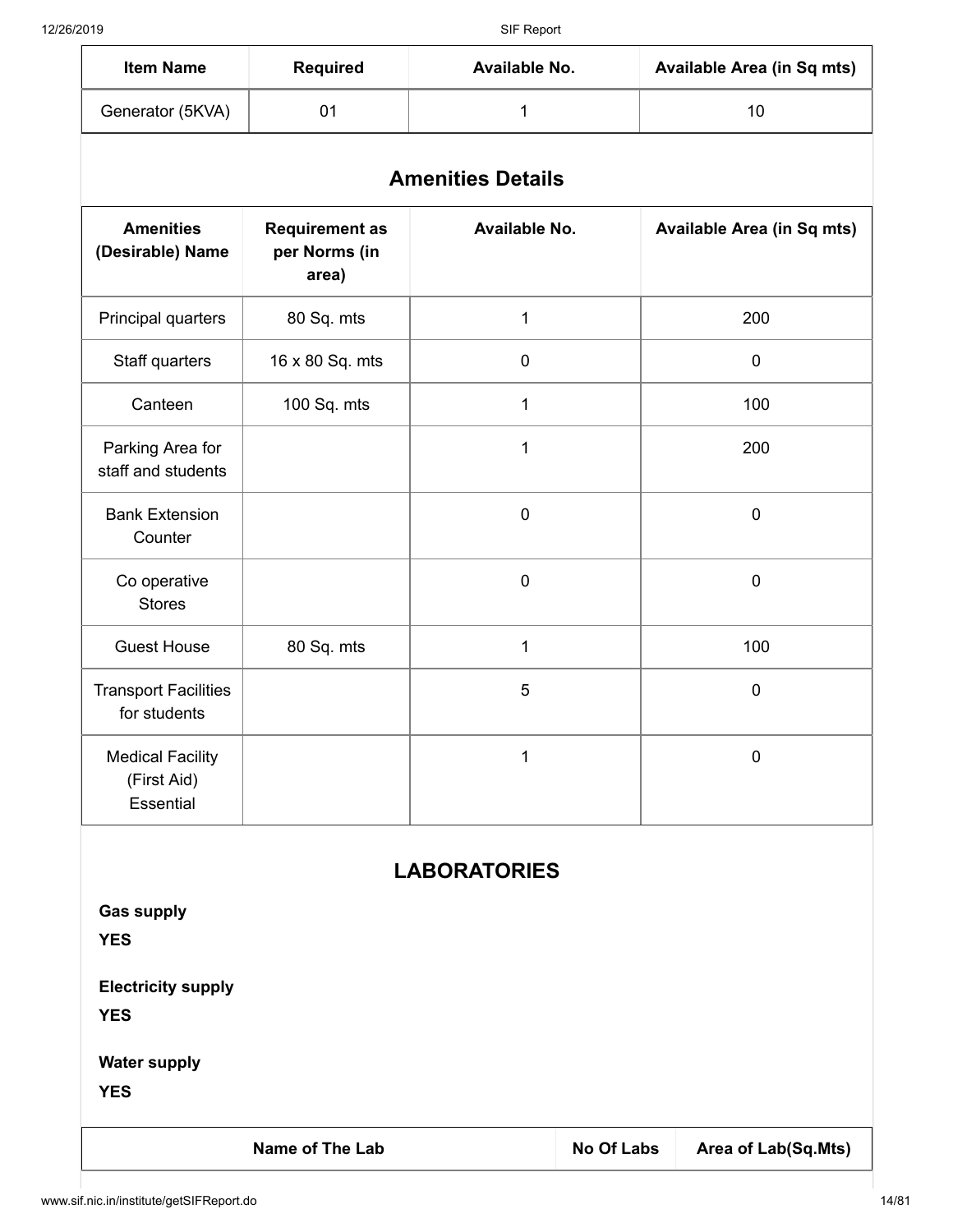| Name of The Lab                                      | <b>No Of Labs</b> | Area of Lab(Sq.Mts) |
|------------------------------------------------------|-------------------|---------------------|
| Pharmaceutics                                        | $\mathbf{3}$      | 225                 |
| <b>Pharmaceutical Chemistry</b>                      | $\overline{2}$    | 150                 |
| <b>Pharmaceutical Analysis</b>                       | 1                 | 100                 |
| Pharmacology                                         | $\overline{2}$    | 150                 |
| Pharmacognosy                                        | 1                 | 100                 |
| <b>Pharmaceutical Biotechology</b>                   | $\mathbf{1}$      | 100                 |
| <b>Preparation Room</b>                              | $\overline{4}$    | 40                  |
| Machine Room                                         | 1                 | 100                 |
| <b>Central Instrumentation Room</b>                  | 1                 | 80                  |
| Store Room                                           | $\overline{2}$    | 130                 |
| <b>Pharmaceutics and Pharmacokinetics</b>            | $\overline{2}$    | 150                 |
| Life Science Pharmacology physiology Pathophysiology | $\overline{2}$    | 150                 |
| Phytochemistry or Pharmaceutical Chemistry           | $\overline{2}$    | 150                 |
| <b>Pharmacy Practice</b>                             | $\overline{2}$    | 150                 |
| <b>Preparation Room</b>                              | $\overline{4}$    | 40                  |

## **PHYSICAL INFRASTRUCTURE**

| <b>Own Building</b><br><b>YES</b>   |                                 |
|-------------------------------------|---------------------------------|
| <b>Rented Building</b><br><b>NO</b> |                                 |
| <b>No. of Class rooms</b><br>15     |                                 |
|                                     | <b>Administration area like</b> |
| <b>Museum</b>                       |                                 |
| <b>YES</b>                          |                                 |
| <b>Machine room</b>                 |                                 |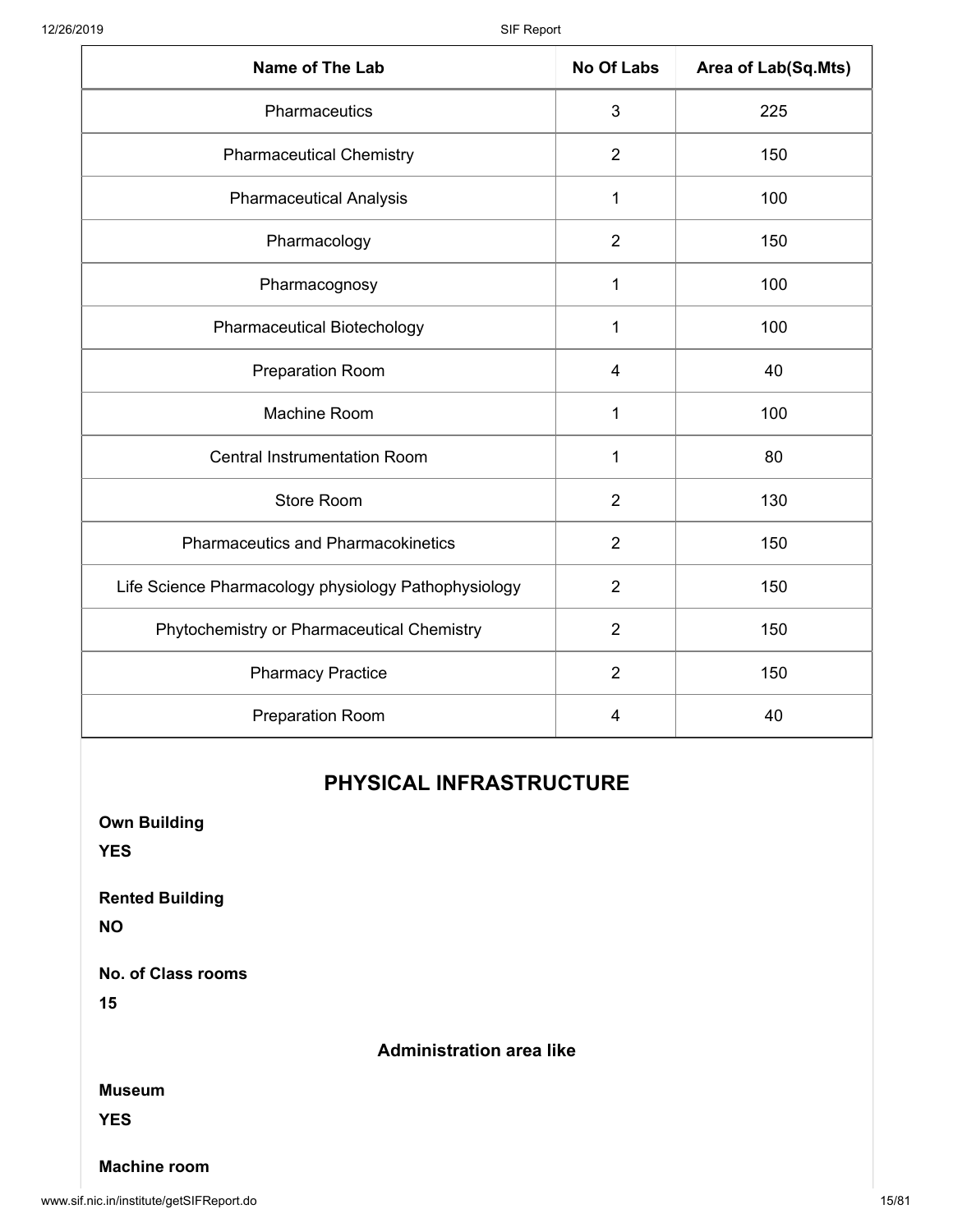12/26/2019 SIF Report

**YES**

**Preparation room**

**YES**

**Store room**

**YES**

**Library**

**YES**

**Principal room**

**YES**

**Staff room**

**YES**

# **CURRICULUM**

| Name of The<br><b>Course</b>    | <b>Sanctioned</b><br><b>Intake</b> | <b>Student: Staff</b><br><b>Ration</b><br><b>Theory</b> | <b>Student: Staff</b><br><b>Ration</b><br><b>Practical</b> | <b>Examination</b><br><b>Scheme</b> | Date of<br><b>Commencement</b> | <b>O</b> |
|---------------------------------|------------------------------------|---------------------------------------------------------|------------------------------------------------------------|-------------------------------------|--------------------------------|----------|
| M.Pharm<br><b>Pharmaceutics</b> | 15                                 | 15:1                                                    | 15:1                                                       | semester                            | 31-08-2018                     | C        |
| Pharm.D                         | 30                                 | 30:1                                                    | 20:1                                                       | annual                              | 31-08-2018                     |          |
| <b>B.Pharm</b>                  | 100                                | 60:1                                                    | 20:1                                                       | semester                            | 31-08-2018                     | C        |

| M.Pharm<br>Industrial<br>Pharmacy    | 15 | 15:1 | 15:1 | semester | 31-08-2018 |  |
|--------------------------------------|----|------|------|----------|------------|--|
| B.Pharm(Practice)                    | 40 | 40:1 | 20:1 | annual   | 31-08-2018 |  |
| M.Pharm<br><b>Regulatory Affairs</b> | 15 | 15:1 | 15:1 | semester | 31-08-2018 |  |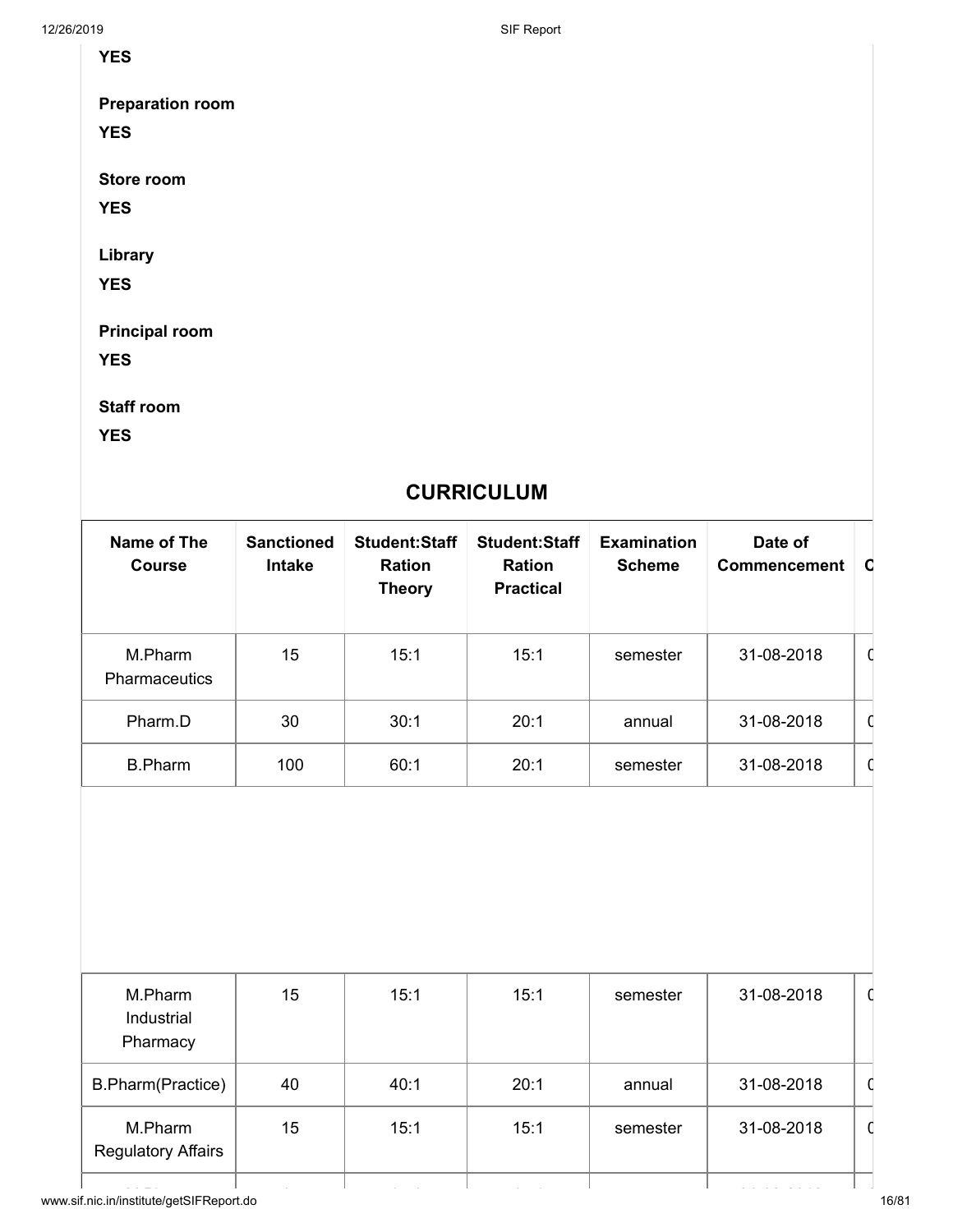| M.Pharm<br>$P$ <sup>N</sup> ame $P$ $E$ <sub>U</sub> $P$ $E$ <sub>U</sub><br><b>Analysis</b> | ר: ו<br><b>Sanctioned</b><br><b>Intake</b> | 15 <sup>.</sup> 1<br><b>Student:Staff</b><br><b>Ration</b><br>Theorv | 15 1<br><b>Student:Staff</b><br><b>Ration</b><br><b>Practical</b> | semester<br><b>Examination</b><br><b>Scheme</b> | 31-08-2018<br>Date of<br><b>Commencement</b> |  |
|----------------------------------------------------------------------------------------------|--------------------------------------------|----------------------------------------------------------------------|-------------------------------------------------------------------|-------------------------------------------------|----------------------------------------------|--|
| Pharm.D(PB)                                                                                  | 10                                         | 10:1                                                                 | 10:1                                                              | annual                                          | 31-08-2018                                   |  |

(Required ratio - Theory -> 60:1 and Practicals -> 20:1)

(If there are more than 20 students in a batch 2 staff members to be present provided the lab is spacious)

### **Whether PCI curriculum is adopted?**

**Yes**

## **Enclose Calendar of Events**

[View \(getmongoPdfFile.do?renreceiptid=56b55af5-cf2c-4036-83c5-9cb0307667b9&tablename=curriculam\)](http://www.sif.nic.in/institute/getmongoPdfFile.do?renreceiptid=56b55af5-cf2c-4036-83c5-9cb0307667b9&tablename=curriculam)

## **Enclose Time Table for all courses**

[View \(getmongoPdfFile.do?renreceiptid=ba30fab2-d9ea-483a-9723-2d0375869d56&tablename=timetable\)](http://www.sif.nic.in/institute/getmongoPdfFile.do?renreceiptid=ba30fab2-d9ea-483a-9723-2d0375869d56&tablename=timetable)

## **Whether the prescribed numbers of classes are being conducted as per PCI norms**

| Name of the<br><b>Course</b> | <b>Semester</b> | <b>Name of The Subject</b> |                                            | <b>Theory</b>                             | <b>Practica</b>                            |    |
|------------------------------|-----------------|----------------------------|--------------------------------------------|-------------------------------------------|--------------------------------------------|----|
|                              |                 |                            | <b>Prescribed</b><br>No of<br><b>Hours</b> | No of<br><b>Hours</b><br><b>Conducted</b> | <b>Prescribed</b><br>No of<br><b>Hours</b> | Сc |

| 1 B.Pharm |   |                                       |    |    |    |  |
|-----------|---|---------------------------------------|----|----|----|--|
|           | 1 | Human Anatomy &<br>Physiology         | 45 | 47 | 60 |  |
|           |   | Pharmaceutical<br>Analysis - I        | 45 | 48 | 60 |  |
|           |   | Pharmaceutics-I                       | 45 | 46 | 60 |  |
|           |   | Pharmaceutical<br>Inorganic Chemistry | 45 | 46 | 60 |  |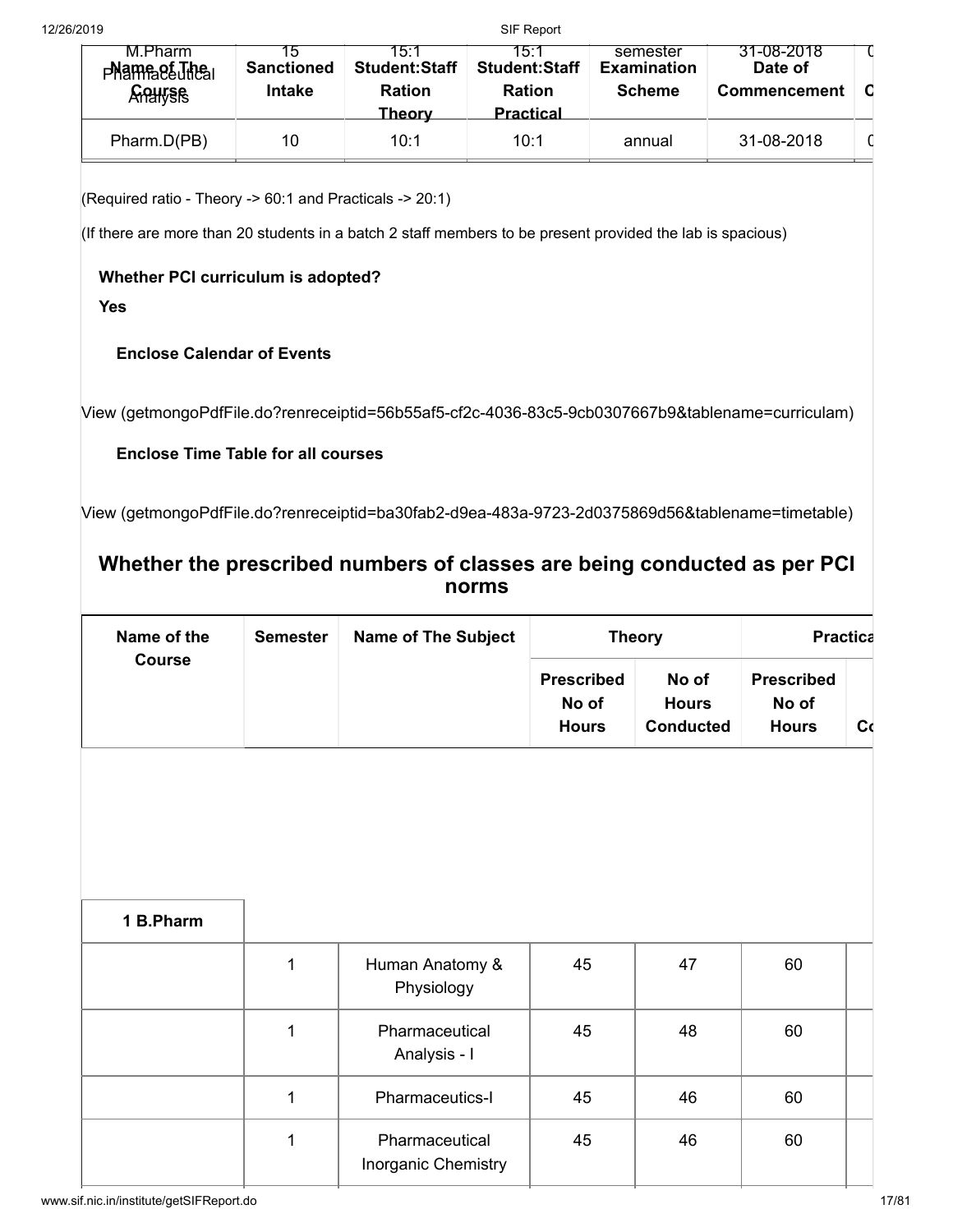| Name of the   | <b>Semester</b> | Namenunmati Subjelet                          | 30                                 | Theory 32                 | 30 Practica                          |    |
|---------------|-----------------|-----------------------------------------------|------------------------------------|---------------------------|--------------------------------------|----|
| <b>Course</b> | 1               | <b>Remedial Biology</b>                       | <b>PrestPibed</b>                  | No <sup>1</sup> of        | <b>PrestPibed</b>                    |    |
|               | $\mathbf{1}$    | <b>Remedial Mathematics</b>                   | No of<br>$H_0^3$ <i>H</i> $\sigma$ | <b>Hours</b><br>Conddcted | No of<br>H <sub>o</sub> <sup>0</sup> | C( |
|               | $\overline{2}$  | Human Anatomy and<br>Physiology - II          | 45                                 | $\mathbf 0$               | 60                                   |    |
|               | $\overline{2}$  | Pharmaceutical<br>Organic Chemistry - I       | 45                                 | $\mathbf 0$               | 60                                   |    |
|               | $\overline{2}$  | Biochemistry                                  | 45                                 | $\mathbf 0$               | 60                                   |    |
|               | $\overline{2}$  | Pathophysiology                               | 45                                 | $\mathbf 0$               | $\pmb{0}$                            |    |
|               | $\overline{2}$  | <b>Computer Applications</b><br>in Pharmacy   | 45                                 | $\mathbf 0$               | 30                                   |    |
|               | $\overline{2}$  | Environmental<br>sciences                     | 45                                 | $\mathbf 0$               | $\mathbf 0$                          |    |
| 2 B.Pharm     |                 |                                               |                                    |                           |                                      |    |
|               | $\mathbf{3}$    | Pharmaceutical<br><b>Organic Chemistry II</b> | 45                                 | 47                        | 60                                   |    |
|               | $\mathbf{3}$    | Physical<br><b>Pharmaceutics I</b>            | 45                                 | 47                        | 60                                   |    |
|               | 3               | Pharmaceutical<br>Microbiology                | 45                                 | 46                        | 60                                   |    |
|               | 3               | Pharmaceutical<br>Engineering                 | 45                                 | 46                        | 60                                   |    |
|               | $\overline{4}$  | Pharmaceutical<br>Organic Chemistry - III     | 45                                 | 20                        | $\mathbf 0$                          |    |
|               | $\overline{4}$  | <b>Medicinal Chemistry - I</b>                | 45                                 | 25                        | 60                                   |    |
|               | $\overline{4}$  | Physical<br>Dharmacoutics LL                  | 45                                 | 23                        | 60                                   |    |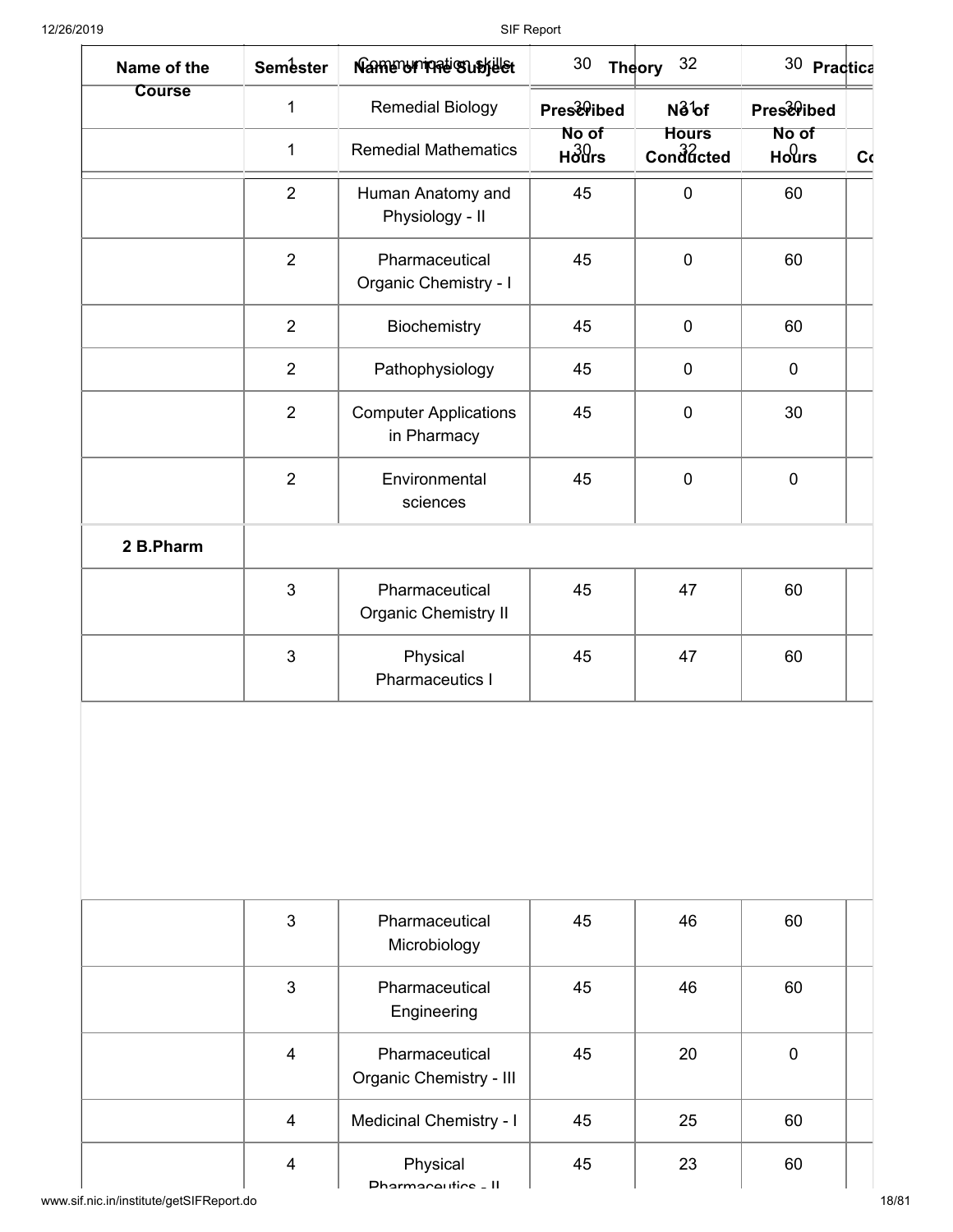| Name of the   | <b>Semester</b> | <b>Name of The Subject</b>                 |                                                         | <b>Theory</b>                             | <b>Practica</b>                                  |    |
|---------------|-----------------|--------------------------------------------|---------------------------------------------------------|-------------------------------------------|--------------------------------------------------|----|
| <b>Course</b> | $\overline{4}$  | Pharmacology - I                           | 45                                                      | $25 -$                                    | $60 -$                                           |    |
|               | $\overline{4}$  | Pharmacognosy and<br>Phytochemistry - I    | <b>Prescribed</b><br>N <sub>65</sub> of<br><b>Hours</b> | No of<br><b>Hears</b><br><b>Conducted</b> | Prescribed<br>N6 <sup>0</sup> of<br><b>Hours</b> | C( |
|               |                 |                                            |                                                         |                                           |                                                  |    |
| 3 B.Pharm     |                 |                                            |                                                         |                                           |                                                  |    |
|               | $\overline{5}$  | <b>Medicinal Chemistry - II</b>            | 45                                                      | $\pmb{0}$                                 | $\mathbf 0$                                      |    |
|               | $\overline{5}$  | Industrial Pharmacy - I                    | 45                                                      | $\pmb{0}$                                 | 60                                               |    |
|               | $\overline{5}$  | Pharmacology - II                          | 45                                                      | $\mathbf 0$                               | 60                                               |    |
|               | $\overline{5}$  | Pharmacognosy and<br>Phytochemistry - II   | 45                                                      | $\pmb{0}$                                 | 60                                               |    |
|               | $\overline{5}$  | Pharmaceutical<br>Jurisprudence            | 45                                                      | $\pmb{0}$                                 | $\pmb{0}$                                        |    |
|               | $6\phantom{1}$  | Medicinal Chemistry -<br>III               | 45                                                      | $\mathbf 0$                               | 60                                               |    |
|               | $\,6\,$         | Pharmacology - III                         | 45                                                      | $\pmb{0}$                                 | 60                                               |    |
|               | $\,6\,$         | <b>Herbal Drug</b><br>Technology           | 45                                                      | $\pmb{0}$                                 | 60                                               |    |
|               | $6\phantom{1}$  | Biopharmaceutics and<br>Pharmacokinetics   | 45                                                      | $\pmb{0}$                                 | $\pmb{0}$                                        |    |
|               |                 |                                            |                                                         |                                           |                                                  |    |
|               | $6\phantom{1}$  | Pharmaceutical                             | 45                                                      | $\mathbf 0$                               | $\mathbf 0$                                      |    |
|               |                 | Biotechnology                              |                                                         |                                           |                                                  |    |
|               | 6               | <b>Quality Assurance</b>                   | 45                                                      | $\mathbf 0$                               | $\pmb{0}$                                        |    |
| 4 B.Pharm     |                 |                                            |                                                         |                                           |                                                  |    |
|               | $\overline{7}$  | <b>Instrumental Methods</b><br>of Analysis | 45                                                      | $\mathbf 0$                               | 60                                               |    |
|               | $\overline{7}$  | Industrial Pharmacy - II                   | 45                                                      | $\mathbf 0$                               | $\pmb{0}$                                        |    |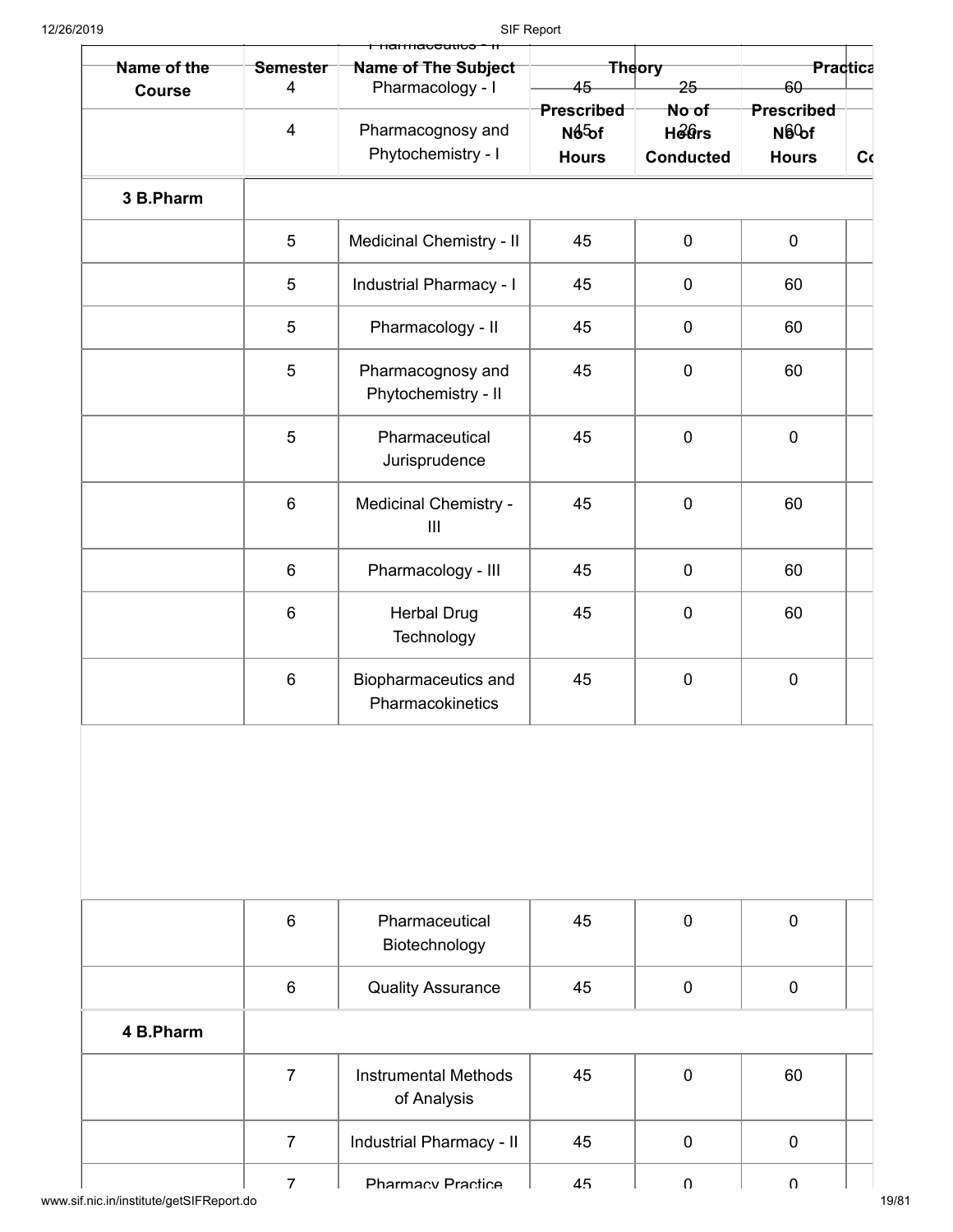| Name of the   | <b>Semester</b><br>7 | <b>Name of The Subject</b><br>Novel Drug Delivery       | 45                | <b>Theory</b><br>$\Omega$        | <b>Practica</b><br>U  |    |
|---------------|----------------------|---------------------------------------------------------|-------------------|----------------------------------|-----------------------|----|
| <b>Course</b> |                      | System                                                  | <b>Prescribed</b> | No of                            | <b>Prescribed</b>     |    |
|               | $\overline{7}$       | <b>Practice School</b>                                  | No of<br>Hours    | <b>Hours</b><br><b>Conducted</b> | No of<br><b>Hours</b> | C( |
|               | 8                    | <b>Biostatistics and</b><br><b>Research Methodology</b> | 45                | $\mathbf 0$                      | $\pmb{0}$             |    |
|               | 8                    | Social and Preventive<br>Pharmacy                       | 45                | $\mathbf 0$                      | $\mathbf 0$           |    |
|               | 8                    | Pharma Marketing<br>Management                          | 45                | $\mathbf 0$                      | $\mathbf 0$           |    |
|               | 8                    | Pharmaceutical<br><b>Regulatory Science</b>             | 45                | $\mathbf 0$                      | $\mathbf 0$           |    |
|               | 8                    | Pharmacovigilance                                       | 45                | $\pmb{0}$                        | $\pmb{0}$             |    |
|               | 8                    | Quality Control and<br>Standardization of<br>Herbals    | 45                | $\mathbf 0$                      | $\pmb{0}$             |    |
|               | 8                    | <b>Computer Aided Drug</b><br>Design                    | 45                | $\mathbf 0$                      | $\mathbf 0$           |    |
|               | 8                    | <b>Cell and Molecular</b><br>Biology                    | 45                | $\mathbf 0$                      | $\mathbf 0$           |    |
|               | 8                    | <b>Cosmetic Science</b>                                 | 45                | $\pmb{0}$                        | $\pmb{0}$             |    |
|               | 8                    | Experimental<br>Pharmacology                            | 45                | $\pmb{0}$                        | $\pmb{0}$             |    |
|               | 8                    | Advanced<br>Instrumentation<br>Techniques               | 45                | $\mathbf 0$                      | $\mathbf 0$           |    |
|               | 8                    | <b>Dietary Supplements</b><br>and Nutraceuticals        | 45                | $\mathbf 0$                      | $\mathbf 0$           |    |
|               |                      |                                                         |                   |                                  |                       |    |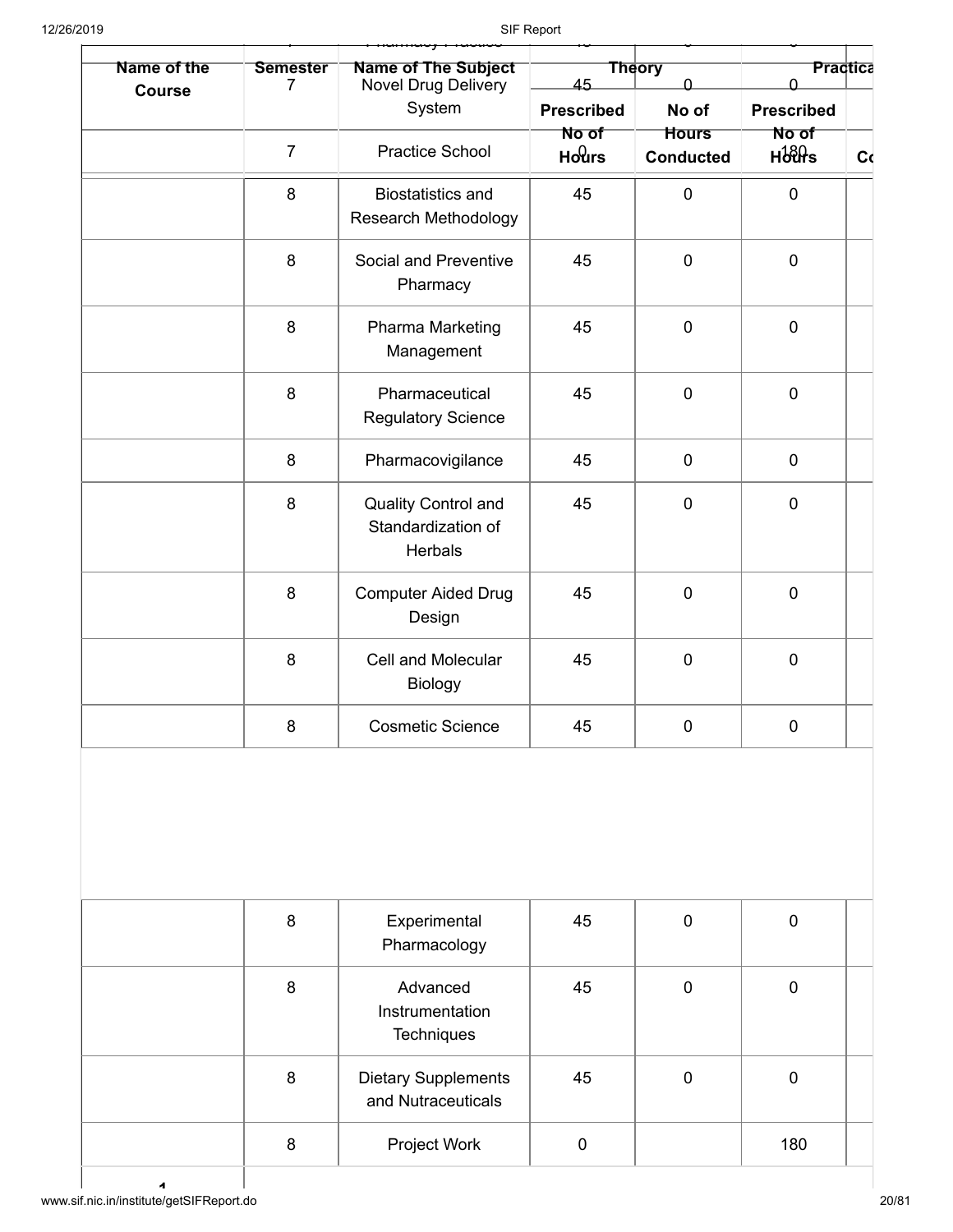| B.Phanne(Pfabtice)                         | <b>Semester</b> | <b>Name of The Subject</b>                                  |                                            | <b>Theory</b>                                        | <b>Practica</b>                     |    |  |
|--------------------------------------------|-----------------|-------------------------------------------------------------|--------------------------------------------|------------------------------------------------------|-------------------------------------|----|--|
| Course                                     |                 | Pathophysiology and<br>Pharmacotherapeutics<br>$-1$         | <b>Presctibed</b><br>No of<br><b>Hours</b> | N <sub>oof</sub><br><b>Hours</b><br><b>Conducted</b> | Prescribed<br>No of<br><b>Hours</b> | C( |  |
|                                            |                 | Pathophysiology and<br>Pharmacotherapeutics<br>$-$ II       | 40                                         | $\mathbf 0$                                          | $\mathbf 0$                         |    |  |
|                                            |                 | <b>Pharmacy Practice - I</b>                                | 40                                         | $\boldsymbol{0}$                                     | $\pmb{0}$                           |    |  |
|                                            |                 | Pharmacy Practice - II                                      | 40                                         | $\pmb{0}$                                            | $\pmb{0}$                           |    |  |
|                                            |                 | <b>Applied Pharmaceutics</b>                                | 40                                         | $\boldsymbol{0}$                                     | $\mathbf 0$                         |    |  |
|                                            |                 | Social Pharmacy - I                                         | 40                                         | $\pmb{0}$                                            | $\boldsymbol{0}$                    |    |  |
|                                            |                 | Case presentation,<br>Seminar, Assignments                  | 40                                         | $\pmb{0}$                                            | $\mathbf 0$                         |    |  |
|                                            |                 | Pharmacotherapeutics<br>Ш                                   | 40                                         | $\pmb{0}$                                            | $\pmb{0}$                           |    |  |
| $\overline{2}$<br><b>B.Pharm(Practice)</b> |                 |                                                             |                                            |                                                      |                                     |    |  |
|                                            |                 | Pathophysiology and<br>Pharmacotherapeutics<br>$ \parallel$ | 160                                        | $\mathbf 0$                                          | $\mathbf 0$                         |    |  |
|                                            |                 | Pathophysiology and<br>Pharmacotherapeutics<br>$-IV$        | 40                                         | $\mathbf 0$                                          | $\mathbf 0$                         |    |  |
|                                            |                 | Pharmacy Practice - III                                     | 40                                         | $\mathbf 0$                                          | $\mathbf 0$                         |    |  |
|                                            |                 | Pharmacy Practice - IV                                      | 40                                         | $\mathbf 0$                                          | $\mathbf 0$                         |    |  |
|                                            |                 | Social Pharmacy - II                                        | 40                                         | $\mathbf 0$                                          | $\mathbf 0$                         |    |  |
|                                            |                 | Pharmaceutical<br>Jurisprudence                             | 40                                         | $\mathbf 0$                                          | $\mathbf 0$                         |    |  |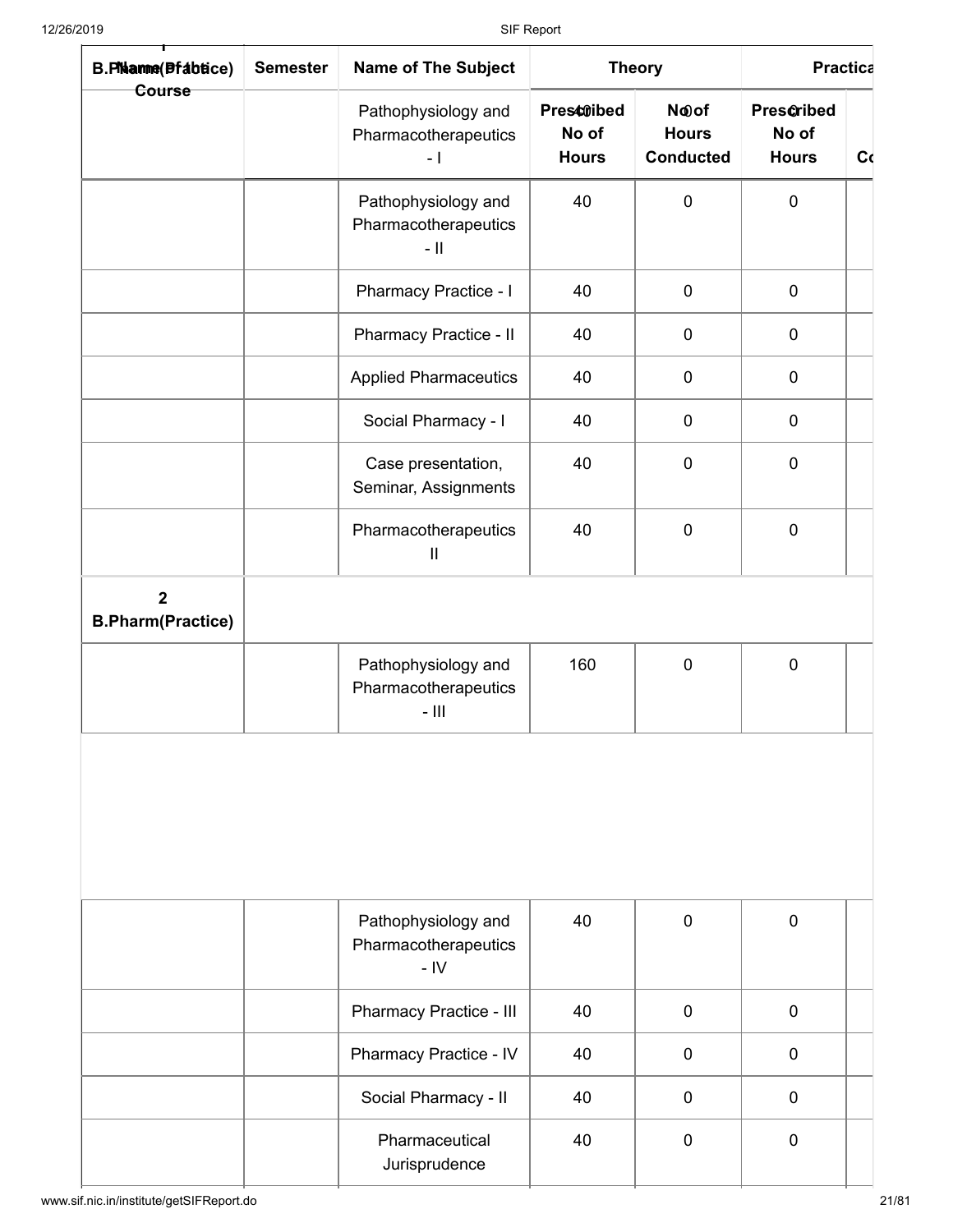| Name of the<br><b>Course</b> | <b>Semester</b> | Name of The Stiglect<br>Seminar, Assignments | 160 Theory         | $\boldsymbol{0}$       | $0$ Practica       |   |
|------------------------------|-----------------|----------------------------------------------|--------------------|------------------------|--------------------|---|
|                              |                 |                                              | Prescribed         | No of                  | Prescribed         |   |
| 1 Pharm.D                    |                 |                                              | No of              | <b>Hours</b>           | No of              |   |
|                              |                 |                                              | <b>Hours</b><br>75 | <b>Conducted</b><br>56 | <b>Hours</b><br>75 | ত |
|                              |                 | Human Anatomy &<br>Physiology                |                    |                        |                    |   |
|                              |                 |                                              |                    |                        |                    |   |
|                              |                 | Pharmaceutics                                | 50                 | 41                     | 75                 |   |
|                              |                 | <b>Medicinal Biochemistry</b>                | 75                 | 60                     | 75                 |   |
|                              |                 | Pharmaceutical<br><b>Organic Chemistry</b>   | 75                 | 61                     | 75                 |   |
|                              |                 | Pharmaceutical<br>Inorganic Chemistry        | 50                 | 41                     | 75                 |   |
|                              |                 | <b>Remedial Mathematics</b>                  | 75                 | 60                     | $\pmb{0}$          |   |
|                              |                 | <b>Remedial Biology</b>                      | 75                 | 60                     | 75                 |   |
| 2 Pharm.D                    |                 |                                              |                    |                        |                    |   |
|                              |                 | Pathophysiology                              | 75                 | 68                     | $\pmb{0}$          |   |
|                              |                 | Pharmaceutical<br>Microbiology               | 75                 | 69                     | 75                 |   |
|                              |                 | Pharmacognosy &<br>Phytopharmaceuticals      | 75                 | 65                     | 75                 |   |
|                              |                 |                                              |                    |                        |                    |   |
|                              |                 | Pharmacology-I                               | 75                 | 65                     | $\pmb{0}$          |   |
|                              |                 | <b>Community Pharmacy</b>                    | 50                 | 42                     | $\mathbf 0$        |   |
|                              |                 | Pharmacotherapeutics-                        | 75                 | 64                     | 75                 |   |
|                              |                 |                                              |                    |                        |                    |   |
| 3 Pharm.D                    |                 |                                              |                    |                        |                    |   |
|                              |                 | Pharmacology-II                              | 75                 | 69                     | 75                 |   |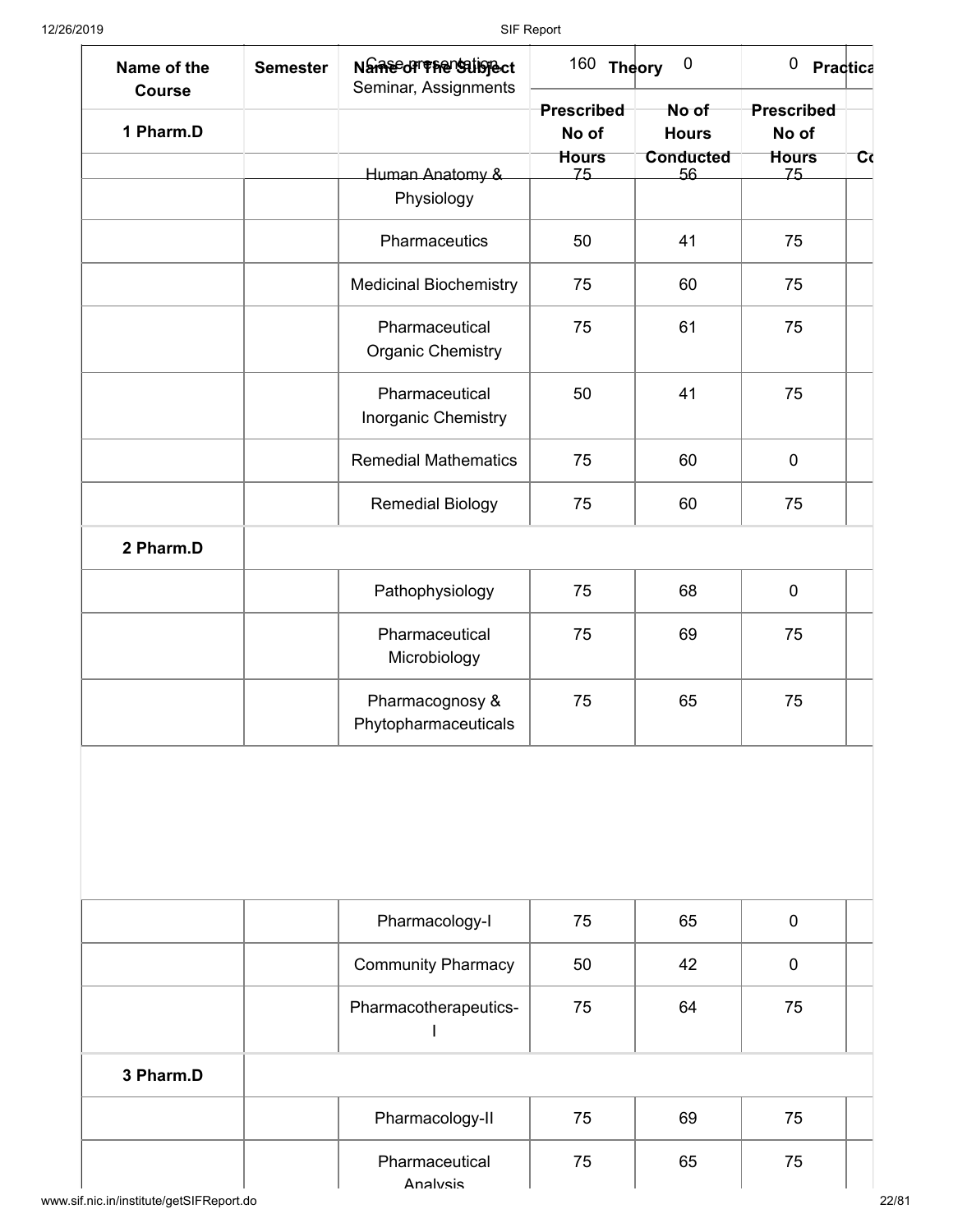| Name of the   | <b>Semester</b> | Name of The Subject<br>Pharmacotherapeutics-                                    | 75                          | <b>Theory</b><br>65       | Practica<br>75    |    |  |
|---------------|-----------------|---------------------------------------------------------------------------------|-----------------------------|---------------------------|-------------------|----|--|
| <b>Course</b> |                 | $\sf II$                                                                        | <b>Prescribed</b>           | No of                     | <b>Prescribed</b> |    |  |
|               |                 | Pharmaceutical                                                                  | No of<br>$H\delta\theta$ rs | <b>Hours</b><br>Conducted | No of<br>Hours    | C( |  |
|               |                 | Jurisprudence                                                                   |                             |                           |                   |    |  |
|               |                 | <b>Medicinal Chemistry</b>                                                      | 75                          | 69                        | 75                |    |  |
|               |                 | Pharmaceutical<br>Formulations                                                  | 50                          | 41                        | 75                |    |  |
| 4 Pharm.D     |                 |                                                                                 |                             |                           |                   |    |  |
|               |                 | Pharmacotherapeutics-<br>$\mathbf{III}$                                         | 75                          | 68                        | 75                |    |  |
|               |                 | <b>Hospital Pharmacy</b>                                                        | 50                          | 43                        | 75                |    |  |
|               |                 | <b>Clinical Pharmacy</b>                                                        | 75                          | 69                        | 75                |    |  |
|               |                 | <b>Biostatistics &amp;</b><br><b>Research Methodology</b>                       | 50                          | 46                        | $\mathbf 0$       |    |  |
|               |                 | Biopharmaceutics &<br>Pharmacokinetics                                          | 75                          | 68                        | 75                |    |  |
|               |                 | <b>Clinical Toxicology</b>                                                      | 50                          | 41                        | $\mathbf 0$       |    |  |
| 5 Pharm.D     |                 |                                                                                 |                             |                           |                   |    |  |
|               |                 |                                                                                 |                             |                           |                   |    |  |
|               |                 | <b>Clinical Research</b>                                                        | 75                          | 70                        | $\mathbf 0$       |    |  |
|               |                 | Pharmacoepidemiology<br>and<br>Pharmacoeconomics                                | 75                          | 71                        | $\mathbf 0$       |    |  |
|               |                 | Clinical<br>Pharmacokinetics &<br>Pharmacotherapeutic<br><b>Drug Monitoring</b> | 50                          | 46                        | $\mathbf 0$       |    |  |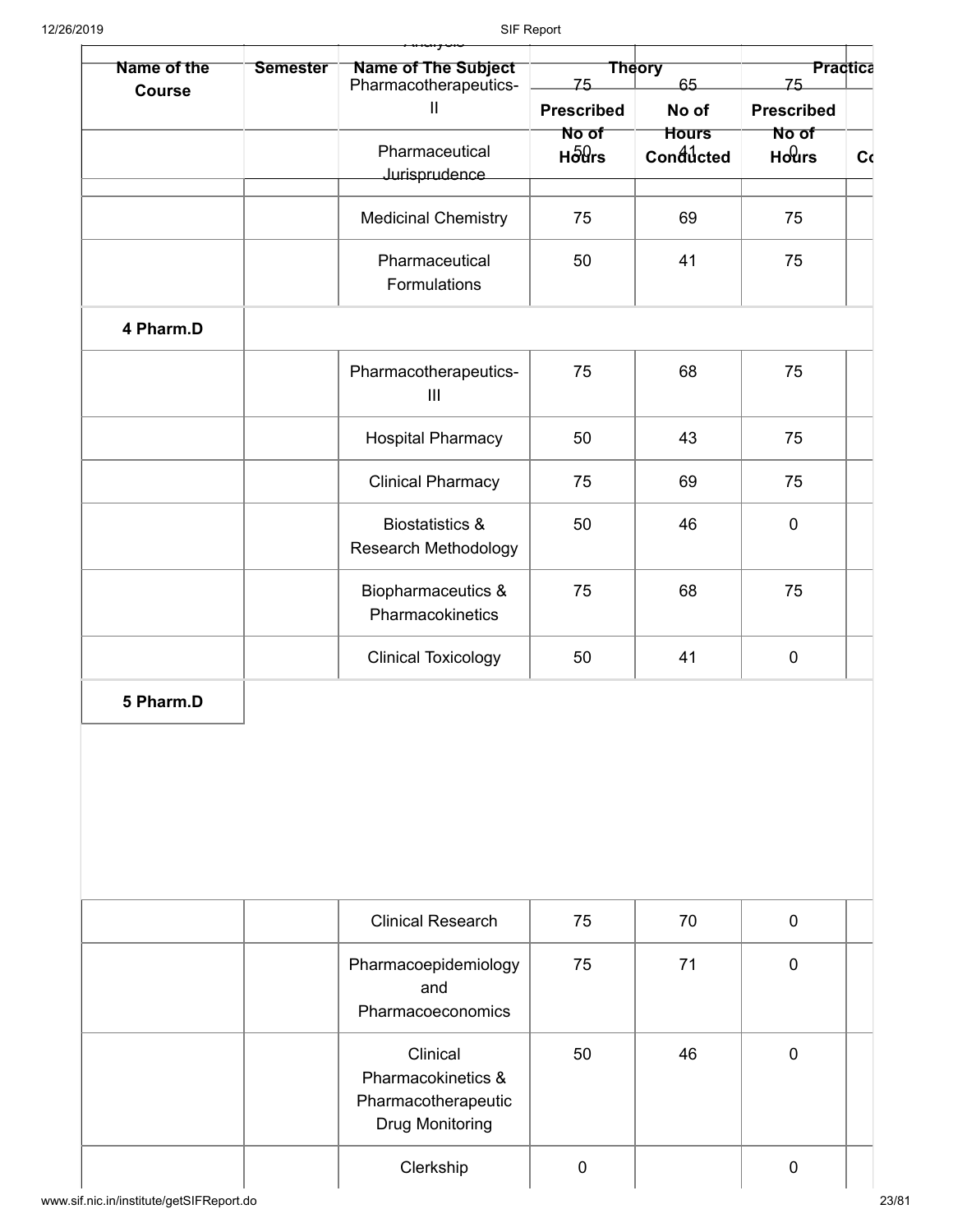| Name of the                                        | <b>Semester</b> | NaPrejectTherIS (fbiject                                      | $\mathbf 0$                         | <b>Theory</b>                             | 500 Practica                               |    |
|----------------------------------------------------|-----------------|---------------------------------------------------------------|-------------------------------------|-------------------------------------------|--------------------------------------------|----|
| <b>Course</b><br>1 M.Pharm<br><b>Pharmaceutics</b> |                 | Months)                                                       | Prescribed<br>No of<br><b>Hours</b> | No of<br><b>Hours</b><br><b>Conducted</b> | <b>Prescribed</b><br>No of<br><b>Hours</b> | C( |
|                                                    | $\mathbf 1$     | Modern<br>Pharmaceutical<br>Analytical Techniques             | 60                                  | $\pmb{0}$                                 | $\pmb{0}$                                  |    |
|                                                    | $\mathbf{1}$    | Drug Delivery System                                          | 60                                  | $\pmb{0}$                                 | $\pmb{0}$                                  |    |
|                                                    | $\mathbf 1$     | <b>Modern Pharmaceutics</b>                                   | 60                                  | $\pmb{0}$                                 | $\pmb{0}$                                  |    |
|                                                    | $\mathbf 1$     | <b>Regulatory Affair</b>                                      | 60                                  | $\pmb{0}$                                 | $\mathbf 0$                                |    |
|                                                    | $\mathbf{1}$    | Pharmaceutics<br>Practical - I                                | $\mathbf 0$                         |                                           | 180                                        |    |
|                                                    | $\overline{2}$  | Molecular<br>Pharmaceutics (Nano<br>Tech and Targeted<br>DDS) | 60                                  | $\mathbf 0$                               | $\pmb{0}$                                  |    |
|                                                    | $\overline{2}$  | Advanced<br>Biopharmaceutics &<br>Pharmacokinetics            | 60                                  | $\pmb{0}$                                 | $\mathbf 0$                                |    |
|                                                    | $\overline{2}$  | <b>Computer Aided Drug</b><br>Delivery System                 | 60                                  | $\mathbf 0$                               | $\mathbf 0$                                |    |
|                                                    | $\overline{2}$  | Cosmetic and<br>Cosmeceuticals                                | 60                                  | $\mathbf 0$                               | $\mathbf 0$                                |    |
|                                                    | $\overline{2}$  | Pharmaceutics<br><b>Practical II</b>                          | $\mathbf 0$                         |                                           | 180                                        |    |
| 2 M.Pharm<br><b>Pharmaceutics</b>                  |                 |                                                               |                                     |                                           |                                            |    |
|                                                    | 3               | <b>Research Methodology</b><br>and Biostatistics              | 60                                  | $\mathbf 0$                               | $\mathbf 0$                                |    |
|                                                    | ◠               | بإيبام لمصيبها                                                |                                     |                                           | 15                                         |    |

www.sif.nic.in/institute/getSIFReport.do 24/81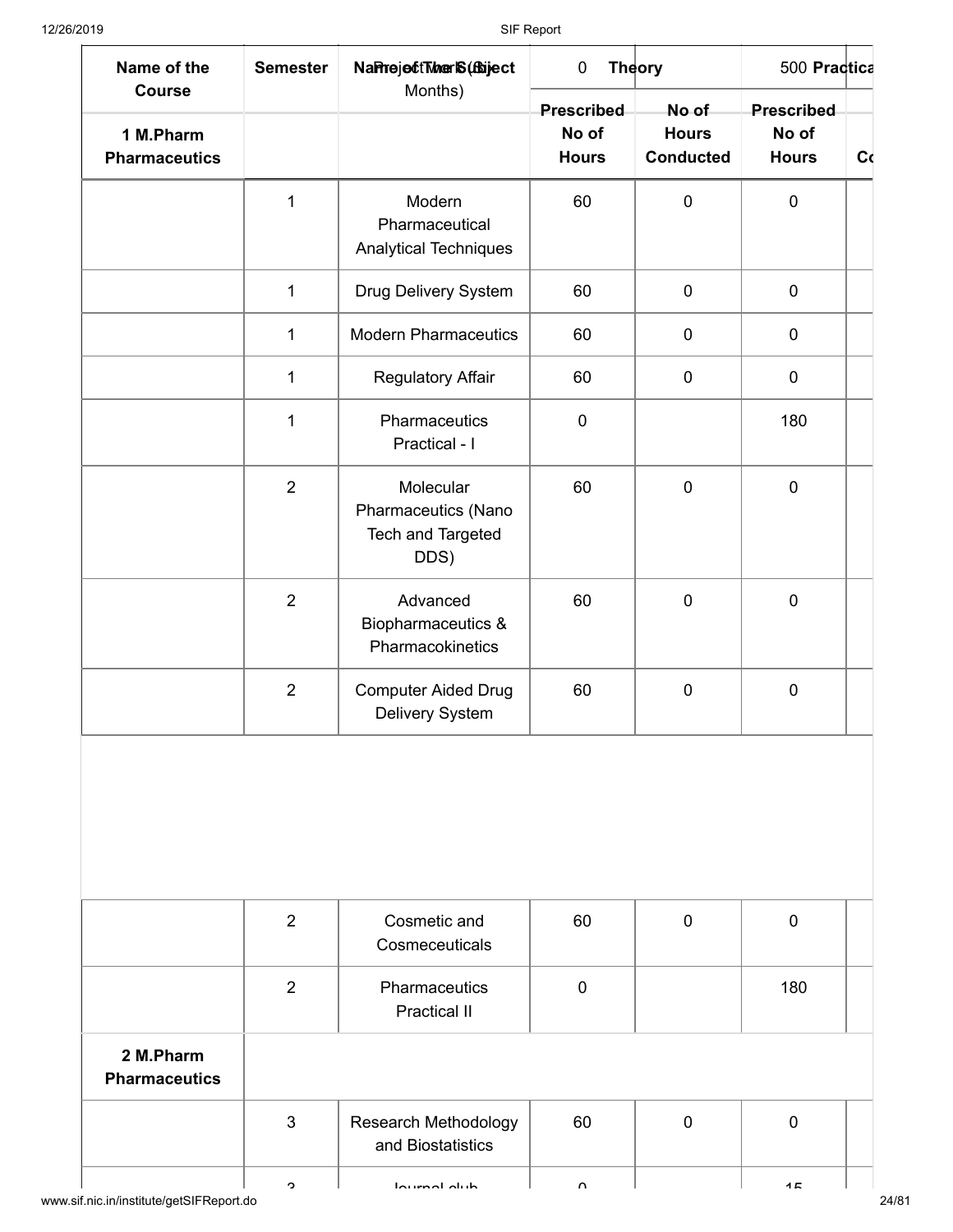| 12/26/2019                                        |                         |                                                                       | SIF Report                                 |                                    |                                            |               |
|---------------------------------------------------|-------------------------|-----------------------------------------------------------------------|--------------------------------------------|------------------------------------|--------------------------------------------|---------------|
| Name of the                                       | Semester<br>3           | <del>Journar Glub</del><br><b>Name of The Subject</b><br>Discussion / |                                            | <b>Theory</b>                      | ᠤ<br>Practica<br>$30 -$                    |               |
| <b>Course</b>                                     |                         | <b>Presentation (Proposal</b><br>Presentation)                        | <b>Prescribed</b><br>No of<br><b>Hours</b> | No of<br><b>Hours</b><br>Conducted | <b>Prescribed</b><br>No of<br><b>Hours</b> | <del>ان</del> |
|                                                   | $\overline{\mathbf{3}}$ | <b>Research Work</b>                                                  | $\theta$                                   |                                    | 420                                        |               |
|                                                   | $\overline{\mathbf{4}}$ | Journal club                                                          | $\mathbf 0$                                |                                    | 15                                         |               |
|                                                   | $\overline{4}$          | <b>Research Work</b>                                                  | $\mathbf 0$                                |                                    | 465                                        |               |
|                                                   | $\overline{4}$          | Discussion /<br><b>Presentation (Proposal</b><br>Presentation)        | $\pmb{0}$                                  |                                    | 30                                         |               |
| 1 M.Pharm<br><b>Industrial</b><br><b>Pharmacy</b> |                         |                                                                       |                                            |                                    |                                            |               |
|                                                   | $\mathbf 1$             | Modern<br>Pharmaceutical<br><b>Analytical Techniques</b>              | 60                                         | $\mathbf 0$                        | $\mathbf 0$                                |               |
|                                                   | $\mathbf 1$             | Pharmaceutical<br>Formulation<br>Development                          | 60                                         | $\mathbf 0$                        | $\pmb{0}$                                  |               |
|                                                   | $\mathbf 1$             | Novel drug delivery<br>systems                                        | 60                                         | $\mathbf 0$                        | $\pmb{0}$                                  |               |
|                                                   |                         |                                                                       |                                            |                                    |                                            |               |
|                                                   | $\mathbf 1$             | Intellectual Property<br>Rights                                       | 60                                         | $\mathbf 0$                        | $\pmb{0}$                                  |               |
|                                                   | $\mathbf 1$             | <b>Industrial Pharmacy</b><br>Practical - I                           | $\pmb{0}$                                  |                                    | 180                                        |               |
|                                                   | $\overline{2}$          | Advanced<br>Biopharmaceutics and<br>Pharmacokinetics                  | 60                                         | $\mathbf 0$                        | $\pmb{0}$                                  |               |
|                                                   | $\overline{2}$          | Scale up and                                                          | 60                                         | $\mathbf 0$                        | $\pmb{0}$                                  |               |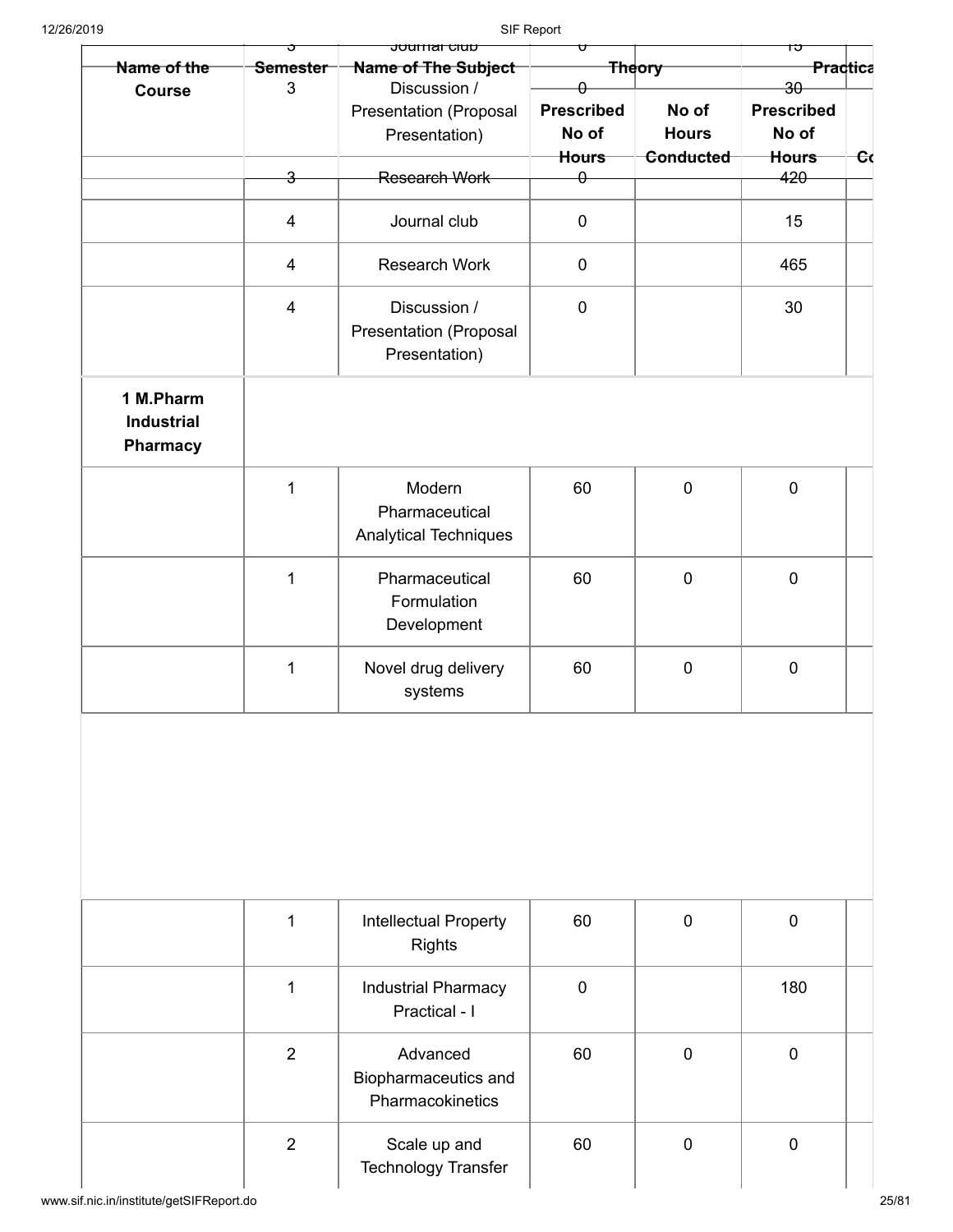| Name of the<br><b>Course</b>               | <b>Semester</b> | Name a milho e Sina bject<br>Production Technology       | 60                                  | <b>Theory</b><br>$\pmb{0}$                | 0 Practica                                     |    |  |
|--------------------------------------------|-----------------|----------------------------------------------------------|-------------------------------------|-------------------------------------------|------------------------------------------------|----|--|
|                                            | $\overline{2}$  | Entrepreneurship<br>Management                           | Prescribed<br>N60of<br><b>Hours</b> | No of<br><b>Hours</b><br><b>Conducted</b> | Prescribed<br>N <sub>oof</sub><br><b>Hours</b> | C( |  |
|                                            | $\overline{2}$  | <b>Industrial Pharmacy</b><br>Practical - II             | $\mathbf 0$                         |                                           | 180                                            |    |  |
| 2 M.Pharm<br><b>Industrial</b><br>Pharmacy |                 |                                                          |                                     |                                           |                                                |    |  |
|                                            | 3               | Modern<br>Pharmaceutical<br><b>Analytical Techniques</b> | 60                                  | $\mathbf 0$                               | $\mathbf 0$                                    |    |  |
|                                            | $\mathfrak{B}$  | Pharmaceutical<br>Formulation<br>Development             | 60                                  | $\mathbf 0$                               | $\mathbf 0$                                    |    |  |
|                                            | $\mathfrak{B}$  | Novel drug delivery<br>systems                           | 60                                  | $\mathbf 0$                               | $\mathbf 0$                                    |    |  |
|                                            | 3               | Intellectual Property<br><b>Rights</b>                   | 60                                  | $\mathbf 0$                               | $\mathbf 0$                                    |    |  |
|                                            | $\mathbf{3}$    | <b>Industrial Pharmacy</b><br>Practical - I              | $\pmb{0}$                           |                                           | 180                                            |    |  |
|                                            |                 |                                                          |                                     |                                           |                                                |    |  |
|                                            | $\overline{4}$  | Advanced<br>Biopharmaceutics and<br>Pharmacokinetics     | 60                                  | $\mathbf 0$                               | $\mathbf 0$                                    |    |  |
|                                            | $\overline{4}$  | Scale up and<br>Technology Transfer                      | 60                                  | $\mathbf 0$                               | $\mathbf 0$                                    |    |  |
|                                            | $\overline{4}$  | Pharmaceutical<br><b>Production Technology</b>           | 60                                  | $\mathbf 0$                               | $\mathbf 0$                                    |    |  |
|                                            | $\overline{4}$  | Entrepreneurship<br>Management                           | 60                                  | $\mathbf 0$                               | $\mathbf 0$                                    |    |  |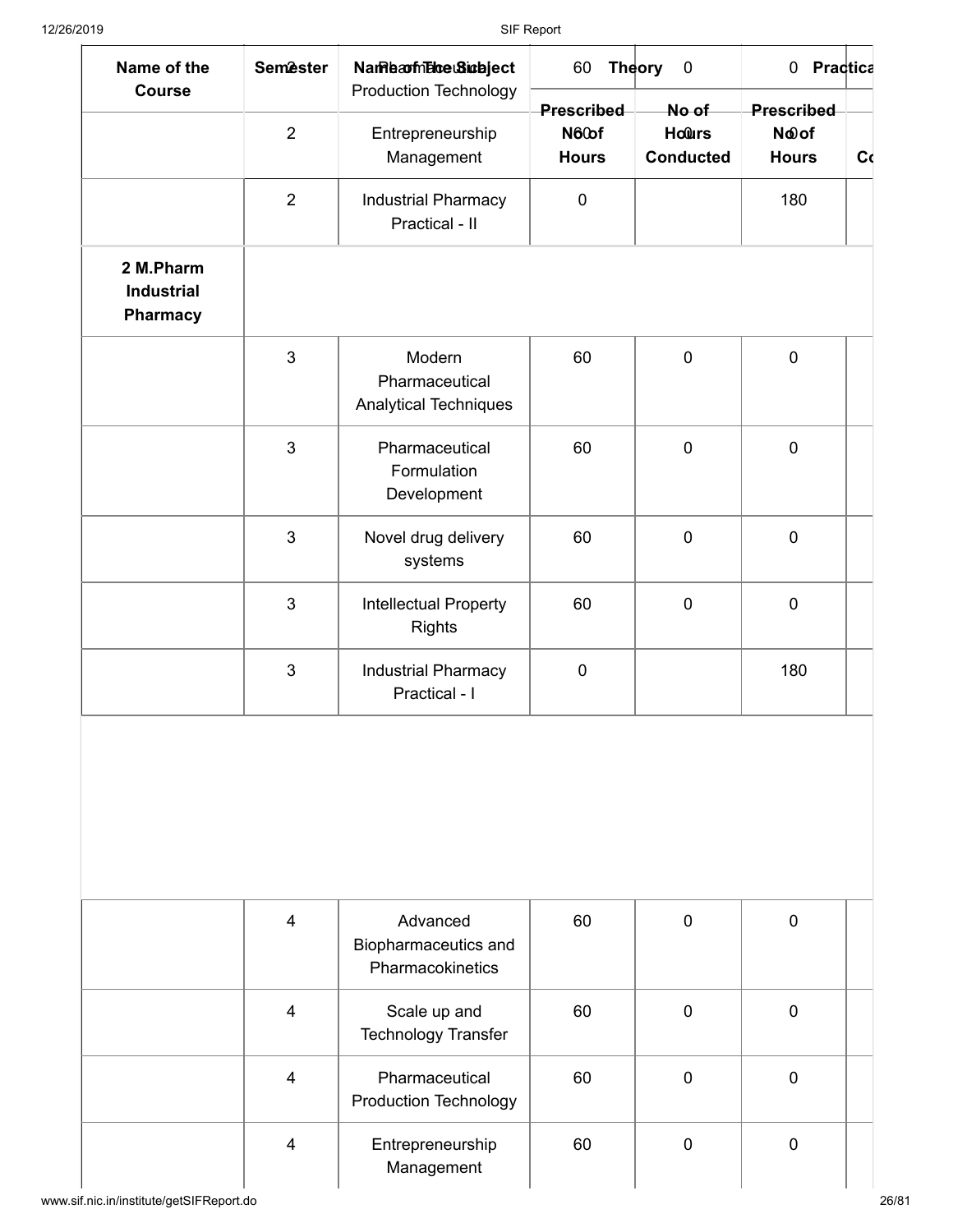| Name of the<br><b>Course</b>                          | <b>Semester</b> | Names of all Reason ages t<br>Practical - II             | $\pmb{0}$             | <b>Theory</b>                    | 180 Practica          |    |
|-------------------------------------------------------|-----------------|----------------------------------------------------------|-----------------------|----------------------------------|-----------------------|----|
|                                                       |                 |                                                          | <b>Prescribed</b>     | No of                            | Prescribed            |    |
| 1 M.Pharm<br><b>Pharmaceutical</b><br><b>Analysis</b> |                 |                                                          | No of<br><b>Hours</b> | <b>Hours</b><br><b>Conducted</b> | No of<br><b>Hours</b> | C( |
|                                                       |                 |                                                          |                       |                                  |                       |    |
|                                                       | 1               | Modern<br>Pharmaceutical<br><b>Analytical Techniques</b> | 60                    | $\pmb{0}$                        | $\pmb{0}$             |    |
|                                                       | $\mathbf{1}$    | Advanced<br>Pharmaceutical<br>Analysis                   | 60                    | $\pmb{0}$                        | $\pmb{0}$             |    |
|                                                       | $\mathbf{1}$    | Pharmaceutical<br>Validation                             | 60                    | $\mathbf 0$                      | $\pmb{0}$             |    |
|                                                       | $\mathbf 1$     | <b>Food Analysis</b>                                     | 60                    | $\pmb{0}$                        | $\pmb{0}$             |    |
|                                                       | 1               | Pharmaceutical<br>Analysis Practical - I                 | $\pmb{0}$             |                                  | 180                   |    |
|                                                       | $\overline{2}$  | Advanced Instrumental<br>Analysis                        | 60                    | $\mathbf 0$                      | $\mathbf 0$           |    |
|                                                       | $\overline{2}$  | Modern Bio-Analytical<br>Techniques                      | 60                    | $\mathbf 0$                      | $\pmb{0}$             |    |
|                                                       | $\overline{2}$  | <b>Quality Control and</b><br><b>Quality Assurance</b>   | 60                    | $\pmb{0}$                        | $\boldsymbol{0}$      |    |
|                                                       | $\overline{2}$  | <b>Herbal and Cosmetic</b><br>Analysis                   | 60                    | $\mathbf 0$                      | $\pmb{0}$             |    |
|                                                       | $\overline{2}$  | Pharmaceutical<br>Analysis Practical - II                | $\mathbf 0$           |                                  | 180                   |    |
| 2 M.Pharm<br><b>Pharmaceutical</b>                    |                 |                                                          |                       |                                  |                       |    |
| <b>Analysis</b>                                       |                 |                                                          |                       |                                  |                       |    |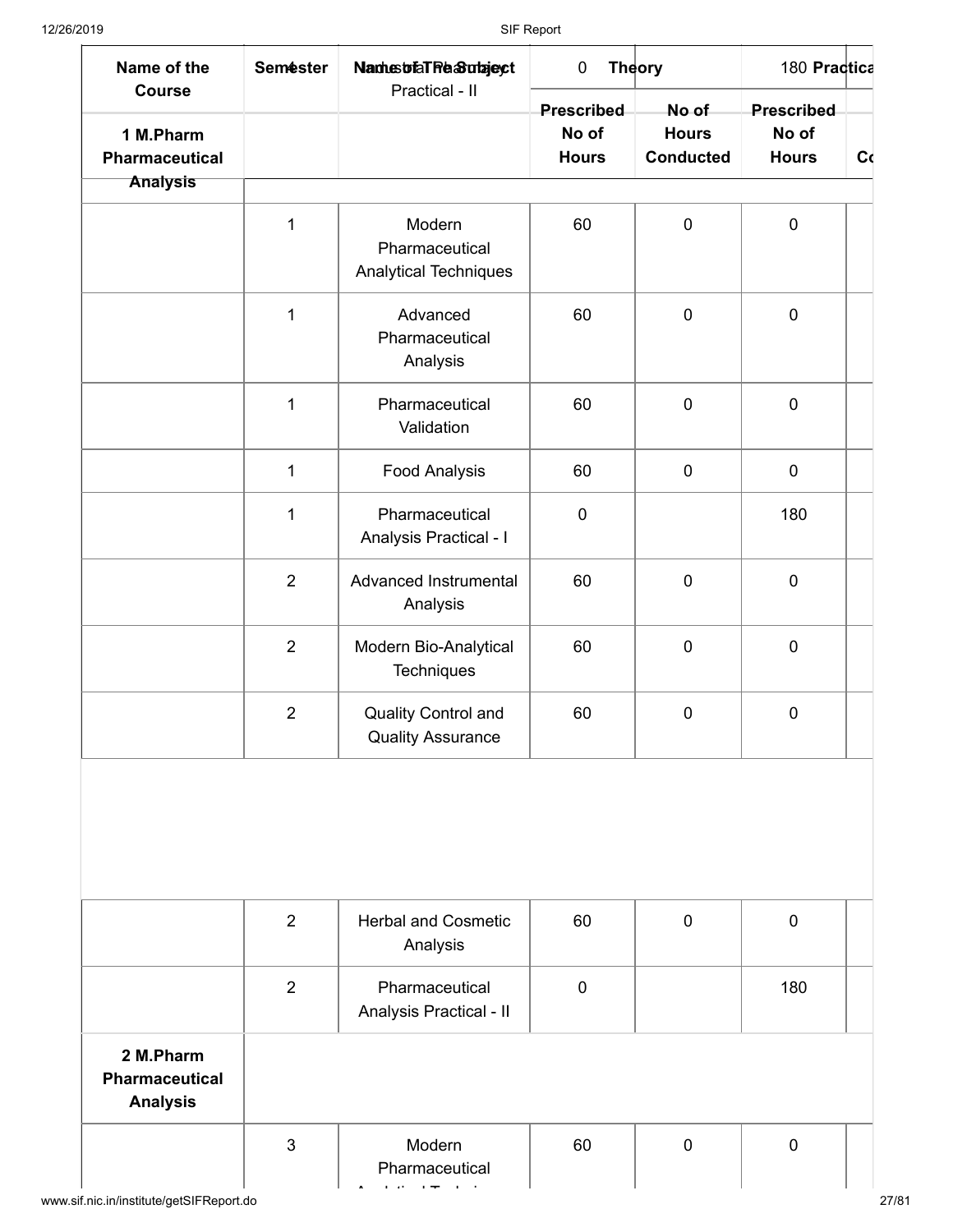| Name of the                            | <b>Semester</b> | Analytical Techniques<br>Name of The Subject                     |                                                  | <b>Theory</b>                           |                                                 | <b>Practica</b> |
|----------------------------------------|-----------------|------------------------------------------------------------------|--------------------------------------------------|-----------------------------------------|-------------------------------------------------|-----------------|
| <b>Course</b>                          | 3               | Advanced<br>Pharmaceutical<br>Analysis                           | 60<br><b>Prescribed</b><br>No of<br><b>Hours</b> | Û<br>No of<br><b>Hours</b><br>Conducted | Û<br><b>Prescribed</b><br>No of<br><b>Hours</b> | $c_{\rm G}$     |
|                                        | 3               | Pharmaceutical<br>Validation                                     | 60                                               | ᠐                                       | Û                                               |                 |
|                                        | 3               | <b>Food Analysis</b>                                             | 60                                               | $\mathbf 0$                             | $\mathbf 0$                                     |                 |
|                                        | 3               | Pharmaceutical<br>Analysis Practical - I                         | $\pmb{0}$                                        |                                         | 180                                             |                 |
|                                        | $\overline{4}$  | Advanced Instrumental<br>Analysis                                | 60                                               | $\mathbf 0$                             | $\mathbf 0$                                     |                 |
|                                        | $\overline{4}$  | Modern Bio-Analytical<br>Techniques                              | 60                                               | $\mathbf 0$                             | $\mathbf 0$                                     |                 |
|                                        | $\overline{4}$  | <b>Quality Control and</b><br><b>Quality Assurance</b>           | 60                                               | $\mathbf 0$                             | $\mathbf 0$                                     |                 |
|                                        | $\overline{4}$  | <b>Herbal and Cosmetic</b><br>Analysis                           | 60                                               | $\mathbf 0$                             | $\mathbf 0$                                     |                 |
|                                        | 24              | Pharmaceutical<br>Analysis Practical - II                        | $\mathbf 0$                                      |                                         | 180                                             |                 |
| 1 M.Pharm<br><b>Regulatory Affairs</b> |                 |                                                                  |                                                  |                                         |                                                 |                 |
|                                        | 1               | Good Regulatory<br>Practices                                     | 60                                               | $\mathbf 0$                             | $\mathbf 0$                                     |                 |
|                                        | 1               | Documentation and<br><b>Regulatory Writing</b>                   | 60                                               | $\mathbf 0$                             | $\mathbf 0$                                     |                 |
|                                        | $\mathbf{1}$    | <b>Clinical Research</b><br>Regulations                          | 60                                               | $\mathbf 0$                             | $\mathbf 0$                                     |                 |
|                                        | $\mathbf{1}$    | Regulations and<br>Legislation for Drugs &<br>Cosmetics, Medical | 60                                               | $\mathbf 0$                             | $\mathbf 0$                                     |                 |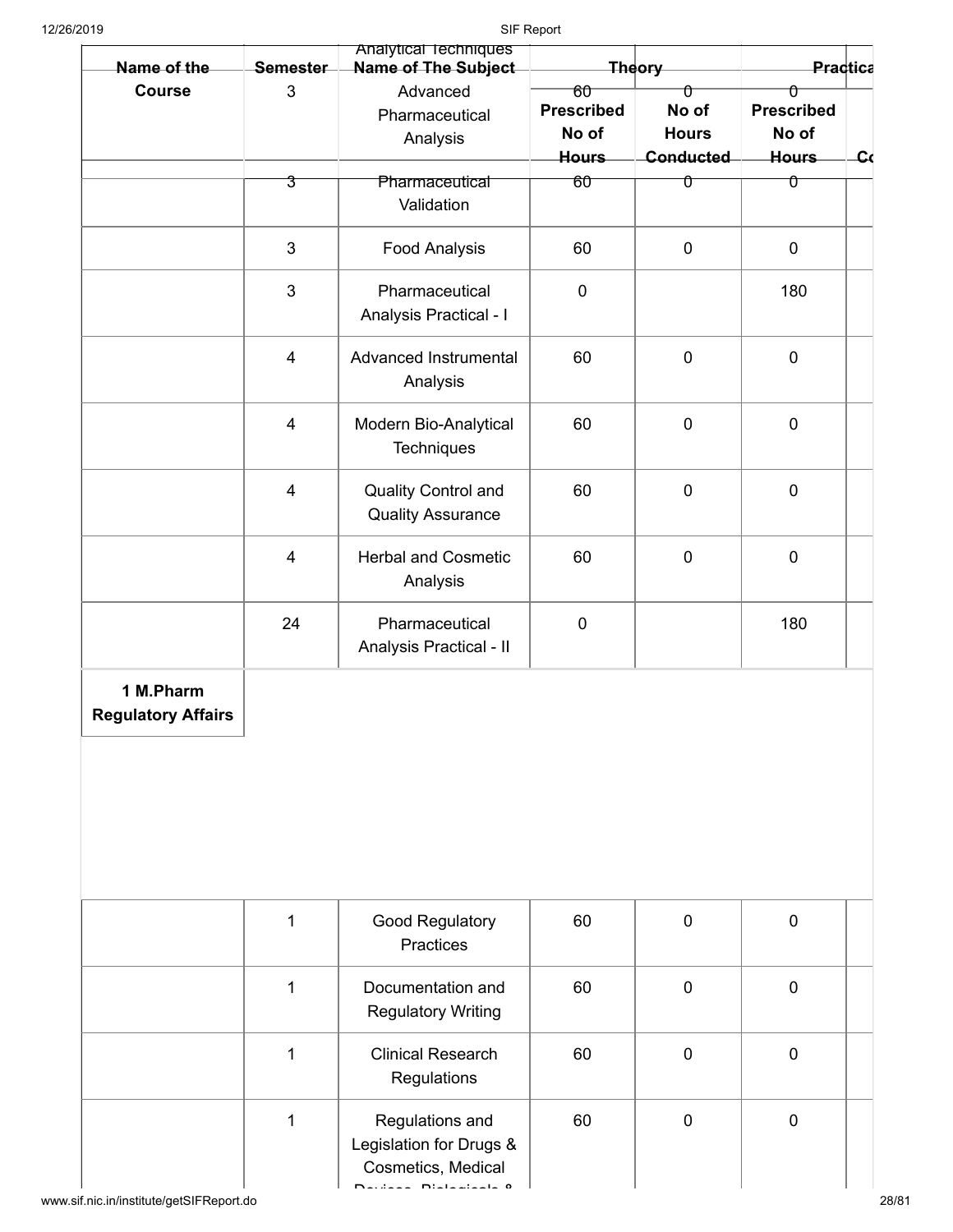| Name of the                            | <b>Semester</b> | Devices, <b>Blooglears</b> &<br>Nameans, The Subject                                                                                                                                       |                                            | <b>Theory</b>                             | Practica                                   |              |  |
|----------------------------------------|-----------------|--------------------------------------------------------------------------------------------------------------------------------------------------------------------------------------------|--------------------------------------------|-------------------------------------------|--------------------------------------------|--------------|--|
| <b>Course</b>                          |                 | Nutraceuticals In India<br>and Intellectual<br><b>Property Rights</b>                                                                                                                      | <b>Prescribed</b><br>No of<br><b>Hours</b> | No of<br><b>Hours</b><br><b>Conducted</b> | <b>Prescribed</b><br>No of<br><b>Hours</b> | $\mathbf{C}$ |  |
|                                        |                 | <b>Regulatory Affairs</b><br>Practical - I                                                                                                                                                 | $\overline{0}$                             |                                           | 180                                        |              |  |
|                                        | $\overline{2}$  | Regulatory Aspects of<br>Drugs & Cosmetics                                                                                                                                                 | 60                                         | $\mathbf 0$                               | $\mathbf 0$                                |              |  |
|                                        | $\overline{2}$  | Regulatory Aspects of<br>Herbal & Biologicals                                                                                                                                              | 60                                         | $\mathbf 0$                               | $\pmb{0}$                                  |              |  |
|                                        | $\overline{2}$  | Regulatory Aspects of<br><b>Medical Devices</b>                                                                                                                                            | 60                                         | $\mathbf 0$                               | $\pmb{0}$                                  |              |  |
|                                        | $\overline{2}$  | Regulatory Aspects of<br>Food & Nutraceuticals                                                                                                                                             | 60                                         | $\mathbf 0$                               | $\pmb{0}$                                  |              |  |
|                                        | $\overline{2}$  | <b>Regulatory Affairs</b><br>Practical - II                                                                                                                                                | 60                                         | $\pmb{0}$                                 | $\mathbf 0$                                |              |  |
| 2 M.Pharm<br><b>Regulatory Affairs</b> |                 |                                                                                                                                                                                            |                                            |                                           |                                            |              |  |
|                                        | 3               | Good Regulatory<br>Practices                                                                                                                                                               | 60                                         | $\pmb{0}$                                 | $\pmb{0}$                                  |              |  |
|                                        | 3               | Documentation and<br><b>Regulatory Writing</b>                                                                                                                                             | 60                                         | $\mathbf 0$                               | $\mathbf 0$                                |              |  |
|                                        | 3               | <b>Clinical Research</b>                                                                                                                                                                   | 60                                         | $\mathbf 0$                               | $\mathbf 0$                                |              |  |
|                                        |                 | Regulations                                                                                                                                                                                |                                            |                                           |                                            |              |  |
|                                        | 3               | Regulations and<br>Legislation for Drugs &<br>Cosmetics, Medical<br>Devices, Biologicals &<br>Herbals, and Food &<br>Nutraceuticals In India<br>and Intellectual<br><b>Property Rights</b> | 60                                         | $\overline{0}$                            | $\mathbf 0$                                |              |  |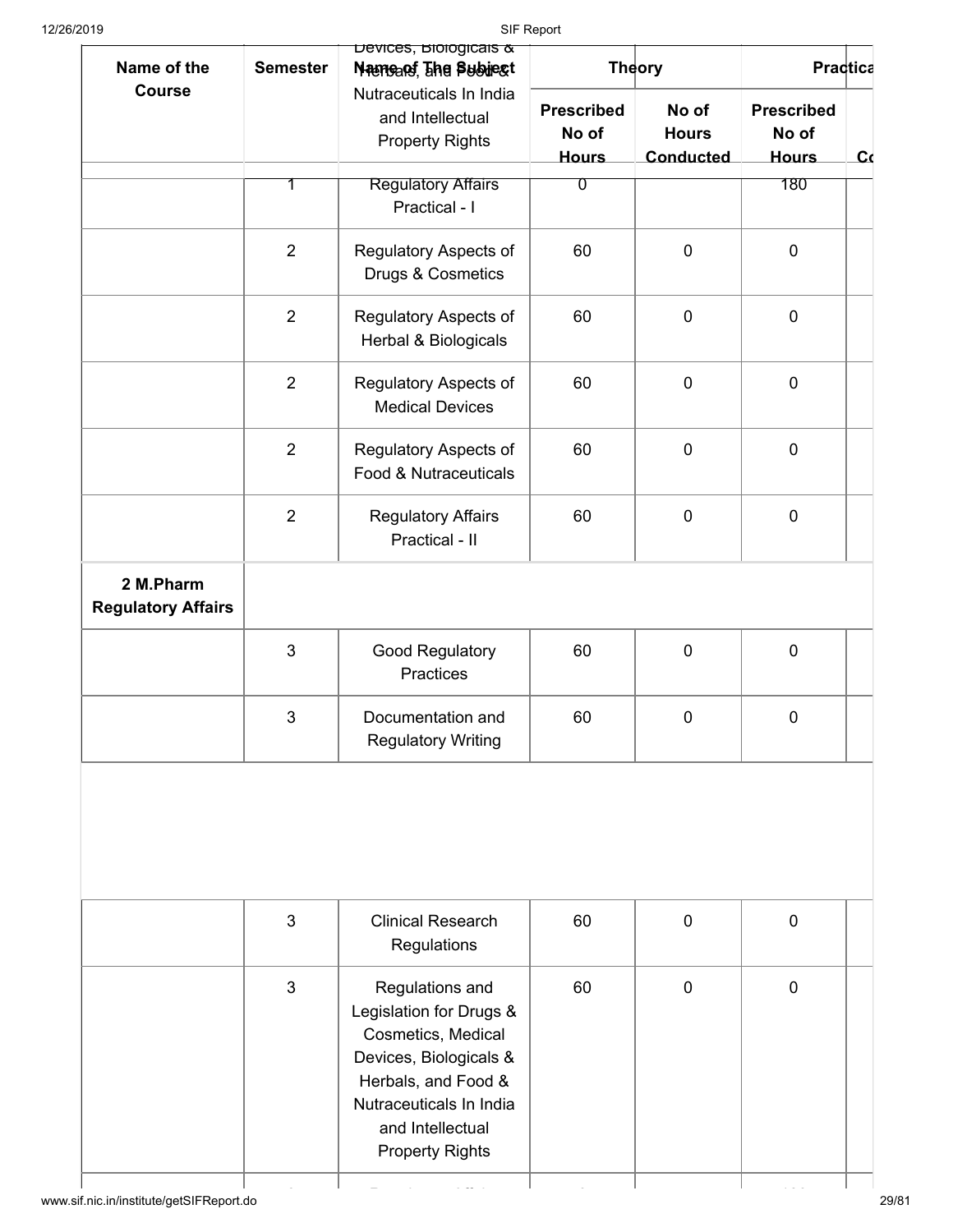|           | Name of the      | 3<br><b>Semester</b> | <b>Regulatory Attairs</b><br>Name of The Subject     | $\Omega$                            | <b>Theory</b>                                         | 180                                        | Practica     |
|-----------|------------------|----------------------|------------------------------------------------------|-------------------------------------|-------------------------------------------------------|--------------------------------------------|--------------|
|           | Course           | $\overline{4}$       | Regulatory Aspects of<br>Drugs & Cosmetics           | Prescribed<br>No of<br><b>Hours</b> | N <sub>o</sub> of<br><b>Hours</b><br><b>Conducted</b> | <b>Prescribed</b><br>No of<br><b>Hours</b> | $\mathbf{C}$ |
|           |                  | 4                    | <b>Regulatory Aspects of</b><br>Herbal & Biologicals | 60                                  | U                                                     | σ                                          |              |
|           |                  | $\overline{4}$       | Regulatory Aspects of<br><b>Medical Devices</b>      | 60                                  | $\mathbf 0$                                           | $\mathbf 0$                                |              |
|           |                  | $\overline{4}$       | Regulatory Aspects of<br>Food & Nutraceuticals       | 60                                  | $\mathbf 0$                                           | $\mathbf 0$                                |              |
|           |                  | $\overline{4}$       | <b>Regulatory Affairs</b><br>Practical - II          | 60                                  | $\overline{0}$                                        | $\mathbf 0$                                |              |
|           |                  |                      | <b>Accepted Faculties</b>                            |                                     |                                                       |                                            |              |
| $S$ . No. | <b>Full Name</b> |                      | <b>Email</b>                                         |                                     | <b>Department</b><br><b>Name</b>                      | Qualification                              |              |

| S.No           | <b>Full Name</b>                           | <b>Email</b>                   | <b>Name</b>                            | Qualification                                             |
|----------------|--------------------------------------------|--------------------------------|----------------------------------------|-----------------------------------------------------------|
| 1              | Adinarayana<br><b>Tanniru</b>              | tanniruadinarayana@gmail.com   | Dept of<br>Pharmaceutical<br>Chemistry | B.Pharm,<br>D.Pharm,<br>M.Pharm<br>Industrial<br>Pharmacy |
| $\overline{2}$ | <b>BALABHADRA V</b><br><b>B BALAJI</b>     | balabalaji1986@gmail.com       | Dept of<br>Pharmacy<br>Practice        | B.Pharm,<br>M.Pharm<br>Pharmacy<br>Practice               |
|                |                                            |                                |                                        |                                                           |
|                |                                            |                                |                                        |                                                           |
| 3              | <b>DARBHAMULLA</b><br><b>SATYANARAYANA</b> | dsatyanarayana2003@yahoo.co.uk | Dept of<br>Pharmaceutical<br>Chemistry | Doctor of<br>Philosophy,<br>M.Pharm<br>Chemistry          |
| $\overline{4}$ | <b>DASI ANUPAMA</b>                        | anucology@gmail.com            | Dept of<br>Pharmacology                | Pharmaceutical<br>B.Pharm,<br>M.Pharm<br>Pharmacology     |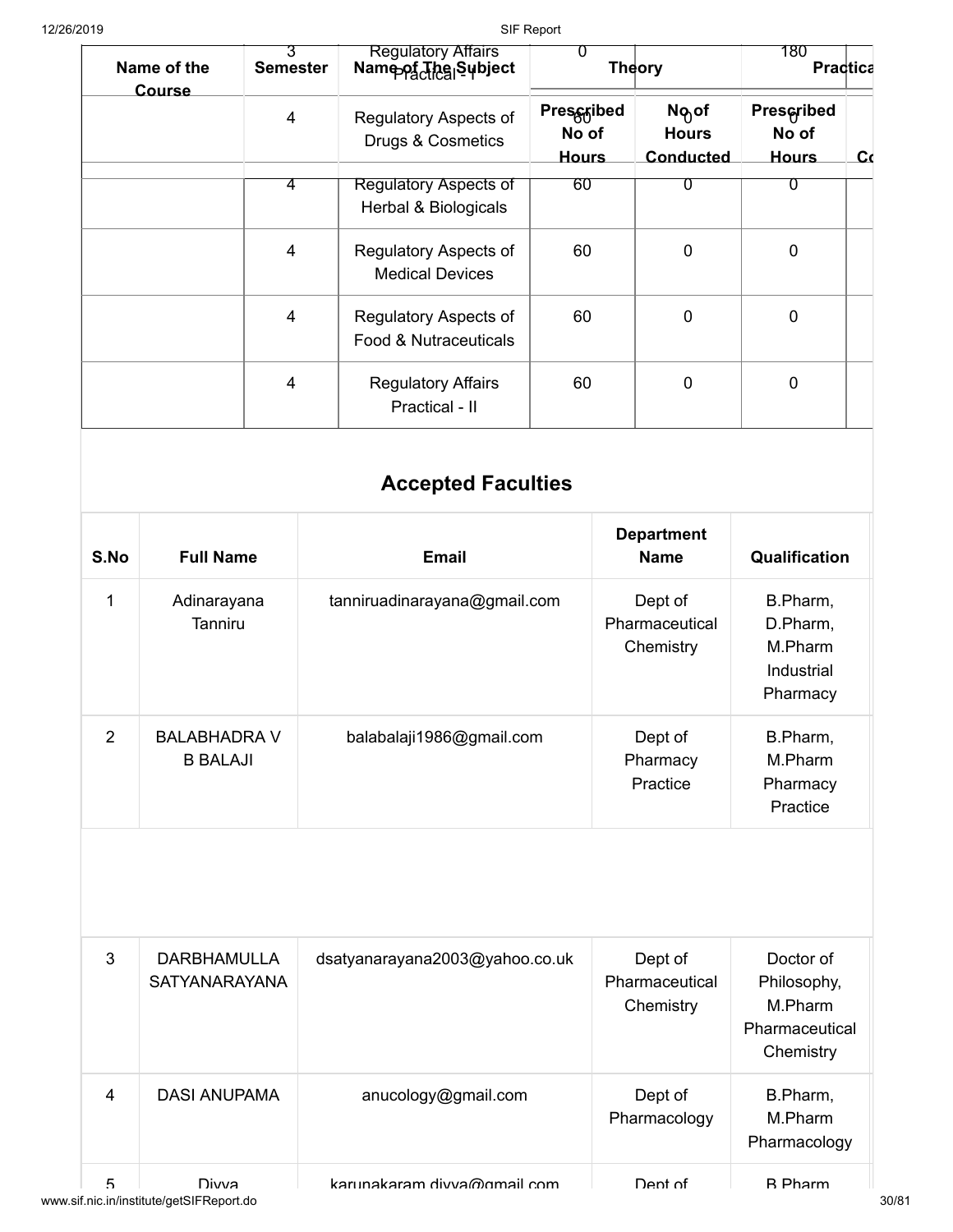| 12/26/2019     |                                                     | SIF Report                 |                                        |                                                                                                  |  |  |
|----------------|-----------------------------------------------------|----------------------------|----------------------------------------|--------------------------------------------------------------------------------------------------|--|--|
| S.No           | Karunakaram<br><b>Full Name</b>                     | <b>Email</b>               | Pherpartmetinal<br>Chramistry          | M.Pharm<br><b>Proammeautional</b><br>Chemistry                                                   |  |  |
| 6              | Dr SRILAKSHMI<br><b>DHARBHAMULLA</b>                | dsrilakshmi83@gmail.com    | Dept of<br>Pharmaceutical<br>Chemistry | B.Pharm,<br>M.Pharm<br>Pharmaceutical<br>Chemistry, PhD                                          |  |  |
| $\overline{7}$ | Dr SRINIVASA<br><b>SASTRY</b><br><b>DARBHAMULLA</b> | dsrinivas78@gmail.com      | Dept of<br>Pharmaceutics               | B.Pharm,<br>Doctor of<br>Philosophy,<br>D.Pharm,<br>M.Pharm<br>Pharmaceutics,<br>Ph <sub>D</sub> |  |  |
| 8              | <b>EMANDI SURESH</b><br><b>BABU</b>                 | emandi2008@gmail.com       | Dept of<br>Pharmacognosy               | B.Pharm,<br>D.Pharm,<br>M.Pharm<br>Pharmacognosy                                                 |  |  |
| 9              | <b>GINDI</b><br><b>SUMALATHA</b>                    | sumacology@gmail.com       | Dept of<br>Pharmacology                | B.Pharm,<br>Doctor of<br>Philosophy,<br>M.Pharm<br>Pharmacology                                  |  |  |
| 10             | Gummadi Anusha                                      | gummadianusha510@gmail.com | Dept of<br>Pharmacy<br>Practice        | B.Pharm,<br>Pharm.D(PB)                                                                          |  |  |
|                |                                                     |                            |                                        |                                                                                                  |  |  |
| 11             | g Vijaya Kumar                                      | vkgajja@yahoo.co.in        | Dept of<br>Pharmaceutical<br>Chemistry | B.Pharm,<br>M.Pharm<br>Pharmaceutical<br>Analysis, Ph D                                          |  |  |
| 12             | Harika Mallarapu                                    | m.harika.pharma@gmail.com  | Dept of<br>Pharmaceutics               | B.Pharm,<br>M.Pharm<br>Pharmaceutics                                                             |  |  |
| 13             | K Chakrapani                                        | chakrib4u2006@gmail.com    | Dept of<br>Pharmacv                    | B.Pharm,<br>D Pharm                                                                              |  |  |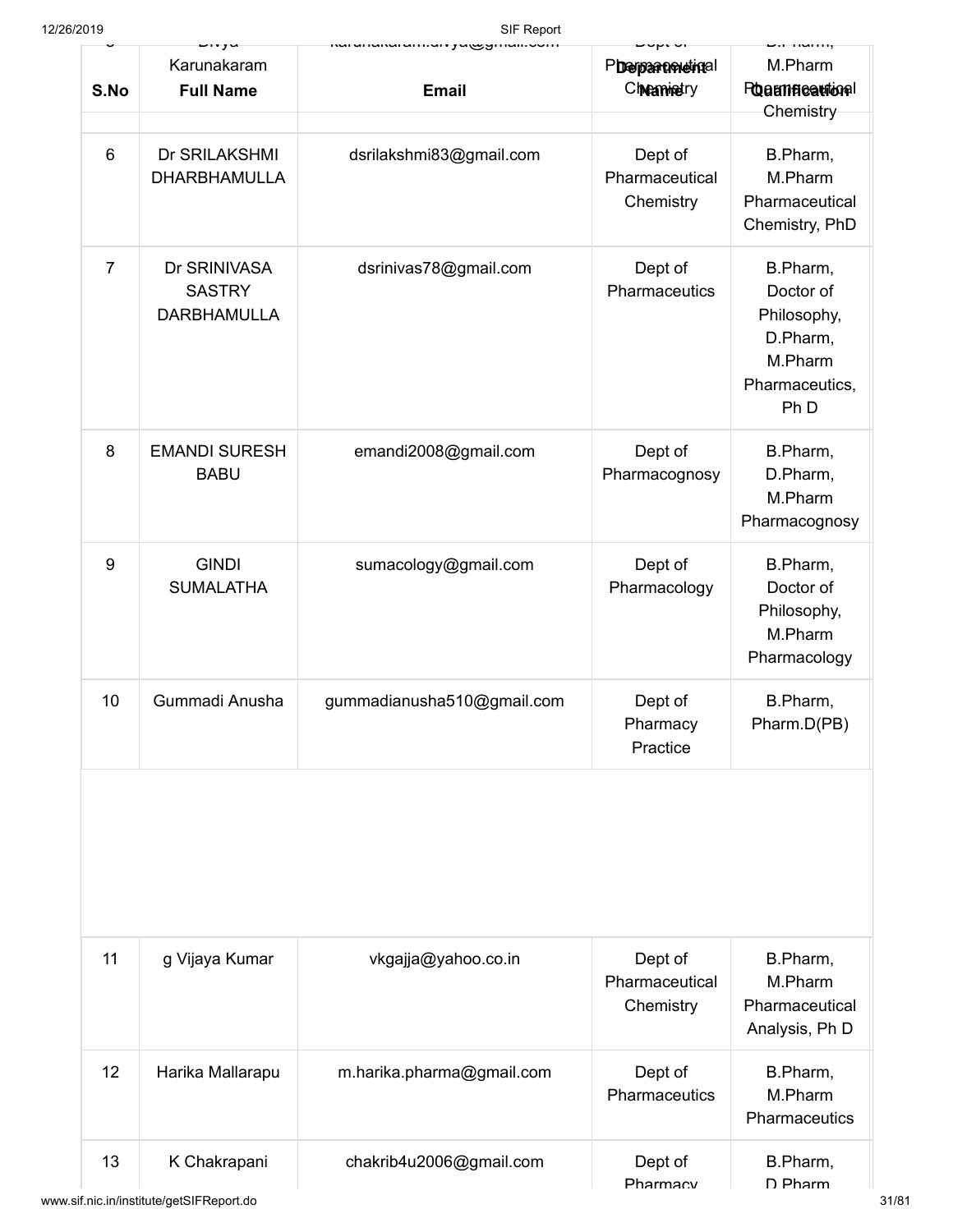|      |                                                      |                                 | umuy                                   | . ,                                                              |
|------|------------------------------------------------------|---------------------------------|----------------------------------------|------------------------------------------------------------------|
| S.No | <b>Full Name</b>                                     | <b>Email</b>                    | <b>Departiment</b><br><b>Name</b>      | M.Pharm<br>Quantication<br>Practice                              |
| 14   | K J Rao Myreddy                                      | kasi.myreddy@gmail.com          | Dept of<br>Pharmacy<br>Practice        | Pharm.D                                                          |
| 15   | K L Chaitanya<br>Chitluri                            | chaitupharma006@gmail.com       | Dept of<br>Pharmaceutics               | B.Pharm,<br>M.Pharm<br>Pharmaceutics                             |
| 16   | K P R Chowdary                                       | prof.kprchowdary@rediffmail.com | Dept of<br>Pharmaceutics               | B.Pharm,<br>Doctor of<br>Philosophy,<br>M.Pharm<br>Pharmaceutics |
| 17   | Kunchala S Durga<br>Prasad                           | d.p005kunchala@gmail.com        | Dept of<br>Pharmacology                | B.Pharm,<br>M.Pharm<br>Pharmacology                              |
| 18   | <b>MADEPALLI</b><br><b>USHA</b>                      | madepalli.usha@gmail.com        | Dept of<br>Pharmacy<br>Practice        | B.Pharm,<br>Pharm.D(PB)                                          |
| 19   | Madhu Harika<br>bonam                                | madhu.bonam12@gmail.com         | Dept of<br>Pharmaceutical<br>Chemistry | B.Pharm,<br>M.Pharm<br>Pharmaceutical<br>Chemistry, PhD          |
| 20   | Mithireddy M Vijay<br><b>Kukar</b>                   | vijay.darma@gmail.com           | Dept of<br>Pharmaceutics               | <b>Mathametics</b>                                               |
|      |                                                      |                                 |                                        |                                                                  |
| 21   | <b>M TULASI</b><br><b>MAHESWARI</b><br><b>CHITTI</b> | mctulasi1@gmail.com             | Dept of<br>Pharmaceutics               | B.Pharm,<br>M.Pharm<br>Pharmaceutics                             |
| 22   | Mundru Nagendra                                      | mnagendraceutics@gmail.com      | Dept of<br>Pharmaceutics               | B.Pharm,<br>M.Pharm<br>Pharmaceutics                             |
| 23   | Nagamani Narem                                       | aovips@gmail.com                | Dept of<br>Pharmaceutics               | M A English                                                      |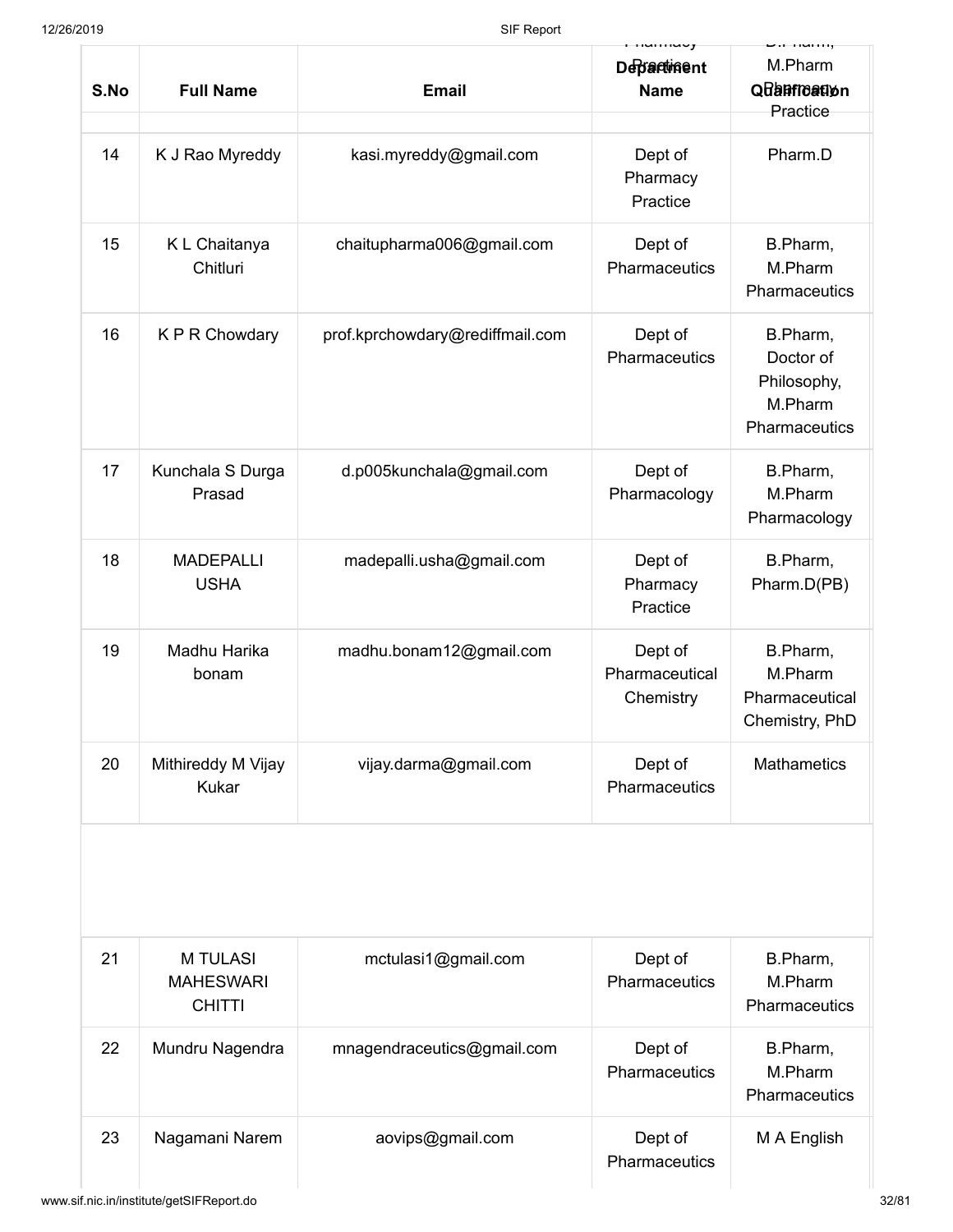| 24<br>S.No | Nookesh Kotipalli<br><b>Full Name</b> | nookeshk@gmail.com<br><b>Email</b> | Department<br>Phar <b>Name</b> utics   | B.Pharm,<br>Qualification                           |  |
|------------|---------------------------------------|------------------------------------|----------------------------------------|-----------------------------------------------------|--|
|            |                                       |                                    |                                        | Pharmaceutics                                       |  |
| 25         | Padmanabhuni<br>Madhusudhana<br>Rao   | madhusudhanaraopharm@gmail.com     | Dept of<br>Pharmacology                | B.Pharm,<br>M.Pharm<br>Pharmacology                 |  |
| 26         | Patnana Suneel<br>Kumar               | anilsuneel20@gmail.com             | Dept of<br>Pharmaceutics               | B.Pharm,<br>M.Pharm<br>Pharmaceutics                |  |
| 27         | <b>PENJARLA</b><br><b>RAVITEJA</b>    | tejaravi90@gmail.com               | Dept of<br>Pharmaceutics               | B.Pharm,<br>M.Pharm<br>Pharmaceutics                |  |
| 28         | <b>PYDI GEETHA</b><br><b>BHAVANI</b>  | cheriyanpuri@gmail.com             | Dept of<br>Pharmaceutical<br>Chemistry | B.Pharm,<br>M.Pharm<br>Pharmaceutical<br>Chemistry  |  |
| 29         | Rajesh J V                            | rajjeshnaidu@gmail.com             | Dept of<br>Pharmaceutics               | <b>B</b> Tech                                       |  |
| 30         | <b>RAMYAK</b>                         | ramyakarri.pharma@gmail.com        | Dept of<br>Pharmaceutics               | B.Pharm,<br>M.Pharm<br>Pharmaceutical<br>Technology |  |
| 31         | <b>Sheik Hussain</b>                  | hussainsheik5@gmail.com            | Dept of<br>Pharmacy<br>Practice        | B.Pharm,<br>Pharm.D(PB)                             |  |
| 32         | S R Paramesh<br>Innamuri              | isr2188@gmail.com                  | Dept of<br>Pharmaceutical<br>Chemistry | B.Pharm,<br>M.Pharm<br>Pharmaceutical               |  |
| 33         | Surada Nookaraju                      | swaraj495@gmail.com                | Dept of<br>Pharmaceutics               | Chemistry<br>B.Pharm,<br>M.Pharm<br>Pharmaceutics   |  |
|            |                                       |                                    | Dept of                                |                                                     |  |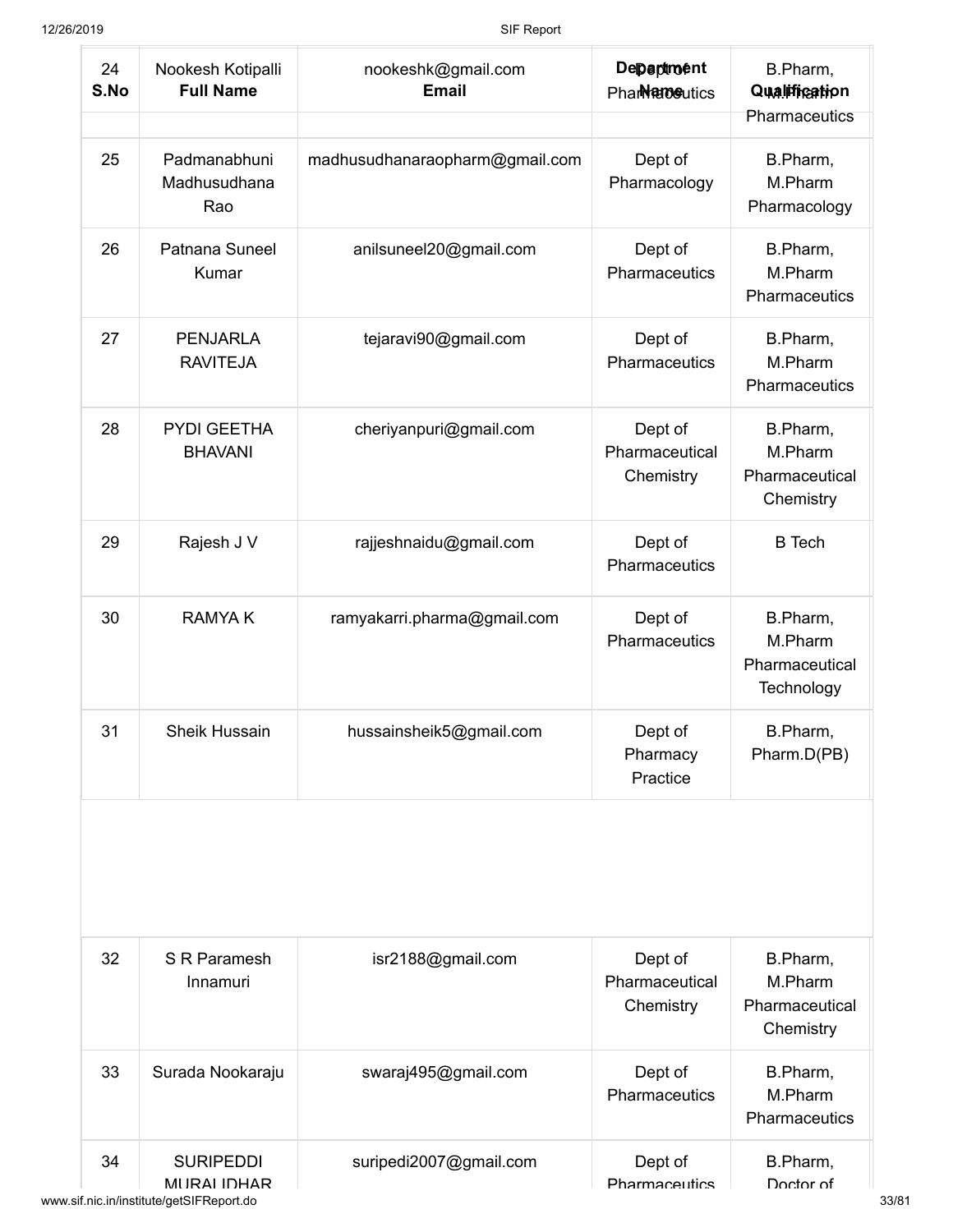| 12/26/2019  |                                                                          |                                                                  | SIF Report                                                   |                                      |                                                                        |                                               |        |
|-------------|--------------------------------------------------------------------------|------------------------------------------------------------------|--------------------------------------------------------------|--------------------------------------|------------------------------------------------------------------------|-----------------------------------------------|--------|
| S.No        | <b>Full Name</b>                                                         |                                                                  | <b>Email</b>                                                 | <b>Department</b><br><b>Name</b>     |                                                                        | Philosophy,<br>Qualification<br>Pharmaceutics |        |
| 35          | <b>TADI SUVARNA</b>                                                      |                                                                  | suvarnareddy505@gmail.com<br>Dept of<br>Pharmacy<br>Practice |                                      |                                                                        |                                               |        |
| 36          | <b>TANIMKI JYOTHI</b><br>Kmk319kmk@gmail.com<br>Dept of<br>Pharmaceutics |                                                                  |                                                              | B.Pharm,<br>M.Pharm<br>Pharmaceutics |                                                                        |                                               |        |
| 37          | Tanniru Venkata<br>Narayana                                              | tvnarayana2000@yahoo.com                                         | Dept of<br>Pharmacology                                      |                                      | B.Pharm,<br><b>DOCTOR OF</b><br>PHILOSOPHY,<br>M.Pharm<br>Pharmacology |                                               |        |
| 38          | <b>VASUBABU</b><br><b>PADARTHI</b>                                       | vasubabu1987@gmail.com<br>Dept of<br>Pharmaceutical<br>Chemistry |                                                              |                                      | B.Pharm,<br>M.Pharm<br>Pharmaceutical<br>Analysis                      |                                               |        |
| 39          | Vemparala<br>Satyanarayana<br>Murthy                                     |                                                                  | anilsuneel20@gmail.com                                       | Dept of<br>Pharmacy<br>Practice      |                                                                        | Msc Biology                                   |        |
| 40          | V SUmalatha<br>Maddula                                                   | suma 1127@yahoo.co.in<br>Dept of<br>Pharmacy<br>Practice         |                                                              |                                      | B.Pharm,<br>M.Pharm<br>Pharmacy<br>Practice                            |                                               |        |
|             |                                                                          |                                                                  | <b>Faculty Workload</b>                                      |                                      |                                                                        |                                               |        |
| S.No        | <b>Faculty Name</b>                                                      | <b>Department</b>                                                | <b>Designation</b>                                           | <b>Course</b>                        | <b>Academic</b><br><b>Session</b>                                      | Year                                          | S      |
| $\mathbf 1$ | Adinarayana<br><b>Tanniru</b>                                            | Dept of<br>Pharmaceutical<br>Chemistry                           | Assistant<br>Professor                                       | <b>B.Pharm</b>                       | 2019-2020                                                              | $\overline{4}$                                | Prc    |
| 2           | <b>BALABHADRA V</b><br><b>B BALAJI</b>                                   | Dept of<br>Pharmacy<br>Practice                                  | Assistant<br>Professor                                       | Pharm.D                              | 2019-2020                                                              | 4                                             | Hospit |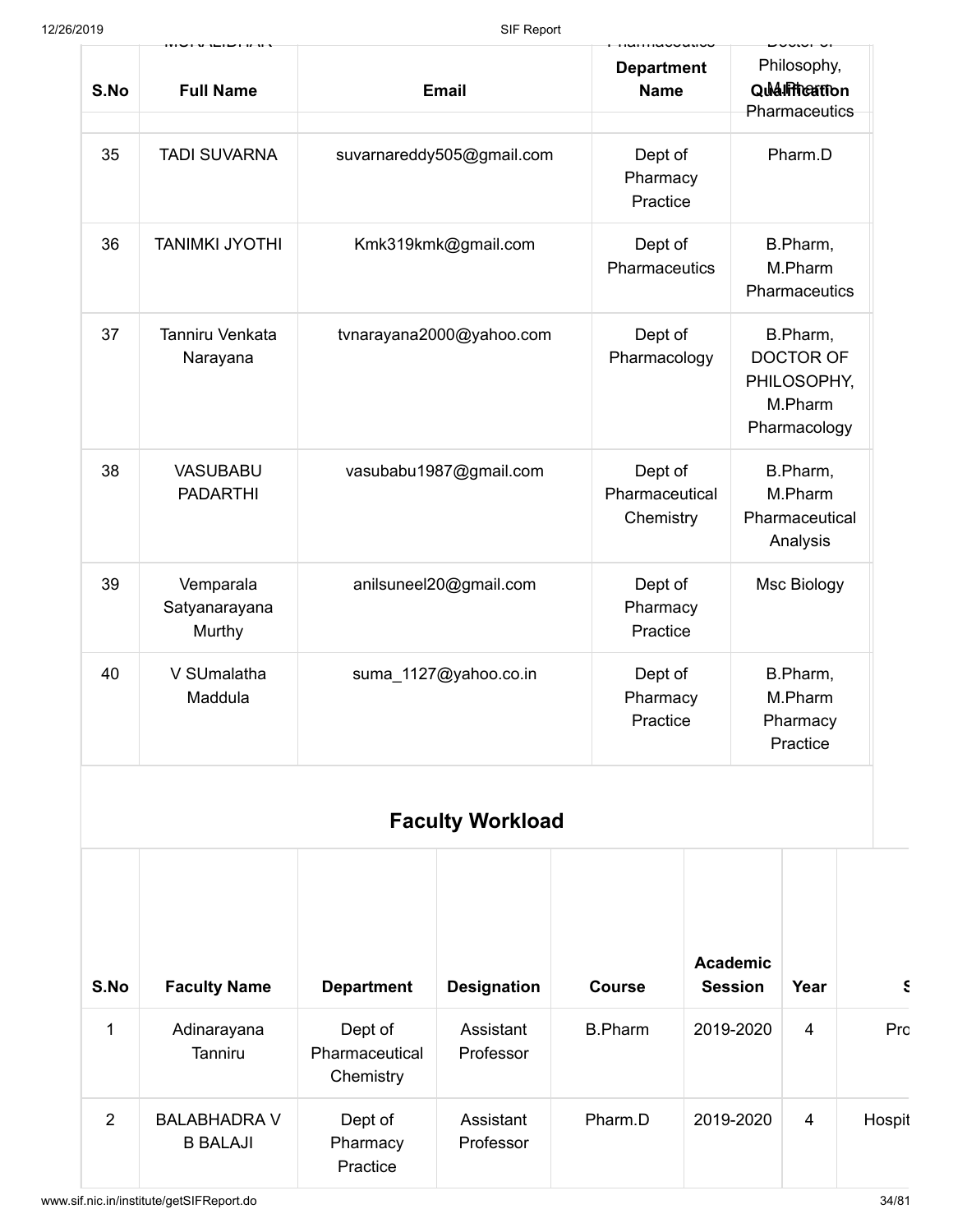| S.No           | <b>Faculty Name</b>                        | <b>Department</b>                      | <b>Designation</b>     | <b>Course</b>  | <b>Academic</b><br><b>Session</b> | Year           | $\epsilon$      |
|----------------|--------------------------------------------|----------------------------------------|------------------------|----------------|-----------------------------------|----------------|-----------------|
| 3              | <b>BALABHADRA V</b><br><b>B BALAJI</b>     | Dept of<br>Pharmacy<br>Practice        | Assistant<br>Professor | Pharm.D        | 2019-2020                         | 1              | <b>Medicina</b> |
| $\overline{4}$ | <b>DARBHAMULLA</b><br><b>SATYANARAYANA</b> | Dept of<br>Pharmaceutical<br>Chemistry | Professor              | Pharm.D        | 2019-2020                         | 3              | Medicin         |
| 5              | <b>DASI ANUPAMA</b>                        | Dept of<br>Pharmacology                | Lecturer               | Pharm.D        | 2019-2020                         | 2              | Phar            |
| 6              | <b>DASI ANUPAMA</b>                        | Dept of<br>Pharmacology                | Lecturer               | Pharm.D        | 2019-2020                         | $\overline{4}$ | Clinica         |
| $\overline{7}$ | <b>DASI ANUPAMA</b>                        | Dept of<br>Pharmacology                | Lecturer               | <b>B.Pharm</b> | 2019-2020                         | $\overline{2}$ | Pharr           |
| 8              | Divya<br>Karunakaram                       | Dept of<br>Pharmaceutical<br>Chemistry | Assistant<br>Professor | <b>B.Pharm</b> | 2019-2020                         | 3              | Medicina        |
| 9              | Dr SRILAKSHMI<br><b>DHARBHAMULLA</b>       | Dept of<br>Pharmaceutical<br>Chemistry | Professor              | Pharm.D        | 2019-2020                         | $\mathbf{1}$   | Medicina        |
| 10             | Dr SRILAKSHMI<br><b>DHARBHAMULLA</b>       | Dept of<br>Pharmaceutical<br>Chemistry | Professor              | Pharm.D        | 2020-2021                         | 4              | Clinica         |
| 11             | Dr SRILAKSHMI<br><b>DHARBHAMULLA</b>       | Dept of<br>Pharmaceutical<br>Chemistry | Professor              | Pharm.D        | 2020-2021                         | $\mathbf{1}$   | Medicina        |
| 12             | Dr SRILAKSHMI<br><b>DHARBHAMULLA</b>       | Dept of<br>Pharmaceutical<br>Chemistry | Professor              | <b>B.Pharm</b> | 2020-2021                         | 3              | Medicin         |
| 13             | Dr SRILAKSHMI<br><b>DHARBHAMULLA</b>       | Dept of<br>Pharmaceutical<br>Chemistry | Professor              | <b>B.Pharm</b> | 2020-2021                         | 3              | Pharn           |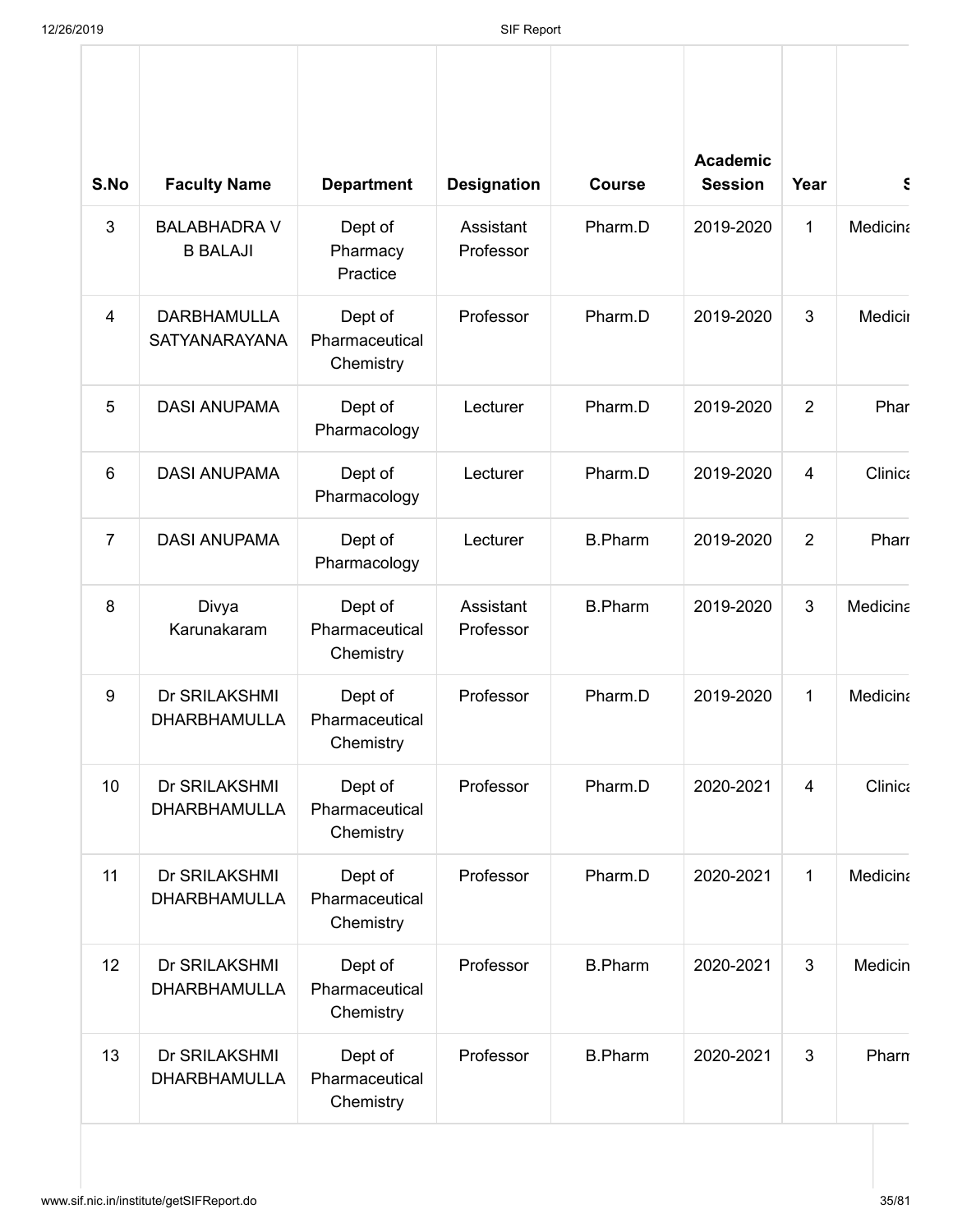| S.No | <b>Faculty Name</b>                                 | <b>Department</b>                      | <b>Designation</b>     | <b>Course</b>            | <b>Academic</b><br><b>Session</b> | Year           | $\epsilon$             |
|------|-----------------------------------------------------|----------------------------------------|------------------------|--------------------------|-----------------------------------|----------------|------------------------|
| 14   | Dr SRILAKSHMI<br><b>DHARBHAMULLA</b>                | Dept of<br>Pharmaceutical<br>Chemistry | Professor              | <b>B.Pharm</b>           | 2019-2020                         | 3              | <b>Medicin</b>         |
| 15   | Dr SRILAKSHMI<br><b>DHARBHAMULLA</b>                | Dept of<br>Pharmaceutical<br>Chemistry | Professor              | <b>B.Pharm</b>           | 2019-2020                         | 2              | <b>Medicina</b>        |
| 16   | Dr SRINIVASA<br><b>SASTRY</b><br><b>DARBHAMULLA</b> | Dept of<br>Pharmaceutics               | Associate<br>Professor | M.Pharm<br>Pharmaceutics | 2019-2020                         | 1              | Drug De                |
| 17   | Dr SRINIVASA<br><b>SASTRY</b><br><b>DARBHAMULLA</b> | Dept of<br>Pharmaceutics               | Associate<br>Professor | <b>B.Pharm</b>           | 2020-2021                         | 3              | Biophar<br>Pharn       |
| 18   | Dr SRINIVASA<br><b>SASTRY</b><br><b>DARBHAMULLA</b> | Dept of<br>Pharmaceutics               | Associate<br>Professor | Pharm.D                  | 2020-2021                         | 1              | Pha                    |
| 19   | Dr SRINIVASA<br><b>SASTRY</b><br><b>DARBHAMULLA</b> | Dept of<br>Pharmaceutics               | Associate<br>Professor | <b>B.Pharm</b>           | 2020-2021                         | $\overline{2}$ | F<br>Pharn             |
| 20   | Dr SRINIVASA<br><b>SASTRY</b><br><b>DARBHAMULLA</b> | Dept of<br>Pharmaceutics               | Associate<br>Professor | Pharm.D                  | 2019-2020                         | $\overline{4}$ | <b>Biopha</b><br>Pharn |
| 21   | Dr SRINIVASA<br><b>SASTRY</b><br><b>DARBHAMULLA</b> | Dept of<br>Pharmaceutics               | Associate<br>Professor | M.Pharm<br>Pharmaceutics | 2019-2020                         | $\mathbf{1}$   | Pha<br>Pr              |
| 22   | Dr SRINIVASA<br><b>SASTRY</b><br><b>DARBHAMULLA</b> | Dept of<br>Pharmaceutics               | Associate<br>Professor | <b>B.Pharm</b>           | 2019-2020                         | $\overline{4}$ | <b>Biopha</b><br>Pharn |
| 23   | <b>EMANDI SURESH</b><br><b>BABU</b>                 | Dept of<br>Pharmacognosy               | Assistant<br>Professor | <b>B.Pharm</b>           | 2019-2020                         | $\overline{2}$ | Pharm<br>Phyto         |
| 24   | <b>EMANDI SURESH</b><br><b>BABU</b>                 | Dept of<br>Pharmacognosy               | Assistant<br>Professor | Pharm.D                  | 2019-2020                         | $\overline{2}$ | Pharn<br>Phytoph       |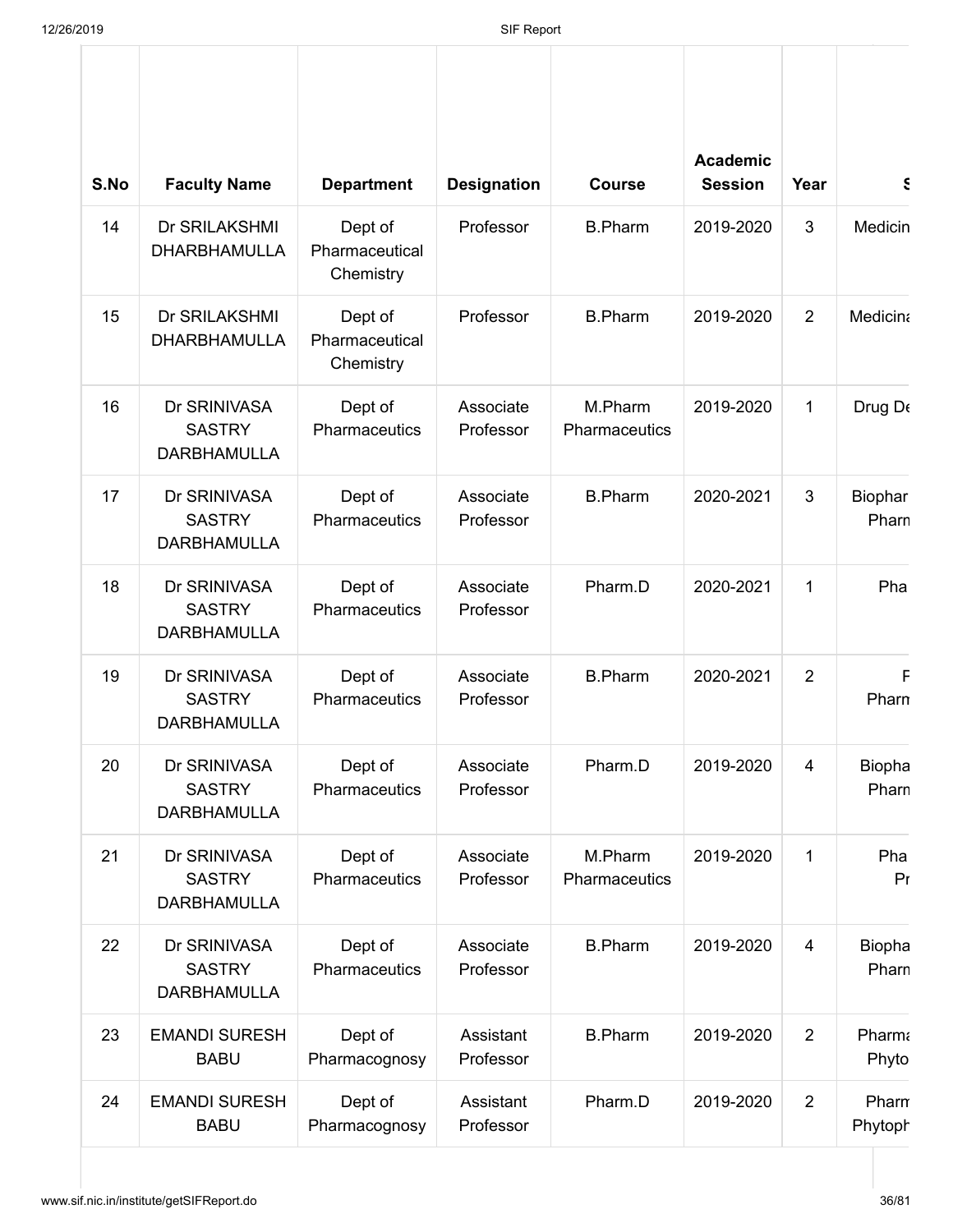| S.No | <b>Faculty Name</b>              | <b>Department</b>                      | <b>Designation</b>     | <b>Course</b>                         | <b>Academic</b><br><b>Session</b> | Year           | $\epsilon$              |
|------|----------------------------------|----------------------------------------|------------------------|---------------------------------------|-----------------------------------|----------------|-------------------------|
| 25   | <b>GINDI</b><br><b>SUMALATHA</b> | Dept of<br>Pharmacology                | Assistant<br>Professor | Pharm.D                               | 2019-2020                         | 3              | Phar                    |
| 26   | Gummadi Anusha                   | Dept of<br>Pharmacy<br>Practice        | Lecturer               | Pharm.D                               | 2019-2020                         | 5              | Pharm<br>Pharma<br>Drug |
| 27   | Gummadi Anusha                   | Dept of<br>Pharmacy<br>Practice        | Lecturer               | Pharm.D                               | 2019-2020                         | $\overline{4}$ | <b>Clinic:</b>          |
| 28   | g Vijaya Kumar                   | Dept of<br>Pharmaceutical<br>Chemistry | Professor              | M.Pharm<br>Pharmaceutical<br>Analysis | 2019-2020                         | 1              | Modern<br>Te            |
| 29   | g Vijaya Kumar                   | Dept of<br>Pharmaceutical<br>Chemistry | Professor              | Pharm.D                               | 2020-2021                         | 3              | Phar<br>A               |
| 30   | g Vijaya Kumar                   | Dept of<br>Pharmaceutical<br>Chemistry | Professor              | M.Pharm<br>Pharmaceutical<br>Analysis | 2020-2021                         | 1              | A٠<br>Phar<br>A         |
| 31   | g Vijaya Kumar                   | Dept of<br>Pharmaceutical<br>Chemistry | Professor              | M.Pharm<br>Pharmaceutical<br>Analysis | 2019-2020                         | $\overline{2}$ | Phar<br>Analytic        |
| 32   | Harika Mallarapu                 | Dept of<br>Pharmaceutics               | Lecturer               | <b>B.Pharm</b>                        | 2019-2020                         | $\overline{2}$ | F<br>Pharn              |
| 33   | K Chakrapani                     | Dept of<br>Pharmacy<br>Practice        | Assistant<br>Professor | <b>B.Pharm</b>                        | 2019-2020                         | $\mathbf{1}$   | Patho                   |
| 34   | K Chakrapani                     | Dept of<br>Pharmacy<br>Practice        | Assistant<br>Professor | <b>B.Pharm</b>                        | 2019-2020                         | $\overline{4}$ | Pharm                   |
| 35   | K J Rao Myreddy                  | Dept of<br>Pharmacy<br>Practice        | Lecturer               | Pharm.D                               | 2019-2020                         | 3              | Phar<br><b>Juri:</b>    |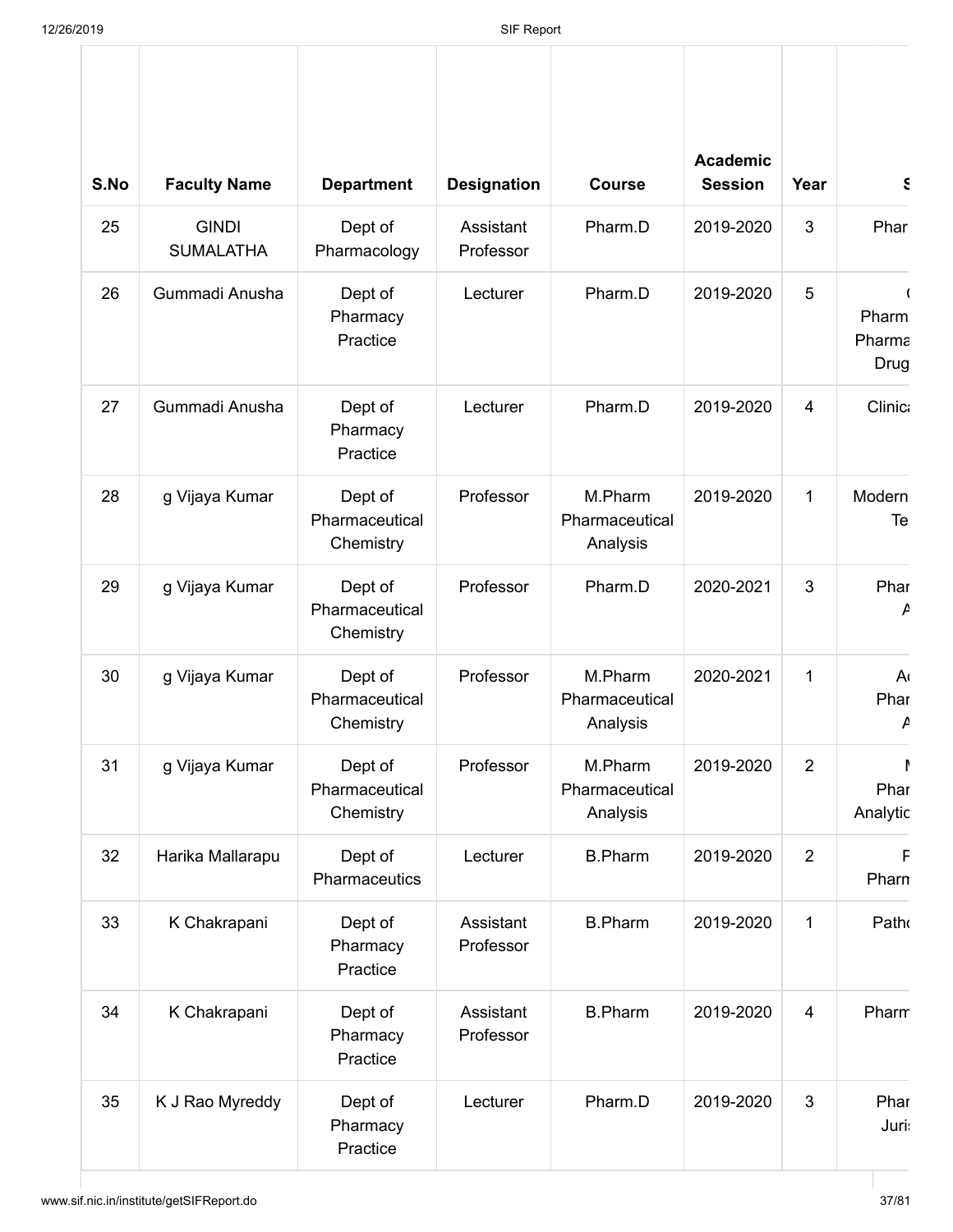| S.No | <b>Faculty Name</b>                                  | <b>Department</b>                           | <b>Designation</b>                      | <b>Course</b>  | <b>Academic</b><br><b>Session</b> | Year           | Ś.                     |
|------|------------------------------------------------------|---------------------------------------------|-----------------------------------------|----------------|-----------------------------------|----------------|------------------------|
| 36   | K J Rao Myreddy                                      | Dept of<br>Pharmacy<br>Practice             | Lecturer                                | Pharm.D        | 2019-2020                         | 5              | Clinic                 |
| 37   | K J Rao Myreddy                                      | Dept of<br>Lecturer<br>Pharmacy<br>Practice |                                         | Pharm.D        | 2019-2020                         | 5              | Pharmac<br>Pharma      |
| 38   | K L Chaitanya<br>Chitluri                            | Dept of<br>Pharmaceutics                    | <b>B.Pharm</b><br>2019-2020<br>Lecturer |                | $\overline{4}$                    | Novel I<br>Ň   |                        |
| 39   | K L Chaitanya<br>Chitluri                            | Dept of<br>Pharmaceutics                    | Lecturer                                | <b>B.Pharm</b> | 2019-2020                         | $\mathbf 1$    | Phar<br>Organic        |
| 40   | K P R Chowdary                                       | Dept of<br>Pharmaceutics                    | Lecturer                                | Pharm.D        | 2019-2020                         | 4              | <b>Biopha</b><br>Pharn |
| 41   | K P R Chowdary                                       | Dept of<br>Pharmaceutics                    | Lecturer                                | Pharm.D        | 2019-2020                         | $\overline{4}$ | Biopha<br>Pharn        |
| 42   | Kunchala S Durga<br>Prasad                           | Dept of<br>Pharmacology                     | Assistant<br>Professor                  | <b>B.Pharm</b> | 2019-2020                         | $\mathbf{1}$   | Human<br>Phy           |
| 43   | <b>MADEPALLI</b><br><b>USHA</b>                      | Dept of<br>Pharmacy<br>Practice             | Lecturer                                | <b>B.Pharm</b> | 2019-2020                         | 1              | Medicina               |
| 44   | Madhu Harika<br>bonam                                | Dept of<br>Pharmacology                     | Assistant<br>Professor                  | <b>B.Pharm</b> | 2019-2020                         | $\overline{2}$ | Phar<br>Organic        |
| 45   | Mithireddy M Vijay<br>Kukar                          | Dept of<br>Pharmaceutics                    | Lecturer                                | <b>B.Pharm</b> | 2019-2020                         | $\mathbf{1}$   | Remedia                |
| 46   | Mithireddy M Vijay<br>Kukar                          | Dept of<br>Pharmaceutics                    | Lecturer                                | Pharm.D        | 2019-2020                         | $\mathbf 1$    | Remedia                |
| 47   | <b>M TULASI</b><br><b>MAHESWARI</b><br><b>CHITTI</b> | Dept of<br>Pharmaceutics                    | Lecturer                                | Pharm.D        | 2019-2020                         | $\overline{2}$ | Phar<br>Mic            |
| 48   | <b>M TULASI</b><br><b>MAHESWARI</b><br><b>CHITTI</b> | Dept of<br>Pharmaceutics                    | Lecturer                                | <b>B.Pharm</b> | 2019-2020                         | 3              | Medicina               |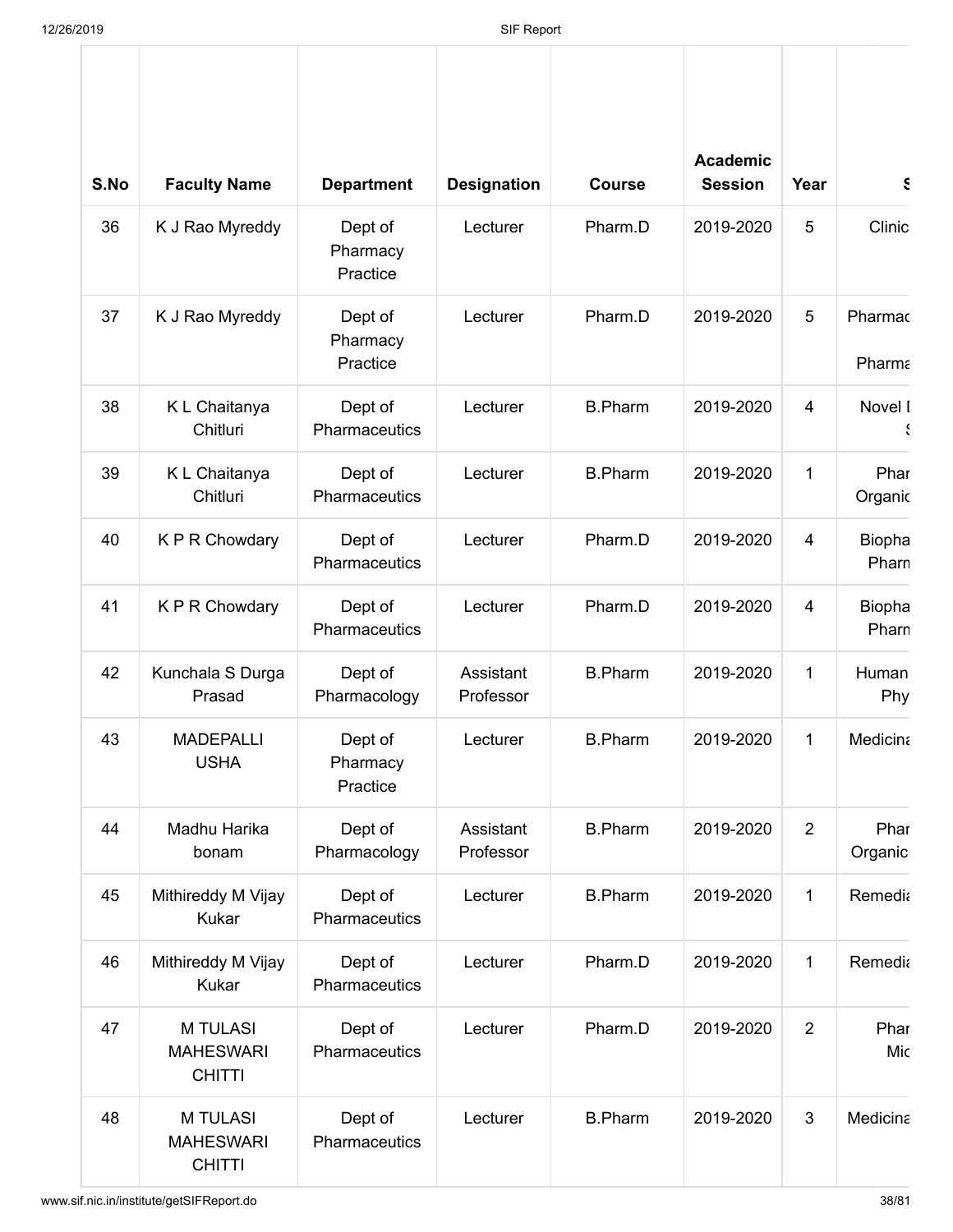| S.No | <b>Faculty Name</b>                 | <b>Department</b>                      | <b>Designation</b>     | <b>Course</b>            | <b>Academic</b><br><b>Session</b> | Year           | $\boldsymbol{\xi}$        |
|------|-------------------------------------|----------------------------------------|------------------------|--------------------------|-----------------------------------|----------------|---------------------------|
| 49   | Mundru Nagendra                     | Dept of<br>Pharmaceutics               | Lecturer               | Pharm.D                  | 2019-2020                         | 3              | Phar<br>For               |
| 50   | Mundru Nagendra                     | Dept of<br>Pharmaceutics               | Lecturer               | Pharm.D                  | 2019-2020                         | 3              | Phar<br>For               |
| 51   | Nagamani Narem                      | Dept of<br>Pharmaceutics               | Lecturer               | <b>B.Pharm</b>           | 2019-2020                         | $\mathbf 1$    | Commu                     |
| 52   | Nookesh Kotipalli                   | Dept of<br>Pharmaceutics               | Lecturer               | M.Pharm<br>Pharmaceutics | 2019-2020                         | 1              | Modern                    |
| 53   | Nookesh Kotipalli                   | Dept of<br>Pharmaceutics               | Lecturer               | M.Pharm<br>Pharmaceutics | 2019-2020                         | $\mathbf 1$    | A١<br>Biopha<br>Pharn     |
| 54   | Padmanabhuni<br>Madhusudhana<br>Rao | Dept of<br>Pharmacology                | Assistant<br>Professor | <b>B.Pharm</b>           | 2019-2020                         | $\overline{2}$ | Pharr                     |
| 55   | Patnana Suneel<br>Kumar             | Dept of<br>Pharmaceutics               | Lecturer               | <b>B.Pharm</b>           | 2019-2020                         | 3              | Industria                 |
| 56   | <b>PENJARLA</b><br><b>RAVITEJA</b>  | Dept of<br>Pharmaceutics               | Assistant<br>Professor | <b>B.Pharm</b>           | 2019-2020                         | 3              | Industria                 |
| 57   | PYDI GEETHA<br><b>BHAVANI</b>       | Dept of<br>Pharmaceutical<br>Chemistry | Assistant<br>Professor | Pharm.D                  | 2019-2020                         | $\mathbf 1$    | Phar<br>Organ             |
| 58   | PYDI GEETHA<br><b>BHAVANI</b>       | Dept of<br>Pharmaceutical<br>Chemistry | Assistant<br>Professor | <b>B.Pharm</b>           | 2019-2020                         | $\mathbf 1$    | Phar<br>Organic           |
| 59   | Rajesh J V                          | Dept of<br>Pharmaceutics               | Lecturer               | <b>B.Pharm</b>           | 2019-2020                         | 1              | Comput<br>in <sub>f</sub> |
| 60   | <b>RAMYAK</b>                       | Dept of<br>Pharmaceutics               | Lecturer               | <b>B.Pharm</b>           | 2019-2020                         | $\overline{4}$ | Industria                 |
| 61   | <b>RAMYAK</b>                       | Dept of<br>Pharmaceutics               | Lecturer               | Pharm.D                  | 2019-2020                         | $\mathbf 1$    | Pha                       |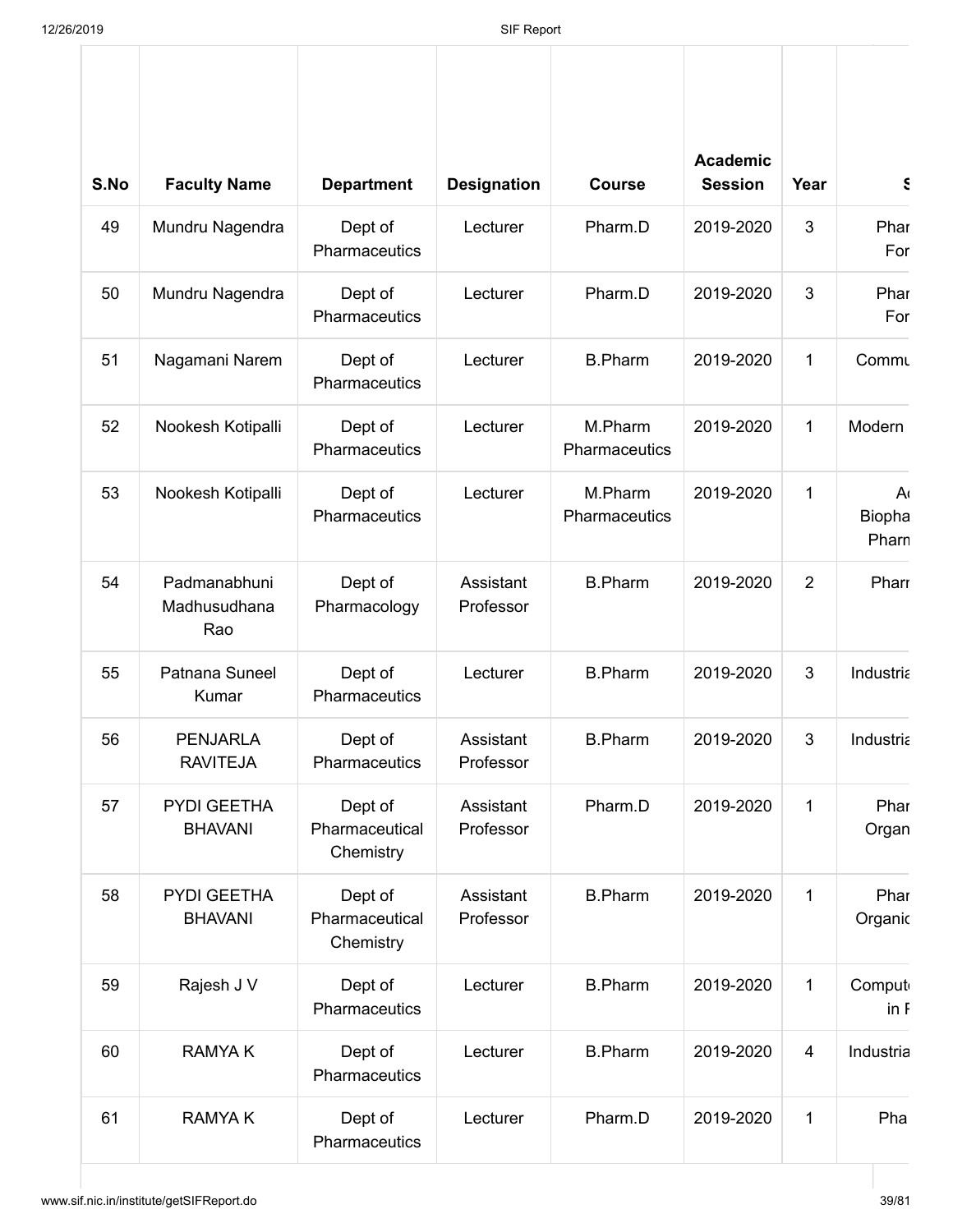| S.No | <b>Faculty Name</b>                   | <b>Department</b>                      | <b>Designation</b>     | <b>Course</b>                         | <b>Academic</b><br><b>Session</b> | Year           | $\epsilon$              |
|------|---------------------------------------|----------------------------------------|------------------------|---------------------------------------|-----------------------------------|----------------|-------------------------|
| 62   | <b>Sheik Hussain</b>                  | Dept of<br>Pharmacy<br>Practice        | Lecturer               | Pharm.D                               | 2019-2020                         | 1              | Huma<br>Pł              |
| 63   | S R Paramesh<br>Innamuri              | Dept of<br>Pharmaceutical<br>Chemistry | Assistant<br>Professor | <b>B.Pharm</b>                        | 2019-2020                         | 2              | <b>Medicina</b>         |
| 64   | Surada Nookaraju                      | Dept of<br>Pharmaceutics               | Lecturer               | <b>B.Pharm</b>                        | 2019-2020                         | 1              | Env<br>s                |
| 65   | Surada Nookaraju                      | Dept of<br>Pharmaceutics               | Lecturer               | <b>B.Pharm</b>                        | 2019-2020                         | 2              | Pharma<br>Phyto         |
| 66   | <b>SURIPEDDI</b><br><b>MURALIDHAR</b> | Dept of<br>Pharmaceutics               | Associate<br>Professor | Pharm.D                               | 2019-2020                         | 4              | <b>Biost</b><br>Researc |
| 67   | <b>SURIPEDDI</b><br><b>MURALIDHAR</b> | Dept of<br>Pharmaceutics               | Associate<br>Professor | Pharm.D                               | 2019-2020                         | $\overline{4}$ | <b>Bios</b><br>Researc  |
| 68   | <b>TADI SUVARNA</b>                   | Dept of<br>Pharmacy<br>Practice        | Lecturer               | Pharm.D                               | 2019-2020                         | $\overline{2}$ | Patho                   |
| 69   | <b>TADI SUVARNA</b>                   | Dept of<br>Pharmacy<br>Practice        | Lecturer               | Pharm.D                               | 2019-2020                         | 4              | Pharmad                 |
| 70   | <b>TADI SUVARNA</b>                   | Dept of<br>Pharmacy<br>Practice        | Lecturer               | Pharm.D                               | 2019-2020                         | $\overline{2}$ | Commu                   |
| 71   | <b>TANIMKI JYOTHI</b>                 | Dept of<br>Pharmaceutics               | Lecturer               | M.Pharm<br>Pharmaceutics              | 2019-2020                         | $\mathbf{1}$   | Phar<br>Analytic        |
| 72   | <b>TANIMKI JYOTHI</b>                 | Dept of<br>Pharmaceutics               | Lecturer               | M.Pharm<br>Pharmaceutical<br>Analysis | 2019-2020                         | $\overline{2}$ | Modern<br>Te            |
| 73   | Tanniru Venkata<br>Narayana           | Dept of<br>Pharmaceutics               | Associate<br>Professor | <b>B.Pharm</b>                        | 2019-2020                         | 3              | Phar<br><b>Juri:</b>    |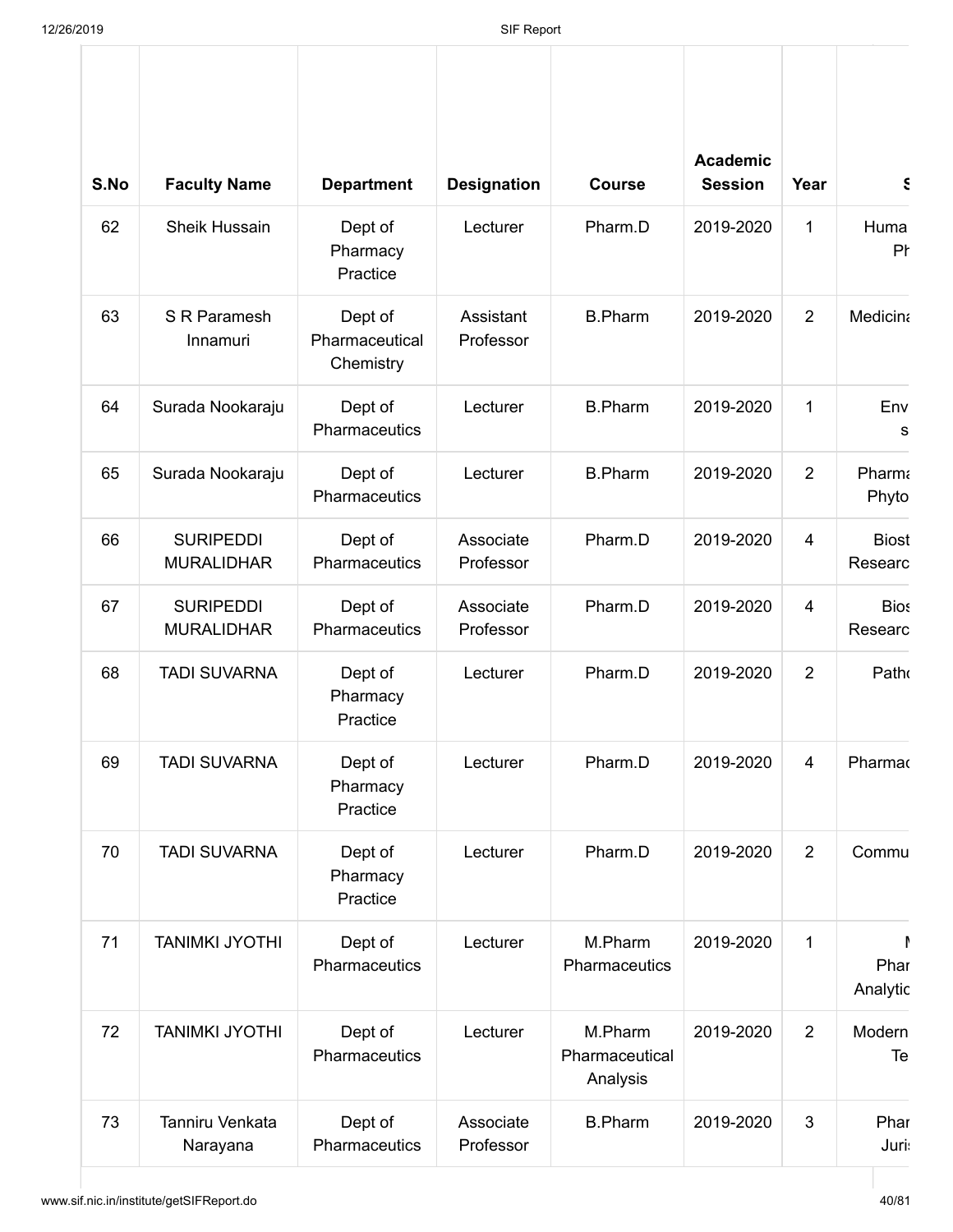| S.No | <b>Faculty Name</b>                  | <b>Department</b>                      | <b>Designation</b>     | <b>Course</b>  | <b>Academic</b><br><b>Session</b> | Year | $\epsilon$      |
|------|--------------------------------------|----------------------------------------|------------------------|----------------|-----------------------------------|------|-----------------|
| 74   | <b>VASUBABU</b><br><b>PADARTHI</b>   | Dept of<br>Pharmaceutical<br>Chemistry | Assistant<br>Professor | Pharm.D        | 2019-2020                         | 3    | Phar<br>P       |
| 75   | <b>VASUBABU</b><br><b>PADARTHI</b>   | Dept of<br>Pharmaceutical<br>Chemistry | Assistant<br>Professor | Pharm.D        | 2019-2020                         | 1    | Phar<br>Inorgal |
| 76   | Vemparala<br>Satyanarayana<br>Murthy | Dept of<br>Pharmacy<br>Practice        | Lecturer               | <b>B.Pharm</b> | 2019-2020                         | 1    | Reme            |
| 77   | V SUmalatha<br>Maddula               | Dept of<br>Pharmacy<br>Practice        | Assistant<br>Professor | <b>B.Pharm</b> | 2019-2020                         | 2    | Phar<br>Mic     |

# **Budget of the Institution for the past 3 Years**

| <b>Budget Heads</b>  | 2019 - 2020            | 2018 - 2019            | 2017 - 2018            |
|----------------------|------------------------|------------------------|------------------------|
| <b>Non-Recurring</b> | <b>Amount in (INR)</b> | <b>Amount in (INR)</b> | <b>Amount in (INR)</b> |
| <b>Building</b>      | 150000                 | 200000                 | 54                     |
| Equipments           | 200000                 | 400000                 | $\overline{2}$         |
| Vehicles             | 1700000                | 1500000                | 14                     |
| Books & Journals     | 300000                 | 200000                 | 1                      |
| <b>Furniture's</b>   | 200000                 | 300000                 | 5                      |
| <b>Recurring</b>     | <b>Amount in (INR)</b> | <b>Amount in (INR)</b> | Amount in (INR)        |
| Fee to apex Bodies   | 550000                 | 400000                 | $\overline{4}$         |
| Chemicals            | 300000                 | 200000                 | $\overline{7}$         |
| Electricity          | 600000                 | 500000                 | 3                      |
| <b>Phone Bills</b>   | 100000                 | 100000                 | 1                      |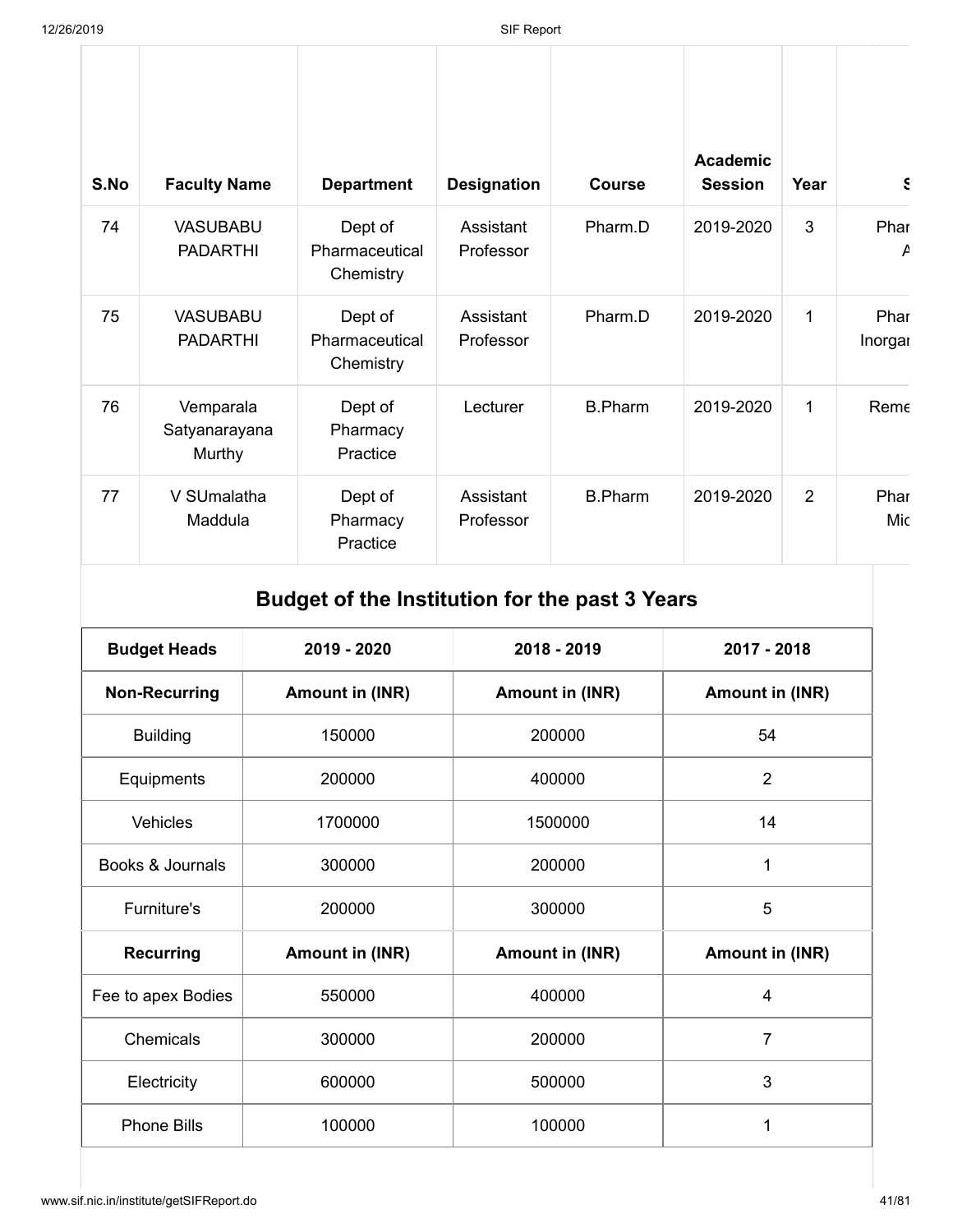| <b>Budget Heads</b>    | 2019 - 2020 | 2018 - 2019 | 2017 - 2018 |
|------------------------|-------------|-------------|-------------|
| Travelling             | 1000000     | 900000      | 9           |
| Annual<br>maintenances | 1000000     | 1000000     | 78          |
| Stationary             | 300000      | 300000      |             |
| Miscellaneous          | 300000      | 300000      | 2           |
| Glassware's            | 300000      | 200000      |             |

# **Income and Expenditure**

| <b>INCOME</b>        |                        |  |  |  |
|----------------------|------------------------|--|--|--|
| <b>Particulars</b>   | <b>Amount in (INR)</b> |  |  |  |
| <b>Grants Govt</b>   | $\mathbf 0$            |  |  |  |
| <b>Grants Others</b> | $\mathbf 0$            |  |  |  |
| <b>Tution Fee</b>    | 31978643               |  |  |  |
| <b>Library Fee</b>   | 16154                  |  |  |  |
| Sports Fee           | $\mathbf 0$            |  |  |  |
| <b>Uinion Fee</b>    | $\mathbf 0$            |  |  |  |
| <b>Others</b>        | 7525035                |  |  |  |

| <b>EXPENDITURE</b> |                        |  |  |  |
|--------------------|------------------------|--|--|--|
| <b>Particulars</b> | <b>Amount in (INR)</b> |  |  |  |
| <b>Building</b>    | 1249533                |  |  |  |
| Equipment          | 1055000                |  |  |  |
| <b>Others</b>      | 3726702                |  |  |  |

| <b>REVENUE EXPENDITURE</b> |                 |  |  |  |
|----------------------------|-----------------|--|--|--|
| <b>Particulars</b>         | Amount in (INR) |  |  |  |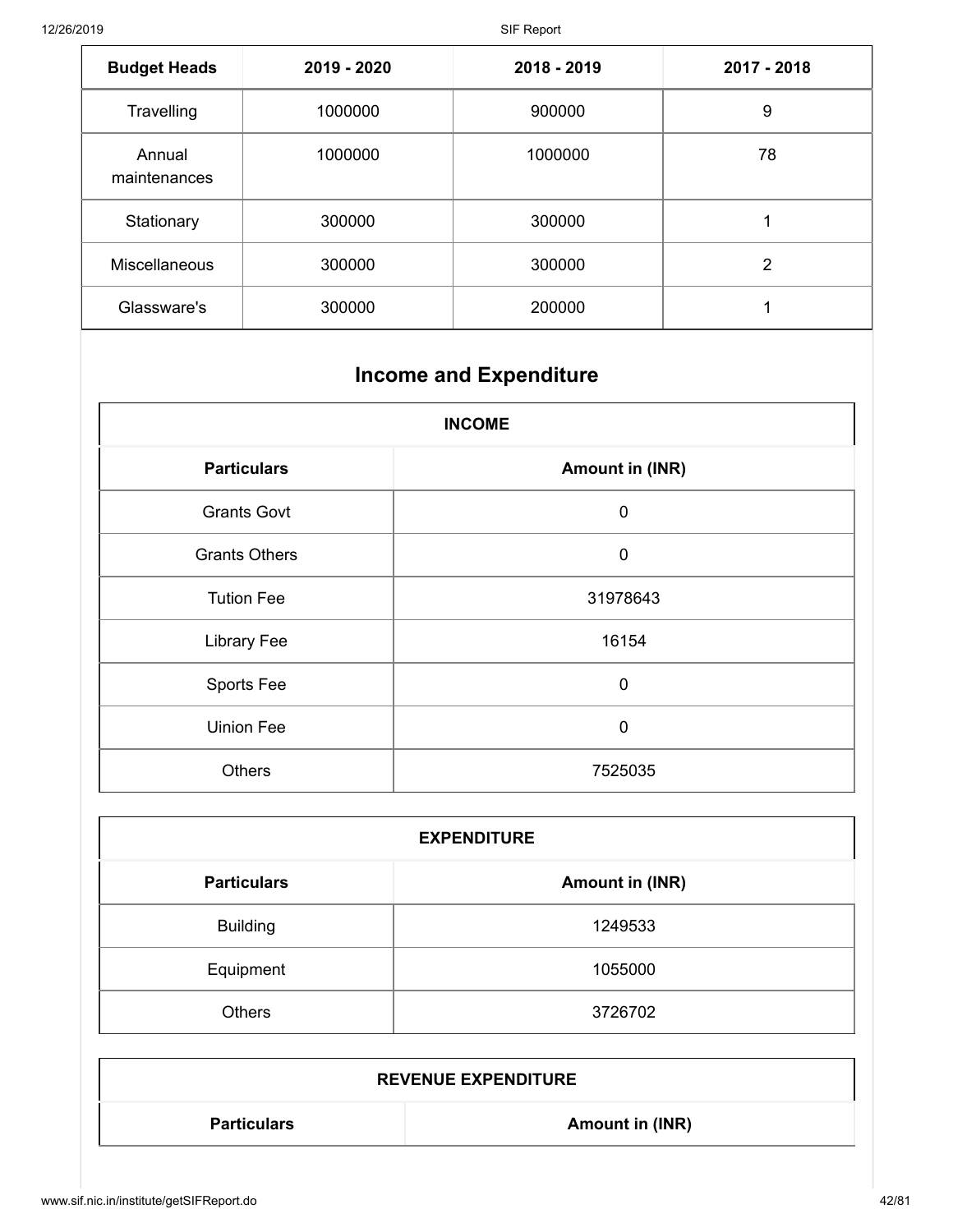| <b>REVENUE EXPENDITURE</b>  |                        |  |  |
|-----------------------------|------------------------|--|--|
| <b>Particulars</b>          | <b>Amount in (INR)</b> |  |  |
| Revenue Exp - Salary        | 9983882                |  |  |
| Maintenance Exp - College   | 5582955                |  |  |
| Maintenance Exp - Others    | 4848833                |  |  |
| Apex Bodies Fee             | 1047020                |  |  |
| Chemicals                   | 2140550                |  |  |
| Stationary                  | 1057924                |  |  |
| Deposit held by the College | $\mathbf 0$            |  |  |
| Annual maintenances         | 2047530                |  |  |
| Misc.Expenditure            | 3301227                |  |  |
| <b>Others</b>               | 3478676                |  |  |

#### **Books**

| <b>Course</b>                         | <b>Titles</b><br><b>Required</b> | <b>Titles</b><br><b>Available</b> | <b>Volume</b><br><b>Required</b> | <b>Volume</b><br><b>Available</b> | No of<br><b>Journals</b> |
|---------------------------------------|----------------------------------|-----------------------------------|----------------------------------|-----------------------------------|--------------------------|
| <b>B.Pharm</b>                        | 500                              | 500                               | 1500                             | 3471                              | $\overline{7}$           |
| Pharm.D                               |                                  | $\mathbf 0$                       |                                  | $\mathbf 0$                       | $\mathbf 0$              |
| Pharm.D(PB)                           |                                  | $\boldsymbol{0}$                  |                                  | $\pmb{0}$                         | $\mathbf 0$              |
| M.Pharm<br><b>Pharmaceutics</b>       | 50                               | 50                                | 100                              | 300                               | 8                        |
| M.Pharm<br>Pharmaceutical<br>Analysis | 50                               | 50                                | 100                              | 300                               | $\overline{7}$           |
| M.Pharm<br><b>Regulatory Affairs</b>  | 50                               | 50                                | 100                              | 300                               | $6\phantom{1}6$          |
| M.Pharm Industrial<br>Pharmacy        | 50                               | 50                                | 100                              | 300                               | $6\phantom{1}6$          |
| B.Pharm(Practice)                     |                                  | 0                                 |                                  | 0                                 | $\mathbf 0$              |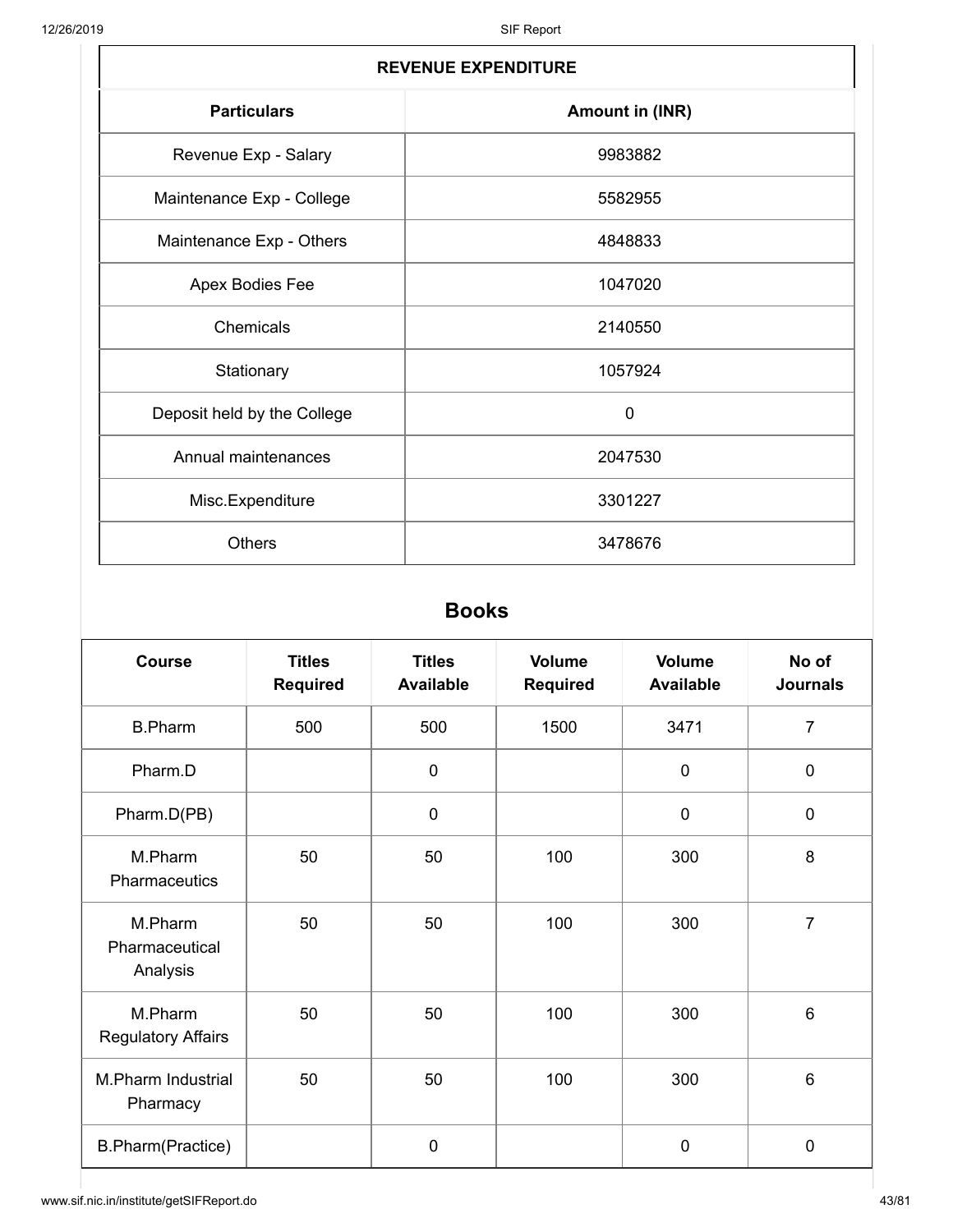#### **Enclose Details of the Journals subscribed**

[View \(getmongoPdfFile.do?renreceiptid=bf96868b-f6c2-46e1-9866-46db5055a134&tablename=bookjournal\)](http://www.sif.nic.in/institute/getmongoPdfFile.do?renreceiptid=bf96868b-f6c2-46e1-9866-46db5055a134&tablename=bookjournal)

|                                                         | <b>JUNJELI IIIJE UIASSIIILALIUII</b> |                         |
|---------------------------------------------------------|--------------------------------------|-------------------------|
| <b>Subject</b>                                          | <b>Available Numbers</b>             | <b>Available Titles</b> |
| Pharmacognosy                                           | 182                                  | 31                      |
| <b>Pharmacy Practice</b>                                | 133                                  | 33                      |
| Human anatomy & physiology                              | 207                                  | 30                      |
| Pharmaceutics (dispensing & general<br>Pharmacy)        | 515                                  | 90                      |
| Pharmaceutical organic chemistry                        | 255                                  | 27                      |
| Pharmaceutical inorganic chemistry                      | 165                                  | 14                      |
| Pharmaceutical microbiology                             | 116                                  | 22                      |
| Pathophysiology                                         | 80                                   | 20                      |
| Applied biochemistry & clinical chemistry               | 171                                  | 25                      |
| Pharmacology                                            | 85                                   | 23                      |
| Pharmaceutical jurisprudence                            | 103                                  | 15                      |
| Pharmaceutical dosage form                              | 104                                  | 18                      |
| Community pharmacy                                      | 41                                   | 18                      |
| Clinical pharmacy                                       | 45                                   | 22                      |
| Hospital pharmacy                                       | 42                                   | 18                      |
| Pharmacotheraputics                                     | 54                                   | 20                      |
| Pharmaceutical analysis and Quality<br>Assurance        | 135                                  | 40                      |
| Medicinal chemistry                                     | 109                                  | 20                      |
| Biology                                                 | 30                                   | 10                      |
| Computer science or computer application<br>in pharmacy | 105                                  | 21                      |

### **Subject Wise Classification**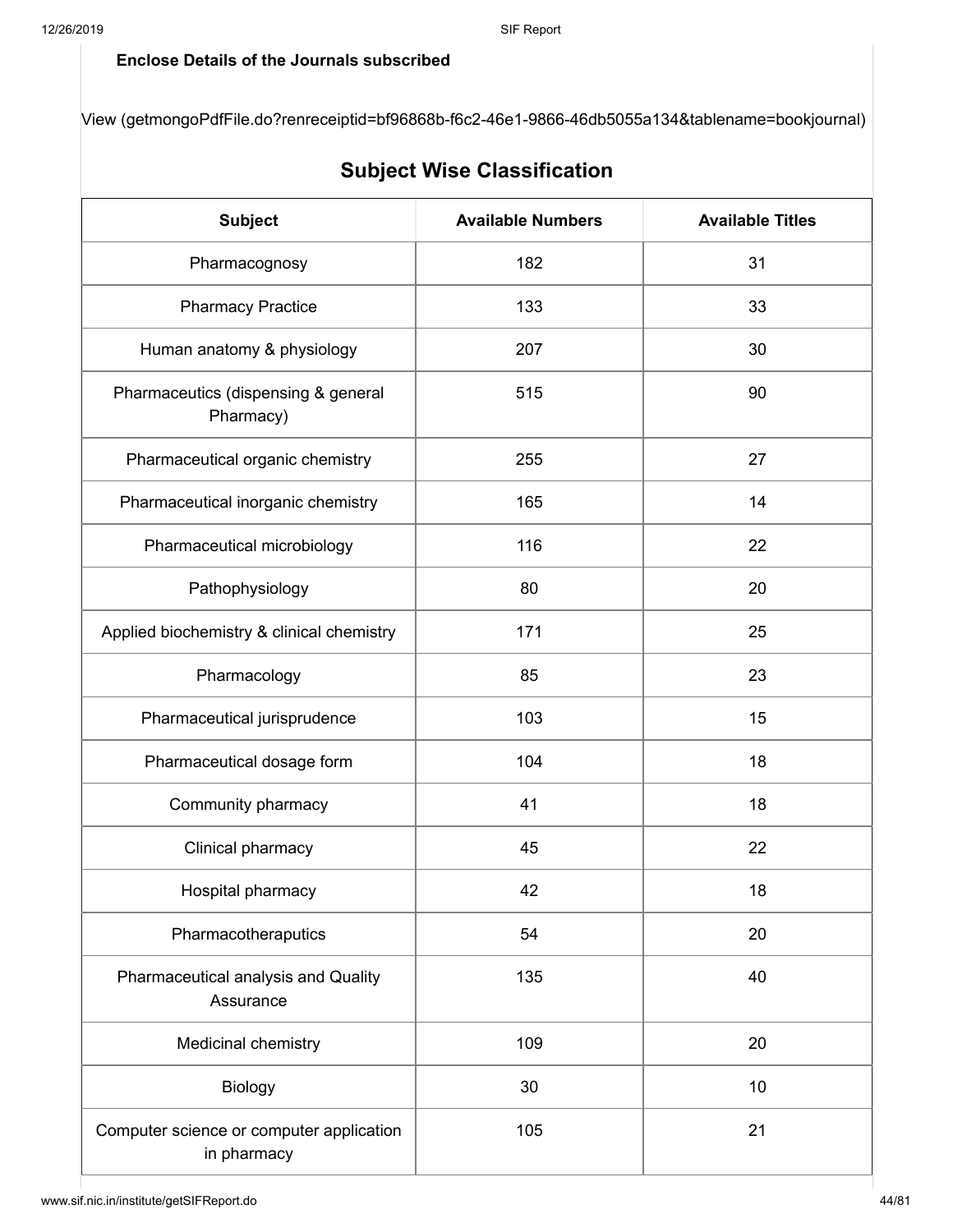| <b>Subject</b>                                                                                     | <b>Available Numbers</b> | <b>Available Titles</b> |
|----------------------------------------------------------------------------------------------------|--------------------------|-------------------------|
| Mathematics / statistics                                                                           | 89                       | 20                      |
| <b>Communication Skills</b>                                                                        | 135                      | 19                      |
| Pharmaceutics - Drug Delivery systems,<br><b>Pharmaceutical Engineering, Regulatory</b><br>Science | 200                      | 1258                    |

## **Other Facilities**

| <b>Particulars</b>   | <b>Number Required</b> | <b>Number Available</b> |
|----------------------|------------------------|-------------------------|
| Computers            | 10                     | 10                      |
| <b>Printers</b>      | $\overline{2}$         | $\overline{2}$          |
| Internet facilities  | 4MBPS                  | 10                      |
| Scanner              |                        |                         |
| <b>LCD Projector</b> | 2                      | $\overline{2}$          |
| Photocopier          |                        |                         |

# **PG & Ph.D Projects guided by the Faculty Members for the past 3 years**

| S.No | Name of the<br><b>Supervisor</b> | Name of the<br><b>Candidate</b>           | Type of<br>Project | Title of the<br><b>Thesis/Dissertation</b>                                                                                                                                                                                                                   | <b>Duration</b><br>(in<br>months) | Year             |
|------|----------------------------------|-------------------------------------------|--------------------|--------------------------------------------------------------------------------------------------------------------------------------------------------------------------------------------------------------------------------------------------------------|-----------------------------------|------------------|
| 1    | Dr D<br>Satyanarayana            | <b>BANDARU JAYA</b><br><b>RAMALAKSHMI</b> | PG                 | Process Validation of<br>Tramadol<br>Hydrochloride and<br><b>Paracetamol Tablets</b><br><b>BP</b> and Method<br>Development and<br>Validation for<br><b>Simultaneous</b><br>Estimation of<br>Epalrestat and<br>Pregabalin by<br>Spectrophotometric<br>Method | 12 <sup>2</sup>                   | $2018 -$<br>2019 |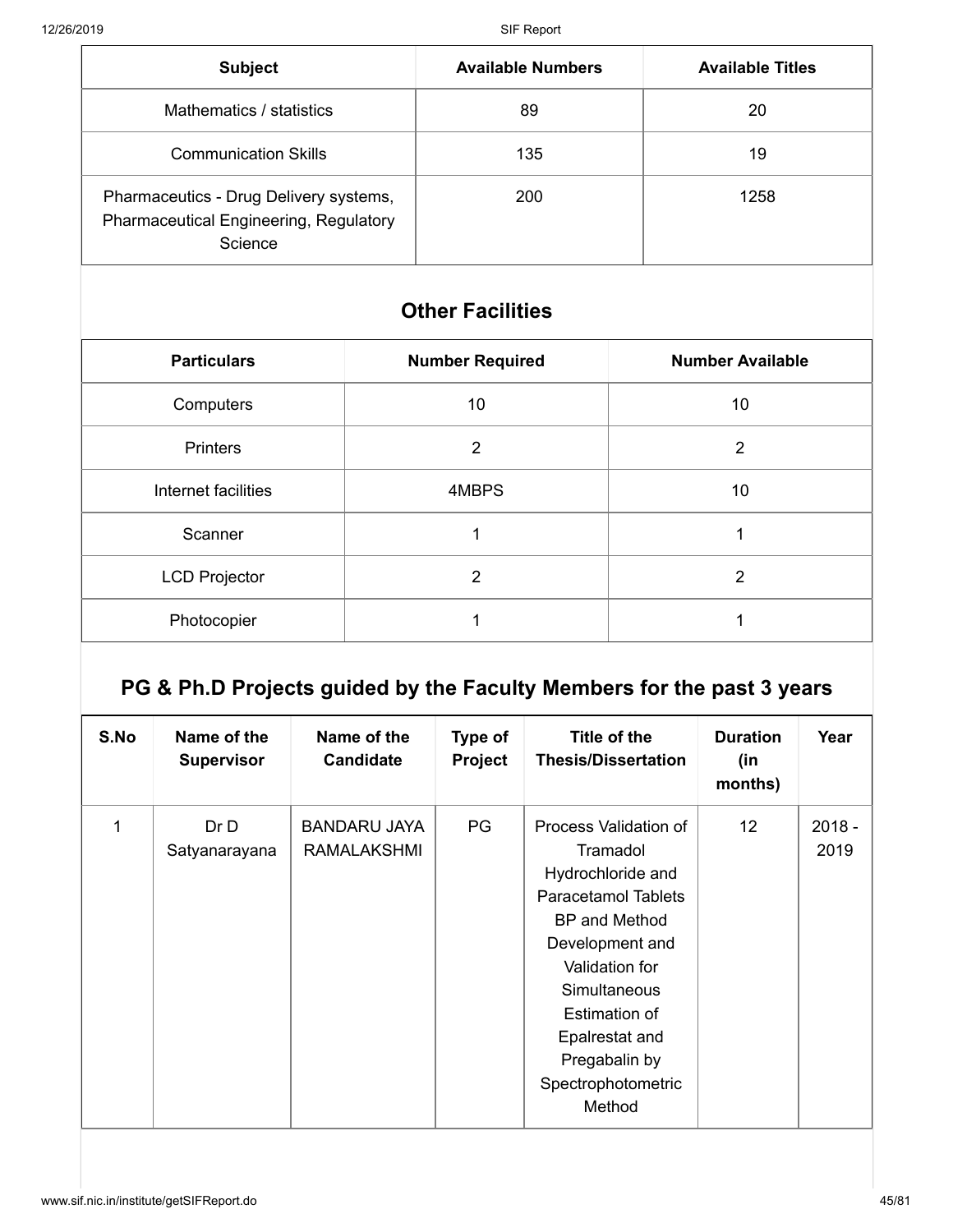| S.No           | Name of the<br><b>Supervisor</b> | Name of the<br><b>Candidate</b>                                        | Type of<br>Project             | <b>Title of the</b><br><b>Thesis/Dissertation</b>                                                                                                                                                                                                                     | <b>Duration</b><br>(in<br>months) | Year             |
|----------------|----------------------------------|------------------------------------------------------------------------|--------------------------------|-----------------------------------------------------------------------------------------------------------------------------------------------------------------------------------------------------------------------------------------------------------------------|-----------------------------------|------------------|
| $\overline{2}$ | Prof KPR<br>Chowdary             | Surada Nooka<br>Raju                                                   | PG                             | Formulation and<br>Evaluation of<br>Gliclazide SR<br><b>Tablets</b>                                                                                                                                                                                                   | 12                                | $2018 -$<br>2019 |
| 3              | Dr S Muralidhar                  | <b>BONTHU JAAI</b><br><b>KUMAR</b>                                     | PG                             | Formulation and<br><b>Evaluation of Fast</b><br>Disintegrating<br><b>Tablets of Valsartan</b>                                                                                                                                                                         | 12                                | $2018 -$<br>2019 |
| 4              | Dr D<br>Satyanarayana            | <b>KOMARAGIRI</b><br><b>MEHER</b><br><b>GAYATRI</b><br><b>PHANISRI</b> | PG                             | Method<br>Development and<br><b>Validation For</b><br>Simultaneous<br><b>Estimation of</b><br>Pregabalin and<br>Methylcobalamin by<br>Spectrophotometric<br>Method and<br><b>Cleaning Validation</b><br>of Furosemide<br>Tablets BP on<br><b>Industrial Equipment</b> | 12                                | $2018 -$<br>2019 |
| 5              | Prof KPR<br>Chowdary             | K P S Praneetha                                                        | PG                             | Comparision of<br>ANDA filling to India<br><b>Europe and United</b><br><b>States and Dossier</b><br>Compilation of Anti<br>Coagulant drug<br><b>Bivalirudin Injection</b><br>Projects (Major/Minor Projects) completed for the past 3 years                           | 12                                | $2016 -$<br>2017 |
| S.No           | Name of the                      | Title of the<br>project                                                | <b>Duration (in</b><br>months) | <b>Sanctioned</b><br><b>Amount</b>                                                                                                                                                                                                                                    | <b>Funding</b><br><b>Agency</b>   | Year             |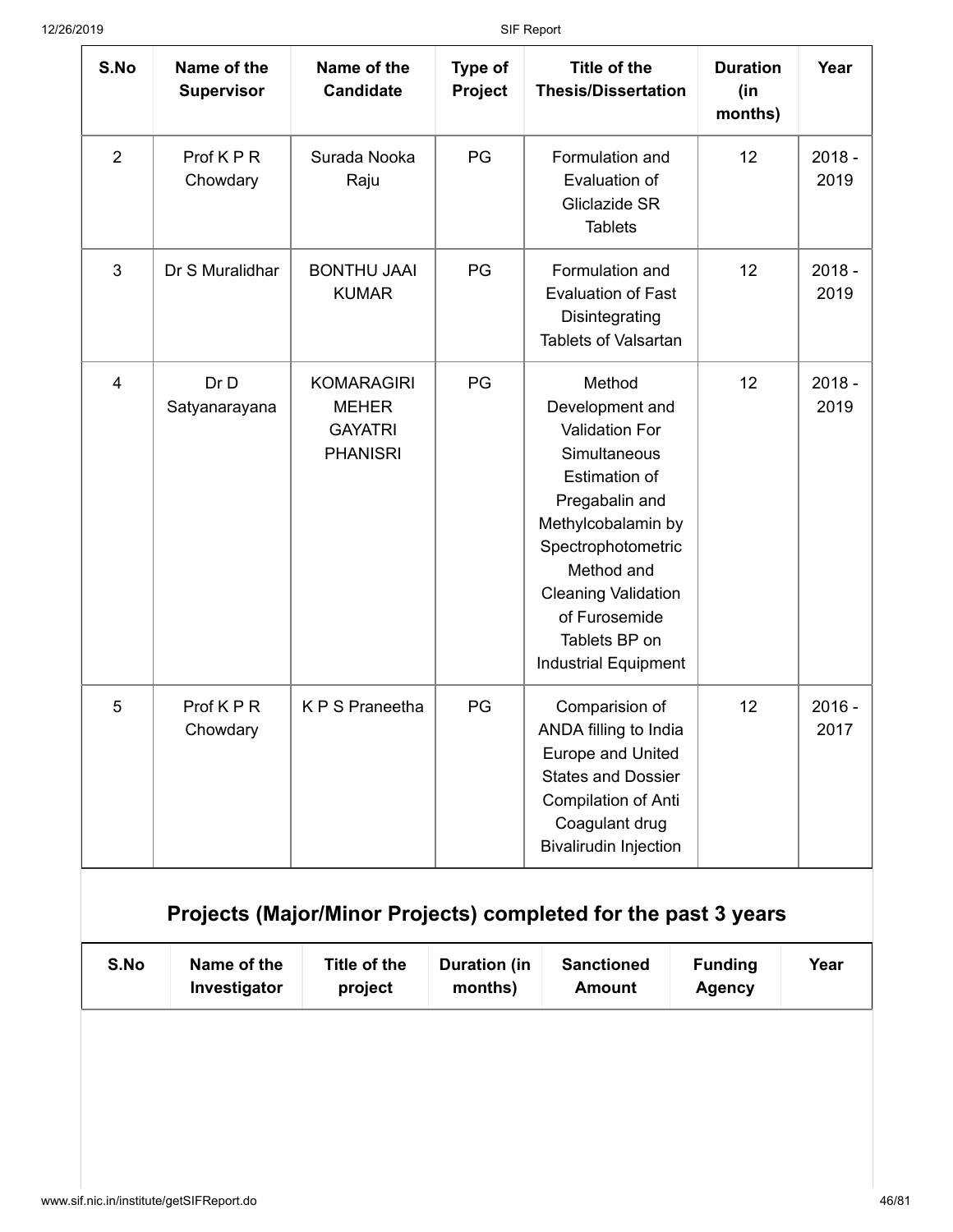| S.No | Name of the<br>Investigator | Title of the<br>project                                                                                                                                                            | <b>Duration (in</b><br>months) | <b>Sanctioned</b><br><b>Amount</b> | <b>Funding</b><br><b>Agency</b> | Year             |
|------|-----------------------------|------------------------------------------------------------------------------------------------------------------------------------------------------------------------------------|--------------------------------|------------------------------------|---------------------------------|------------------|
| 1    | Dr G<br>Sumalatha           | Evaluation of<br>anticancer<br>activity of<br>Naringin and<br>Hesperidin in<br>N methyl N<br>Nitrosourea<br>MNU induced<br>mammary<br>cancer in<br>female<br>Sprague<br>dawleyrats | 24                             |                                    | <b>SERB</b>                     | $2016 -$<br>2017 |
|      |                             |                                                                                                                                                                                    |                                |                                    |                                 |                  |

## **On Going Projects (Major / Minor)**

| S.No | Name of the<br><b>Faculty</b> | Title of the<br><b>Projects</b> | <b>Duration (in</b><br>days) | <b>Sanctioned</b><br><b>Amount</b> | <b>Funded by</b> |
|------|-------------------------------|---------------------------------|------------------------------|------------------------------------|------------------|
|      | NA                            | ΝA                              | 0                            |                                    | <b>NA</b>        |

### **Details of Research Collaborations for the past 3 Years**

| S.No | Name of<br>Collaborating<br>Organization | <b>Nature Of</b><br><b>Collaboration</b> | Outcome of<br>collaboration | Year        |
|------|------------------------------------------|------------------------------------------|-----------------------------|-------------|
|      | <b>NA</b>                                | Research<br>publication                  | <b>NA</b>                   | 2017 - 2018 |
| 2    | <b>NA</b>                                | Research<br>publication                  | na                          | 2016 - 2017 |

## **Details of Research Publications in Indexed Journals for the past 3 Years**

| S.No | <b>Authors</b> | <b>Title</b> | Journal | Volume: Issue; Page<br><b>Numbers</b> | Impact<br><b>Factor</b><br>(Provided<br>by JCR <sup>®</sup><br>only) | Year |
|------|----------------|--------------|---------|---------------------------------------|----------------------------------------------------------------------|------|
|------|----------------|--------------|---------|---------------------------------------|----------------------------------------------------------------------|------|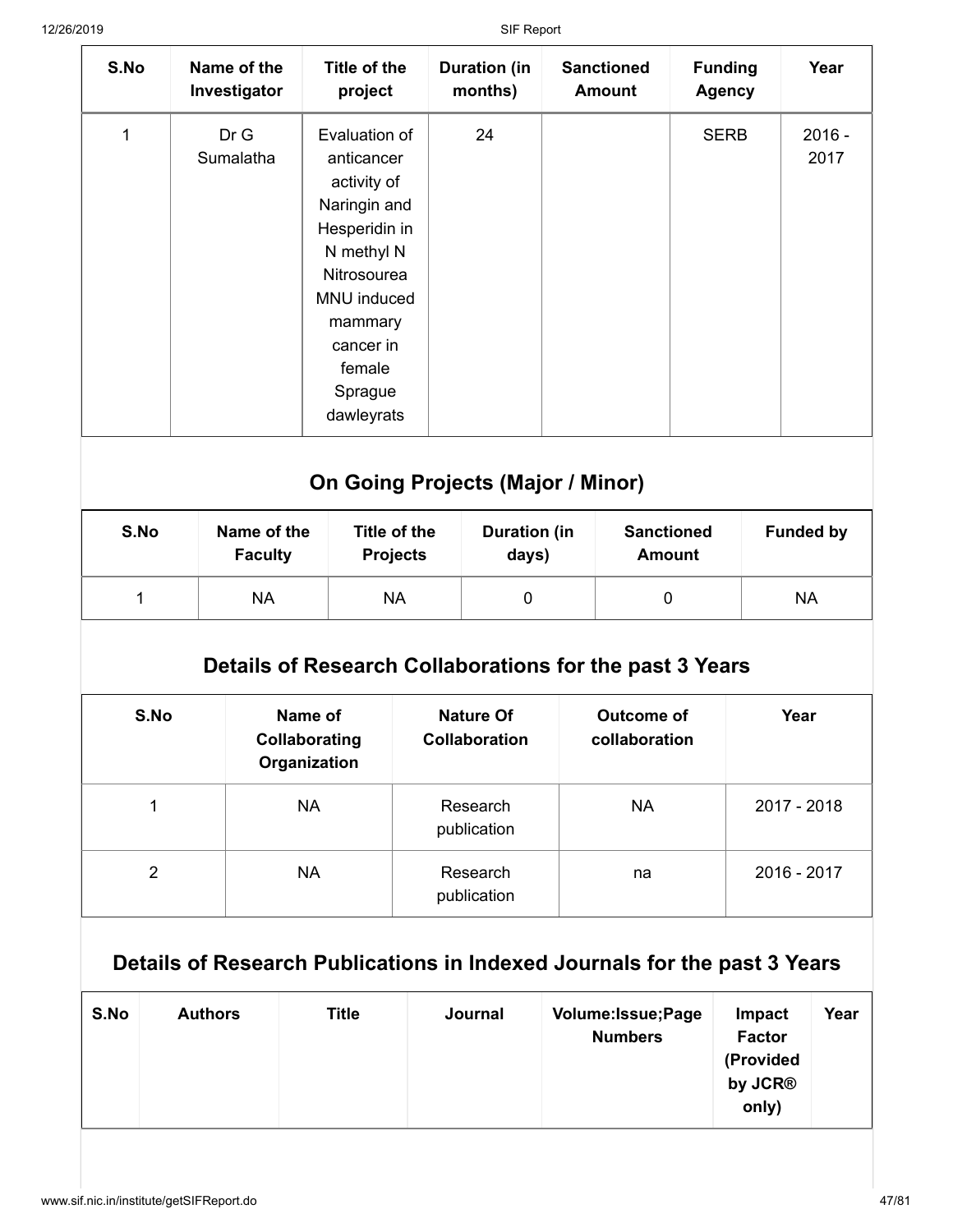| S.No           | <b>Authors</b>                            | <b>Title</b>                                                                                                                                                                                                     | Journal                                                          | Volume: Issue; Page<br><b>Numbers</b> | <b>Impact</b><br><b>Factor</b><br>(Provided<br>by JCR®<br>only) | Year         |
|----------------|-------------------------------------------|------------------------------------------------------------------------------------------------------------------------------------------------------------------------------------------------------------------|------------------------------------------------------------------|---------------------------------------|-----------------------------------------------------------------|--------------|
| 1              | Dr.S.Muralidhar<br>and<br>Dr.T.V.Narayana | Formulation<br>and Evaluation<br>of Fast<br>Dissolvng<br>Tablets of<br>Ketoprofen                                                                                                                                | World Journal<br>of<br>Pharmaceutical<br>Sciences                | 6:12;135-145                          | 0.453                                                           | 2018<br>2019 |
| $\overline{2}$ | Prof KPR<br>Chowdary                      | Development<br>of a new<br>stability<br>indicating RP<br><b>HPLC</b> method<br>for<br>simultaneous<br>estimation of<br>saxagliptine<br>and<br>dapagliflozin<br>and its<br>validation as<br>per ich<br>guidelines | Indo American<br>Journal of<br>Pharmaceutical<br><b>Sciences</b> | 4:09;2920 -2932                       | 3.6                                                             | 2017<br>2018 |
| 3              | Prof K P R<br>Chowdary                    | <b>Biologicals</b><br>and<br>biosimilars an<br>overview                                                                                                                                                          | Indo American<br>Journal of<br>Pharmaceutical<br>Sciences        | 05:03:2015-2022                       | 3.6                                                             | 2018<br>2019 |
| $\overline{4}$ | Prof KPR<br>Chowdary                      | Factorial<br>studies on<br>enhancement<br>of dissolution<br>rate of<br>telmisartan<br>tablets by CD<br>complexation<br>and solid<br>dispersion<br>techniques                                                     | Indo American<br>Journal of<br>Pharmaceutical<br>Sciences        | 04:08;2393-2398                       | $\overline{2}$                                                  | 2017<br>2018 |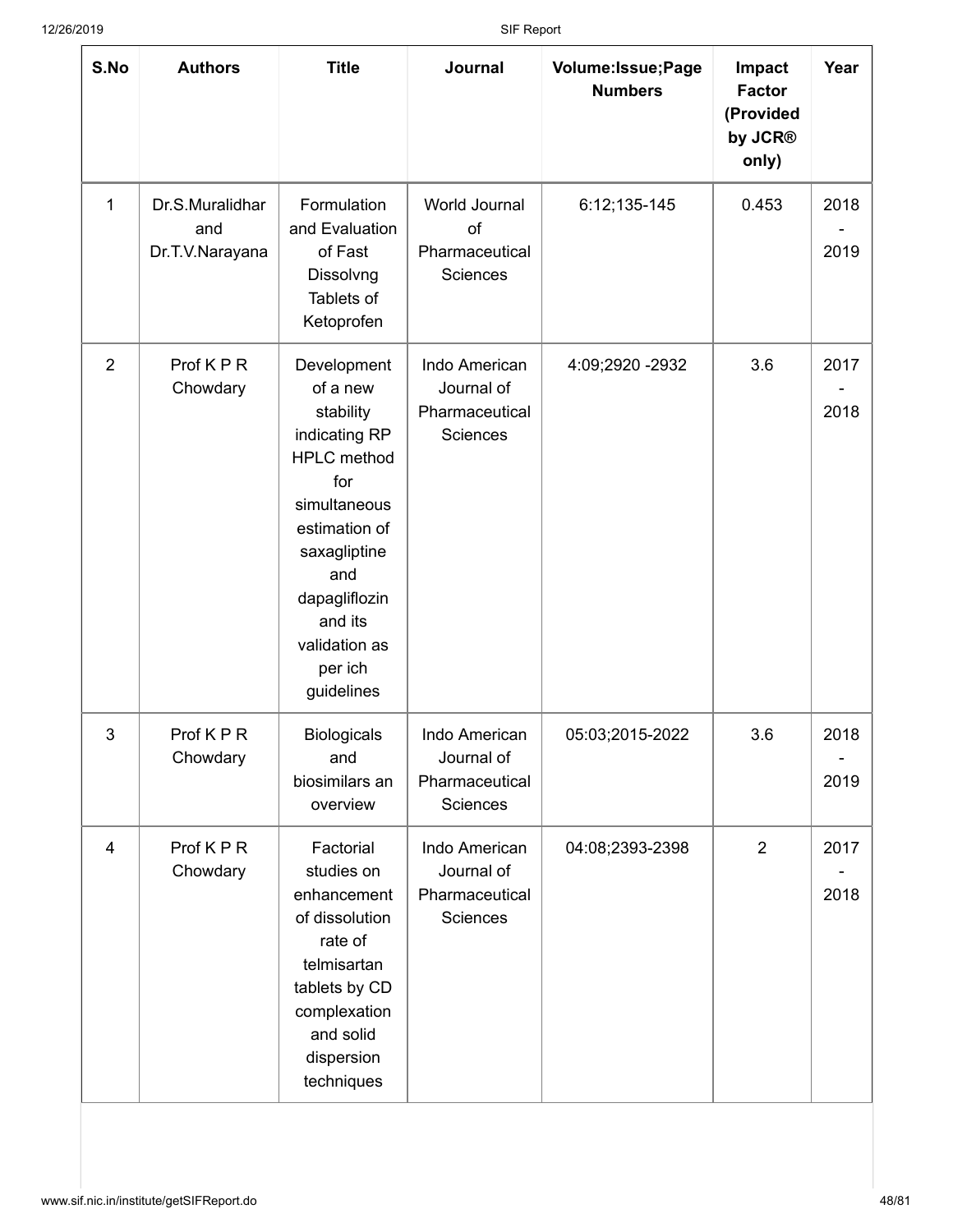| S.No            | <b>Authors</b>         | <b>Title</b>                                                                                                                                                                                                                              | Journal                                                   | Volume: Issue; Page<br><b>Numbers</b> | <b>Impact</b><br><b>Factor</b><br>(Provided<br>by JCR®<br>only) | Year         |
|-----------------|------------------------|-------------------------------------------------------------------------------------------------------------------------------------------------------------------------------------------------------------------------------------------|-----------------------------------------------------------|---------------------------------------|-----------------------------------------------------------------|--------------|
| 5               | Prof KPR<br>Chowdary   | Formulation<br>development<br>and<br>optimization of<br>telmisartan<br>tablets<br>employing<br>Beta CD<br>Starch fifteen<br>hundred and<br>soluplus                                                                                       | Indo American<br>Journal of<br>Pharmaceutical<br>Sciences | 04:06;1630-1635                       | 3.6                                                             | 2017<br>2018 |
| $6\phantom{1}6$ | Prof K P R<br>Chowdary | Development<br>of new stability<br>indicating RP<br><b>HPLC</b> method<br>for<br>simultaneous<br>estimation of<br>metformin<br>hydrochloride<br>and<br>teneligliptin<br>hydrobromide<br>and its<br>validation as<br>per ich<br>guidelines | Indo American<br>Journal of<br>Pharmaceutical<br>Sciences | 04:05;1109-1119                       | 3.6                                                             | 2017<br>2018 |
| $\overline{7}$  | Dr Ch S Phani<br>Kumar | Preliminary<br>Phytochemical<br>investigation<br>and biological<br>evaluation of<br>the leaves of<br>Neolamarckia<br>Cadamba                                                                                                              | World Journal<br>of<br>Pharmaceutical<br>Research         | 7:5;851-865                           | 8.074                                                           | 2018<br>2019 |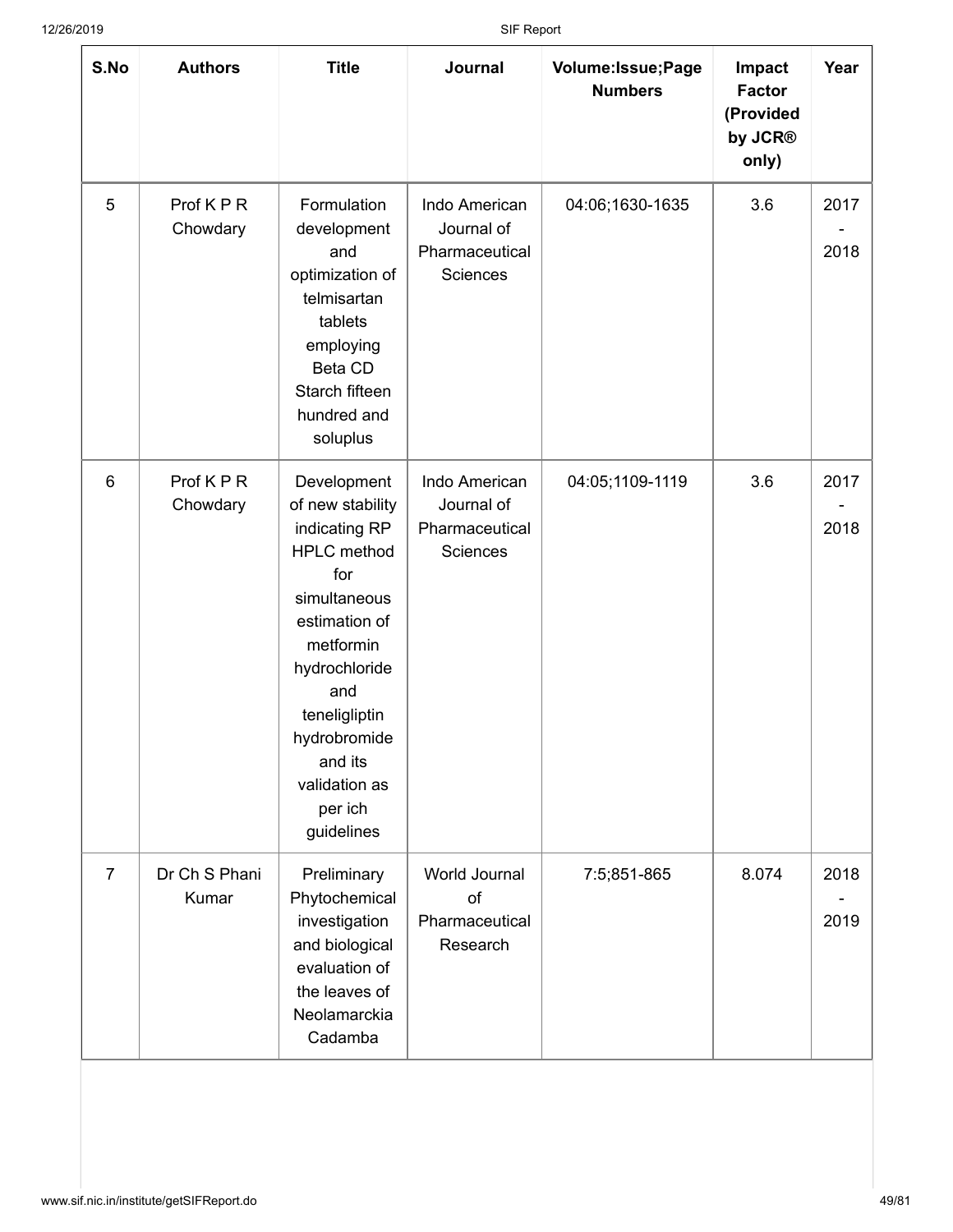| S.No | <b>Authors</b>                         | <b>Title</b>                                                                                                                                                                                                    | Journal                                                   | Volume: Issue; Page<br><b>Numbers</b> | Impact<br><b>Factor</b><br>(Provided<br>by JCR®<br>only) | Year         |
|------|----------------------------------------|-----------------------------------------------------------------------------------------------------------------------------------------------------------------------------------------------------------------|-----------------------------------------------------------|---------------------------------------|----------------------------------------------------------|--------------|
| 8    | Dr Ch S Phani<br>Kumar                 | Hypolipidemic<br>activity of<br>aegle<br>marmelos<br>leaves extract<br>on albino<br>wistar rats                                                                                                                 | Indo American<br>Journal of<br>Pharmaceutical<br>Sciences | 05:02;1035-1042                       | 3.6                                                      | 2018<br>2019 |
| 9    | Prof KPR<br>Chowdary Dr G<br>Sumalatha | A Prospective<br>observational<br>study on<br>prescriptional<br>pattern drug<br>utilization and<br>audit of<br>antibiotic<br>drugs in<br>governmental<br>and non<br>governmental<br>hospitals in<br>rajahmundry | Indo American<br>Journal of<br>Pharmaceutical<br>Sciences | 4 06: 1651-1656                       | 3.6                                                      | 2018<br>2019 |
| 10   | Prof KPR<br>Chowdary Dr G<br>Sumalatha | A Prospective<br>observational<br>study on<br>prescriptional<br>pattern drug<br>utilization and<br>audit for the<br>treatment of<br>women<br>disorders in<br>atertiary care<br>hospital in<br>andhra<br>pradesh | Indo American<br>Journal of<br>Pharmaceutical<br>Sciences | 4 06; 1619-1624                       | 3.6                                                      | 2017<br>2018 |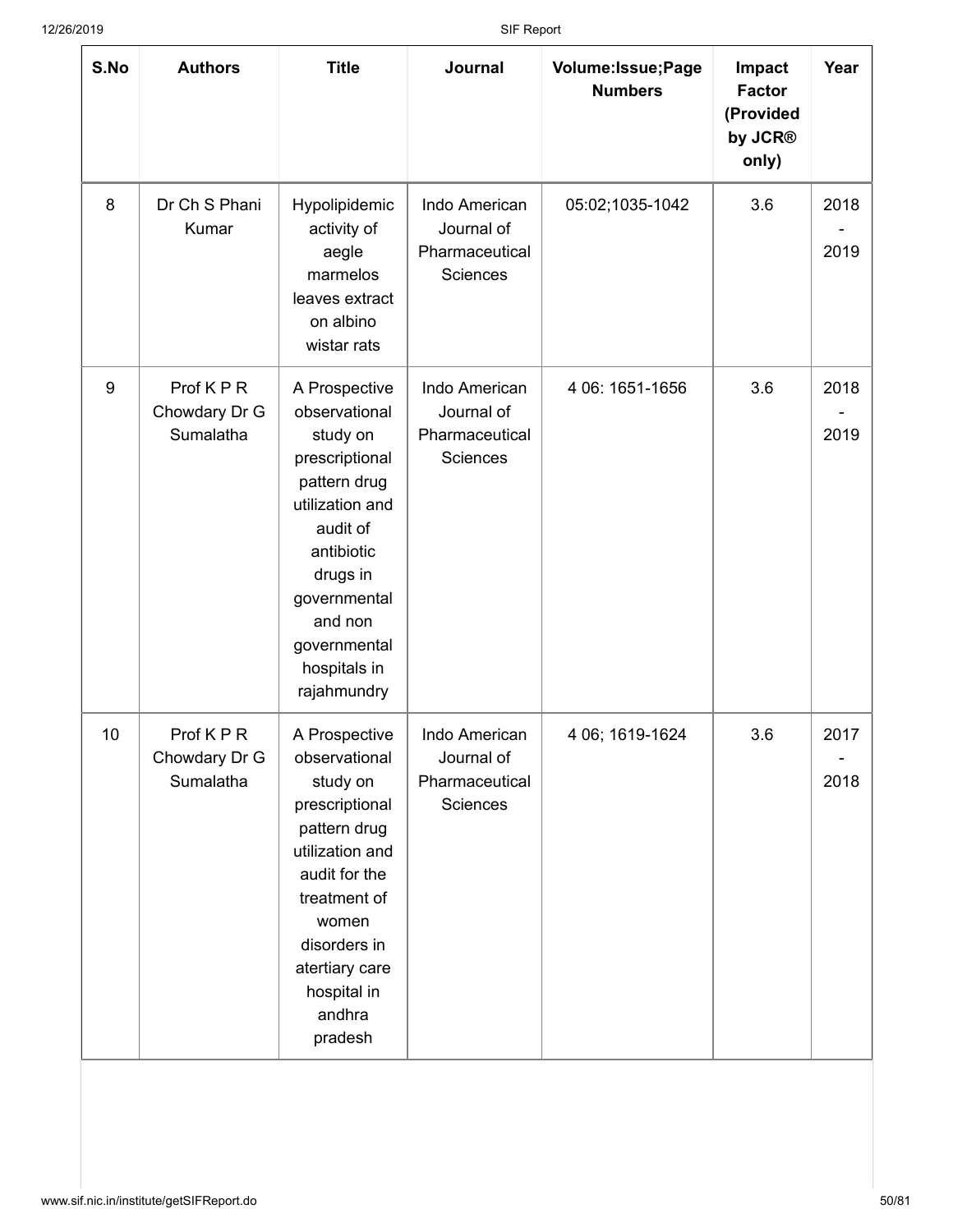| S.No | <b>Authors</b>                           | <b>Title</b>                                                                                                                                                                                                     | Journal                                                   | Volume: Issue; Page<br><b>Numbers</b> | Impact<br><b>Factor</b><br>(Provided<br>by JCR®<br>only) | Year         |
|------|------------------------------------------|------------------------------------------------------------------------------------------------------------------------------------------------------------------------------------------------------------------|-----------------------------------------------------------|---------------------------------------|----------------------------------------------------------|--------------|
| 11   | Prof K P R<br>Chowdary Dr G<br>Sumalatha | A Prospective<br>observational<br>study on<br>prescription<br>pattern drug<br>utilization and<br>audit for the<br>treatment of<br>tuberculosis in<br>atertiary care<br>hospital in<br>andhra<br>pradesh          | Indo American<br>Journal of<br>Pharmaceutical<br>Sciences | 04:06;1613-1640                       | 3.6                                                      | 2017<br>2018 |
| 12   | Prof KPR<br>Chowdary Dr G<br>Sumalatha   | A Prospective<br>observational<br>study on<br>prescription<br>pattern drug<br>utilization and<br>audit for the<br>treatment of<br>diabeties<br>mellitus in<br>atertiary care<br>hospital in<br>andhra<br>pradesh | Indo American<br>Journal of<br>Pharmaceutical<br>Sciences | 04:06;1613-1618                       | 3.6                                                      | 2017<br>2018 |

# **Consultancy Services for the past 3 Years**

| S.No | Name of the<br>Individual/Industry | Title of<br>the<br>work | <b>Duration(in</b><br>days) | Name of the<br><b>Institution/Industry</b> | <b>Amount</b><br><b>Received</b> | Year             |
|------|------------------------------------|-------------------------|-----------------------------|--------------------------------------------|----------------------------------|------------------|
|      | NА                                 | <b>NA</b>               | 0                           | NA                                         | 0                                | $2018 -$<br>2019 |

### **Patents**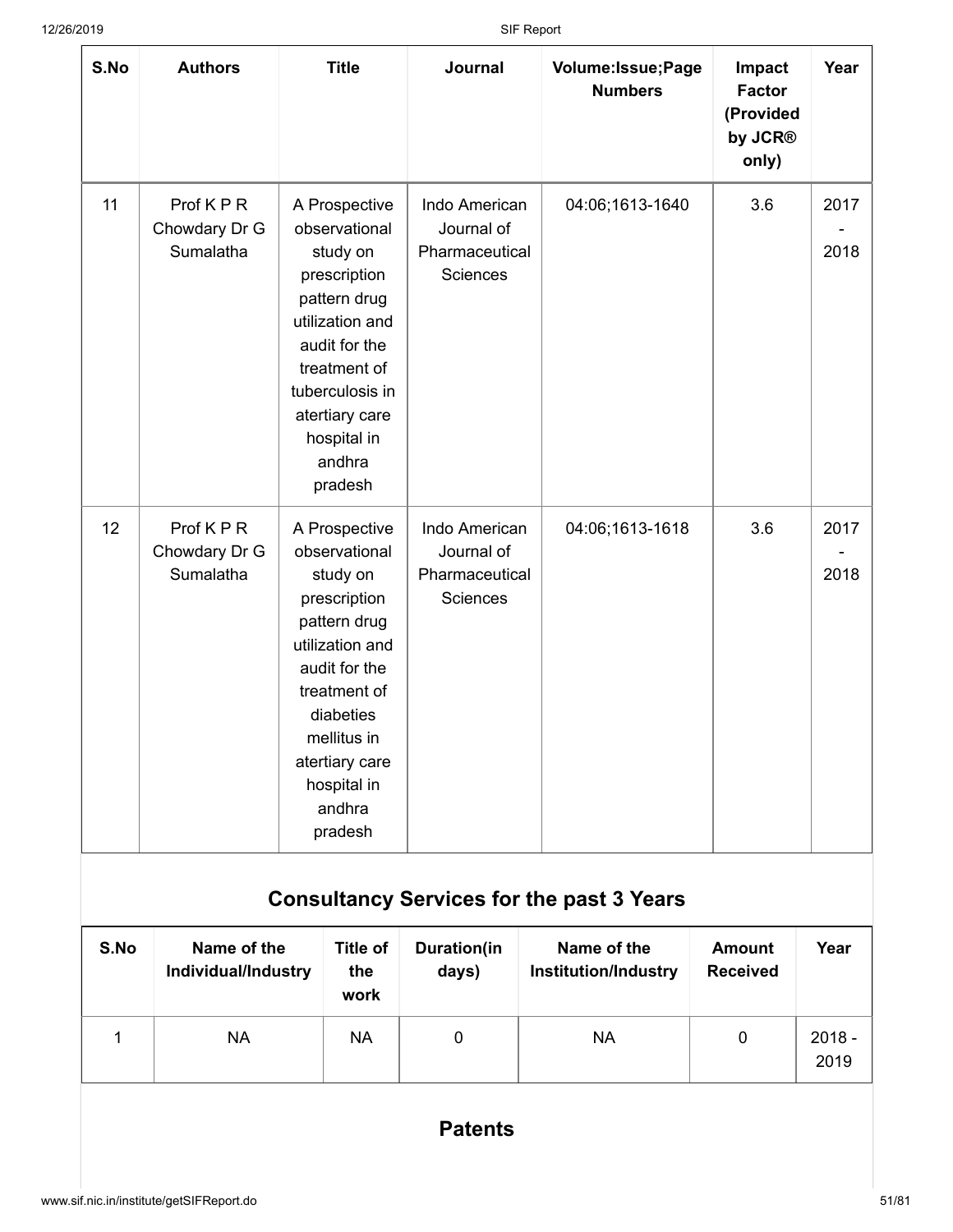| S.No           | <b>Title</b>                                                                                                                                                | <b>Filed (Provide</b><br><b>Patent</b><br><b>Application</b><br>Number) | <b>Awarded (Provide</b><br><b>Patent Grant</b><br>Number) | Name of the<br>Inventor/s |
|----------------|-------------------------------------------------------------------------------------------------------------------------------------------------------------|-------------------------------------------------------------------------|-----------------------------------------------------------|---------------------------|
| $\mathbf 1$    | <b>Evaluation of Anti</b><br>Cancer activity of<br>Naringin in N Methyl<br>N Nitrosourea MNU<br>included mammary<br>cancer in female<br>Sprague dawley rats | 201841018495A<br>25.05.2018                                             | 201841018495A<br>25.05.2018                               | Dr.G.Sumalatha            |
| $\overline{2}$ | Calcium Starch<br><b>Based Matrix</b><br>Composition for<br><b>Controlled Release</b><br>of Active<br>Pharmaceutical<br>Ingredients                         | 2855 CHE 2007                                                           | 2855 CHE 2007                                             | Prof K P R Chowdary       |
| 3              | Olibanum Resin<br><b>Based Matrix</b><br>Composition for<br><b>Controlled Release</b><br>of Active<br>Pharmaceutical<br>Ingredients                         | 2081 CHE 2007                                                           | 2081 CHE 2007                                             | Prof K P R Chowdary       |
| 4              | Starch Acetate as<br>Microencapsulating<br><b>Agent for Controlled</b><br>Release of Active<br>Pharmaceutical<br>Ingredients                                | 2080 CHE 2007                                                           | 2080 CHE 2007                                             | Prof K P R Chowdary       |
| 5              | Olibanum Resin as<br>Microencapsulating<br><b>Agent for Controlled</b><br>Release of Active<br>Pharmaceutical<br>Ingredients                                | 1958 CHE 2007                                                           | 1958 CHE 2007                                             | Prof K P R Chowdary       |
| 6              | <b>Starch Urea Borate</b><br><b>Matrix Composition</b><br>for Controlled<br>Release of Active<br>Pharmaceutical<br>Ingredients                              | 1919 CHE 2007                                                           | 1919 CHE 2007                                             | Prof.K.P.R.Chowdary       |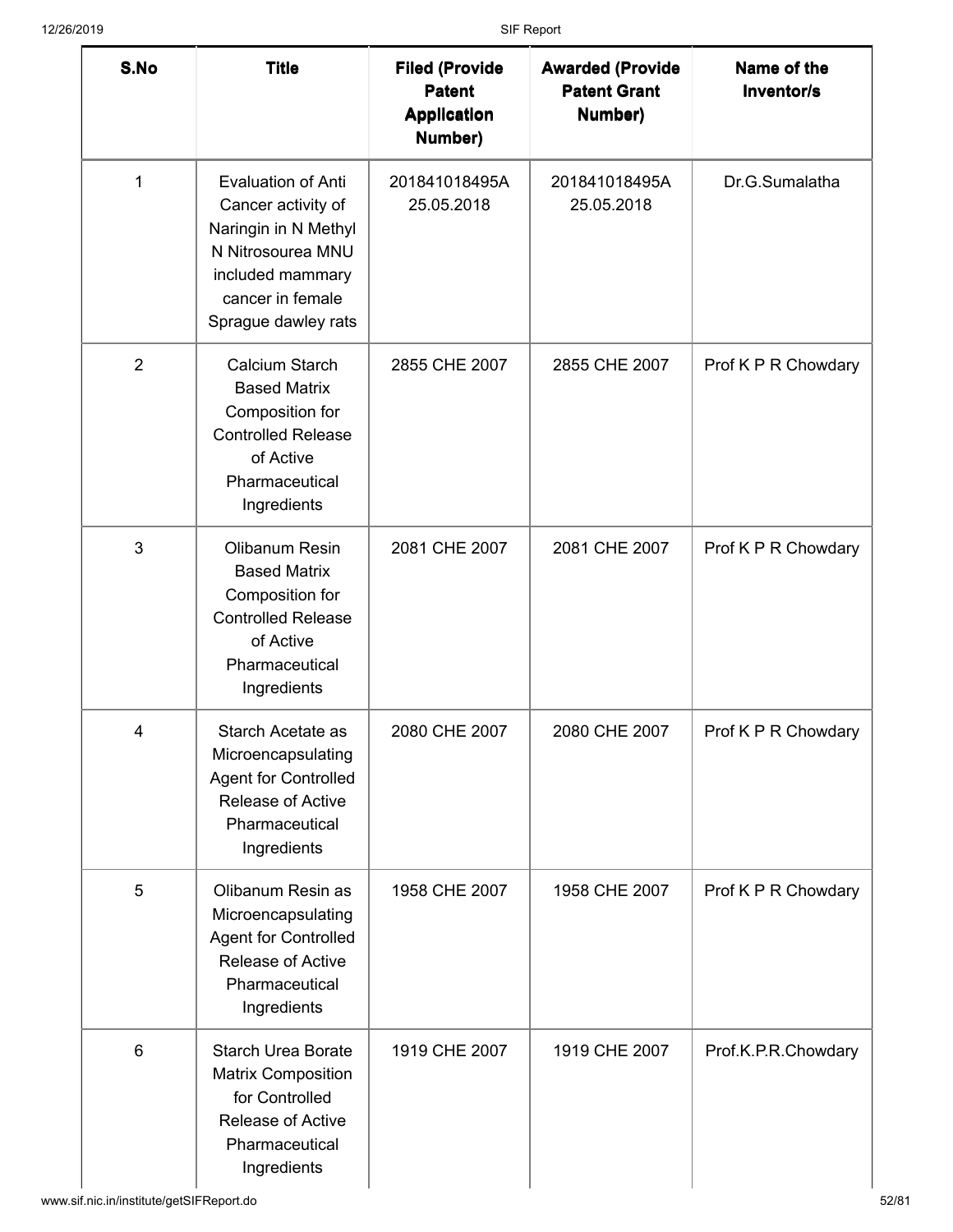| S.No           | Name of the<br><b>Department</b> | <b>Name of the Equipment</b>                     | <b>Minimum</b><br>required | <b>Available</b> | Working        |  |  |  |
|----------------|----------------------------------|--------------------------------------------------|----------------------------|------------------|----------------|--|--|--|
| 1              | Dept of<br>Pharmaceutics         | Ampoule sealing machine                          | 1                          | $\mathbf{1}$     | 1              |  |  |  |
| $\overline{2}$ | Dept of<br>Pharmaceutics         | Magnetic stirrer 500ml & 1 Litr<br>capacity      | 5                          | 5                | 5              |  |  |  |
| 3              | Dept of<br>Pharmaceutics         | Aseptic cabinet                                  | 1                          | $\mathbf 1$      | 1              |  |  |  |
| 4              | Dept of<br>Pharmaceutics         | Tablet coating machine                           | 1                          | $\mathbf{1}$     | 1              |  |  |  |
| 5              | Dept of<br>Pharmaceutics         | <b>Ball mill</b>                                 | 1                          | $\mathbf 1$      | 1              |  |  |  |
| 6              | Dept of<br>Pharmaceutics         | Double cone blender                              | $\overline{1}$             | $\mathbf{1}$     | $\mathbf{1}$   |  |  |  |
| $\overline{7}$ | Dept of<br>Pharmaceutics         | Autoclave                                        | $\overline{2}$             | $\overline{2}$   | $\overline{2}$ |  |  |  |
| 8              | Dept of<br>Pharmaceutics         | Steam distillation still                         | 1                          | 1                | 1              |  |  |  |
| 9              | Dept of<br>Pharmaceutics         | Vacuum pump                                      | 3                          | 3                | 3              |  |  |  |
| 10             | Dept of<br>Pharmaceutics         | Standard sieves no. 8, 10, 12, 22,<br>44, 66, 80 | 1                          | 1                | 1              |  |  |  |
| 11             | Dept of<br>Pharmaceutics         | Tablet punching machine                          | 1                          | $\mathbf 1$      | 1              |  |  |  |
| 12             | Dept of<br>Pharmaceutics         | Capsule filling machine                          | $\mathbf{1}$               | $\mathbf{1}$     | 1              |  |  |  |
| 13             | Dept of<br>Pharmaceutics         | Ampoules washing machine                         | 1                          | 1                | 1              |  |  |  |
| 14             | Dept of<br>Pharmaceutics         | <b>Tablet Disintegration apparatus</b>           | $\overline{2}$             | $\overline{2}$   | $\overline{2}$ |  |  |  |
| 15             | Dept of<br>Pharmaceutics         | Hardness tester                                  | 5                          | 5                | 5              |  |  |  |

### **Department wise Equipments**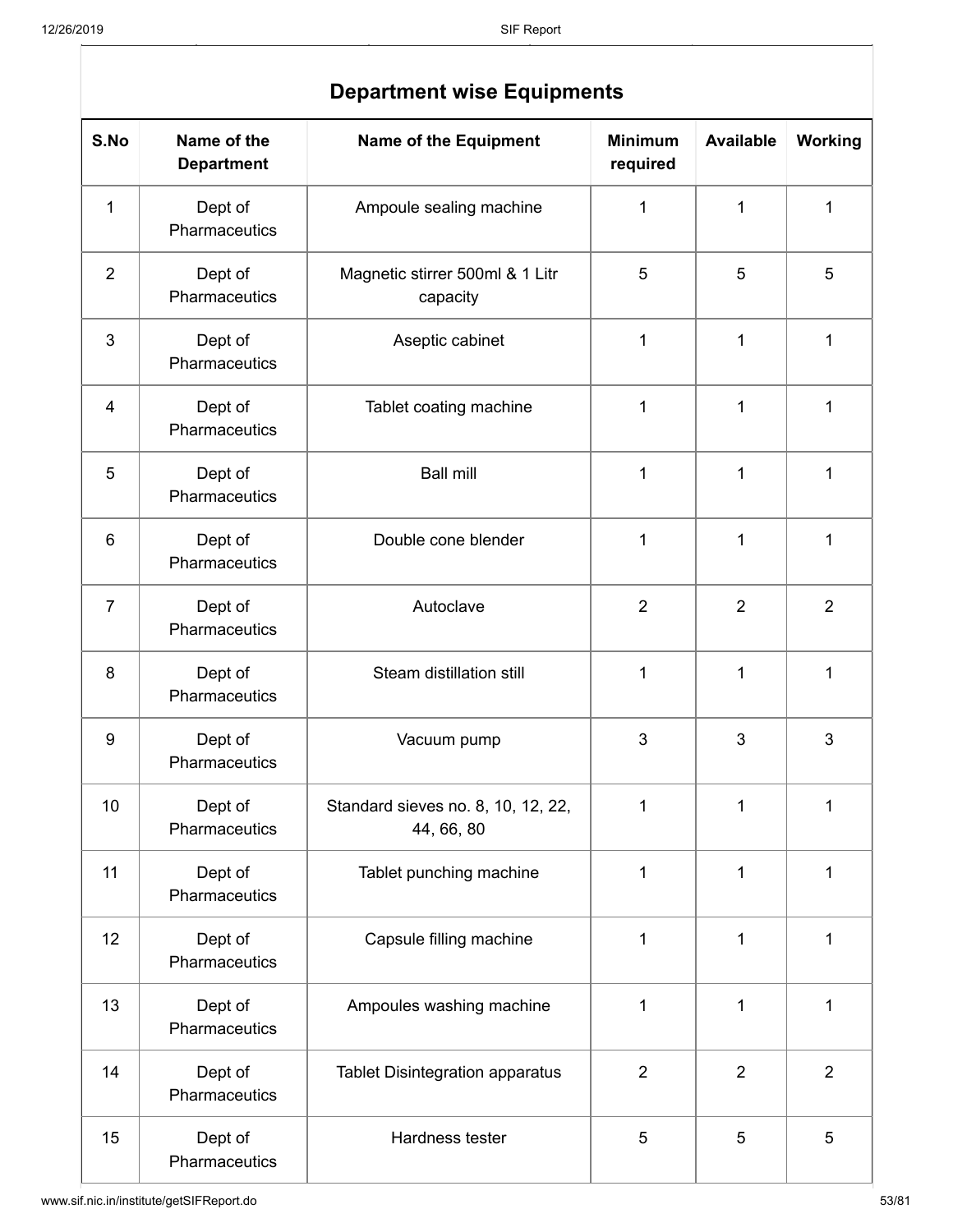| S.No | Name of the<br><b>Department</b>       | <b>Name of the Equipment</b>      | <b>Minimum</b><br>required | <b>Available</b> | <b>Working</b> |
|------|----------------------------------------|-----------------------------------|----------------------------|------------------|----------------|
| 16   | Dept of<br>Pharmaceutics               | Friability test apparatus         | $\overline{2}$             | $\overline{2}$   | $\overline{2}$ |
| 17   | Dept of<br>Pharmaceutics               | Clarity test apparatus            | 1                          | 1                | 1              |
| 18   | Dept of<br>Pharmaceutics               | <b>BOD</b> Incubator              | 1                          | 1                | 1              |
| 19   | Dept of<br>Pharmaceutics               | Digital pH meter                  | 5                          | 5                | 5              |
| 20   | Dept of<br>Pharmaceutics               | <b>Bulk density</b>               | 1                          | $\mathbf{1}$     | 1              |
| 21   | Dept of<br>Pharmaceutics               | Hot plate                         | 5                          | 5                | 5              |
| 22   | Dept of<br>Pharmaceutics               | <b>Humidity Chambers</b>          | 1                          | 1                | 1              |
| 23   | Dept of<br>Pharmaceutics               | Tray dryer                        | 1                          | 1                | 1              |
| 24   | Dept of<br>Pharmaceutics               | Moisture balance                  | 1                          | $\mathbf{1}$     | 1              |
| 25   | Dept of<br>Pharmaceutics               | Water bath                        | 5                          | 5                | 5              |
| 26   | Dept of<br>Pharmaceutical<br>Chemistry | Digital Balance (1mg sensitivity) | 1                          | 1                | 1              |
| 27   | Dept of<br>Pharmaceutical<br>Chemistry | Nephelo Turbidity meter           | 1                          | 1                | 1              |
| 28   | Dept of<br>Pharmaceutical<br>Chemistry | <b>Flame Photometer</b>           | 1                          | 1                | $\mathbf 1$    |
| 29   | Dept of<br>Pharmaceutical<br>Chemistry | Potentiometer                     | $\mathbf{1}$               | 1                | 1              |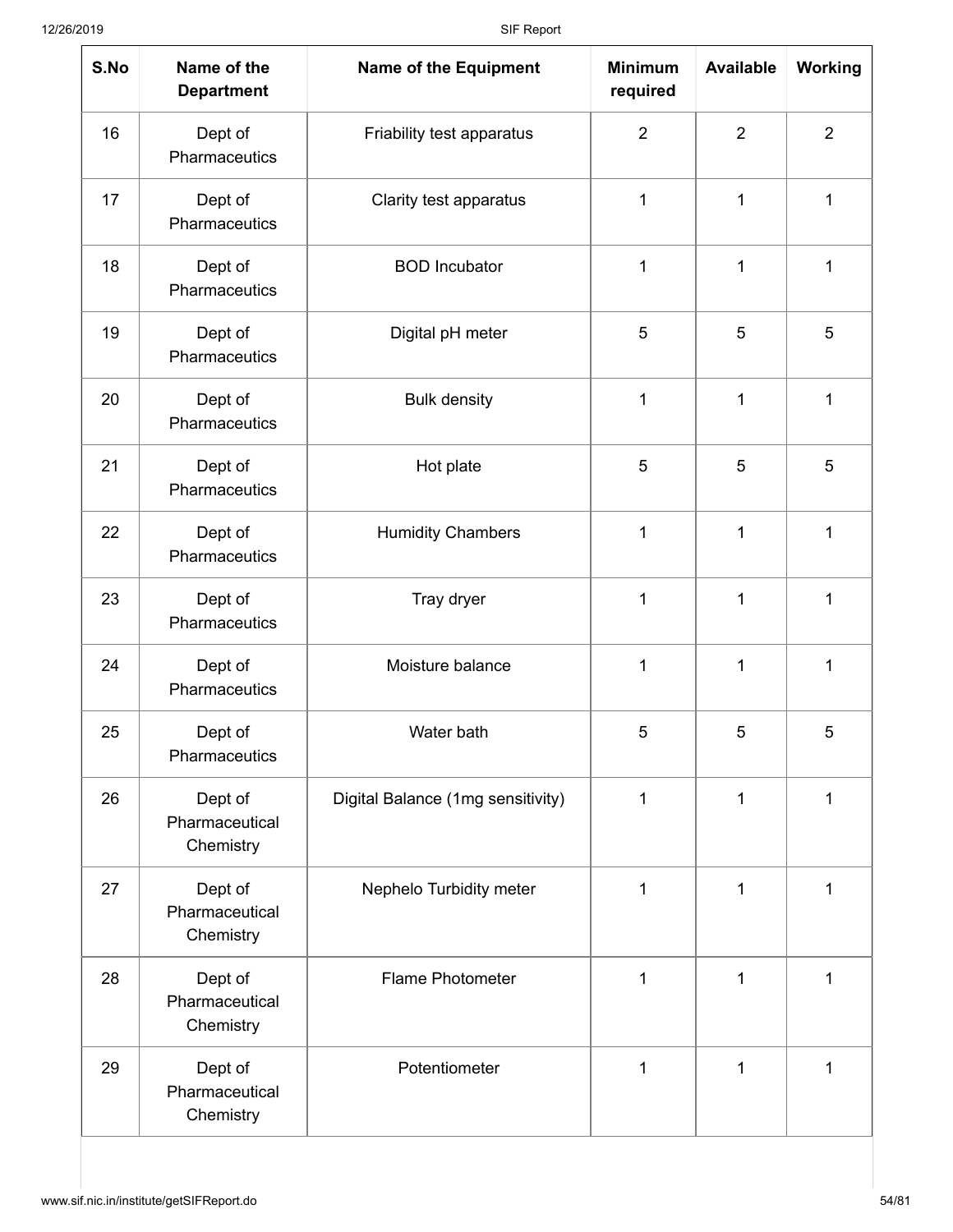| S.No | Name of the<br><b>Department</b>       | <b>Name of the Equipment</b>                                    | <b>Minimum</b><br>required | <b>Available</b> | <b>Working</b> |
|------|----------------------------------------|-----------------------------------------------------------------|----------------------------|------------------|----------------|
| 30   | Dept of<br>Pharmaceutical<br>Chemistry | Conductivity meter                                              | 1                          | 1                | 1              |
| 31   | Dept of<br>Pharmaceutical<br>Chemistry | <b>HPLC</b>                                                     | 1                          | 1                | 1              |
| 32   | Dept of<br>Pharmaceutical<br>Chemistry | HPTLC (Desirable)                                               | 1                          | 1                | 1              |
| 33   | Dept of<br>Pharmaceutical<br>Chemistry | Atomic Absorption and Emission<br>spectrophotometer (Desirable) | 1                          | 1                | 1              |
| 34   | Dept of<br>Pharmaceutical<br>Chemistry | <b>Biochemistry Analyzer (Desirable)</b>                        | 1                          | 1                | 1              |
| 35   | Dept of<br>Pharmaceutical<br>Chemistry | Carbon, Hydrogen, Nitrogen<br>Analyzer (Desirable)              | 1                          | 1                | 1              |
| 36   | Dept of<br>Pharmaceutical<br>Chemistry | Deep Freezer (Desirable)                                        | 1                          | 1                | 1              |
| 37   | Dept of<br>Pharmaceutical<br>Chemistry | Ion-Exchanger                                                   | 1                          | 1                | 1              |
| 38   | Dept of<br>Pharmaceutical<br>Chemistry | Lyophilizer (Desirable)                                         | 1                          | 1                | 1              |
| 39   | Dept of<br>Pharmacology                | Microscopes                                                     | 20                         | 20               | 20             |
| 40   | Dept of<br>Pharmacology                | Haemocytometer with Micropipettes                               | 20                         | 20               | 20             |
| 41   | Dept of<br>Pharmacology                | Sahli's haemocytometer                                          | 20                         | 20               | 20             |
| 42   | Dept of<br>Pharmacology                | Hutchinson's spirometer                                         | 1                          | 1                | 1              |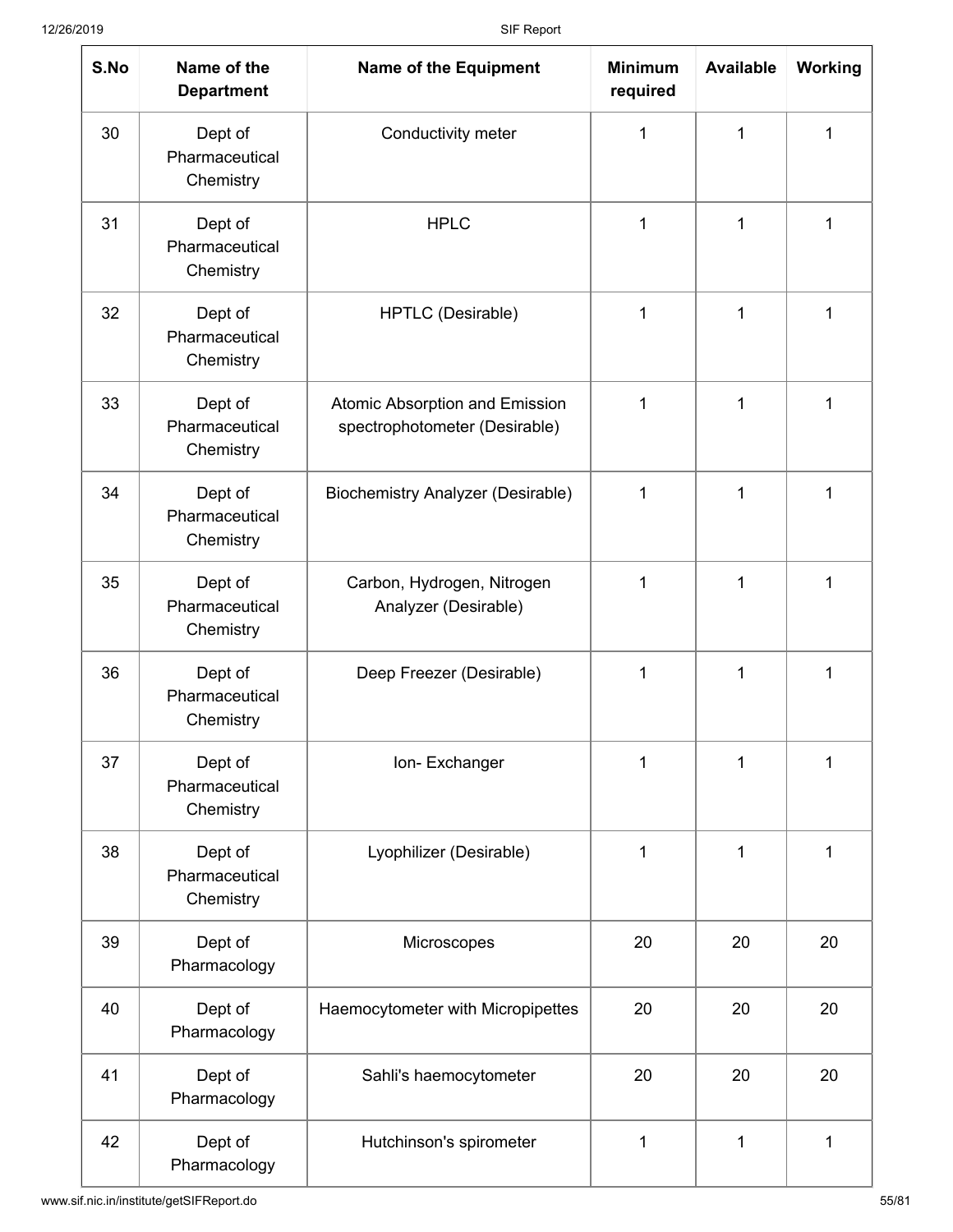| S.No | Name of the<br><b>Department</b> | <b>Name of the Equipment</b>                   | <b>Minimum</b><br>required | <b>Available</b> | <b>Working</b> |
|------|----------------------------------|------------------------------------------------|----------------------------|------------------|----------------|
| 43   | Dept of<br>Pharmacology          | Spygmomanometer                                | 10                         | 10               | 10             |
| 44   | Dept of<br>Pharmacology          | Stethoscope                                    | 10                         | 10               | 10             |
| 45   | Dept of<br>Pharmacology          | Different Contraceptive Devices and<br>Models  | 1                          | 1                | 1              |
| 46   | Dept of<br>Pharmacology          | Pregnancy diagnosis kit                        | 1                          | 1                | 1              |
| 47   | Dept of<br>Pharmacology          | Mercury thermometer                            | 10                         | 10               | 10             |
| 48   | Dept of<br>Pharmacology          | Cell analyzer                                  | 1                          | 1                | 1              |
| 49   | Dept of<br>Pharmacology          | <b>Permanent Slides for various</b><br>tissues | 1                          | 1                | 1              |
| 50   | Dept of<br>Pharmacology          | Models for various organs                      | 1                          | 1                | 1              |
| 51   | Dept of<br>Pharmacology          | Specimen for various organs and<br>systems     | 1                          | 1                | 1              |
| 52   | Dept of<br>Pharmacology          | Skeleton and bones                             | 1                          | 1                | 1              |
| 53   | Dept of<br>Pharmacology          | Muscle electrodes                              | 1                          | 1                | 1              |
| 54   | Dept of<br>Pharmacology          | Lucas moist chamber                            | 1                          | $\mathbf 1$      | $\mathbf 1$    |
| 55   | Dept of<br>Pharmacology          | Myographic lever                               | 1                          | 1                | 1              |
| 56   | Dept of<br>Pharmacology          | Stimulator                                     | 1                          | 1                | 1              |
| 57   | Dept of<br>Pharmacology          | Centrifuge                                     | 1                          | 1                | 1              |
| 58   | Dept of<br>Pharmaceutics         | Ointment filling machine                       | 1                          | 1                | 1              |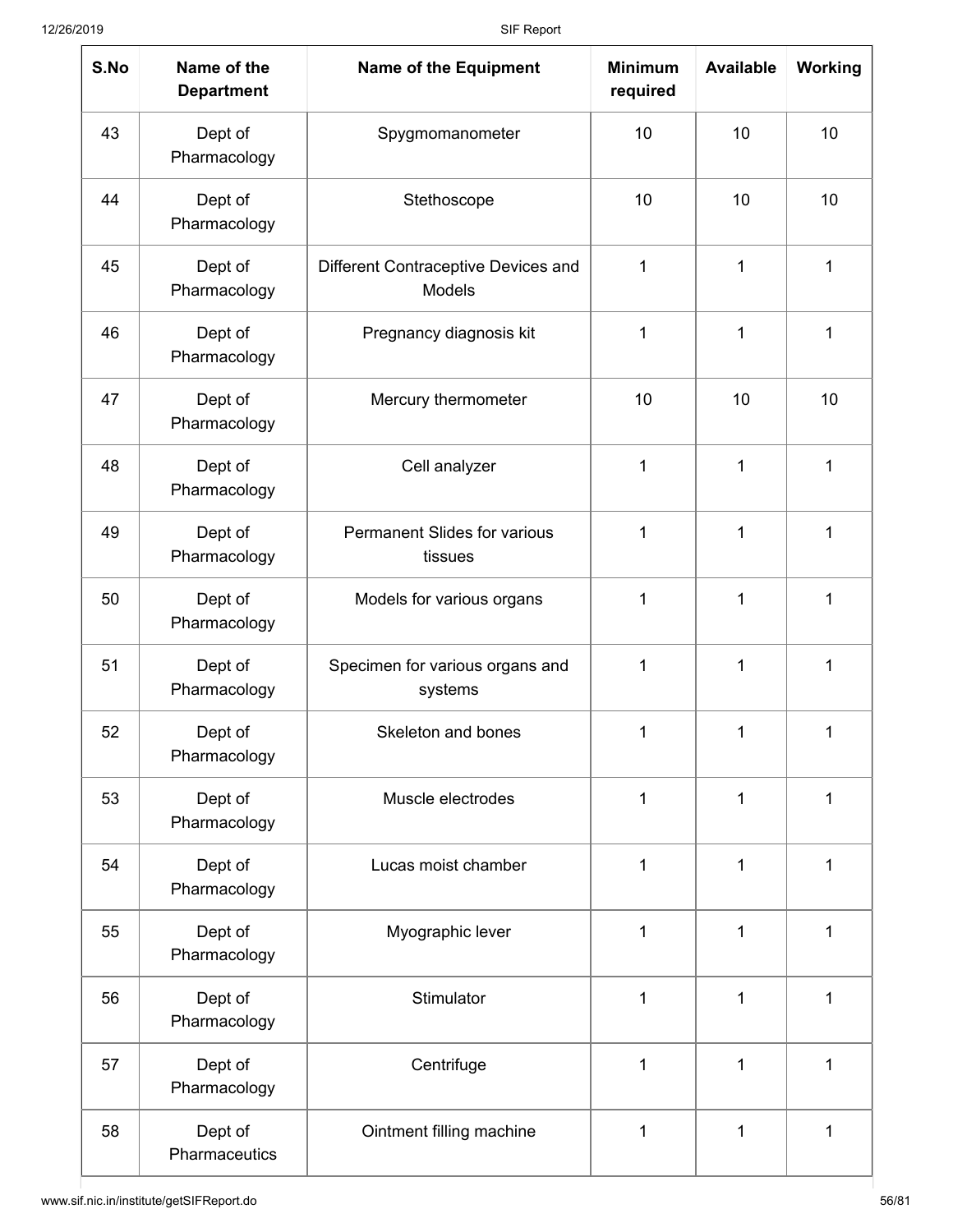| S.No | Name of the<br><b>Department</b> | <b>Name of the Equipment</b>             | <b>Minimum</b><br>required | <b>Available</b> | <b>Working</b> |
|------|----------------------------------|------------------------------------------|----------------------------|------------------|----------------|
| 59   | Dept of<br>Pharmaceutics         | Capsule counter                          | $\overline{2}$             | $\overline{2}$   | $\overline{2}$ |
| 60   | Dept of<br>Pharmaceutics         | Homoginizer                              | 5                          | 5                | 5              |
| 61   | Dept of<br>Pharmaceutics         | Digital balance                          | 5                          | 5                | 5              |
| 62   | Dept of<br>Pharmaceutics         | Microscope                               | 30                         | 30               | 30             |
| 63   | Dept of<br>Pharmaceutics         | Stage and eye piece micrometers          | 30                         | 30               | 30             |
| 64   | Dept of<br>Pharmaceutics         | <b>Brookfileld viscometer</b>            | $\mathbf{1}$               | 1                | 1              |
| 65   | Dept of<br>Pharmaceutics         | <b>Sieve Shaker Machine</b>              | 1                          | 1                | 1              |
| 66   | Dept of<br>Pharmaceutics         | <b>Extractive Distillator</b>            | 1                          | 1                | 1              |
| 67   | Dept of<br>Pharmaceutics         | <b>Mechanical Stirrer</b>                | 5                          | 5                | 5              |
| 68   | Dept of<br>Pharmaceutics         | Suppository mold                         | 25                         | 25               | 25             |
| 69   | Dept of<br>Pharmaceutics         | <b>Ultra Sonicator</b>                   | $\overline{4}$             | $\overline{4}$   | $\overline{4}$ |
| 70   | Dept of<br>Pharmaceutics         | Sterility tester                         | 1                          | $\mathbf{1}$     | 1              |
| 71   | Dept of<br>Pharmaceutics         | Franz Diffusion cell                     | 5                          | 5                | 5              |
| 72   | Dept of<br>Pharmaceutics         | Hot Air Oven                             | 5                          | 5                | 5              |
| 73   | Dept of<br>Pharmaceutics         | <b>Tablet Dissolution test apparatus</b> | $\overline{2}$             | $\overline{2}$   | $\overline{2}$ |
| 74   | Dept of<br>Pharmaceutics         | <b>Mortar and Pestle</b>                 | 40                         | 40               | 40             |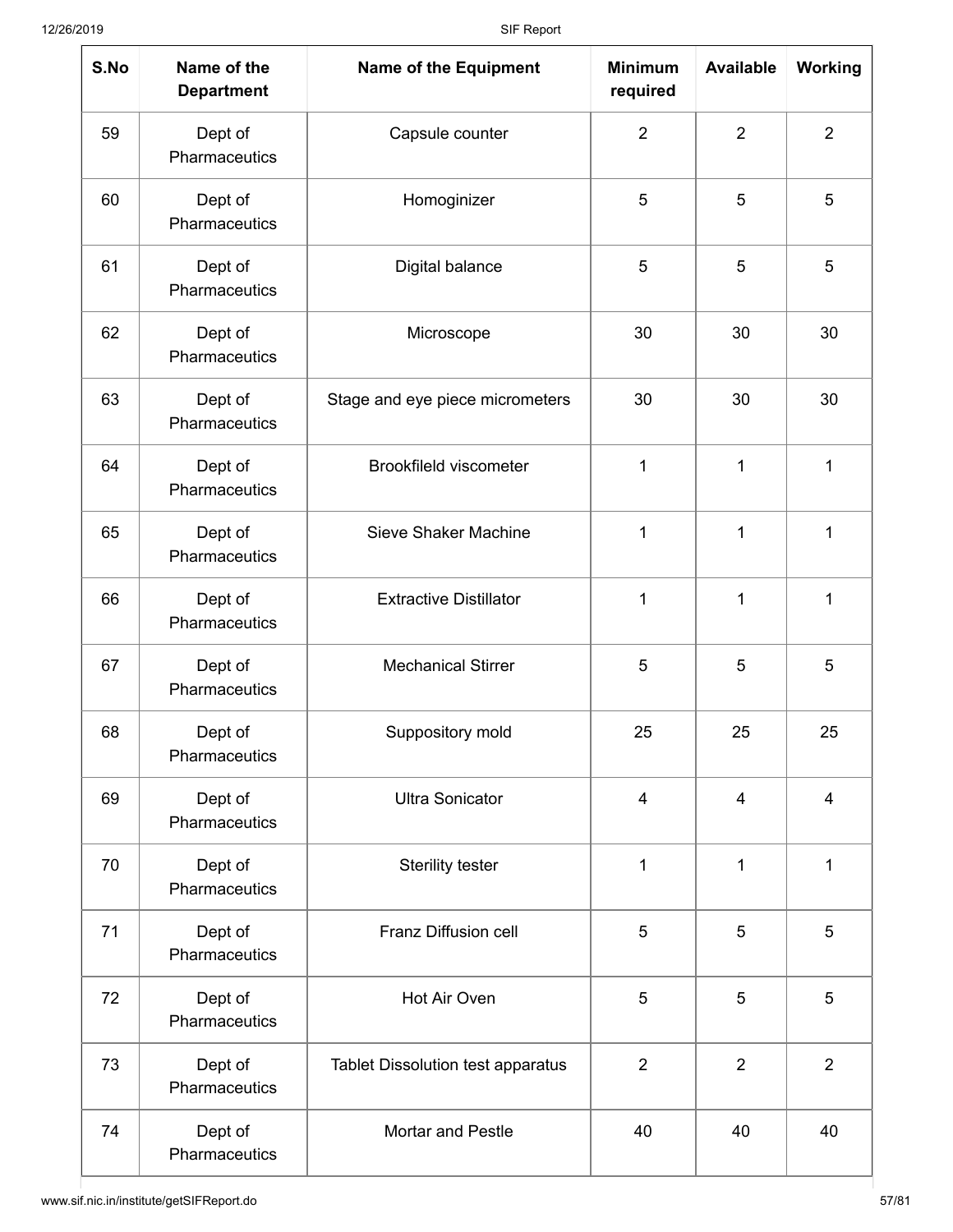| S.No | Name of the<br><b>Department</b>       | <b>Name of the Equipment</b>             | <b>Minimum</b><br>required | <b>Available</b> | <b>Working</b> |
|------|----------------------------------------|------------------------------------------|----------------------------|------------------|----------------|
| 75   | Dept of<br>Pharmaceutics               | Milli Pore Filter                        | 1                          | 1                | 1              |
| 76   | Dept of<br>Pharmaceutics               | Vacuum Distillator                       | $\overline{2}$             | $\overline{2}$   | $\overline{2}$ |
| 77   | Dept of<br>Pharmaceutics               | <b>Desiccators</b>                       | 5                          | 5                | 5              |
| 78   | Dept of<br>Pharmaceutics               | Refrigerator                             | $\overline{2}$             | $\overline{2}$   | $\overline{2}$ |
| 79   | Dept of<br>Pharmaceutics               | Tincture press                           | $\overline{2}$             | $\overline{2}$   | $\overline{2}$ |
| 80   | Dept of<br>Pharmaceutics               | Centrifuge                               | $\overline{2}$             | $\overline{2}$   | $\overline{2}$ |
| 81   | Dept of<br>Pharmaceutics               | <b>Colony Counter</b>                    | 1                          | 1                | 1              |
| 82   | Dept of<br>Pharmaceutics               | Antibiotic Zone Rader                    | 1                          | 1                | 1              |
| 83   | Dept of<br>Pharmaceutics               | <b>Laminar Air Flow</b>                  | 1                          | 1                | 1              |
| 84   | Dept of<br>Pharmaceutics               | Micropipette single & Multi<br>Channeled | 4                          | 4                | $\overline{4}$ |
| 85   | Dept of<br>Pharmaceutics               | <b>UV Cabinet</b>                        | $\overline{2}$             | $\overline{2}$   | $\overline{2}$ |
| 86   | Dept of<br>Pharmaceutical<br>Chemistry | Refractometer                            | $\mathbf 1$                | 1                | 1              |
| 87   | Dept of<br>Pharmaceutical<br>Chemistry | Polarimeter                              | 1                          | 1                | 1              |
| 88   | Dept of<br>Pharmaceutical<br>Chemistry | Photoelectric colorimeter                | 1                          | 1                | 1              |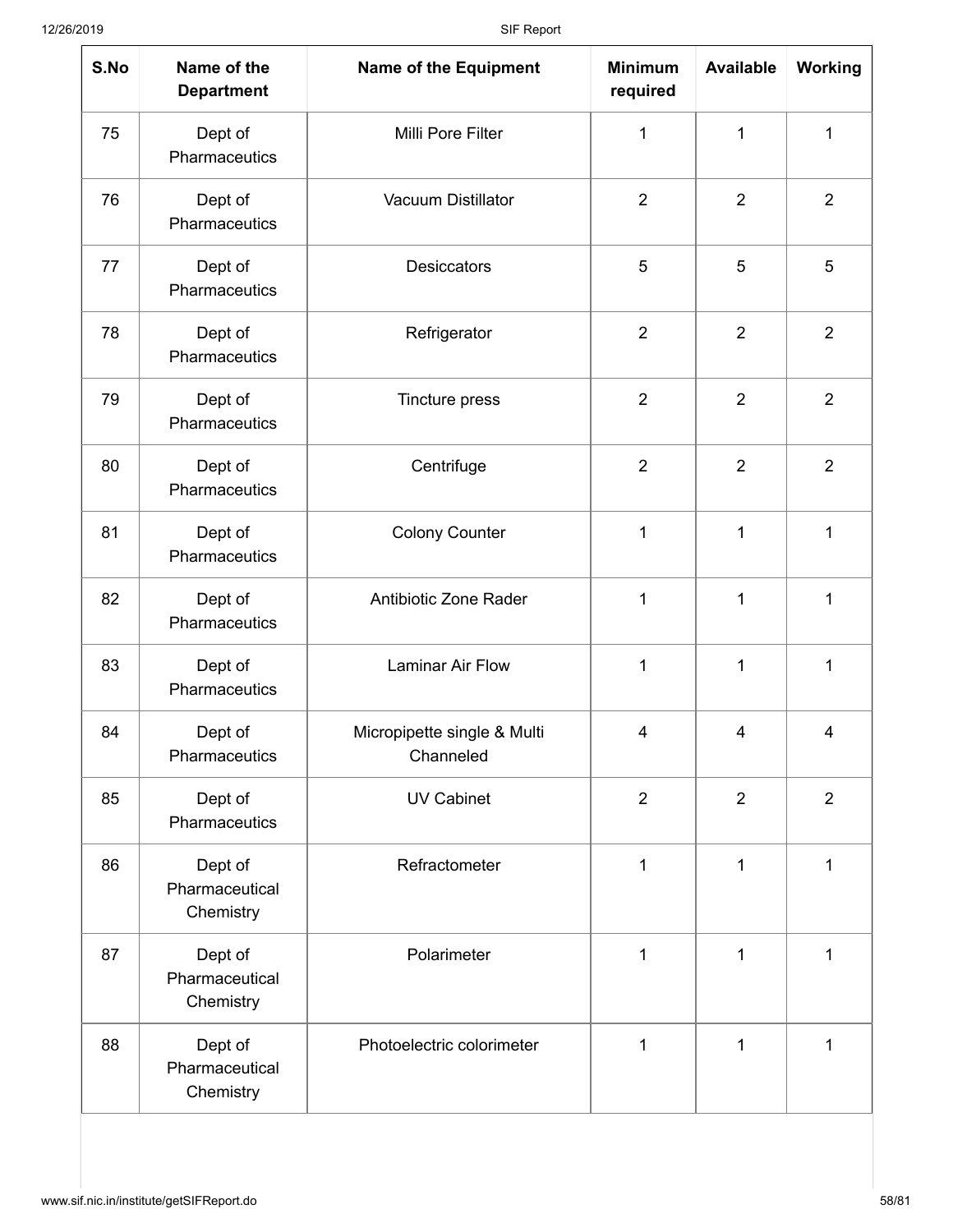| S.No | Name of the<br><b>Department</b>       | <b>Name of the Equipment</b>             | <b>Minimum</b><br>required | <b>Available</b> | Working        |
|------|----------------------------------------|------------------------------------------|----------------------------|------------------|----------------|
| 89   | Dept of<br>Pharmaceutical<br>Chemistry | Atomic model set                         | $\overline{2}$             | $\overline{2}$   | $\overline{2}$ |
| 90   | Dept of<br>Pharmaceutical<br>Chemistry | Electronic balance                       | $\overline{2}$             | $\overline{2}$   | $\overline{2}$ |
| 91   | Dept of<br>Pharmaceutical<br>Chemistry | Periodic table chart                     | Adequate                   | 5                | 5              |
| 92   | Dept of<br>Pharmaceutical<br>Chemistry | Hot plates                               | 8                          | 8                | 8              |
| 93   | Dept of<br>Pharmaceutical<br>Chemistry | Oven                                     | 5                          | 5                | 5              |
| 94   | Dept of<br>Pharmaceutical<br>Chemistry | Refrigerator                             | $\overline{2}$             | $\overline{2}$   | $\overline{2}$ |
| 95   | Dept of<br>Pharmaceutical<br>Chemistry | Analytical Balances for<br>demonstration | 5                          | 5                | 5              |
| 96   | Dept of<br>Pharmaceutical<br>Chemistry | Digital balance 10mg sensitivity         | 5                          | 5                | 5              |
| 97   | Dept of<br>Pharmaceutical<br>Chemistry | Suction pumps                            | 5                          | 5                | 5              |
| 98   | Dept of<br>Pharmaceutical<br>Chemistry | Muffle Furnace                           | $\overline{2}$             | $\overline{2}$   | $\overline{2}$ |
| 99   | Dept of<br>Pharmaceutical<br>Chemistry | <b>Mechanical Stirrers</b>               | 5                          | 5                | 5              |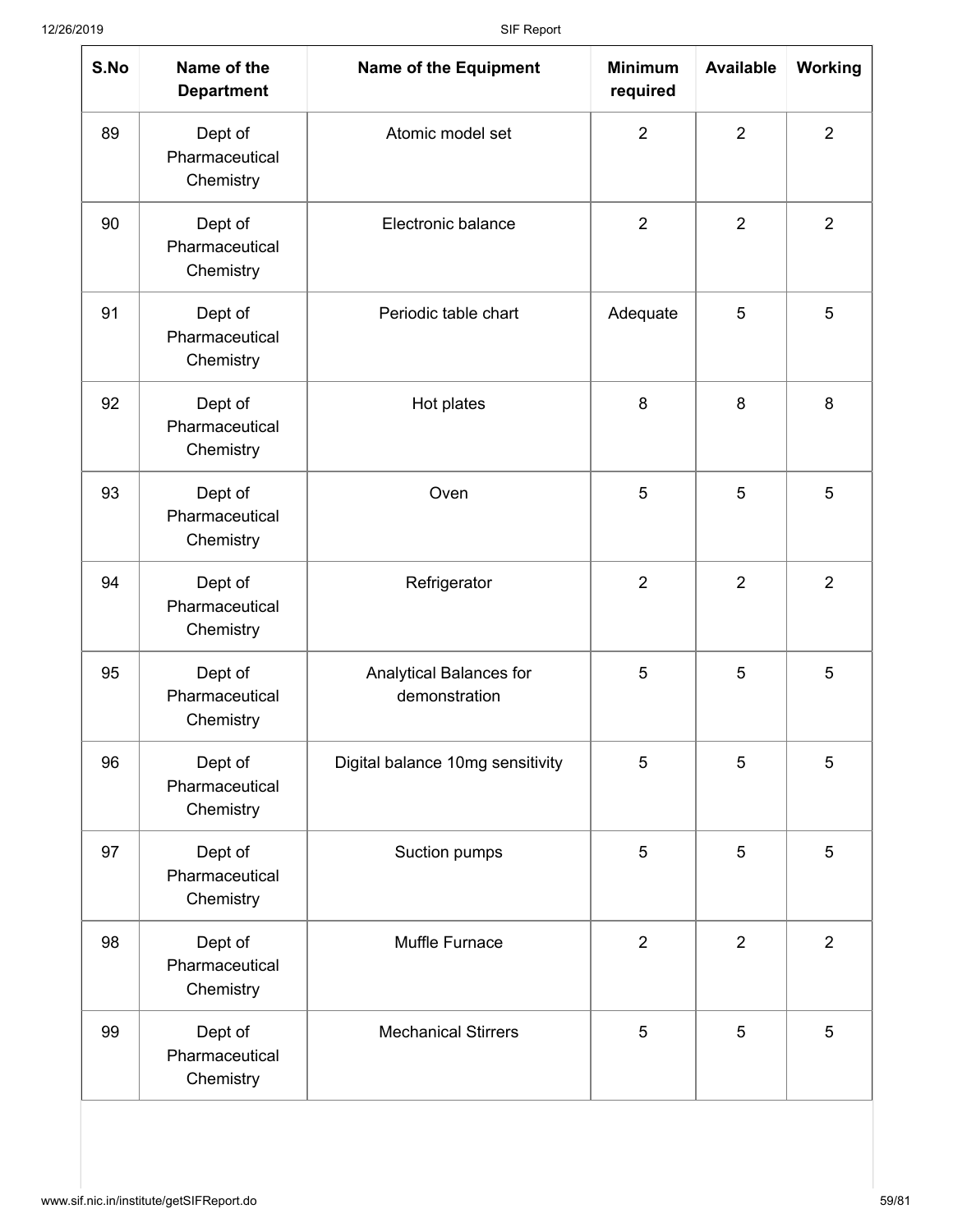| S.No | Name of the<br><b>Department</b>       | <b>Name of the Equipment</b>                         | <b>Minimum</b><br>required | <b>Available</b> | Working        |
|------|----------------------------------------|------------------------------------------------------|----------------------------|------------------|----------------|
| 100  | Dept of<br>Pharmaceutical<br>Chemistry | <b>Magnetic Stirrers with Thermostat</b>             | 10                         | 10               | 10             |
| 101  | Dept of<br>Pharmaceutical<br>Chemistry | Vacuum Pump                                          | $\overline{2}$             | $\overline{2}$   | $\overline{2}$ |
| 102  | Dept of<br>Pharmaceutical<br>Chemistry | Digital pH meter                                     | 5                          | 5                | 5              |
| 103  | Dept of<br>Pharmaceutical<br>Chemistry | Microwave Oven                                       | $\overline{2}$             | $\overline{2}$   | $\overline{2}$ |
| 104  | Dept of<br>Pharmaceutical<br>Chemistry | <b>Distillation Unit</b>                             | $\overline{2}$             | $\overline{2}$   | $\overline{2}$ |
| 105  | Dept of<br>Pharmaceutical<br>Chemistry | Arsenic Limit Test Apparatus                         | 20                         | 20               | 20             |
| 106  | Dept of<br>Pharmaceutical<br>Chemistry | Reflux flask and condenser double /<br>triple necked | 20                         | 20               | 20             |
| 107  | Dept of<br>Pharmaceutical<br>Chemistry | Nessler's Cylinders                                  | 50                         | 50               | 50             |
| 108  | Dept of<br>Pharmaceutical<br>Chemistry | Reflux flask and condenser single<br>Necked          | 25                         | 25               | 25             |
| 109  | Dept of<br>Pharmaceutical<br>Chemistry | Electronic water bath(12 holes)                      | 5                          | 5                | 5              |
| 110  | Dept of<br>Pharmaceutical<br>Chemistry | Copper water bath                                    | 25                         | 25               | 25             |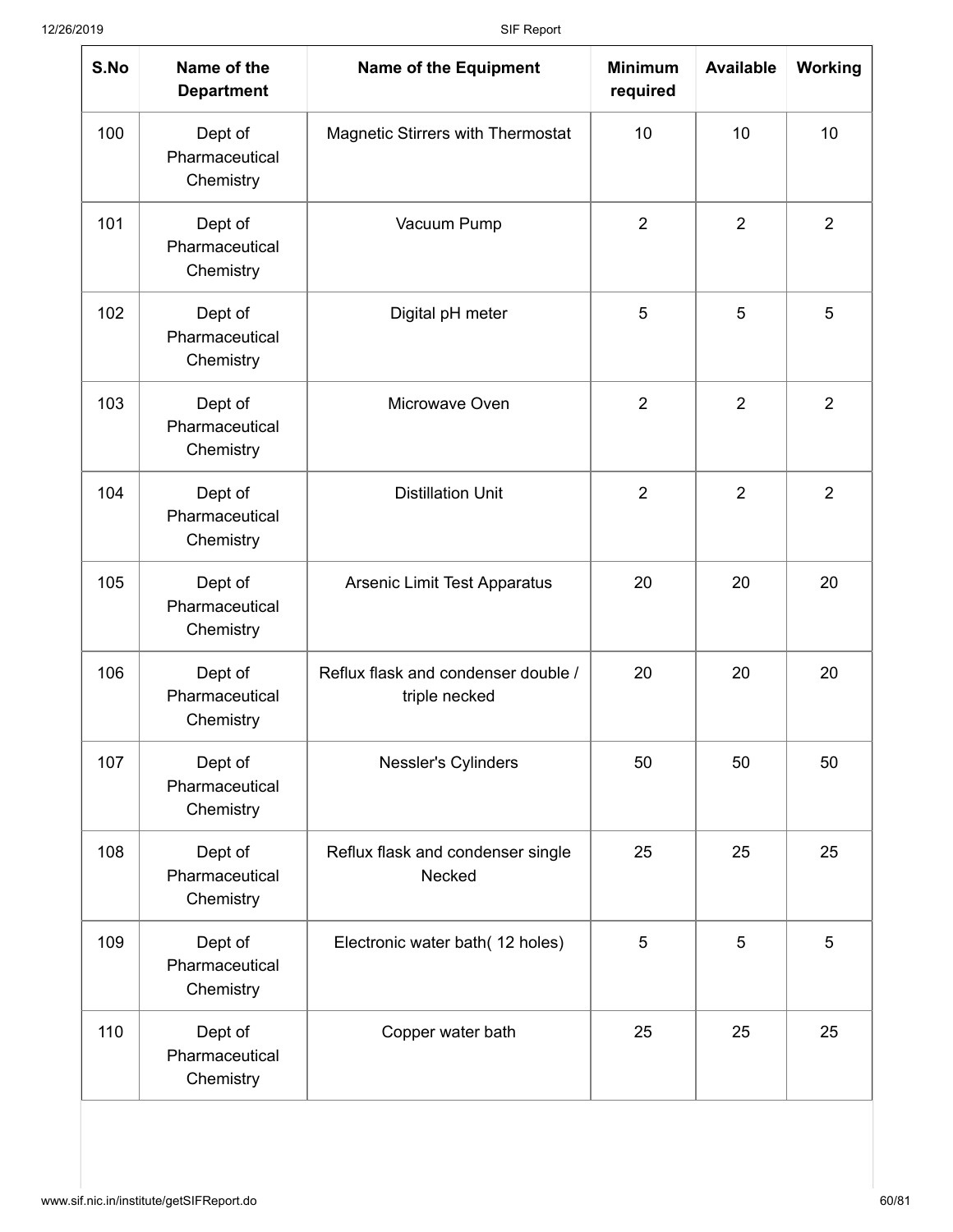| S.No | Name of the<br><b>Department</b>       | <b>Name of the Equipment</b>                                  | <b>Minimum</b><br>required | <b>Available</b> | <b>Working</b> |
|------|----------------------------------------|---------------------------------------------------------------|----------------------------|------------------|----------------|
| 111  | Dept of<br>Pharmaceutical<br>Chemistry | Colorimeter                                                   | 1                          | $\mathbf{1}$     | 1              |
| 112  | Dept of<br>Pharmaceutical<br>Chemistry | UV- Visible Spectrophotometer                                 | 1                          | 1                | 1              |
| 113  | Dept of<br>Pharmaceutical<br>Chemistry | Flourimeter                                                   | $\mathbf{1}$               | 1                | 1              |
| 114  | Dept of<br>Pharmacology                | Sherrington's kymograph machine /<br>polyrite                 | 10                         | 10               | 10             |
| 115  | Dept of<br>Pharmacology                | Sherrington drum                                              | 10                         | 10               | 10             |
| 116  | Dept of<br>Pharmacology                | Perspex bath assembly (single unit)                           | 10                         | 10               | 10             |
| 117  | Dept of<br>Pharmacology                | Aerators                                                      | 10                         | 10               | 10             |
| 118  | Dept of<br>Pharmacology                | Software packages for experiment                              | $\mathbf{1}$               | 1                | 1              |
| 119  | Dept of<br>Pharmacology                | Standard graph of various drug                                | Adequate                   | 5                | 5              |
| 120  | Dept of<br>Pharmacology                | Actophotometer                                                | 1                          | 1                | 1              |
| 121  | Dept of<br>Pharmacology                | Rotarod                                                       | 1                          | 1                | 1              |
| 122  | Dept of<br>Pharmacology                | Pole climbing apparatus                                       | 1                          | 1                | 1              |
| 123  | Dept of<br>Pharmacology                | Analgesiometer (eddy's hot plate<br>and radiant heat methods) | 1                          | 1                | 1              |
| 124  | Dept of<br>Pharmacology                | Convulsiometer                                                | 1                          | 1                | 1              |
| 125  | Dept of<br>Pharmacology                | Plethysmograph                                                | 1                          | 1                | 1              |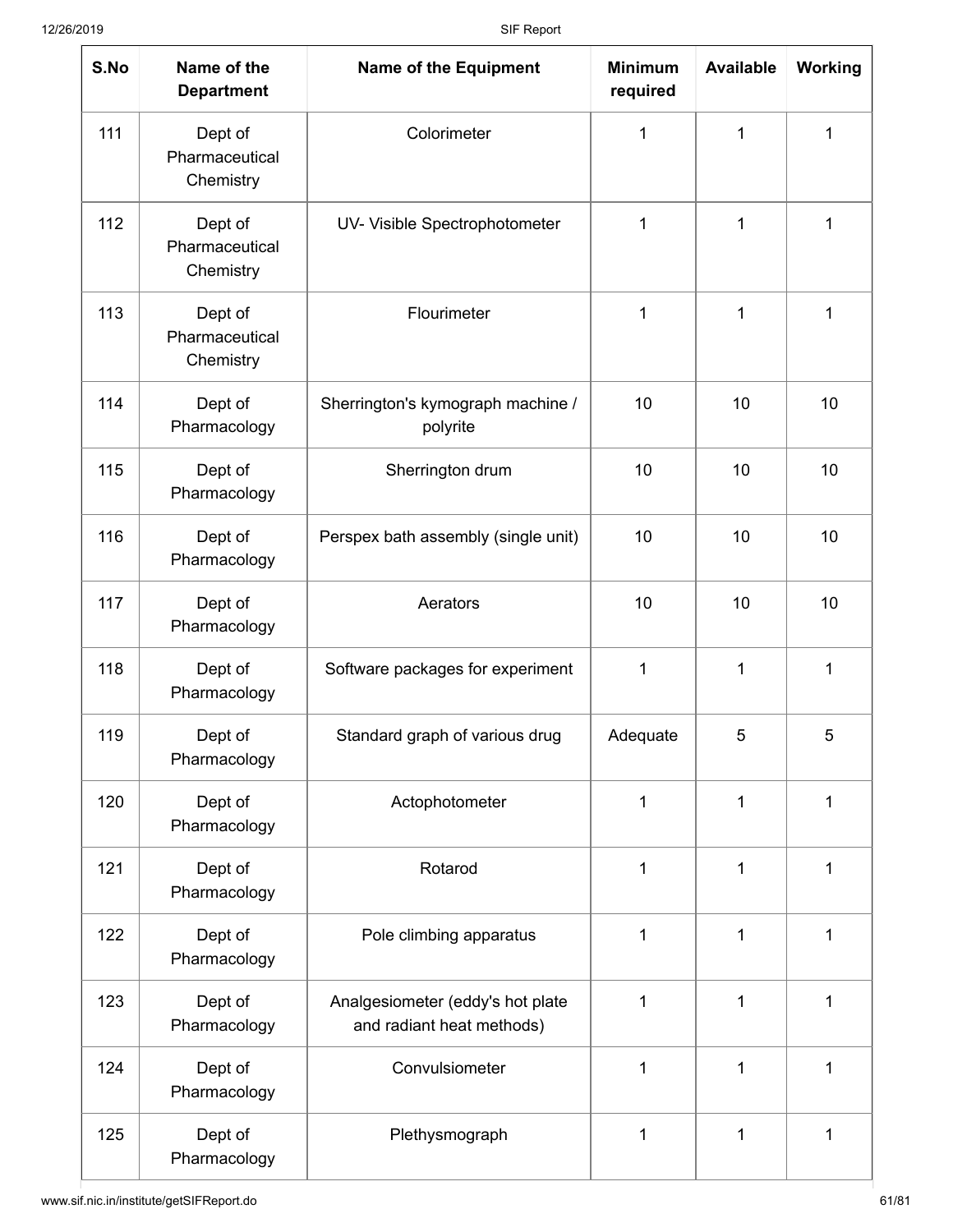| S.No | Name of the<br><b>Department</b> | <b>Name of the Equipment</b>                    | <b>Minimum</b><br>required | <b>Available</b> | Working        |
|------|----------------------------------|-------------------------------------------------|----------------------------|------------------|----------------|
| 126  | Dept of<br>Pharmacology          | Digital pH meter                                | 1                          | 1                | 1              |
| 127  | Dept of<br>Pharmacology          | Histamine chamber                               | 1                          | $\mathbf{1}$     | 1              |
| 128  | Dept of<br>Pharmacology          | Metabolic cage                                  | 1                          | 1                | 1              |
| 129  | Dept of<br>Pharmacology          | Dissection tray & boards                        | 10<br>10                   |                  | 10             |
| 130  | Dept of<br>Pharmacology          | Stereotaxic apparatus                           | 1                          | 1                | 1              |
| 131  | Dept of<br>Pharmacology          | Digital glucometer                              | 1                          | 1                | 1              |
| 132  | Dept of<br>Pharmacology          | Folin- wu tubes                                 | 60                         | 60               | 60             |
| 133  | Dept of<br>Pharmacology          | Hemostatic artery forceps                       | 10                         | 10               | 10             |
| 134  | Dept of<br>Pharmacology          | Levers, cannula                                 | 20                         | 20               | 20             |
| 135  | Dept of<br>Pharmacology          | Hypodermic syringes & needles<br>Size 15,24,26G | 20                         | 20               | 20             |
| 136  | Dept of<br>Pharmacognosy         | <b>Compound Microscope</b>                      | 30                         | 30               | 30             |
| 137  | Dept of<br>Pharmacognosy         | <b>Dissecting Microscope</b>                    | 30                         | 30               | 30             |
| 138  | Dept of<br>Pharmacognosy         | Projection Microscope                           | $\overline{2}$             | $\overline{2}$   | $\overline{2}$ |
| 139  | Dept of<br>Pharmacognosy         | <b>Binocular Microscope</b>                     | 1<br>1                     |                  | 1              |
| 140  | Dept of<br>Pharmacognosy         | Polarized Microscope                            | 1                          | 1                | 1              |
| 141  | Dept of<br>Pharmacognosy         | Electronic Digital balance                      | $\overline{2}$             | $\overline{2}$   | 2              |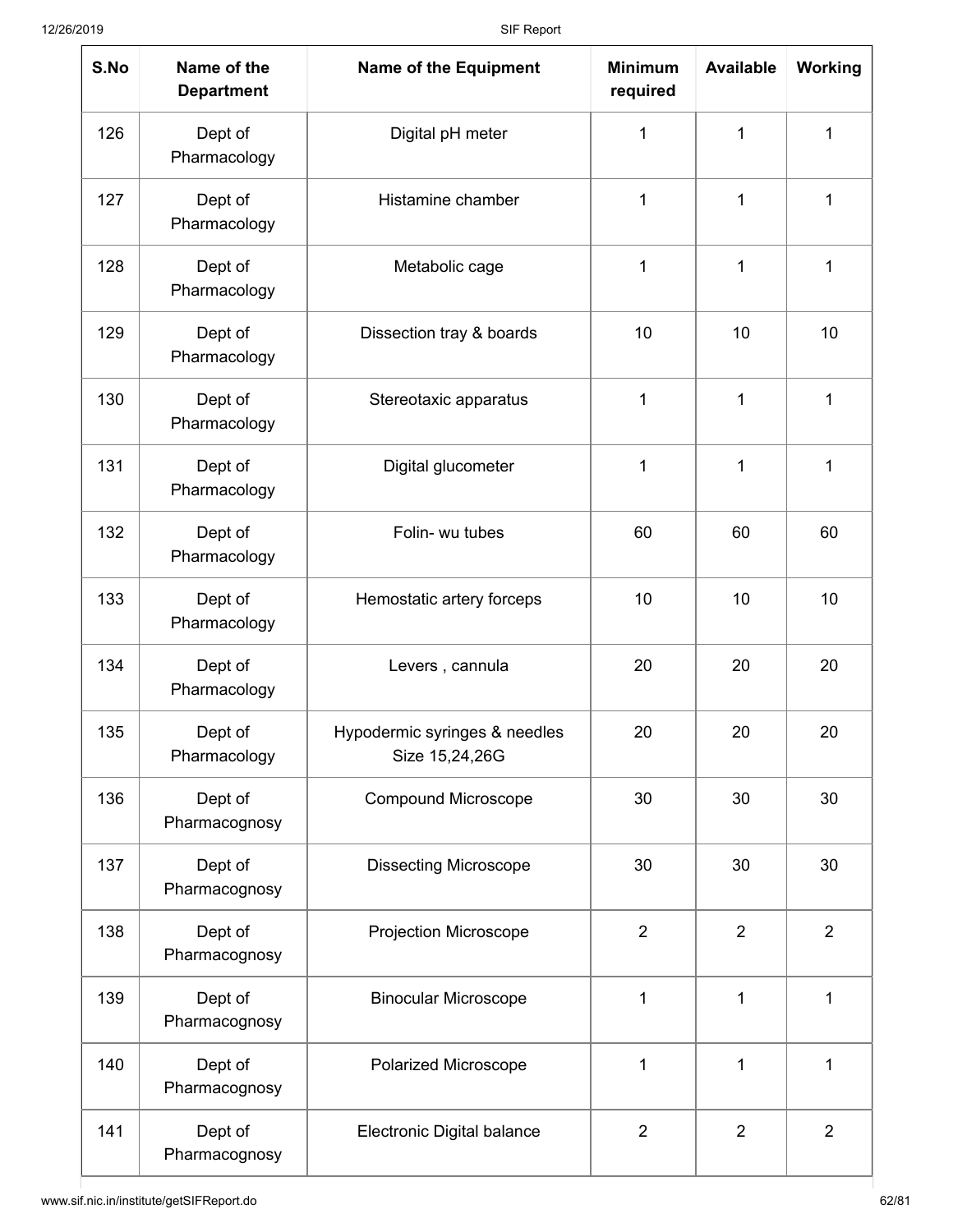| S.No | Name of the<br><b>Department</b> | <b>Name of the Equipment</b>             | <b>Minimum</b><br>required | <b>Available</b> | <b>Working</b> |
|------|----------------------------------|------------------------------------------|----------------------------|------------------|----------------|
| 142  | Dept of<br>Pharmacognosy         | Autoclave                                | $\overline{2}$             | $\overline{2}$   | $\overline{2}$ |
| 143  | Dept of<br>Pharmacognosy         | Hot air oven                             | $\overline{2}$             | $\overline{2}$   | $\overline{2}$ |
| 144  | Dept of<br>Pharmacognosy         | Refrigerator                             | 1                          | 1                | 1              |
| 145  | Dept of<br>Pharmacognosy         | Zone reader                              | 1                          | 1                | 1              |
| 146  | Dept of<br>Pharmacognosy         | Digital pH Meter                         | 1                          | 1                | 1              |
| 147  | Dept of<br>Pharmacognosy         | Colorimeter                              | 1                          |                  | 1              |
| 148  | Dept of<br>Pharmacognosy         | Sterility testing unit                   | 1                          | 1                | 1              |
| 149  | Dept of<br>Pharmacognosy         | Camera lucida                            | 20                         | 20               | 20             |
| 150  | Dept of<br>Pharmacognosy         | Eye piece micrometer                     | 20                         | 20               | 20             |
| 151  | Dept of<br>Pharmacognosy         | Stage micrometer                         | 20                         | 20               | 20             |
| 152  | Dept of<br>Pharmacognosy         | Muffle furnace                           | 1                          | 1                | 1              |
| 153  | Dept of<br>Pharmacognosy         | Moisture balance                         | 1                          | 1                | 1              |
| 154  | Dept of<br>Pharmacognosy         | <b>Heating Mantles-Small</b>             | $\overline{4}$             | $\overline{4}$   | $\overline{4}$ |
| 155  | Dept of<br>Pharmacognosy         | Vacuum pump                              | $\overline{2}$             | $\overline{2}$   | $\overline{2}$ |
| 156  | Dept of<br>Pharmacognosy         | Micropipette single & Multi<br>Channeled | $\overline{2}$             | $\overline{2}$   | $\overline{2}$ |
| 157  | Dept of<br>Pharmacognosy         | Micro Centrifuge                         | 1<br>1                     |                  | 1              |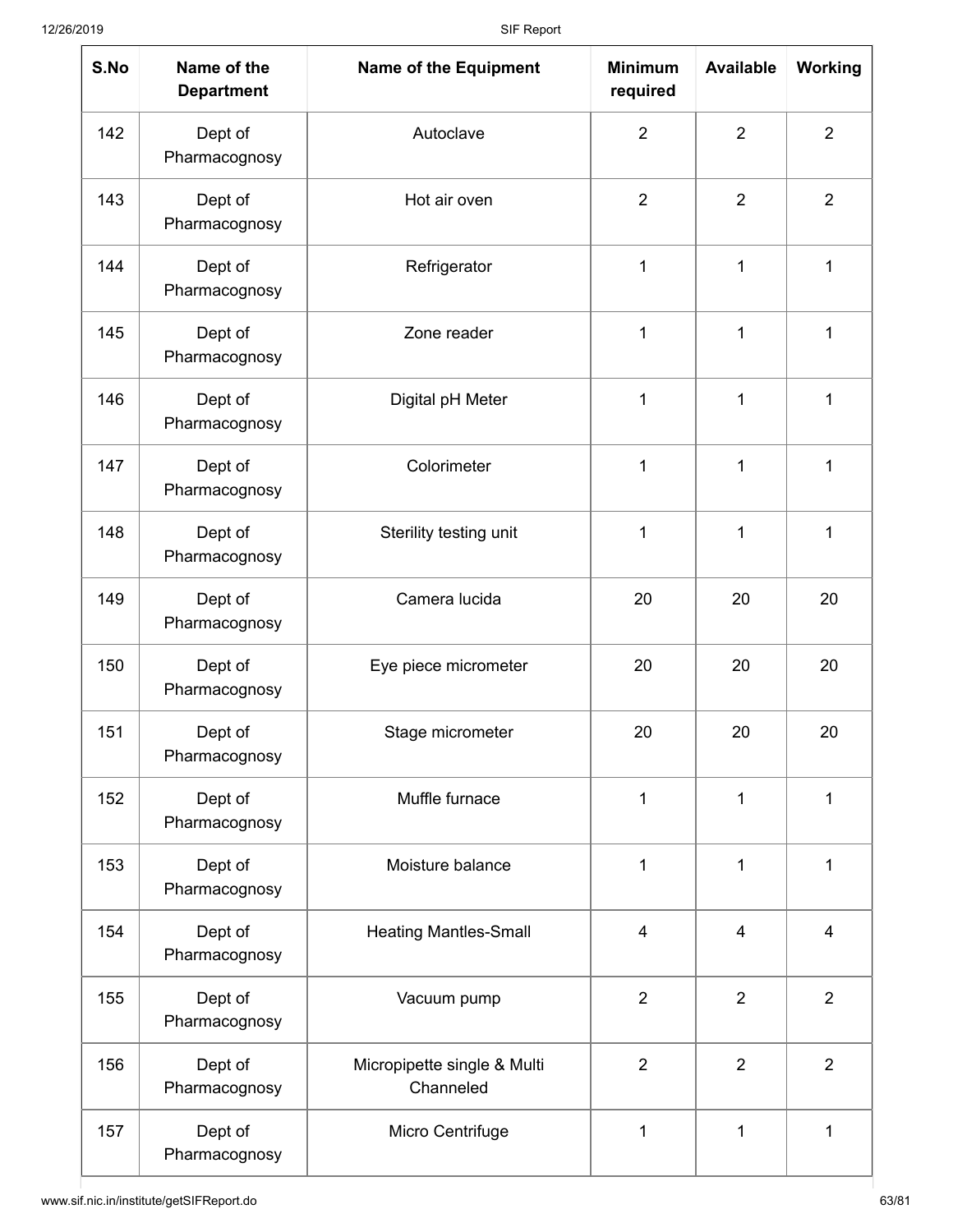| S.No | Name of the<br><b>Department</b> | <b>Name of the Equipment</b>             | <b>Minimum</b><br>required | <b>Available</b>        | <b>Working</b> |
|------|----------------------------------|------------------------------------------|----------------------------|-------------------------|----------------|
| 158  | Dept of<br>Pharmacognosy         | Electric water bath                      | 4                          | $\overline{\mathbf{4}}$ | $\overline{4}$ |
| 159  | Dept of<br>Pharmacognosy         | Hot plate                                | $\overline{\mathcal{A}}$   | $\overline{\mathbf{4}}$ | $\overline{4}$ |
| 160  | Dept of<br>Pharmacognosy         | Microtome rotary                         | 1                          | 1                       | 1              |
| 161  | Dept of<br>Pharmacognosy         | Mixer grinder                            | $\overline{2}$             | $\overline{2}$          | $\overline{2}$ |
| 162  | Dept of<br>Pharmacognosy         | <b>UV Cabinet</b>                        | $\overline{2}$             | $\overline{2}$          | $\overline{2}$ |
| 163  | Dept of<br>Pharmacognosy         | <b>Water Distillation unit</b>           | 1                          |                         | 1              |
| 164  | Dept of<br>Pharmacognosy         | Cutter Mill (Bark and seed grinder)<br>1 |                            | 1                       | 1              |
| 165  | Dept of<br>Pharmacognosy         | <b>Medicinal Plant Chart</b><br>Adequate |                            | 5                       | 5              |
| 166  | Dept of<br>Pharmacognosy         | Models                                   | Adequate                   | 5                       | 5              |
| 167  | Dept of<br>Pharmacognosy         | <b>Permanent Slide</b>                   | Adequate                   | 5                       | 5              |
| 168  | Dept of<br>Pharmacognosy         | Sonicator                                | 1                          | 1                       | 1              |
| 169  | Dept of<br>Pharmacognosy         | Electrophoresis                          | 1                          | 1                       | 1              |
| 170  | Dept of<br>Pharmacognosy         | Fermentor                                | 1                          | 1                       | 1              |
| 171  | Dept of<br>Pharmacognosy         | <b>Rotary Shaker</b>                     | 1<br>1                     |                         | 1              |
| 172  | Dept of Pharmacy<br>Practice     | Autoclave sterilizer                     | 1<br>1                     |                         | 1              |
| 173  | Dept of Pharmacy<br>Practice     | Hot air oven                             | 1<br>1                     |                         | 1              |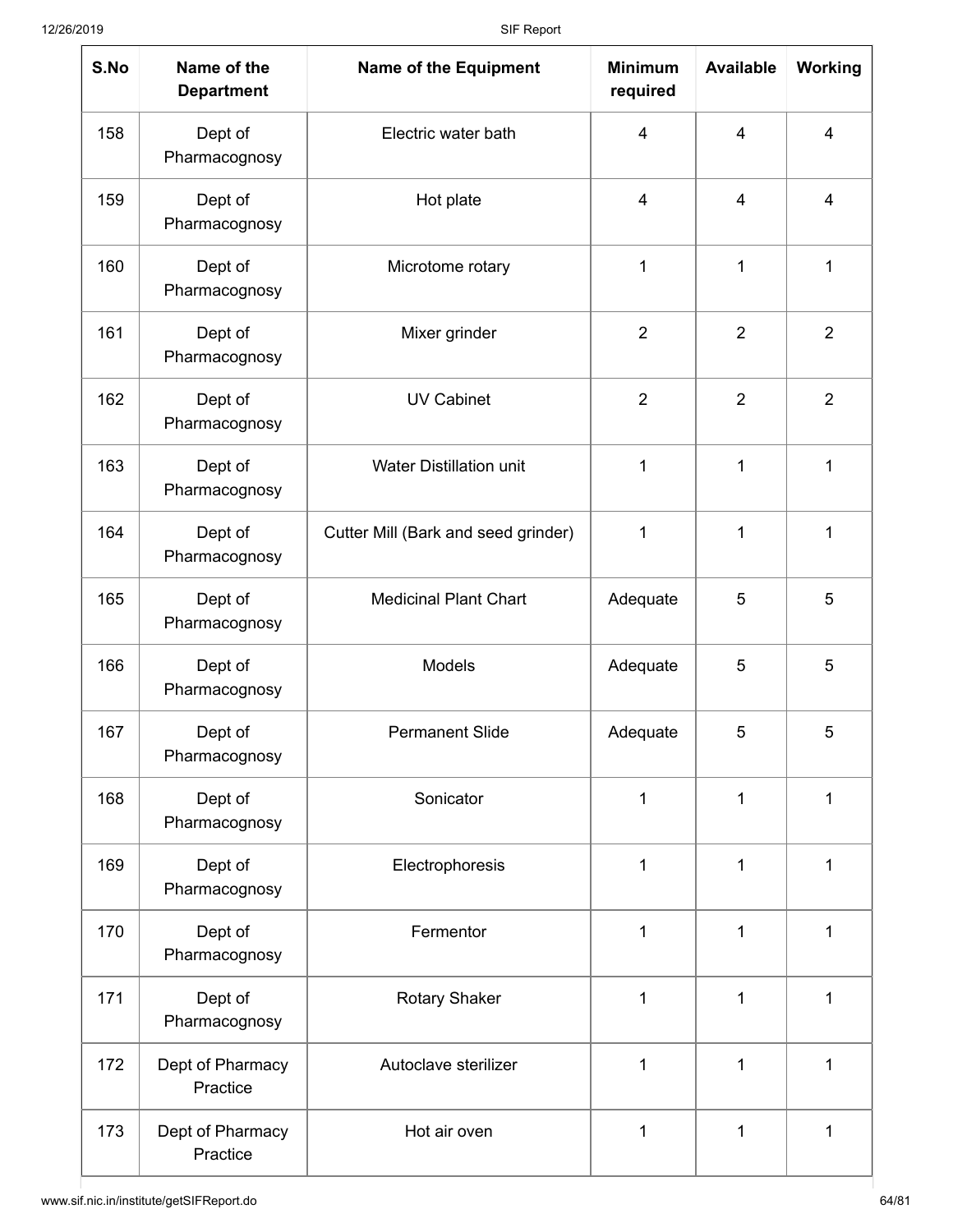| S.No | Name of the<br><b>Department</b> | <b>Name of the Equipment</b>                                    | <b>Minimum</b><br>required | <b>Available</b> | Working |
|------|----------------------------------|-----------------------------------------------------------------|----------------------------|------------------|---------|
| 174  | Dept of Pharmacy<br>Practice     | Membrane filter                                                 | 1                          | 1                | 1       |
| 175  | Dept of Pharmacy<br>Practice     | Centrifuge                                                      | 1                          | 1                | 1       |
| 176  | Dept of Pharmacy<br>Practice     | 1<br><b>Filling Machine</b>                                     |                            | 1                | 1       |
| 177  | Dept of Pharmacy<br>Practice     | <b>Sealing Machine</b><br>1                                     |                            | $\mathbf{1}$     | 1       |
| 178  | Dept of Pharmacy<br>Practice     | Glucometer                                                      | 1                          | 1                | 1       |
| 179  | Dept of Pharmacy<br>Practice     | Sintered glass funnel with complete<br>filtering assemble       | Adequate                   | 5                | 5       |
| 180  | Dept of Pharmacy<br>Practice     | Small disposable membrane filter<br>for IV admixture filtration | Adequate                   | 5                | 5       |
| 181  | Dept of Pharmacy<br>Practice     | Vacuum pump                                                     | 1                          | 1                | 1       |
| 182  | Dept of Pharmacy<br>Practice     | Surgical dressing                                               | Adequate                   | 5                | 5       |
| 183  | Dept of Pharmacy<br>Practice     | pH meter                                                        | 1                          | 1                | 1       |
| 184  | Dept of Pharmacy<br>Practice     | <b>Blood Pressure Apparatus and</b><br>stethoscope              | 10                         | 10               | 10      |
| 185  | Dept of Pharmacy<br>Practice     | <b>Clinical thermometer</b>                                     | 10                         | 10               | 10      |

#### **Details of the workshops/ Seminars/ Conferences/ Guest Lectures conducted for the past 3 years**

| S.No | <b>Type of Activity</b> | Title of the event                   | Year        | <b>Duration</b><br>(in days) | Number of<br><b>Participants</b> |
|------|-------------------------|--------------------------------------|-------------|------------------------------|----------------------------------|
|      | Guest lecture           | Anti Ragging by Munisf<br>Magistrate | 2015 - 2016 |                              | 130                              |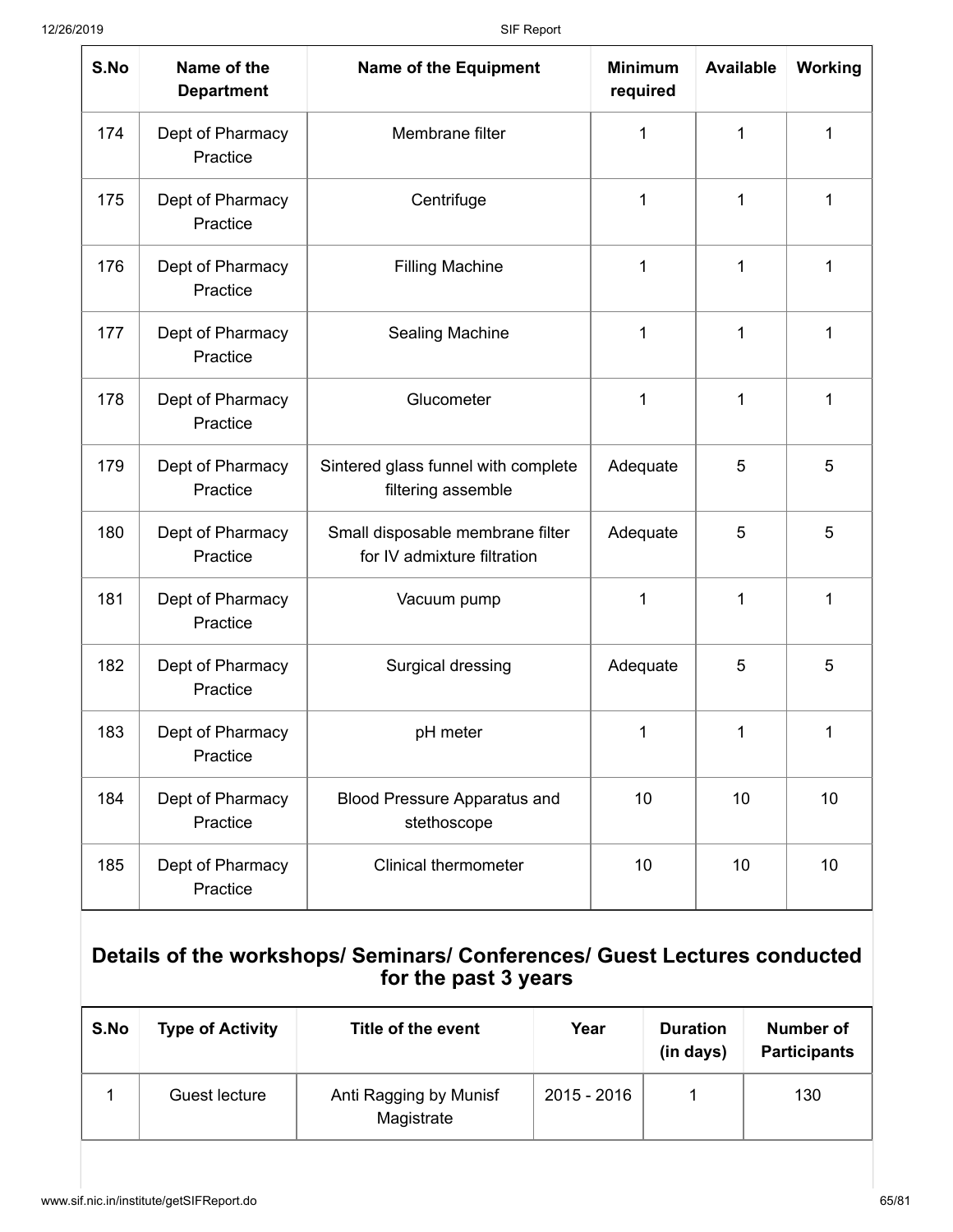| S.No           | <b>Type of Activity</b> | Title of the event                                                                                                     | Year                       | <b>Duration</b><br>(in days) | <b>Number of</b><br><b>Participants</b> |
|----------------|-------------------------|------------------------------------------------------------------------------------------------------------------------|----------------------------|------------------------------|-----------------------------------------|
| $\overline{2}$ | Workshop                | National Pharmacy week<br>celebrations were conducted                                                                  | 2015 - 2016                | $\overline{7}$               | 270                                     |
| 3              | Workshop                | Workshop on personality<br>development programme by<br>Dr R Jagannadh Rao Director<br><b>Success secrets Bangalore</b> | 2015 - 2016                | 4                            | 160                                     |
| $\overline{4}$ | Workshop                | Workshop on Anticoagulation<br>clinic Role of pharmacy<br>professionals                                                | 2016 - 2017<br>$\mathbf 1$ |                              | 325                                     |
| 5              | Workshop                | rally on Pharmacist Caring for<br>You on the Occasion of World<br>Pharmacist day                                       | 2016 - 2017<br>1           |                              | 160                                     |
| 6              | <b>Guest lecture</b>    | Guest Lecture by Mr Sai<br>Krishna US Registered<br>Pharmacist to Pharm D<br>students                                  | 2016 - 2017                | $\mathbf{1}$                 | 110                                     |
| 7              | Workshop                | Caricature competition on the<br>NPW theme Know your<br><b>Medicines Ask Your</b><br>Pharmacist                        | 2017 - 2018                | 1                            | 40                                      |
| 8              | Workshop                | Health Campaign at<br>Madhurupudi                                                                                      | 2017 - 2018                | 1                            | 165                                     |
| 9              | Workshop                | Competition on Innovatve<br>ideas on pharmaceutical<br>sciences and technology and<br>pharmacy practice                | 2017 - 2018                | 1                            | 60                                      |
| 10             | Workshop                | Elocution Competition on the<br>Theme Know your Medicines<br><b>Ask Your Pharmacist</b>                                | 2017 - 2018                | $\mathbf 1$                  | 57                                      |
| 11             | Workshop                | National Pharmacy week<br>celebrations                                                                                 | 2017 - 2018                | $\overline{7}$               | 275                                     |
| 12             | Workshop                | Essay writing competitions on<br>the occation of antibiotic<br>awareness week                                          | 2017 - 2018                | $\overline{7}$               | 65                                      |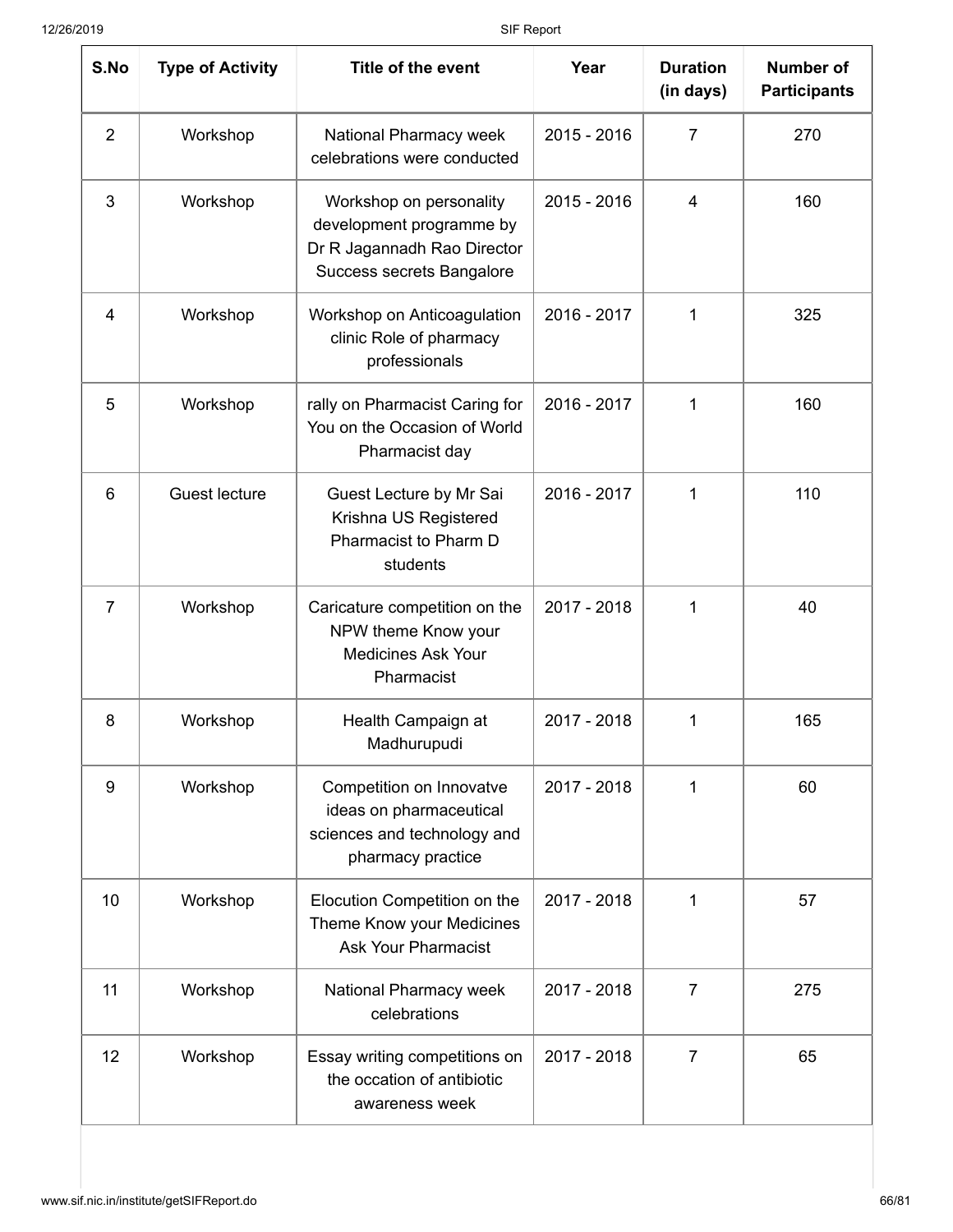| S.No | <b>Type of Activity</b> | Title of the event                                                                                                                                                                      | Year                        | <b>Duration</b><br>(in days) | <b>Number of</b><br><b>Participants</b> |
|------|-------------------------|-----------------------------------------------------------------------------------------------------------------------------------------------------------------------------------------|-----------------------------|------------------------------|-----------------------------------------|
| 13   | Workshop                | Rally on World Pharmacist<br>Day                                                                                                                                                        | 2017 - 2018                 | 1                            | 105                                     |
| 14   | Conference              | IPA student congress                                                                                                                                                                    | 2017 - 2018                 | $\overline{2}$               | 315                                     |
| 15   | Workshop                | Rally on Antimicrobial<br>resistance awareness walk                                                                                                                                     | 2017 - 2018<br>$\mathbf{1}$ |                              | 262                                     |
| 16   | <b>Guest lecture</b>    | <b>Powerpoint Presentation</b><br>about CDSCO and its<br>activities by Dr A ramakishan<br>Deputy Drugs Controller India<br><b>Central Drugs Standard</b><br><b>Control Organization</b> | 2017 - 2018                 | $\mathbf 1$                  | 160                                     |
| 17   | Guest lecture           | Teach Global App by Dr T<br>Jaipal Reddy Ms Anu Rao                                                                                                                                     | 2017 - 2018                 | 17                           | 90                                      |
| 18   | Workshop                | <b>Blood Camp</b>                                                                                                                                                                       | 2017 - 2018                 | 1                            | 212                                     |
| 19   | Guest lecture           | Guest lecture on Community<br>Pharmacy by A Gundu Rao<br><b>President of Karnataka</b><br>Pharmacy Council and Y V<br>Guada Member of Karnataka<br><b>Pharmacy Council</b>              | 2017 - 2018                 | 1                            | 160                                     |

### **Details of the workshops/ Seminars/ Conferences/ Guest Lectures Attended for the past 3 years**

| S.No           | Type of<br><b>Activity</b> | Name of the<br><b>Faculty</b>   | Title of the event                   | Year             |                          | <b>Place</b>                      |
|----------------|----------------------------|---------------------------------|--------------------------------------|------------------|--------------------------|-----------------------------------|
| 1              | Seminar                    | Ms B Sandhaya<br>Rani           | Indian<br>Pharmaceutical<br>Congress | $2015 -$<br>2016 | 19-<br>$12-$<br>2015     | <b>JSS</b><br>Unversity<br>Mysore |
| $\overline{2}$ | Seminar                    | Mr T Uday<br><b>Bhaskar Rao</b> | Indian<br>Pharmaceutical<br>Congress | $2015 -$<br>2016 | $19 -$<br>$12 -$<br>2015 | <b>JSS</b><br>Unversity<br>Mysore |
| 3              | Seminar                    | Mr P Suneel<br>Kumar            | Indian<br>Pharmaceutical<br>Congress | $2015 -$<br>2016 | $19 -$<br>$12 -$<br>2015 | <b>JSS</b><br>Unversity<br>Mysore |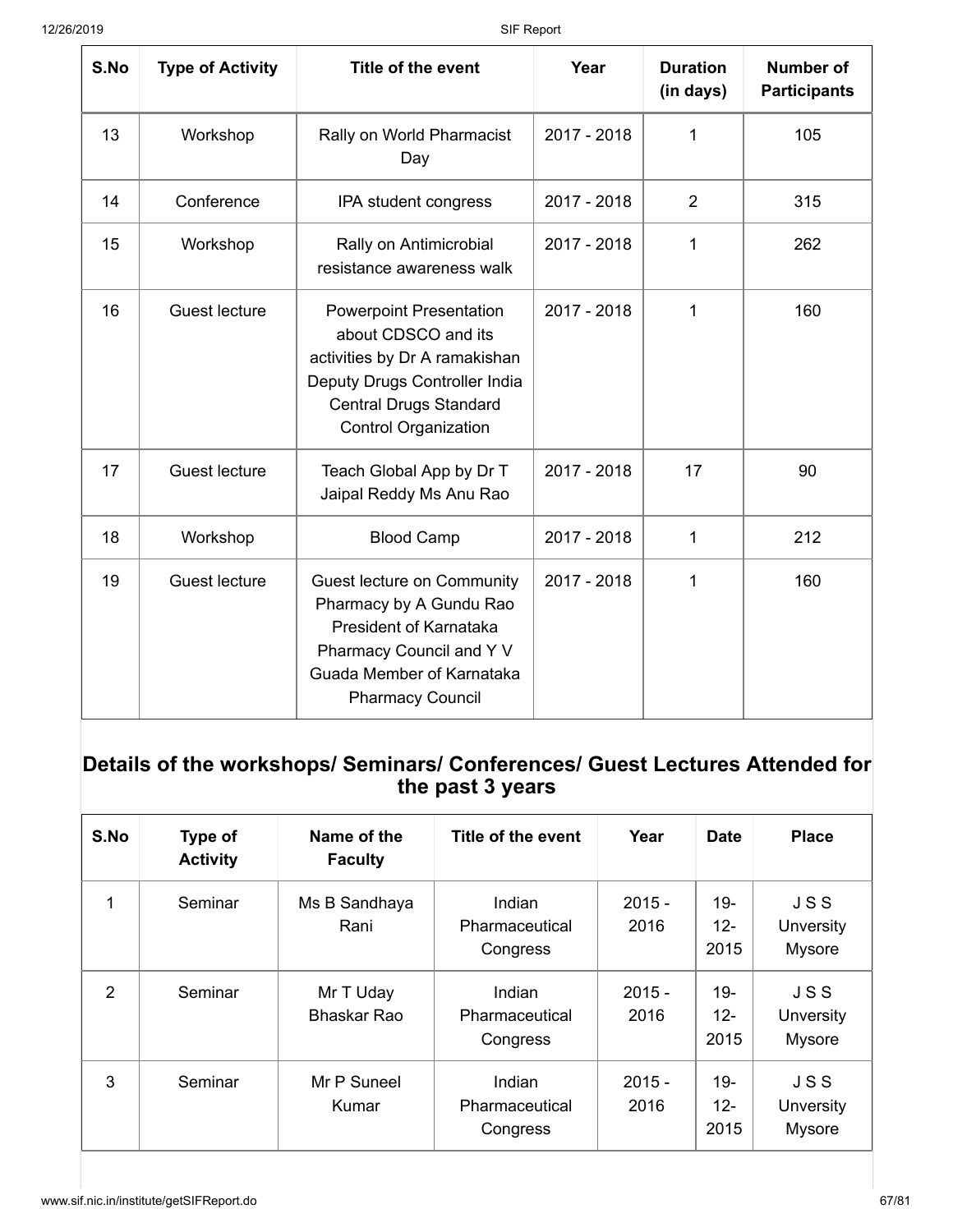| S.No            | Type of<br><b>Activity</b> | Name of the<br><b>Faculty</b> | Title of the event                                                                             | Year             | <b>Date</b>              | <b>Place</b>                                                     |
|-----------------|----------------------------|-------------------------------|------------------------------------------------------------------------------------------------|------------------|--------------------------|------------------------------------------------------------------|
| $\overline{4}$  | Seminar                    | Mr P Suneel<br>Kumar          | <b>IPA Convention</b>                                                                          | $2015 -$<br>2016 | $05 -$<br>$06 -$<br>2015 | Mumbai                                                           |
| 5               | Seminar                    | Mr K V Jagadeesh              | Indian<br>Pharmaceutical<br>Congress                                                           | $2015 -$<br>2016 | $23 -$<br>$01 -$<br>2015 | Hitex<br>Hyderabad                                               |
| $6\phantom{1}6$ | Seminar                    | <b>B V B BALAJI</b>           | Indian<br>$2015 -$<br>2016<br>Pharmaceutical<br>Congress<br>Indian                             |                  | $19 -$<br>$12 -$<br>2015 | <b>JSS</b><br>Unversity<br><b>Mysore</b>                         |
| $\overline{7}$  | Seminar                    | <b>B V B BALAJI</b>           | Pharmaceutical<br>Congress                                                                     | $2015 -$<br>2016 |                          | <b>Hitex</b><br>Hyderabad                                        |
| 8               | Seminar                    | Dr G Sumalatha                | <b>Conducted National</b><br>Seminar on behalf<br>of IPA<br>Rajahmundry Local<br><b>Branch</b> | $2015 -$<br>2016 | $23 -$<br>$04 -$<br>2015 | Jogayya<br>Institute of<br>Technological<br>Sciences<br>Palamuru |
| 9               | Seminar                    | Dr G Sumalatha                | <b>IPA Convention</b>                                                                          | $2015 -$<br>2016 | $05 -$<br>$06 -$<br>2015 | Mumbai                                                           |
| 10              | Seminar                    | Dr G Sumalatha                | Indian<br>Pharmaceutical<br>Congress                                                           | $2015 -$<br>2016 | $23 -$<br>$01 -$<br>2015 | <b>Hitex</b><br>Hyderabad                                        |
| 11              | Seminar                    | Prof KPR<br>Chowdary          | <b>Conducted National</b><br>Seminar on behalf<br>of IPA<br>Rajahmundry Local<br><b>Branch</b> | $2015 -$<br>2016 | $23 -$<br>$04 -$<br>2015 | Jogayya<br>Institute of<br>Technological<br>Sciences<br>Palamuru |
| 12              | Seminar                    | Prof KPR<br>Chowdary          | <b>IPA Convention</b>                                                                          | $2015 -$<br>2016 | $05 -$<br>$06 -$<br>2015 | Mumbai                                                           |
| 13              | Seminar                    | Prof KPR<br>Chowdary          | Indian<br>Pharmaceutical<br>Congress                                                           | $2015 -$<br>2016 | $23 -$<br>$01 -$<br>2015 | Hitex<br>Hyderabad                                               |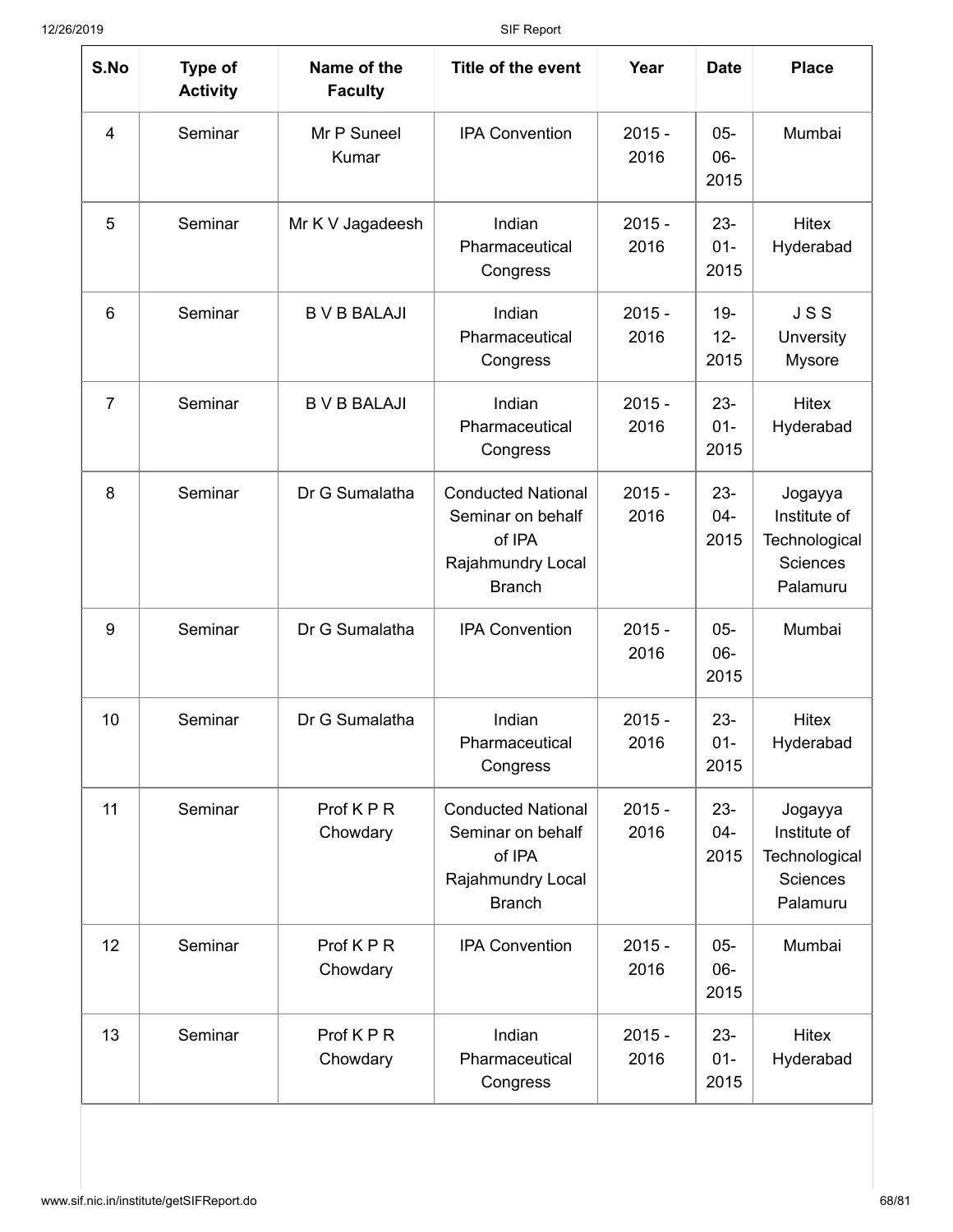| S.No | Type of<br><b>Activity</b> | Name of the<br><b>Faculty</b> | Title of the event                                                                                                 | Year             | <b>Date</b>              | <b>Place</b>                                                            |
|------|----------------------------|-------------------------------|--------------------------------------------------------------------------------------------------------------------|------------------|--------------------------|-------------------------------------------------------------------------|
| 14   | Seminar                    | Dr T V Narayana               | International<br>Pharmaceutical<br><b>Students Forum</b>                                                           | $2015 -$<br>2016 | $30-$<br>$07 -$<br>2015  | Hyderabad                                                               |
| 15   | Seminar                    | Dr T V Narayana               | <b>IPA Convention</b><br>$2015 -$<br>2016                                                                          |                  | $05 -$<br>$06 -$<br>2015 | Mumbai                                                                  |
| 16   | Seminar                    | Dr T V Narayana               | <b>Conducted National</b><br>$2015 -$<br>2016<br>Seminar on behalf<br>of IPA<br>Rajahmundry Local<br><b>Branch</b> |                  | $23 -$<br>$04 -$<br>2015 | Jogayya<br>Institute of<br>Technological<br><b>Sciences</b><br>Palamuru |
| 17   | Seminar                    | Dr T V Narayana               | Indian<br>Pharmaceutical<br>Congress                                                                               | $2015 -$<br>2016 |                          | <b>Hitex</b><br>Hyderabad                                               |
| 18   | Seminar                    | D Anupama                     | Innovative<br>Research in Drug<br>Discovery and<br>Therapeutics                                                    | $2016 -$<br>2017 |                          | Krishna Teja<br>Pharmacy<br>College<br>Tirupati                         |
| 19   | Seminar                    | <b>BVB Balaji</b>             | Promilan                                                                                                           | $2016 -$<br>2017 | $19 -$<br>$02-$<br>2016  | Shri Vishnu<br>College of<br>Pharmacy<br>Bhimavaram                     |
| 20   | Seminar                    | <b>BVB Balaji</b>             | Second IACP<br>Convention                                                                                          | $2016 -$<br>2017 | $01 -$<br>$04 -$<br>2016 | Coimbatore                                                              |
| 21   | Seminar                    | G Sumalatha                   | <b>IPA Convention</b>                                                                                              | $2016 -$<br>2017 | $23 -$<br>$07 -$<br>2016 | Raichur                                                                 |
| 22   | Seminar                    | G Sumalatha                   | Promilan                                                                                                           | $2016 -$<br>2017 | $19 -$<br>$02 -$<br>2016 | Shri Vishnu<br>College of<br>Pharmacy<br>Bhimavaram                     |
| 23   | Seminar                    | G Sumalatha                   | Second IACP<br>Convention                                                                                          | $2016 -$<br>2017 | $01 -$<br>$04 -$<br>2016 | Coimbatore                                                              |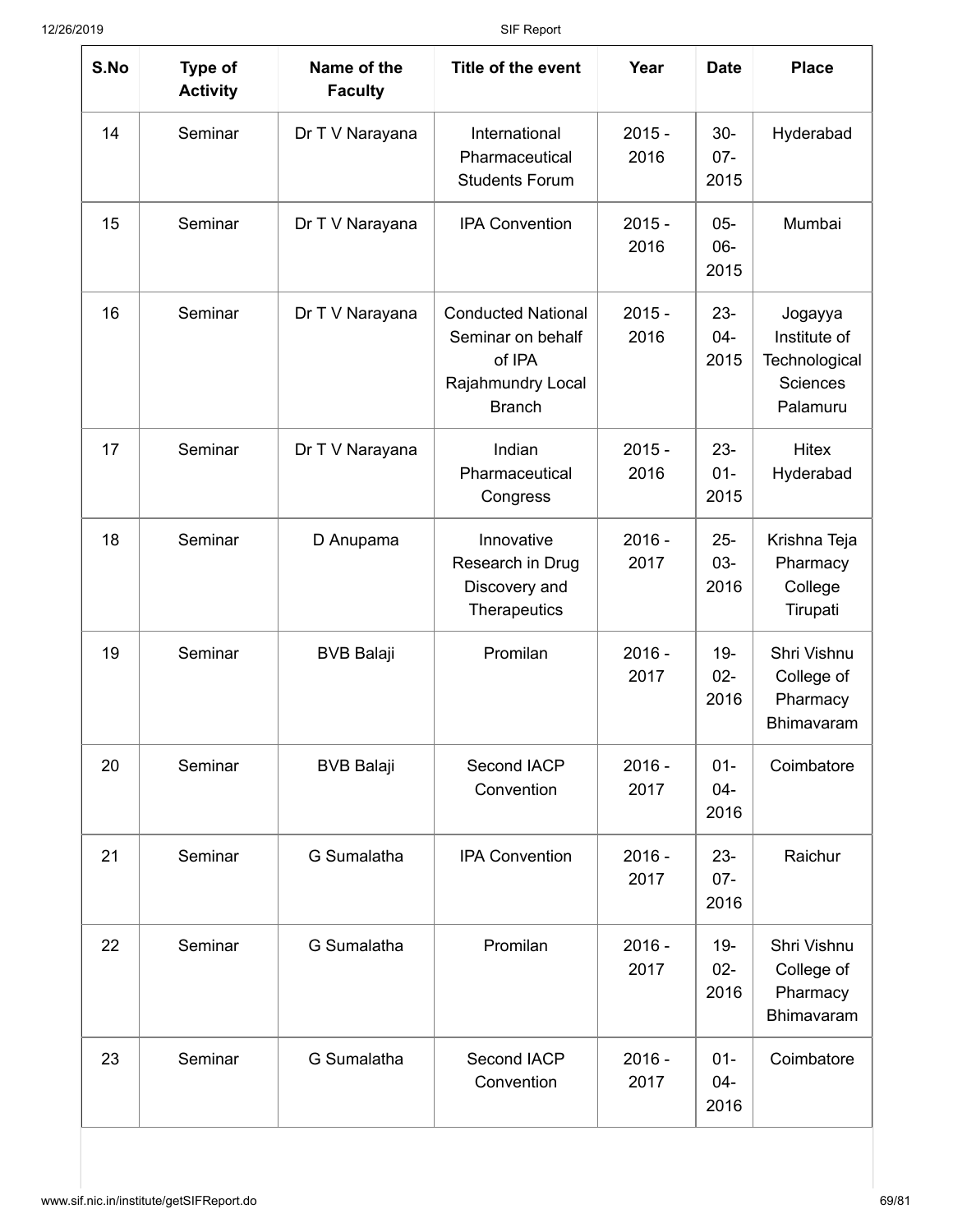| S.No | Type of<br><b>Activity</b> | Name of the<br><b>Faculty</b> | Title of the event                                                     | Year             | <b>Date</b>              | <b>Place</b>                                               |
|------|----------------------------|-------------------------------|------------------------------------------------------------------------|------------------|--------------------------|------------------------------------------------------------|
| 24   | Seminar                    | G Sumalatha                   | Innovative<br>Research in Drug<br>Discovery and<br>Therapeutics        | $2016 -$<br>2017 | $25 -$<br>$03 -$<br>2016 | Krishna Teja<br>Pharmacy<br>College<br>Tirupati            |
| 25   | Seminar                    | K Ravi Shankar                | Innovations in<br>Pharmacy<br><b>Sciences Practice</b><br>and Research | $2016 -$<br>2017 | 08-<br>$03 -$<br>2016    | <b>MAM College</b><br>of Pharmacy<br>Narsaraopeta          |
| 26   | Seminar                    | P Suneel Kumar                | Innovations in<br>Pharmacy<br><b>Sciences Practice</b><br>and Research | $2016 -$<br>2017 | 08-<br>$03 -$<br>2016    | <b>MAM College</b><br>of Pharmacy<br>Narsaraopeta          |
| 27   | Seminar                    | K Ramya                       | Innovations in<br>Pharmacy<br><b>Sciences Practice</b><br>and Research | $2016 -$<br>2017 | 08-<br>$03 -$<br>2016    | <b>MAM College</b><br>of Pharmacy<br>Narsaraopeta          |
| 28   | Seminar                    | <b>B Sandhya Rani</b>         | Promilan                                                               | $2016 -$<br>2017 | $19-$<br>$02 -$<br>2016  | Shri Vishnu<br>College of<br>Pharmacy<br><b>Bhimavaram</b> |
| 29   | Seminar                    | D Anupama                     | Promilan                                                               | $2016 -$<br>2017 | $19 -$<br>$02 -$<br>2016 | Shri Vishnu<br>College of<br>Pharmacy<br>Bhimavaram        |
| 30   | Seminar                    | <b>BVB Balaji</b>             | Innovative<br>Research in Drug<br>Discovery and<br>Therapeutics        | $2016 -$<br>2017 |                          | Krishna Teja<br>Pharmacy<br>College<br>Tirupati            |
| 31   | Seminar                    | G Sumalatha                   | Innovations in<br>Pharmacy<br><b>Sciences Practice</b><br>and Research | $2016 -$<br>2017 | $08 -$<br>$03 -$<br>2016 | <b>MAM College</b><br>of Pharmacy                          |

#### **Details of the Research papers presented in the workshops/ Seminars/ Conferences for the past 3 years**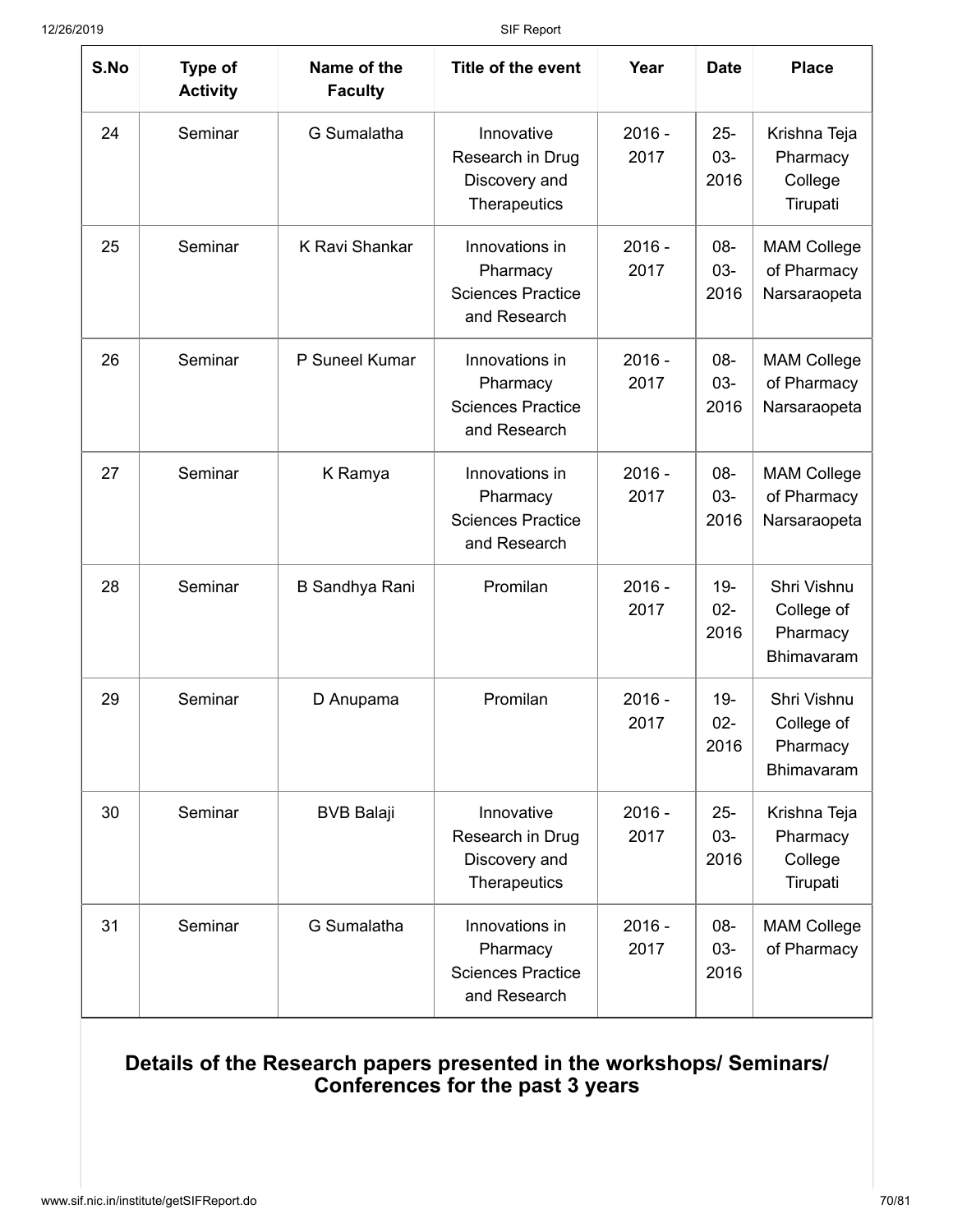| S.No           | Name of the<br><b>Faculty/Student</b>            | Title of the<br>paper                                                    | Name of the<br>work shop/<br>Seminars/<br><b>Conferences</b> | Year                           | <b>Date</b>              | <b>Place</b>                                                | Grant<br>(Amount<br>$ln$ INR)<br>received<br>from<br><b>Funding</b><br>agency |
|----------------|--------------------------------------------------|--------------------------------------------------------------------------|--------------------------------------------------------------|--------------------------------|--------------------------|-------------------------------------------------------------|-------------------------------------------------------------------------------|
| 1              | S Nookaraju                                      | Preparation<br>and Evaluation<br>of Directly<br>compressible<br>Vehicles | Oral and<br>Poster<br>Presentation                           | 2016<br>2017                   | $01 -$<br>$12-$<br>2016  | Andhra<br>University<br>Visakhapatnam                       | $\mathbf 0$                                                                   |
| $\overline{2}$ | Baby and<br>Mohana                               | Dengue                                                                   | poster<br>Presentation                                       | 2015<br>2016                   | $01 -$<br>$12 -$<br>2015 | Guntur                                                      | $\mathbf 0$                                                                   |
| 3              | Sravanthi                                        | Survey on<br>Diabetes and<br>Standardization                             | Poster<br>Presentation                                       | 2016<br>2017                   | $02 -$<br>$12 -$<br>2016 | Koringa<br>College of<br>Pharmacy<br>Kakinada               | $\mathbf 0$                                                                   |
| 4              | Sravanthi and<br>Sowmya                          | Survey on<br>Diabetes and<br>Standardization                             | Poster<br>Presentation                                       | 2016<br>2017                   | $01 -$<br>$12 -$<br>2016 | Adarsha<br>College of<br>Pharmacy<br>Kothapalli<br>Kakinada | $\mathbf 0$                                                                   |
| 5              | Sravanthi and<br>Sowmya                          | <b>TP</b>                                                                | Poster<br>Presentation                                       | 2015<br>$\overline{a}$<br>2016 | $01 -$<br>$12 -$<br>2015 | Guntur                                                      | $\mathbf 0$                                                                   |
| 6              | Ch Sai Eswar U<br>Harsha Vardhan<br>and T Rohith | <b>TP</b>                                                                | Poster<br>Presentation                                       | 2016<br>2017                   | $01 -$<br>$12 -$<br>2016 | Tirupathi                                                   | $\mathbf 0$                                                                   |
| 7              | <b>MVL Prasanna</b><br>and A Prabha              | <b>TP</b>                                                                | Poster<br>Presentation                                       | 2017<br>2018                   | $01 -$<br>$12 -$<br>2017 | Chitkara<br>University<br>Punjab                            | $\pmb{0}$                                                                     |
| 8              | <b>G</b> Ratnakar                                | <b>Tree Manliness</b>                                                    | Poster<br>Presentation                                       | 2017<br>2018                   | $01 -$<br>$12 -$<br>2017 | Shri Vishnu<br>College of<br>Pharmacy<br>Bhimavaram         | $\mathbf 0$                                                                   |
| 9              | G Ratnakar                                       | <b>Tree Manliness</b>                                                    | Poster<br>Presentation                                       | 2015<br>2016                   | $01 -$<br>$12 -$<br>2015 | Guntur                                                      | $\mathbf 0$                                                                   |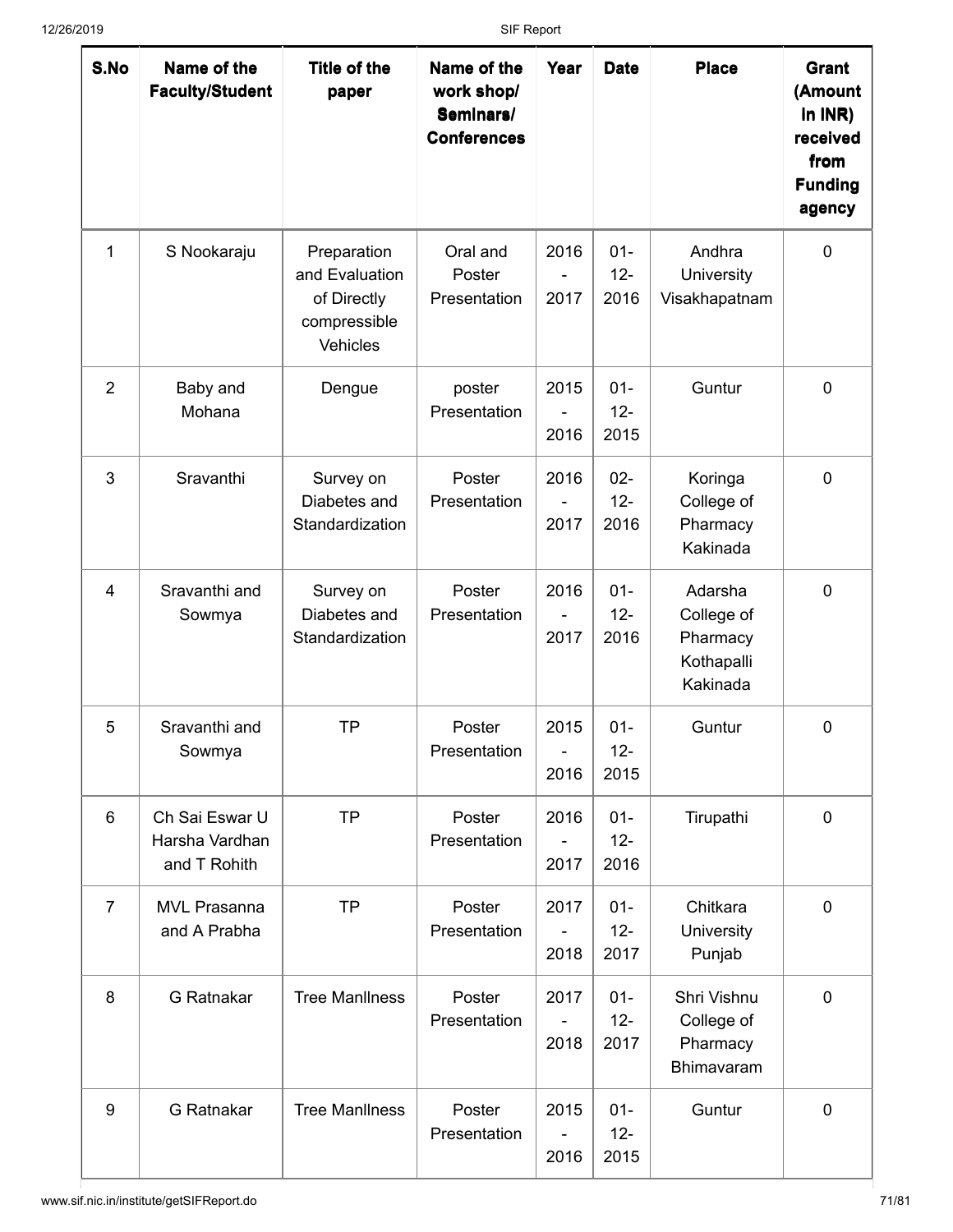| S.No | Name of the<br><b>Faculty/Student</b> | Title of the<br>paper               | Name of the<br>work shop/<br>Seminars/<br><b>Conferences</b> | Year                                     | <b>Date</b>              | <b>Place</b>                     | Grant<br>(Amount<br>in $INR$ )<br>received<br>from<br><b>Funding</b><br>agency |
|------|---------------------------------------|-------------------------------------|--------------------------------------------------------------|------------------------------------------|--------------------------|----------------------------------|--------------------------------------------------------------------------------|
| 10   | A Manjusha and<br>P Anusha            | Ritampcin                           | Poster<br>Presentation                                       | 2017<br>2018                             | $01 -$<br>$12 -$<br>2017 | Chitkara<br>University<br>Punjab | $\Omega$                                                                       |
| 11   | Ch Prasanna                           | <b>Diabetes</b><br><b>Millitens</b> | Poster<br>Presentation                                       | 2017<br>$\overline{\phantom{a}}$<br>2018 | $01 -$<br>$12 -$<br>2017 | Chitkara<br>University<br>Punjab | 0                                                                              |

### **Details of the Extension & out reach programs conducted for the past 3 years**

| S.No           | Name of the<br><b>Activity</b>                         | Collaborating<br>Organization          | Year        | No.of<br>Teacher's<br>Participated | No.of<br>Student's<br>Participated |
|----------------|--------------------------------------------------------|----------------------------------------|-------------|------------------------------------|------------------------------------|
|                | Workshop on<br>Personality<br>Development<br>Programme | Bangalore                              | 2015 - 2016 | 10                                 | 150                                |
| $\overline{2}$ | Workshop on<br>Anticoagulation<br>Clinic               | <b>IPA Local Branch</b><br>Rajahmundry | 2016 - 2017 | 25                                 | 300                                |
| 3              | <b>Blood Donation</b><br>Camp                          | <b>IPA Local Branch</b><br>Rajahmundry | 2017 - 2018 | 12                                 | 200                                |
| 4              | NSS Mega Camp                                          | <b>Andhra University</b>               | 2017 - 2018 | 15                                 | 200                                |

#### **Sports**

**Facilities available for conducting sports events**

**Yes**

**Name**

**B TIRUPATI RAO**

#### **Qualification**

**MLISC**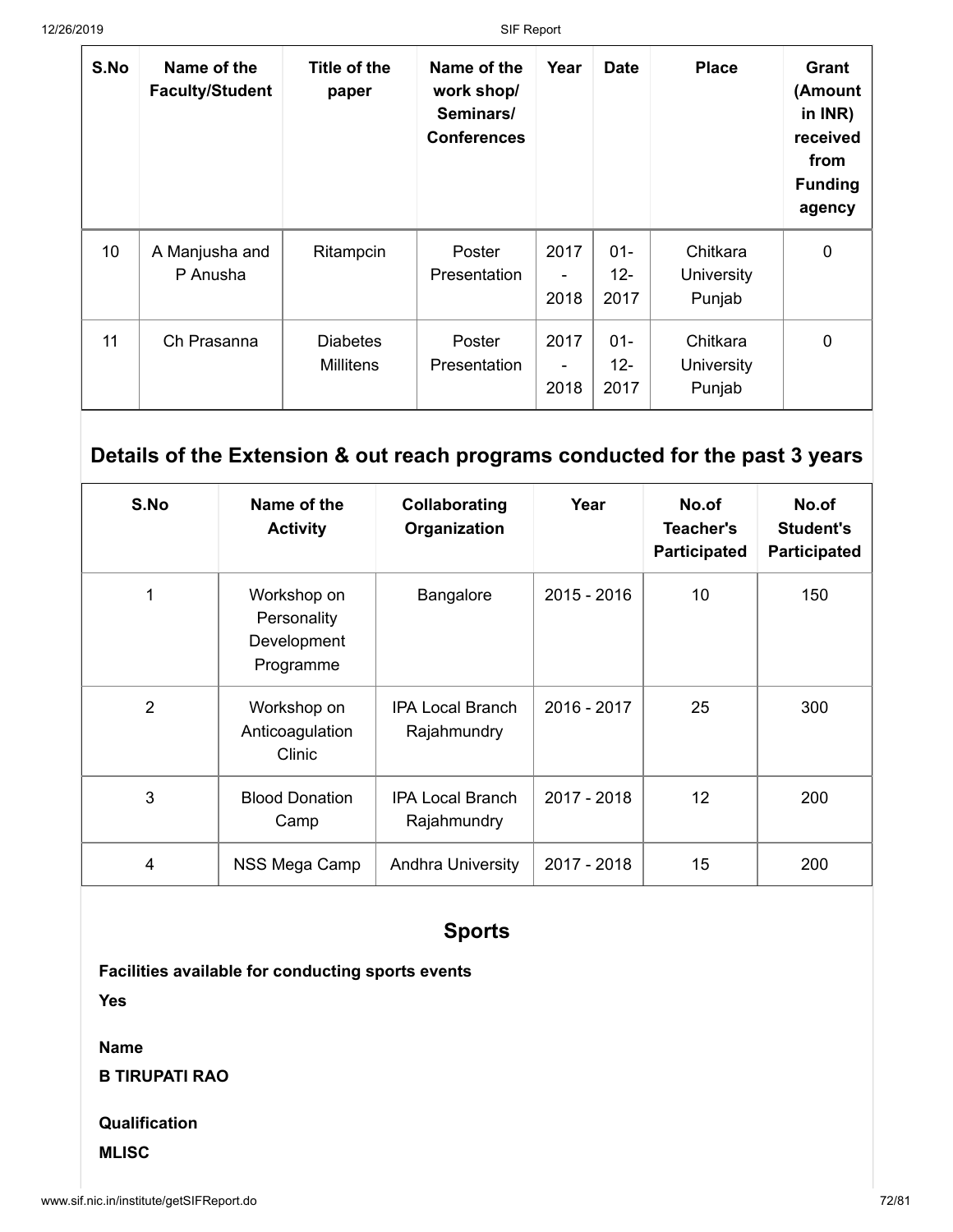| <b>Experience (in Years)</b> |  |
|------------------------------|--|
|------------------------------|--|

**12**

| S.No | <b>Activity</b> | <b>Name of the Activity</b>                    | Year             | No. of<br><b>Teacher's</b><br>Participated | No. of<br><b>Student's</b><br><b>Participated</b> |
|------|-----------------|------------------------------------------------|------------------|--------------------------------------------|---------------------------------------------------|
|      | Participated    | <b>CRICKET EENADU CRICKET</b><br><b>TROPHY</b> | $2018 -$<br>2019 | 0                                          | 15                                                |
|      |                 | But the states Audi Beach, a sell              |                  |                                            |                                                   |

## **Details of the Anti-Ragging cell**

**Name of the Chairperson of Anti-ragging cell**

**Dr T V Narayana**

**No. of meeting in a year**

**2**

**Is Information provided on website and prospectus of the institute?**

**Yes**

**Case reported in previous years**

**No**

**If yes, status of the case (Pending/Closed)**

**Closed**

**(Copy of the Orders for having Constituted the Committee)**

[View \(getmongoPdfFile.do?renreceiptid=269f9892-7f74-4390-85ea-ea8abe6db59e&tablename=antiragging\)](http://www.sif.nic.in/institute/getmongoPdfFile.do?renreceiptid=269f9892-7f74-4390-85ea-ea8abe6db59e&tablename=antiragging)

### **Details of the Gender Sensitization cell**

**Name of the Chairperson of Cell**

**Dr G Sumalatha**

**No. of activities in a year (Workshop/Guest lecture/orientation**

**4**

**No. of meeting in a year**

**2**

**Case reported in previous years**

**No**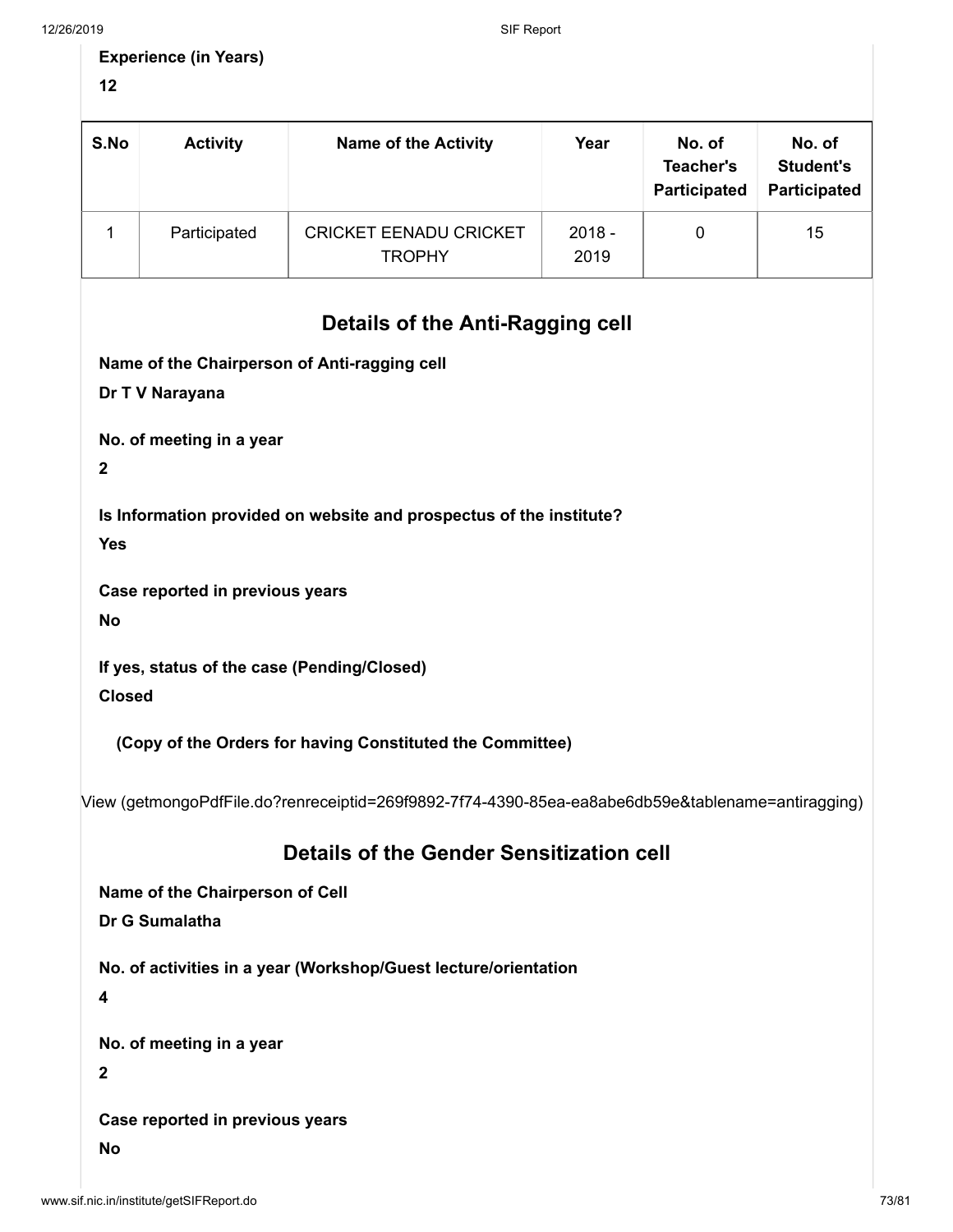**If yes, status of the case (Pending/Closed) Closed**

**(Copy of the Orders for having Constituted the Committe as per SAKSHAM Guidelines)**

[View \(getmongoPdfFile.do?renreceiptid=a716d0a2-45dc-40f0-beec-](http://www.sif.nic.in/institute/getmongoPdfFile.do?renreceiptid=a716d0a2-45dc-40f0-beec-20894aab6bbf&tablename=gendersensitization)20894aab6bbf&tablename=gendersensitization)

## **Details of Anti-discrimination cell**

**Name of the Chairperson of Anti-discrimination cell Dr S Muralidhar**

**No. of meeting in a year**

**2**

**Case reported in previous years**

**No**

**If yes, status of the case (Pending/Closed) Closed**

**(Copy of the Orders for having the Constituted the Committee)**

[View \(getmongoPdfFile.do?renreceiptid=b2795428-cfe1-41e7-8f26](http://www.sif.nic.in/institute/getmongoPdfFile.do?renreceiptid=b2795428-cfe1-41e7-8f26-ac0f10f9056c&tablename=antidiscrimination) ac0f10f9056c&tablename=antidiscrimination)

## **Details of Placement and Career Guidance cell**

**Name of the Placement Officer**

**Dr T V Narayana**

**Mobile Number of the Placement officer 9845020474**

**No. of students Participated 200**

**No. of the Student Placed 150**

**Percentage of placement**

**75**

**No. of Companies participated in Placement Drive**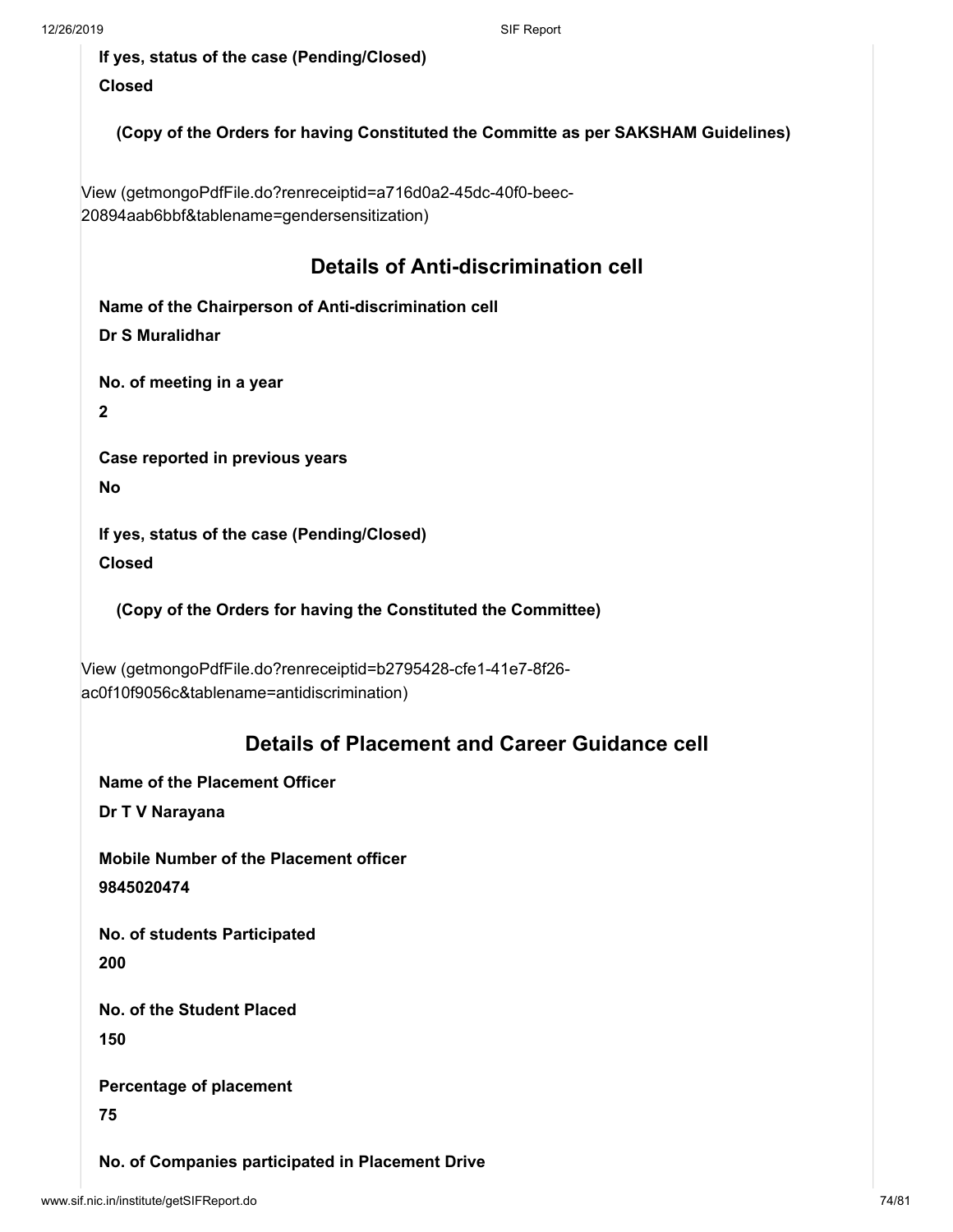**30**

#### **(Copy of the Constitution to be enclosed as Annexure)**

[View \(getmongoPdfFile.do?renreceiptid=ade60f54-d090-4949-b546-b5598396e2c0&tablename=placement\)](http://www.sif.nic.in/institute/getmongoPdfFile.do?renreceiptid=ade60f54-d090-4949-b546-b5598396e2c0&tablename=placement)

### **Details of information available on College website**

**Dean/Principal**

**YES**

**Teaching staff**

**YES**

**Affiliated university and its VC & Registrar**

**YES**

**List of students admitted category wise (UG & PG)in current and previous years YES**

**Results of all examinations in previous years**

**YES**

**Details of members of the Anti Ragging Committee Members with contact details including landline ph. Mobile, email etc.**

**YES**

**Details of members of Gender Harassment Committee Members with contact details including landline Ph. mobile, email etc.**

**YES**

**Toll free number to report ragging YES**

### **Hospital Information**

#### **Address of Hospital**

**Name of the Hospital**

**SAI Hospital, Aryapuram Middle Street, Rajahmundry.**

**Type Of Hospital**

**Private**

**State/UT**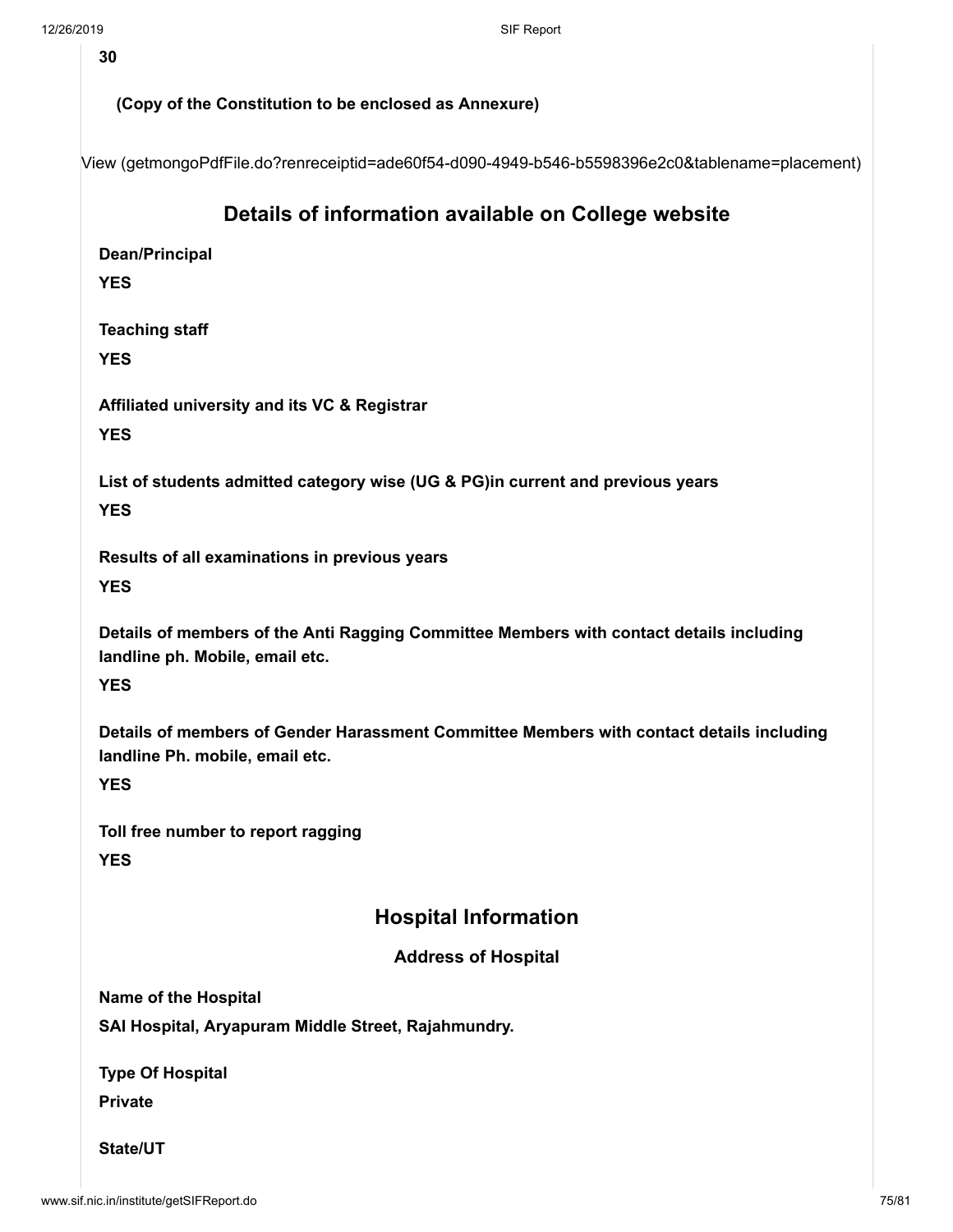**ANDHRA PRADESH**

**District**

**EAST GODAVARI**

**Sub District / Mandal**

**Rajahmundry (Urban)**

**Village**

**Aryapuram**

**Pin Code**

**533101**

**Name Of The Medical Superindent Dr.G.Vijay Kumar**

**Email ID**

**saihospital@gmail.com**

**Mobile No**

**9030130414**

| <b>Bed strength of the hospital</b> |  |  |
|-------------------------------------|--|--|
|                                     |  |  |

**300**

#### **Whether this hospital has MOU with any other PharmD Institute**

**NO**

# **Details of Hospital**

| S.No          | Name / infrastructure                                             | <b>Minimum required No's</b>                                                                                                              | <b>Provided</b>    |
|---------------|-------------------------------------------------------------------|-------------------------------------------------------------------------------------------------------------------------------------------|--------------------|
| 1             | Hospital with teaching<br>facility minimum 300<br>bedded hospital | Nature of hospital                                                                                                                        | Corporate hospital |
| $\mathcal{P}$ | Place of pharmacy practice<br>department +                        | Minimum carpet area of 3<br>sq.mts. per student along<br>with consent to provide the<br>professional manpower to<br>support the programme | 150                |
| 3             | Available Specialties ++                                          | Medicine (compulsory)                                                                                                                     | yes                |
|               |                                                                   |                                                                                                                                           |                    |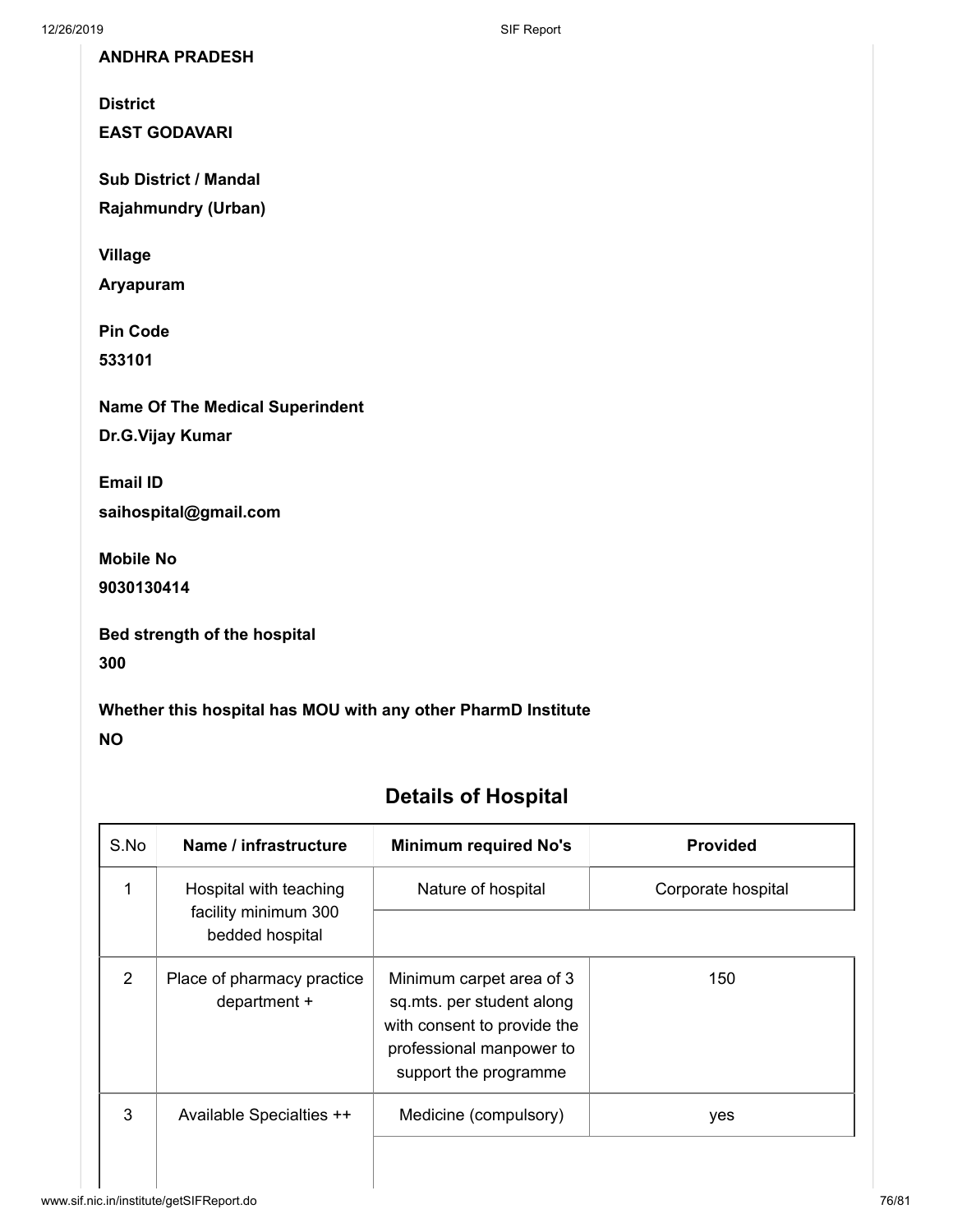| S.No | Name / infrastructure               | <b>Minimum required No's</b><br><b>Provided</b>          |             |  |
|------|-------------------------------------|----------------------------------------------------------|-------------|--|
|      |                                     | (any three of the following                              |             |  |
|      |                                     | Surgery                                                  | yes         |  |
|      |                                     | <b>Pediatrics</b>                                        | yes         |  |
|      |                                     | Gynecology and obstetrics                                | yes         |  |
|      |                                     | Psychiatry                                               | no          |  |
|      |                                     | Skin and VD                                              | yes         |  |
|      |                                     | Orthopedics                                              | yes         |  |
| 4    | Location of the hospital<br>details | Within the same limits of<br>corporation or municipality | Corporation |  |

- Upload Approval letter of the hospital authority along with MOU
- Inspectors are required to personality verify the space provided at the hospital and meet the hospital administrators for interaction ++ to be certified by the Dean/Director/Medical Supdt. of the hospital.

Uploaded Document

[View \(getmongoPdfFile.do?renreceiptid=c1055bc5-0fc6-41c8-bebb-](http://www.sif.nic.in/institute/getmongoPdfFile.do?renreceiptid=c1055bc5-0fc6-41c8-bebb-40d7b69bdbcb&tablename=hospitaldetails)40d7b69bdbcb&tablename=hospitaldetails)

### **Ancillary Staff Details**

| <b>Staff Details</b>                | <b>No of Available</b> |  |  |  |
|-------------------------------------|------------------------|--|--|--|
| Other ancillary staff available     |                        |  |  |  |
| Epidemiology                        | 1                      |  |  |  |
| Statistician                        | 1<br>1                 |  |  |  |
| Physiotherapy                       |                        |  |  |  |
| <b>Available clinical materials</b> |                        |  |  |  |
| Average daily OPD                   | 310                    |  |  |  |
| Average daily IPD                   | 195                    |  |  |  |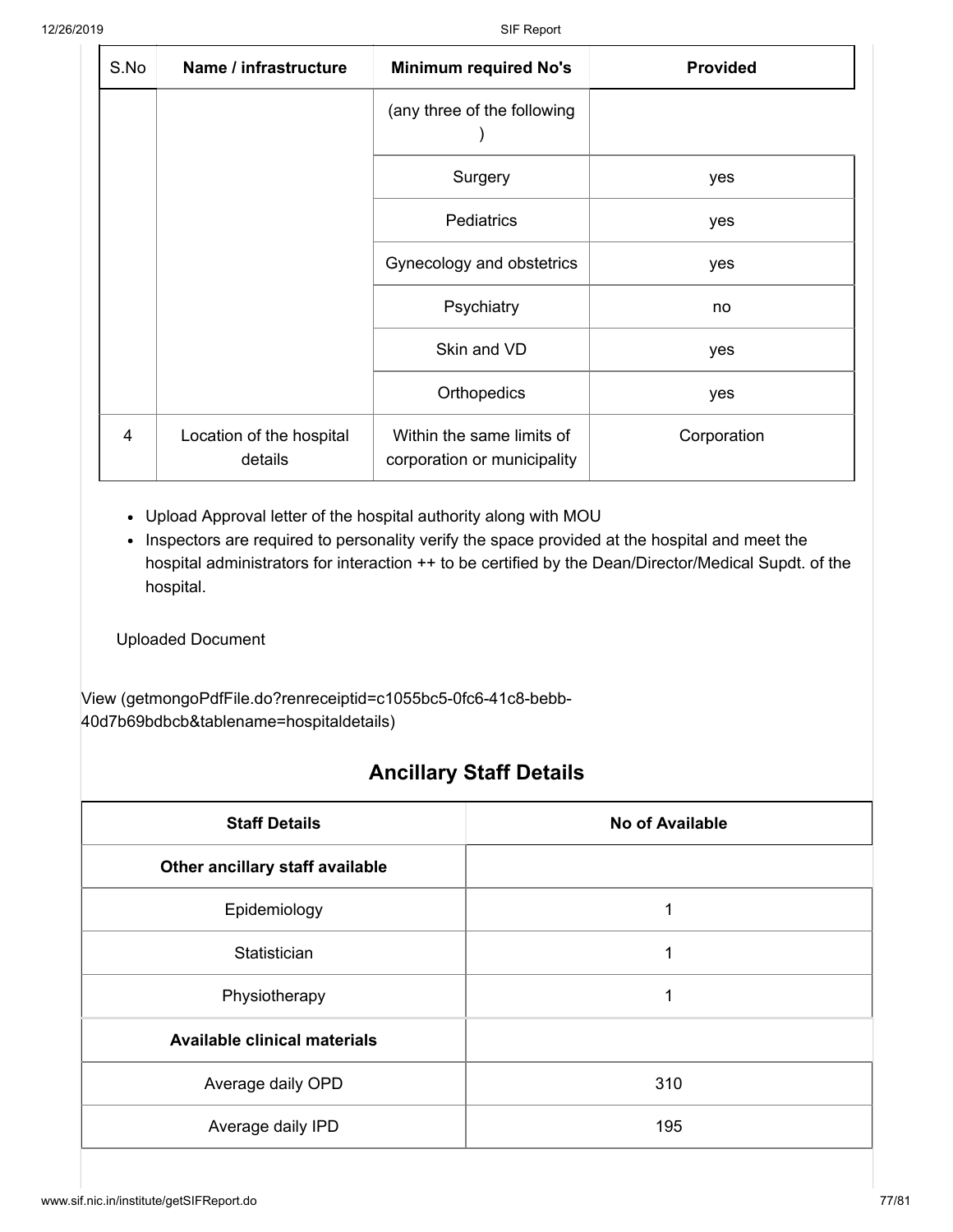| <b>Staff Details</b>                                                     | No of Available |
|--------------------------------------------------------------------------|-----------------|
| Average daily bed occupancy rate                                         | 100             |
| Average daily operations                                                 | 15              |
| Major                                                                    | 10              |
| Minor                                                                    | 5               |
| Year- wise available clinical materials (During<br>previous three years) | 5               |
| <b>Intensive care facilities</b>                                         |                 |
|                                                                          | 1               |
| <b>I.ICU</b>                                                             |                 |
| No. of beds                                                              | 30              |
| Equipment                                                                | $\mathfrak{B}$  |
| Average bed occupancy                                                    | 20              |
| <b>II.ICCU</b>                                                           |                 |
| No. of beds                                                              | 10              |
| Equipment                                                                | $\mathfrak{B}$  |
| Average bed occupancy                                                    | $\overline{7}$  |
| <b>III.NICU</b>                                                          |                 |
| No. of beds                                                              | 10              |
| Equipment                                                                | $\mathfrak{S}$  |
| Average bed occupancy                                                    | $\overline{7}$  |
| <b>IV.PICU</b>                                                           |                 |
| No. of beds                                                              | $\pmb{0}$       |
| Equipment                                                                | $\pmb{0}$       |
| Average bed occupancy                                                    | $\pmb{0}$       |
| <b>V.Dialysis</b>                                                        |                 |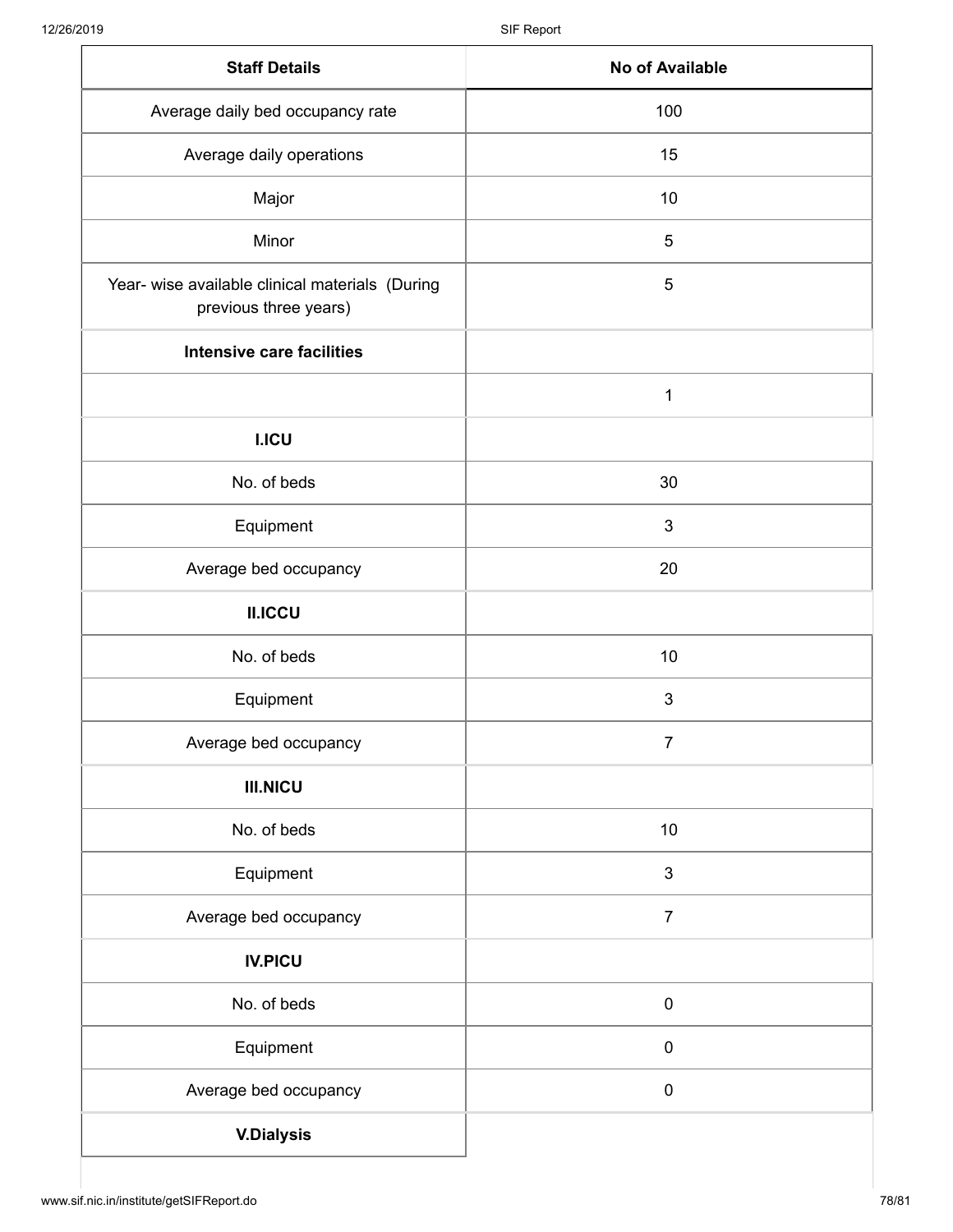| <b>Staff Details</b>  | No of Available |
|-----------------------|-----------------|
| No. of beds           | 10              |
| Equipment             | 6               |
| Average bed occupancy | 5               |

# **Unit Wise Medical Staff**

| <b>Name</b>                              | <b>Designation</b>  | <b>UG/PG</b><br>Qualification |                           | Teaching / professional Experience with<br>designation |                     |                     |                 |
|------------------------------------------|---------------------|-------------------------------|---------------------------|--------------------------------------------------------|---------------------|---------------------|-----------------|
|                                          |                     | Program                       | Year of<br><b>Passing</b> | <b>Designation</b>                                     | From                | To                  | <b>Duration</b> |
| Dr Y Suresh                              | Anesthesia          | PG                            | 2001                      | Anesthesia                                             | $02 - 04 -$<br>2007 | $29-01-$<br>2019    | 10              |
| Dr G Sriram                              | Paediatrics         | PG                            | 1996                      | Paediatrics                                            | $01 - 04 -$<br>2008 | $29-01-$<br>2019    | 21              |
| Dr Y Rakesh                              | Nephrology          | PG                            | 1999                      | Nephrology                                             | $01 - 04 -$<br>2008 | $29 - 01 -$<br>2019 | 19              |
| Dr<br><b>ASHUTHUOSH</b><br><b>PRASAD</b> | Neurology           | PG                            | 1998                      | Neurology                                              | $01 - 04 -$<br>2008 | $29-01-$<br>2019    | 20              |
| Dr<br>PERUMALLU                          | Neurology           | PG                            | 1997                      | Neurology                                              | $01 - 04 -$<br>2008 | $29 - 01 -$<br>2019 | 21              |
| Dr PRASAD<br><b>RAO</b>                  | General<br>Medicine | PG                            | 2002                      | General<br>Medicine                                    | $01 - 04 -$<br>2008 | $29 - 01 -$<br>2019 | 15              |
| Dr A<br><b>NAGESWARA</b><br><b>RAO</b>   | General<br>Medicine | PG                            | 2002                      | General<br>Medicine                                    | $01 - 04 -$<br>2008 | $29-01-$<br>2019    | 15              |
| Y RAKESH                                 | General<br>Medicine | PG                            | 2003                      | General<br>Medicine                                    | $01 - 04 -$<br>2008 | $29-01-$<br>2019    | 15              |
| P CH MISHRA                              | General<br>Medicine | PG                            | 2002                      | General<br>Medicine                                    | $01 - 04 -$<br>2008 | $29 - 01 -$<br>2019 | 16              |
| <b>RAMESH</b><br><b>KUMAR</b>            | Surgery             | PG                            | 2001                      | Surgery                                                | $01 - 04 -$<br>2008 | $29-01-$<br>2019    | 18              |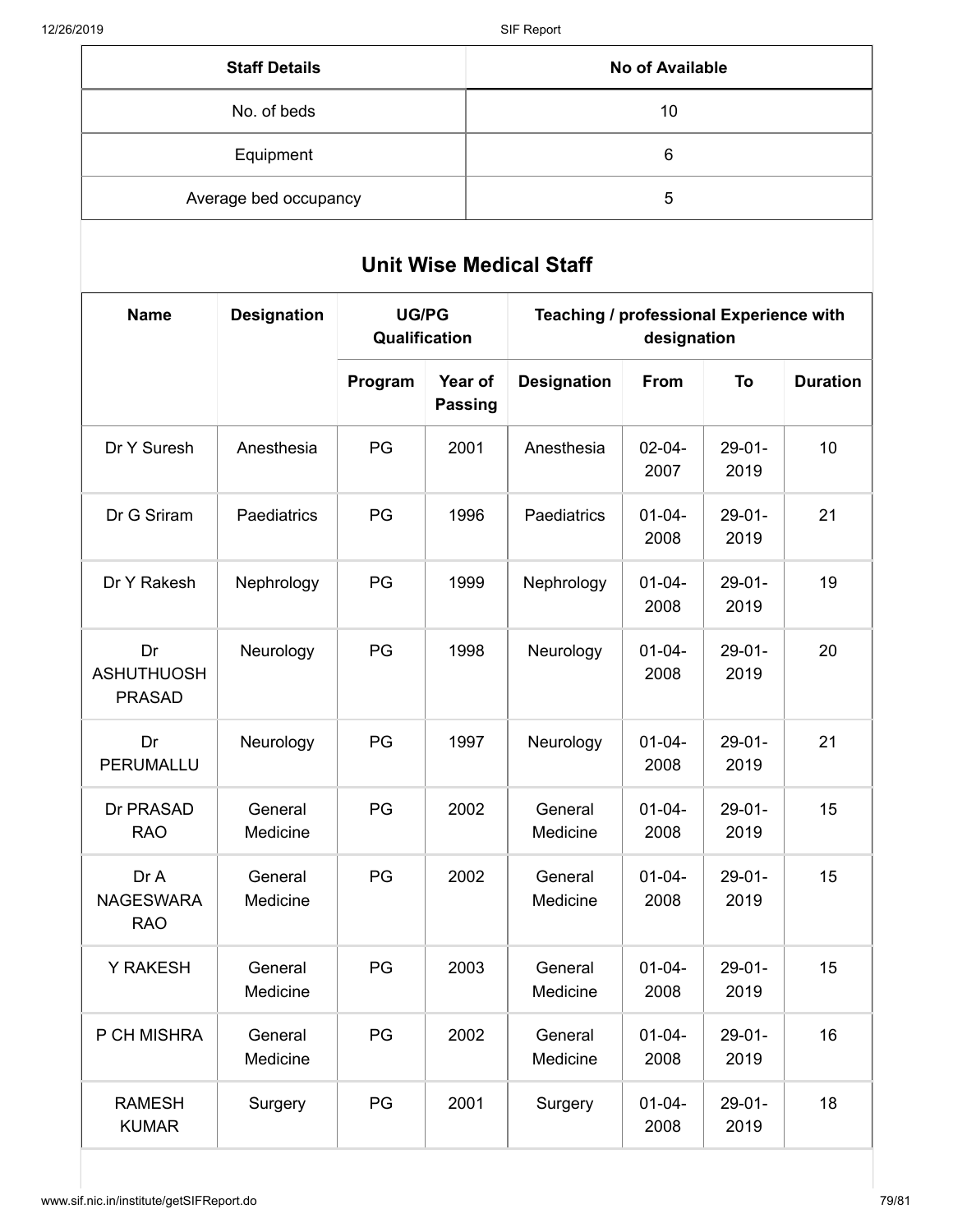| <b>Name</b>                         | <b>Designation</b> | <b>UG/PG</b><br>Qualification |                           | Teaching / professional Experience with<br>designation |                     |                     |                 |  |
|-------------------------------------|--------------------|-------------------------------|---------------------------|--------------------------------------------------------|---------------------|---------------------|-----------------|--|
|                                     |                    | Program                       | Year of<br><b>Passing</b> | <b>Designation</b>                                     | <b>From</b>         | To                  | <b>Duration</b> |  |
| V SUBHAKAR                          | Surgery            | PG                            | 2000                      | Surgery                                                | $01 - 04 -$<br>2008 | $29 - 01 -$<br>2019 | 18              |  |
| <b>T RAMESH</b><br><b>KISHORE</b>   | Surgery            | <b>PG</b>                     | 1997                      | Surgery                                                | $01 - 04 -$<br>2008 | $29-01-$<br>2019    | 21              |  |
| K SRINIVAS                          | Orthopedics        | <b>PG</b>                     | 2001                      | Orthopedics                                            | $01 - 04 -$<br>2008 | $29-01-$<br>2019    | 18              |  |
| <b>K VIJAY</b><br><b>KUMAR</b>      | Orthopedics        | PG                            | 2003                      | Orthopedics                                            | $01 - 04 -$<br>2008 | $29 - 01 -$<br>2019 | 16              |  |
| $\overline{A}$<br><b>VENUMADHAV</b> | Gynacology         | PG                            | 1998                      | Gynacology                                             | $01 - 04 -$<br>2008 | $29-01-$<br>2019    | 13              |  |
| E SUGUNA                            | Gynacology         | PG                            | 2001                      | Gynacology                                             | $01 - 04 -$<br>2008 | $28-01-$<br>2019    | 10              |  |

## **Academic Activities of Pharm.D Students at Hospital**

**Case presentation**

**Yes**

**Journal Club**

**Yes**

**Seminar**

**Yes**

**Subject Review**

**Yes**

**ADR meeting**

**Yes**

**Lectures (separately held for Pharm.D students)**

**Yes**

**Video film**

**Yes**